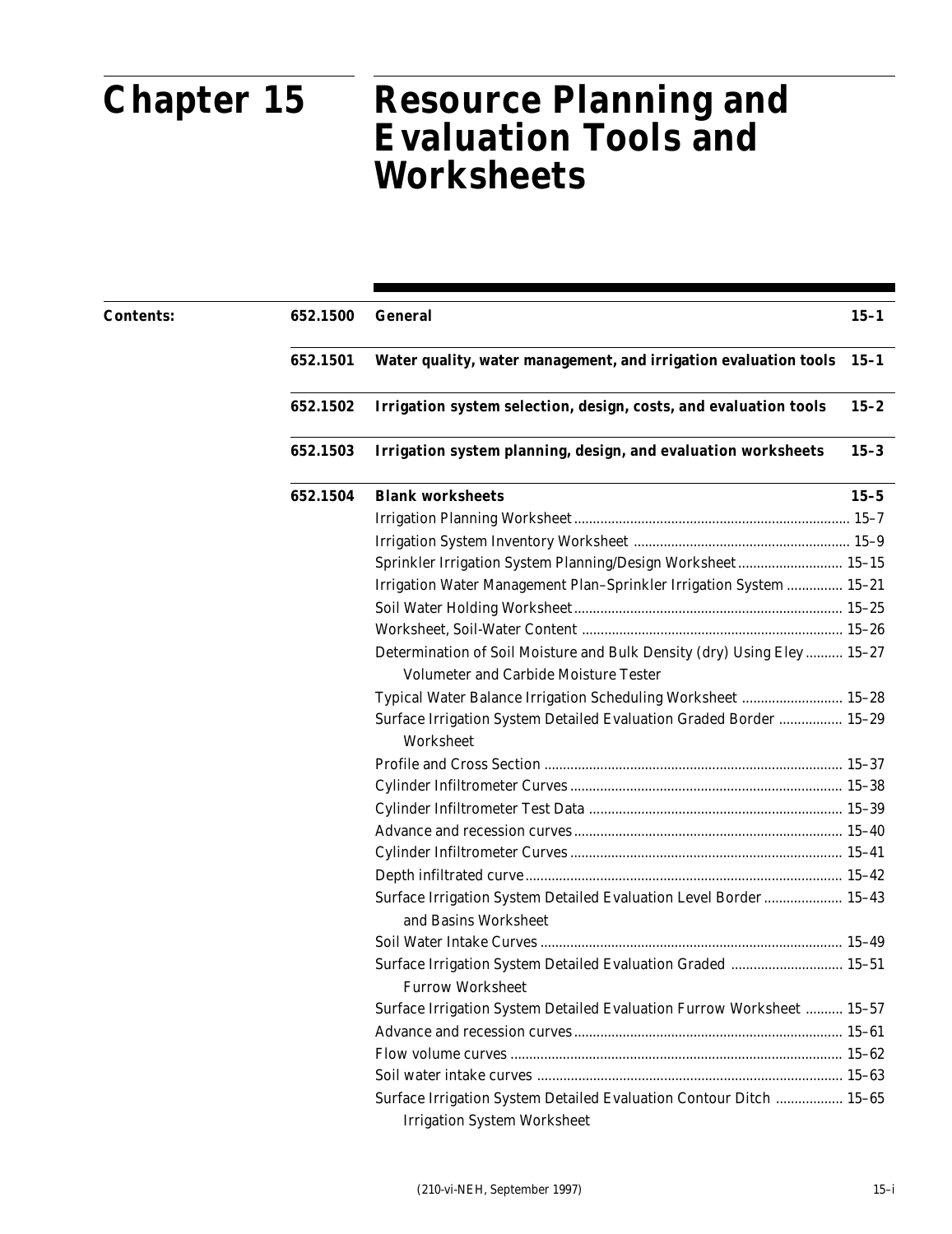Part 652 Irrigation Guide

| Sprinkler Irrigation System Detailed Evaluation Periodic Move and  15-73 |
|--------------------------------------------------------------------------|
| <b>Fixed Set Sprinkler System</b>                                        |
|                                                                          |
| Sprinkler Irrigation System Detailed Evaluation Center Pivot 15-81       |
| <b>Lateral Worksheet</b>                                                 |
| Center pivot lateral evaluation, distribution profile of catch  15-88    |
| Sprinkler Irrigation System Detailed Evaluation Contonuous Move,  15-89  |
| Large Sprinkler Gun Type                                                 |
| Micro Irrigation System Detailed Evaluation Worksheet 15-95              |
|                                                                          |
|                                                                          |
|                                                                          |
|                                                                          |
|                                                                          |
|                                                                          |
|                                                                          |
|                                                                          |
|                                                                          |

|  | 652.1505 Estimating Soil Moisture by Feel and Appearance | $15 - 111$ |
|--|----------------------------------------------------------|------------|
|--|----------------------------------------------------------|------------|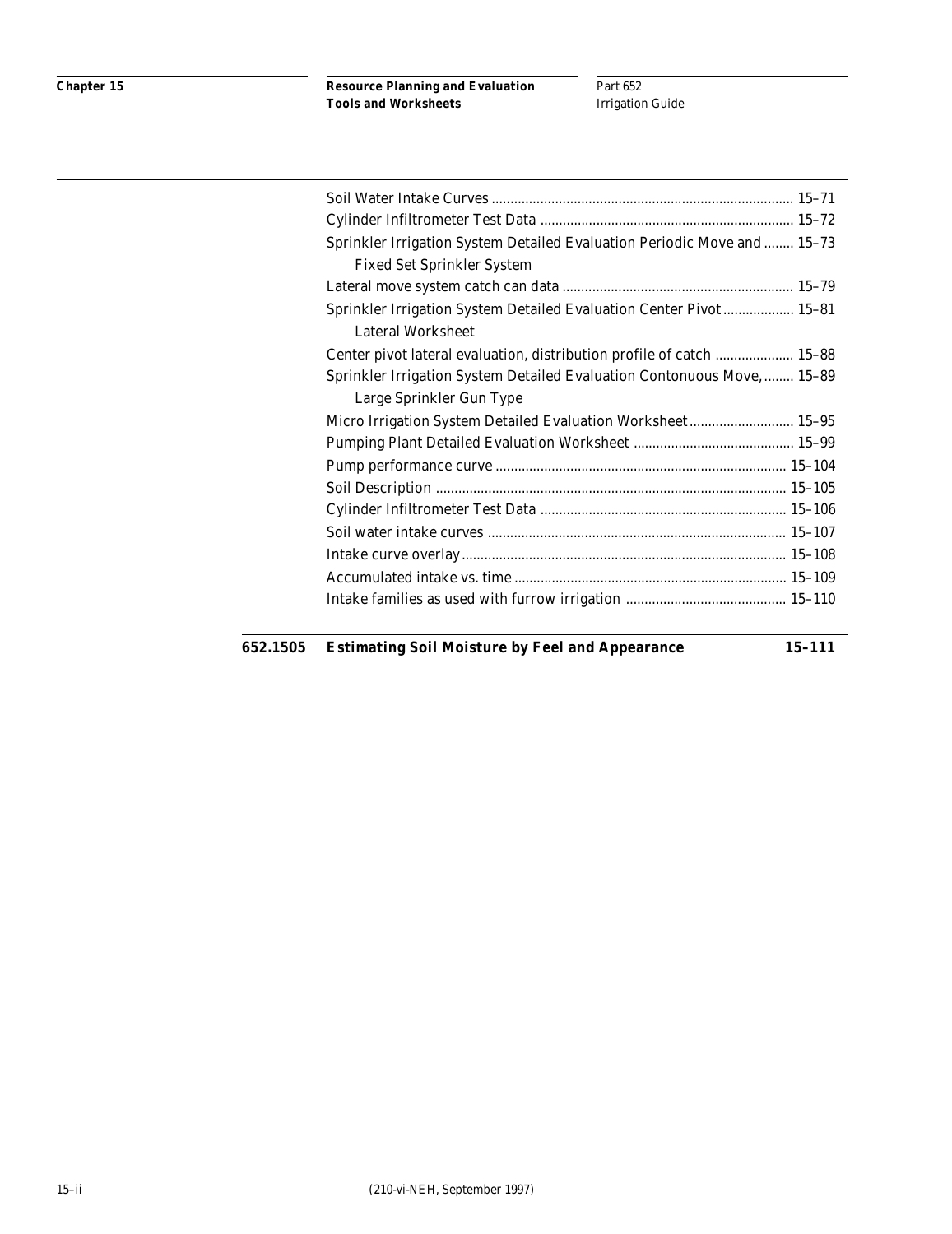# **Chapter 15**

### hmd  $\mathbf{u}$ **Regiurce Plann Tools and Worksheets Chapter 15 Resource Planning and Evaluation Tools and Worksheets**

# **652.1500 General**

Chapter 15 lists and describes resource planning and evaluation tools and worksheets commonly used by the Natural Resources Conservation Service (NRCS). These tools and worksheets can assist the irrigation planner in:

- Addressing irrigation related environmental concerns relating to soil, water, air, plants, and animals.
- Providing technical assistance to the farmer and irrigation decisionmaker in irrigation system planning, design, cost analysis, evaluation, and management.
- Providing technical assistance for evaluating and planning river basin, watershed, and project activities.

# **652.1501 Water quality, water management, and irrigation evaluation tools**

Computer software programs and models include:

**NRCS (SCS) Scheduler—**NRCS Scheduler is a computer assisted method to predict up to 10 days ahead when irrigation will be needed. Predictions are based on daily climatic data from a weather station and calculated plant water use. Periodic calibration to actual soil moisture is used to maintain accuracy. Developed by Michigan State University with support from NRCS.

**FIRI—**Farm Irrigation Rating Index is used to evaluate effects of existing irrigation systems and management, and to evaluate changes. Changes can be improvements or reversals in management techniques and system condition. Developed by NRCS West National Technical Center.

**SIDESIGN—**Subsurface Irrigation Design program involves an analysis of providing water table control for irrigation through buried conduits. Developed by Michigan State University with support from NRCS.

**NLEAP—**Nitrate Leaching and Economic Analysis Package. The model provides site specific estimates of nitrate leaching potential under agricultural crops and impacts on associated aquifers. Irrigations are included as precipitation events. This model is generally used as a planning tool. Developed by the Agricultural Research Service (ARS), Water Management Research Laboratory, Fort Collins, Colorado.

**CREAMS—**A field scale model for Chemical, Runoff, and Erosion from Agricultural Management Systems. This mathematical model evaluates nonpoint source pollution from field-size areas. Developed by ARS laboratories in Chickasha, OK, West Lafayette, IN, and Athens, Georgia.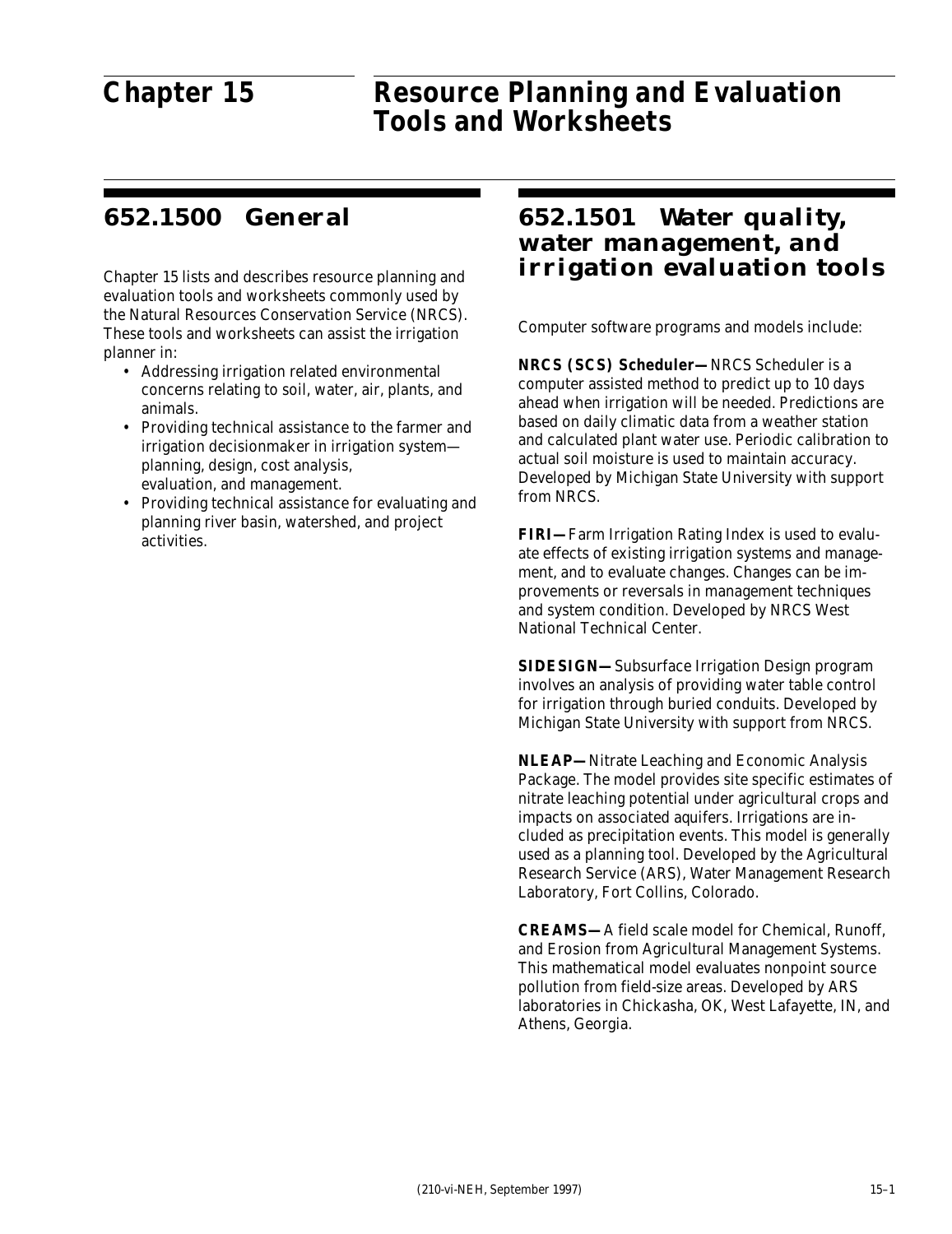**Resource Planning and Evaluation Tools and Worksheets**

Part 652 Irrigation Guide

**GLEAMS—**Groundwater Loading Effects of Agricultural Management Systems. GLEAMS uses CREAMS technology to evaluate surface chemical response, hydrology, and erosion. It provides a water budget of precipitation, crop evapotranspiration, runoff, deep percolation, soil moisture, and irrigation applications. Crop evapotranspiration is checked and adjusted for localized conditions. Developed by University of Georgia in cooperation with ARS, Southeast Watershed Laboratory, Tifton, Georgia.

**WEPP—**Water Erosion Prediction Program is proposed to provide an analysis of precipitation and irrigation related erosion and sediment deposition. When complete, WEPP will include furrow and border surface irrigation and periodic move, fixed, and continuous move sprinkle irrigation systems. The FUSED, RUSLE, and SPER programs are available for field use until WEPP is validated and available. Being developed by ARS, National Erosion Laboratory, (Purdue University), West Lafayette, Indiana; and (University of Nebraska), Lincoln, Nebraska.

**SWRRB—**This basin scale water quality model process considers surface runoff, return flow percolation, evapotranspiration, transmission losses, pond storage, sedimentation, and crop growth. Crop evapotranspiration must be checked and may need to be localized. Developed by ARS, Temple, Texas.

**EPIC—**Process considers climate factors, hydrology, soil temperature, erosion, sedimentation, nutrient cycling, tillage, management, crop growth, pesticide and nutrient movement with water and sediment, and field scale costs and returns. Crop evapotranspiration is checked and adjusted for local conditions. Developed by ARS, Temple, Texas.

**DRAINMOD—**An evaluation tool for analysis of water table control for subsurface drainage systems. Included is an estimated value for upward water movement (upflux) based upon specific soil series. Developed by North Carolina State University with support from NRCS.

**Instream Water Temperature Model—**The model provides a process to predict instream water temperature based on either historical or synthetic hydrological, meteorological parameters, streamside vegetation, and stream channel geometry.

# **652.1502 Irrigation system selection, design, costs, and evaluation tools**

Many programs are available from commercial sources and Universities. Most need to be purchased, but some are available as *cooperative agency programs*. A few require site licenses to use multiple program copies at several locations at one time. Several irrigation programs are available from ARS, universities, and the U.S. Bureau of Reclamation. Some of the more common programs available include:

- REF-ET—Reference crop Evapotranspiration model, from Utah State University.
- SIRMOD—Surface Irrigation Model includes surge and conventional analysis for furrow irrigation, from Utah State University.
- CPNOZZLE—Center Pivot Nozzling and surface storage program, from University of Nebraska.
- SPACE—Sprinkler Profile And Coverage Evaluation program evaluates all sprinkler heads manufactured and currently available, from California Agricultural Technology Institute, California State University.
- SRFR—Surface irrigation simulation program uses zero inertia and kinematic wave relationships to model surface irrigation, from ARS, Phoenix, Arizona.
- AGWATER—Surface irrigation system (furrow, border) model using measured advance time and field specific information for management improvements (inflow, time of set, length of run), from California Polytechnic State University.
- PUMP—Centrifugal pump selection program, from Cornell Pump Company, Portland, Oregon.
- CATCH3D—Sprinkler pattern overlap evaluation and 3D plot program, from Utah State University.
- Water Management Utilities, Interactive Simulation of One-Dimensional Water Movement in Soils, IRRIGATE—An irrigation decision aid, potential evapotranspiration, citrus irrigation scheduling.
- CMLS—Chemical Movement in Layered Soils, from University of Florida.
- Flowmaster—Open channel flow and pressure pipeline design program, from Haestad Methods, Inc., Waterbury, Connecticut.
- KYPIPE2—Pipe network flow analysis program, from Haestad Methods, Inc., Waterbury, Connecticut.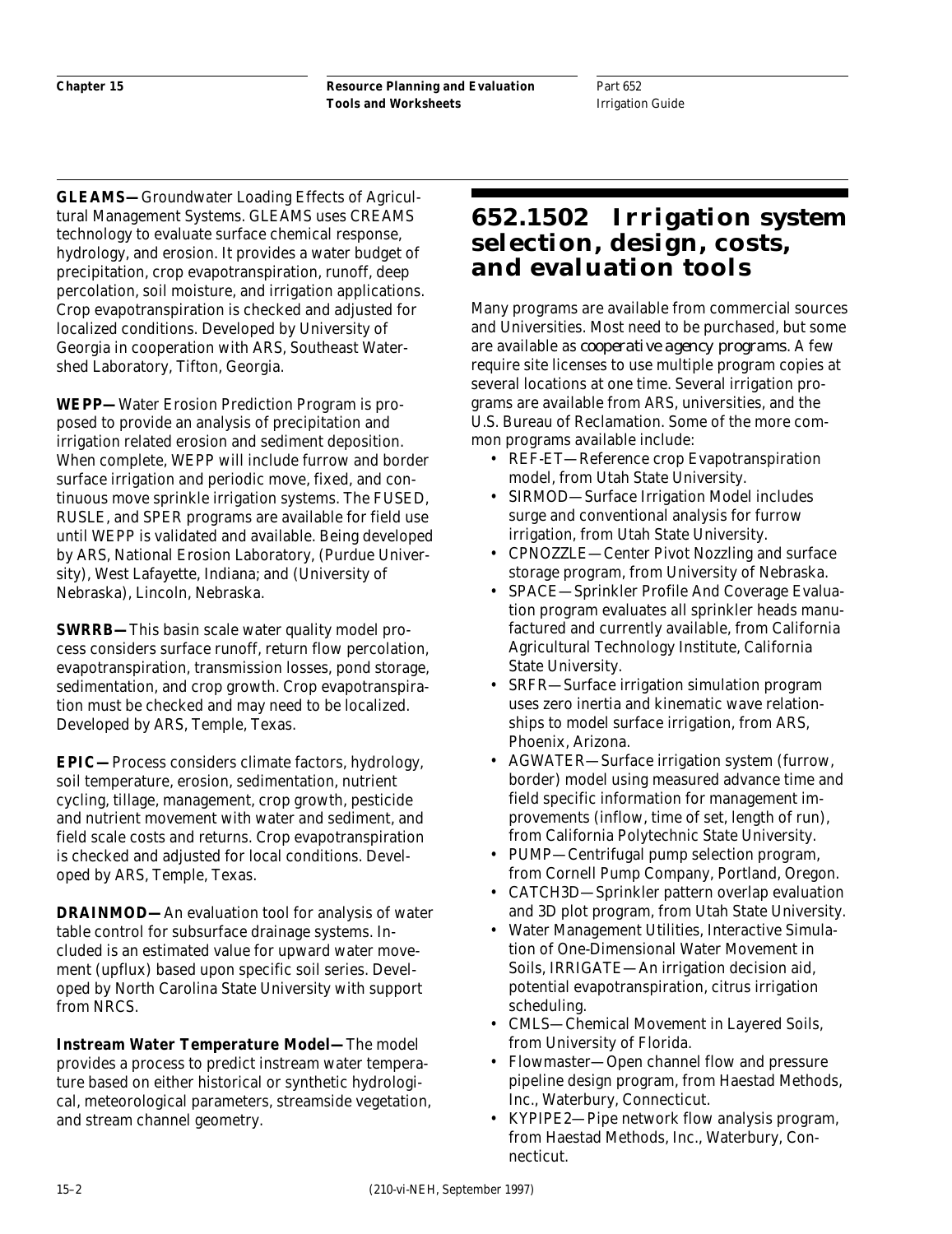Part 652 Irrigation Guide

# **652.1503 Irrigation system planning, design, and evaluation worksheets**

Example evaluations and blank worksheets are included at the back of this chapter. They may be copied and used as needed. They include:

### **Irrigation Planning**

Irrigation Planning Irrigation System Inventory

### **Irrigation System Design**

Sprinkler Irrigation System Planning/Design

### **Irrigation System Evaluation**

Walk Through Sprinkler Irrigation System Analysis

Sprinkler Irrigation Systems Evaluation Periodic Move Sprinkler—Side Wheel-roll, Lateral Tow, Hand Move and Fixed (Solid) Set Systems Continuous/Self Move Sprinkler—Pivot System

Pumping Plant Evaluation Electric Motor Powered Natural Gas Engine Powered

Micro Irrigation Systems Evaluation

Surface Irrigation Systems Evaluation Graded Borders Basins, Level Border Graded Furrows Level furrows

### **Irrigation Water Management**

Irrigation Water Management Plan Soil Moisture—Feel and Appearance Method, Speedy Moisture Meter and Eley Volumeter Crop and Soil Data for Irrigation Water Management Checkbook Method of Irrigation Scheduling Pan Evaporation Method of Irrigation Scheduling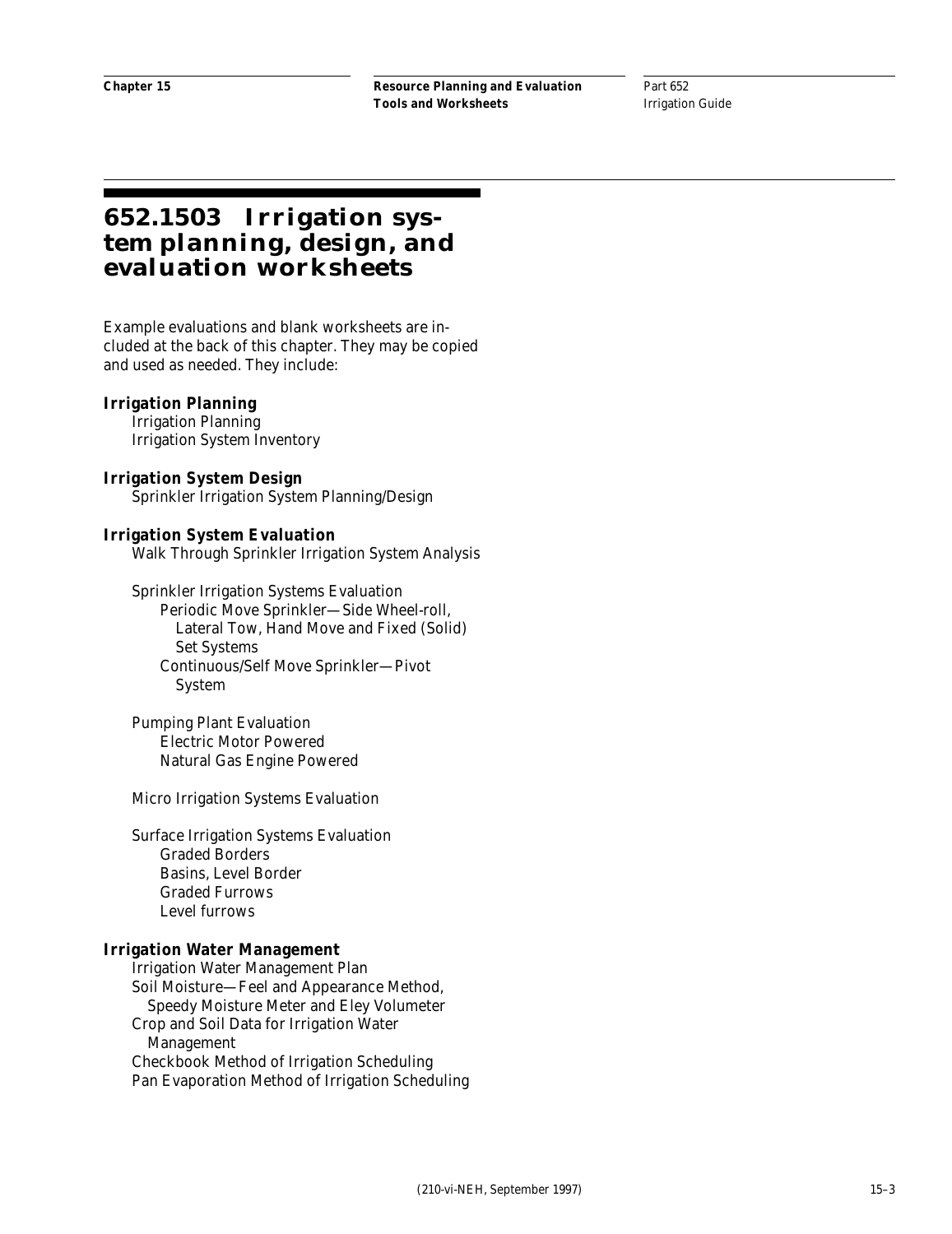Part 652 Irrigation Guide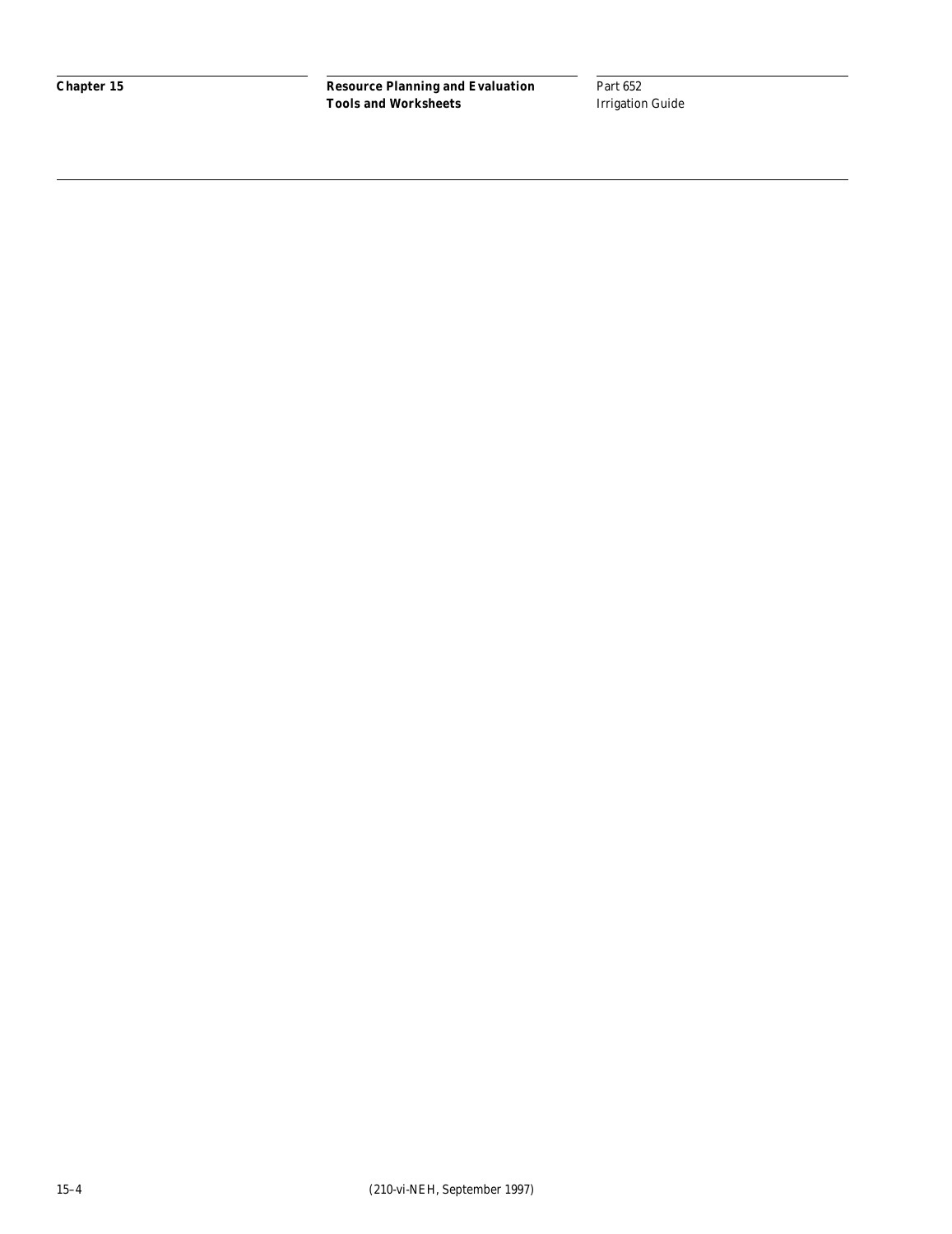**Resource Planning and Evaluation Tools and Worksheets**

Part 652 Irrigation Guide

# **652.1504 Blank worksheets**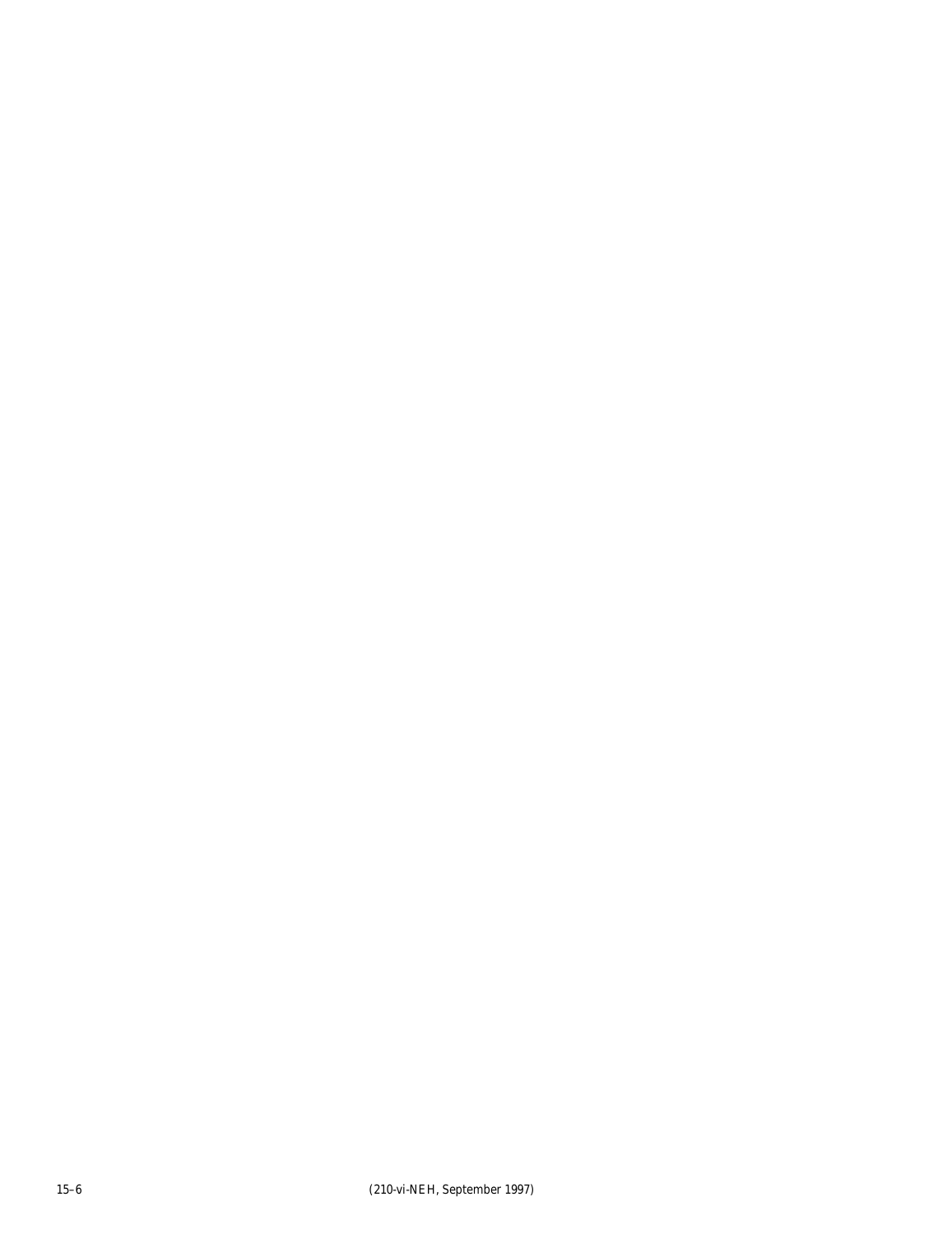#### **Tools and Worksheets U.S. Department of Agriculture Natural Resources Conservation Service**

## **Irrigation Planning Worksheet**

| <b>FIELD OFFICE</b><br><u> 1989 - John Stein, Amerikaansk politiker († 1908)</u> |
|----------------------------------------------------------------------------------|
|                                                                                  |
|                                                                                  |
| DATE                                                                             |
|                                                                                  |

### **Soil—Data for limiting soil**

|             | Percent<br>of area<br>(%) |              | Depth to                | Intake       |              |              |                                   |                         |
|-------------|---------------------------|--------------|-------------------------|--------------|--------------|--------------|-----------------------------------|-------------------------|
| Soil series |                           | 1 ft<br>(in) | 2 <sub>ft</sub><br>(in) | 3 ft<br>(in) | 4 ft<br>(in) | 5 ft<br>(in) | restrictive<br>layer <sup>1</sup> | fam., grp.<br>max. rate |
|             |                           |              |                         |              |              |              |                                   |                         |
|             |                           |              |                         |              |              |              |                                   |                         |
|             |                           |              |                         |              |              |              |                                   |                         |
|             |                           |              |                         |              |              |              |                                   |                         |

1Actual observed depth in the field

### **Maximum time between irrigations for any method/system based on peak crop ET**

| Crop | Management<br>root zone<br>(f <sup>t</sup> ) | Total<br>AWC<br>(in) | MAD<br>percent<br>(in) |        | Maximum net replacement | Peak daily<br>crop ET<br>(in/d) | Maximum<br>irrigation<br>frequency<br>(days) |
|------|----------------------------------------------|----------------------|------------------------|--------|-------------------------|---------------------------------|----------------------------------------------|
|      |                                              |                      |                        | (in/d) | (days)                  |                                 |                                              |
|      |                                              |                      |                        |        |                         |                                 |                                              |
|      |                                              |                      |                        |        |                         |                                 |                                              |
|      |                                              |                      |                        |        |                         |                                 |                                              |
|      |                                              |                      |                        |        |                         |                                 |                                              |

### **Minimum system flow requirement for irrigation system**

| System description |                     | Depth of irrigation application |                       | Peak daily<br>crop ET<br>(in/d) | Max. irrig.         | Minimum system flow requirement<br>total flow |                      |
|--------------------|---------------------|---------------------------------|-----------------------|---------------------------------|---------------------|-----------------------------------------------|----------------------|
|                    | Net<br>$(F_n)$ (in) | Efficiency<br>(% )              | Gross<br>$(F_q)$ (in) |                                 | frequency<br>(days) | (gpm)                                         | (tf <sup>3</sup> /s) |
|                    |                     |                                 |                       |                                 |                     |                                               |                      |
|                    |                     |                                 |                       |                                 |                     |                                               |                      |
|                    |                     |                                 |                       |                                 |                     |                                               |                      |
|                    |                     |                                 |                       |                                 |                     |                                               |                      |

Minimum dependable flow available to system \_\_\_\_\_\_\_\_\_\_\_\_\_\_\_\_\_\_\_\_\_\_\_\_\_ gpm, ft3/s, inches, etc.

Total irrigated area \_\_\_\_\_\_\_\_\_\_\_\_\_\_\_\_\_\_\_ acres. Total operating hours per day \_\_\_\_\_\_\_\_\_\_\_\_\_\_\_\_\_\_\_\_\_\_\_\_\_\_.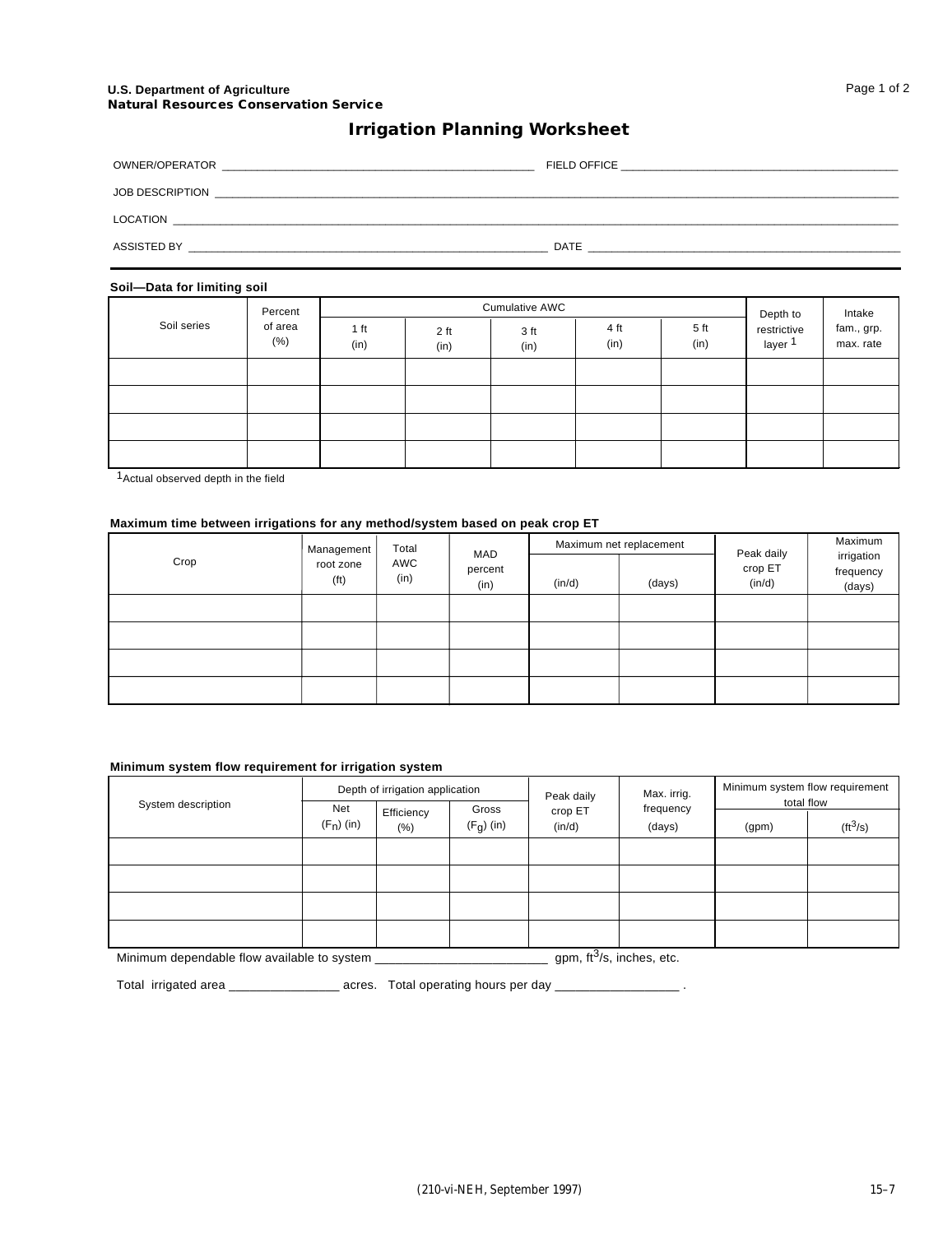### **Irrigation Planning Worksheet—Continued**

NAME \_\_\_\_\_\_\_\_\_\_\_\_\_\_\_\_\_\_\_\_\_\_\_\_\_\_\_\_\_\_\_\_\_\_\_\_\_\_\_\_ DATE \_\_\_\_\_\_\_\_\_\_\_\_\_\_\_\_\_\_\_\_\_\_\_\_\_\_ PREPARED BY \_\_\_\_\_\_\_\_\_\_\_\_\_\_\_\_\_\_\_\_\_\_\_\_\_\_\_\_\_\_\_\_\_\_\_\_\_\_\_

### **Weighted monthly crop evapotranspiration**

The following process is used where more than one one crop is grown under the same irrigation system; i.e., several fields, farm group, district.

| Crop                      | Acres<br>(ac) | Monthly crop evapotranspiration - ET <sub>C</sub> |                         |                            |                       |                            |                                  |                            |                       |  |
|---------------------------|---------------|---------------------------------------------------|-------------------------|----------------------------|-----------------------|----------------------------|----------------------------------|----------------------------|-----------------------|--|
|                           |               | Depth <sup>1</sup><br>(in)                        | Volume $2$<br>$(ac-in)$ | Depth <sup>1</sup><br>(in) | Volume 2<br>$(ac-in)$ | Depth <sup>1</sup><br>(in) | Volume <sup>2</sup><br>$(ac-in)$ | Depth <sup>1</sup><br>(in) | Volume 2<br>$(ac-in)$ |  |
|                           |               |                                                   |                         |                            |                       |                            |                                  |                            |                       |  |
|                           |               |                                                   |                         |                            |                       |                            |                                  |                            |                       |  |
|                           |               |                                                   |                         |                            |                       |                            |                                  |                            |                       |  |
|                           |               |                                                   |                         |                            |                       |                            |                                  |                            |                       |  |
|                           |               |                                                   |                         |                            |                       |                            |                                  |                            |                       |  |
|                           |               |                                                   |                         |                            |                       |                            |                                  |                            |                       |  |
|                           |               |                                                   |                         |                            |                       |                            |                                  |                            |                       |  |
|                           |               |                                                   |                         |                            |                       |                            |                                  |                            |                       |  |
| Total                     |               |                                                   |                         |                            |                       |                            |                                  |                            |                       |  |
| Weighted average crop ET3 |               |                                                   |                         |                            |                       |                            |                                  |                            |                       |  |

## **Computed peak daily crop evapotranspiration <sup>4</sup>**

| Net irrigation<br>depth applied<br>$(f_n)$ (in) | Highest weighted<br>monthly average<br>crop ET<br>(in) | Peak period<br>average daily<br>crop ET<br>(in) |
|-------------------------------------------------|--------------------------------------------------------|-------------------------------------------------|
|                                                 |                                                        |                                                 |
|                                                 |                                                        |                                                 |
|                                                 |                                                        |                                                 |
|                                                 |                                                        |                                                 |
|                                                 |                                                        |                                                 |

1 Calculated monthly crop ET, inches.

2 Calculated volume of water needed monthly crop ET = ac x ETc = \_\_\_\_\_\_\_\_\_\_\_\_\_\_\_\_ acre-inches.

3 Calculated weighted monthly crop ET = Total Volume/ Total Area = \_\_\_\_\_\_\_\_\_\_\_\_\_ inches.

4 Determined from table 2-55, Part 623, Chapter 2, Irrigation Water Requirements, or from formula:

 $ET_d = 0.034 ET_m^{1.09} F_n^{-0.09}$ 

Where:  $ET_d$  = average daily peak crop ET

 $ET_m$  = average crop ET for peak month

 $F_n$  = net depth of water application per irrigation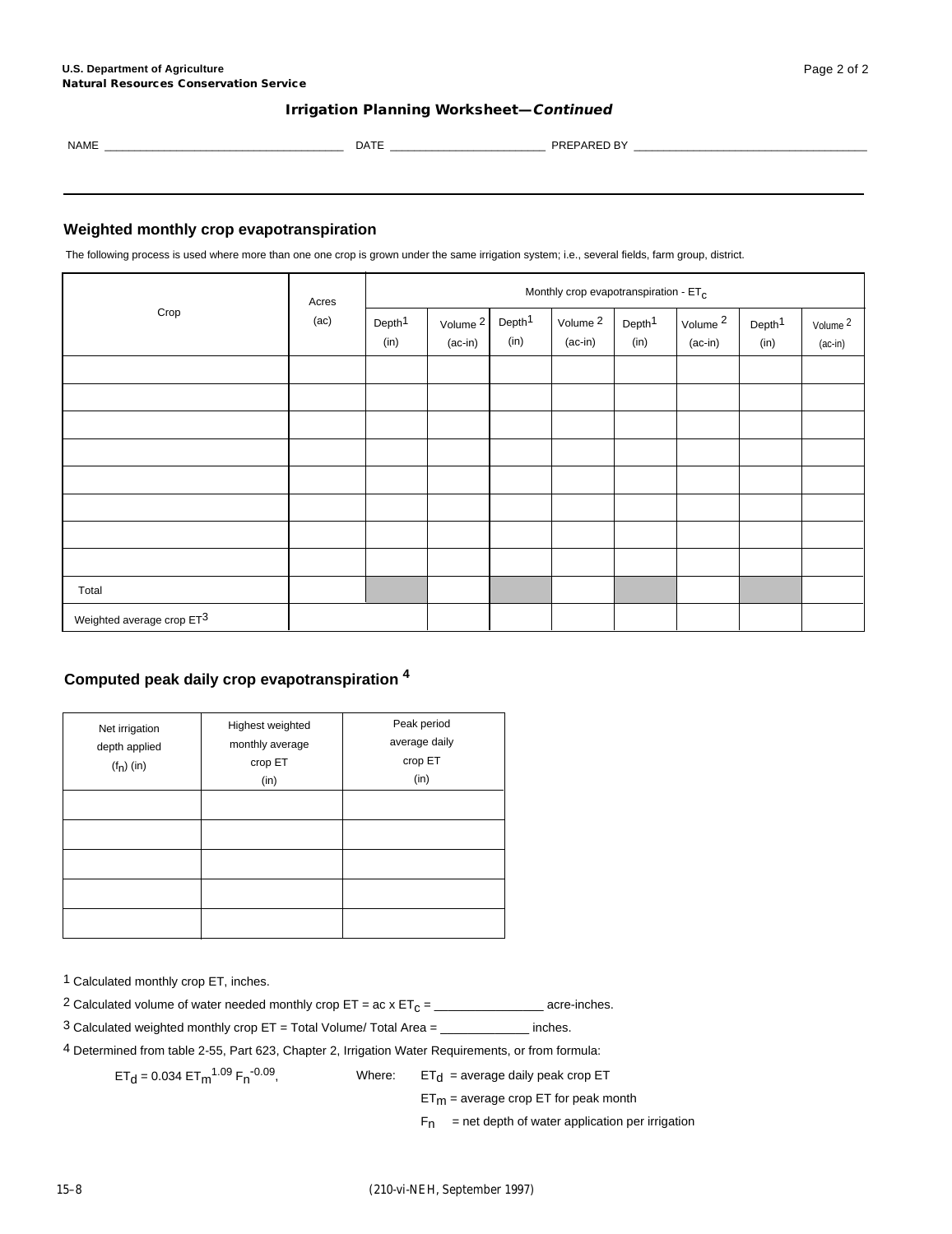### **Resource Planning and Evaluation Chapter 15 Natural Resources Conservation Service U.S. Department of Agriculture**

## **Irrigation System Inventory Worksheet**

| OWNER/OPERATOR<br><u> 1989 - John Stone, Amerikaansk politiker (* 1918)</u> | <b>FIELD OFFICE</b><br><u> 1980 - Johann Barn, fransk politik amerikansk politik (d. 1980)</u> |
|-----------------------------------------------------------------------------|------------------------------------------------------------------------------------------------|
| JOB DESCRIPTION<br><u> 1980 - Jan James James Sandarík (f. 1980)</u>        |                                                                                                |
| LOCATION                                                                    |                                                                                                |
| ASSISTED BY                                                                 | <b>DATE</b>                                                                                    |

### **(Collect and fill out only portions of this form that apply and are needed)**

Area irrigated \_\_\_\_\_\_\_\_\_\_\_\_\_\_\_\_\_\_ acres

### **Crops**

| Crops now grown                          |  |  |  |  |
|------------------------------------------|--|--|--|--|
| Typical planting date                    |  |  |  |  |
| Typical harvest date                     |  |  |  |  |
| Typical yield (unit)                     |  |  |  |  |
| Age of planting                          |  |  |  |  |
| Cultivation and other cultural practices |  |  |  |  |
|                                          |  |  |  |  |
|                                          |  |  |  |  |
|                                          |  |  |  |  |

### **Water**

| Water source(s)                                     |                                                          |                                                                    |        |              |          |                |  |  |
|-----------------------------------------------------|----------------------------------------------------------|--------------------------------------------------------------------|--------|--------------|----------|----------------|--|--|
| irrigation organization                             |                                                          |                                                                    |        |              |          |                |  |  |
|                                                     |                                                          | Water available (ft <sup>3</sup> /sec, gpm, miners inches, mg/da)  |        |              |          |                |  |  |
| Seasonal total water available (ac-ft, million gal) |                                                          |                                                                    |        |              |          |                |  |  |
| Water availability                                  |                                                          | continuous                                                         | demand |              | rotation | fixed schedule |  |  |
|                                                     |                                                          | Typical water availability times (schedule and ordering procedure) |        |              |          |                |  |  |
|                                                     |                                                          |                                                                    |        |              |          |                |  |  |
|                                                     |                                                          |                                                                    |        |              |          |                |  |  |
|                                                     |                                                          | Method of determining when and how much to irrigate:               |        |              |          |                |  |  |
|                                                     |                                                          |                                                                    |        |              |          |                |  |  |
| Is flow measuring device maintained and used?       |                                                          |                                                                    |        |              |          |                |  |  |
| Method of measuring water flow rate                 |                                                          |                                                                    |        |              |          |                |  |  |
| Water quality:                                      | Sediment                                                 |                                                                    |        | Debris, moss |          |                |  |  |
|                                                     | <b>SAR</b><br>mmhos/cm<br><b>Electrical conductivity</b> |                                                                    |        |              |          |                |  |  |
| Comments                                            |                                                          |                                                                    |        |              |          |                |  |  |
|                                                     |                                                          |                                                                    |        |              |          |                |  |  |
|                                                     |                                                          |                                                                    |        |              |          |                |  |  |
|                                                     |                                                          |                                                                    |        |              |          |                |  |  |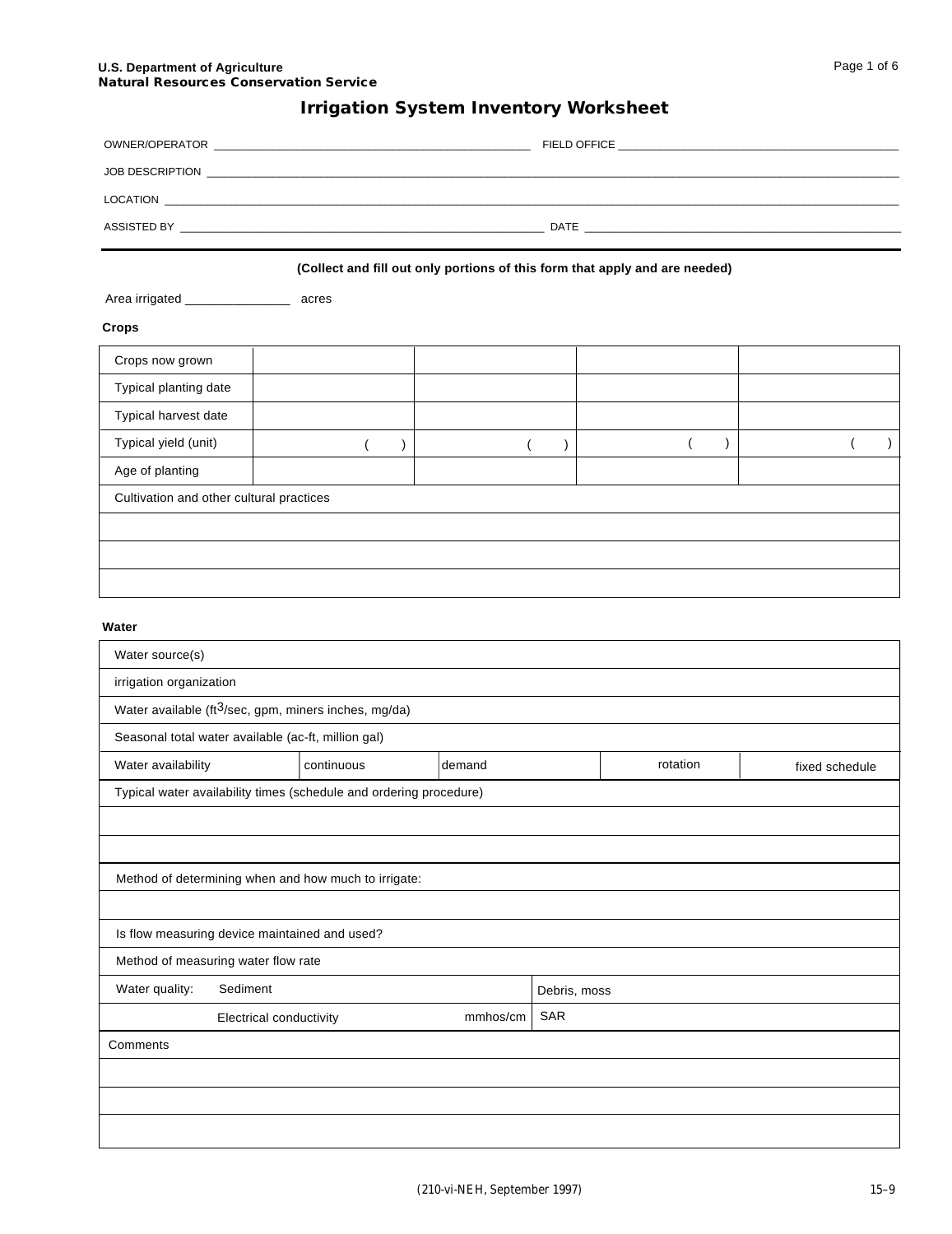NAME \_\_\_\_\_\_\_\_\_\_\_\_\_\_\_\_\_\_\_\_\_\_\_\_\_\_\_\_\_\_\_\_\_\_\_\_\_\_\_\_ DATE \_\_\_\_\_\_\_\_\_\_\_\_\_\_\_\_\_\_\_\_\_\_\_\_\_\_ PREPARED BY \_\_\_\_\_\_\_\_\_\_\_\_\_\_\_\_\_\_\_\_\_\_\_\_\_\_\_\_\_\_\_\_\_\_\_\_\_\_

**Soils** (principal soil in field)

### **Soil # 1**

| Map symbol                                      |         | Soil series & surface texture |             |          |              |  |  |  |
|-------------------------------------------------|---------|-------------------------------|-------------|----------|--------------|--|--|--|
| Percentage of field (%)                         |         | Area (acres)                  |             |          |              |  |  |  |
| Depth                                           | Texture |                               | AWC (in/in) | AWC (in) | Cum AWC (in) |  |  |  |
|                                                 |         |                               |             |          |              |  |  |  |
|                                                 |         |                               |             |          |              |  |  |  |
|                                                 |         |                               |             |          |              |  |  |  |
|                                                 |         |                               |             |          |              |  |  |  |
| Depth to water table or restrictive layer 1     |         |                               |             |          |              |  |  |  |
| Intake family/intake group/max application rate |         |                               |             |          |              |  |  |  |
| Comments                                        |         |                               |             |          |              |  |  |  |
|                                                 |         |                               |             |          |              |  |  |  |
|                                                 |         |                               |             |          |              |  |  |  |

## **Soil # 2**

| Map symbol                                      |                | Soil series & surface texture |             |          |              |  |  |  |
|-------------------------------------------------|----------------|-------------------------------|-------------|----------|--------------|--|--|--|
| Percentage of field (%)                         |                | Area (acres)                  |             |          |              |  |  |  |
| Depth                                           | <b>Texture</b> |                               | AWC (in/in) | AWC (in) | Cum AWC (in) |  |  |  |
|                                                 |                |                               |             |          |              |  |  |  |
|                                                 |                |                               |             |          |              |  |  |  |
|                                                 |                |                               |             |          |              |  |  |  |
|                                                 |                |                               |             |          |              |  |  |  |
| Depth to water table or restrictive layer 1     |                |                               |             |          |              |  |  |  |
| Intake family/intake group/max application rate |                |                               |             |          |              |  |  |  |
| Comments                                        |                |                               |             |          |              |  |  |  |
|                                                 |                |                               |             |          |              |  |  |  |
|                                                 |                |                               |             |          |              |  |  |  |

### **Soil # 3**

| Map symbol<br>Soil series & surface texture |                                                 |              |             |          |              |  |
|---------------------------------------------|-------------------------------------------------|--------------|-------------|----------|--------------|--|
| Percentage of field                         | (% )                                            | Area (acres) |             |          |              |  |
| Depth                                       | Texture                                         |              | AWC (in/in) | AWC (in) | Cum AWC (in) |  |
|                                             |                                                 |              |             |          |              |  |
|                                             |                                                 |              |             |          |              |  |
|                                             |                                                 |              |             |          |              |  |
|                                             |                                                 |              |             |          |              |  |
| Depth to water table or restrictive layer 1 |                                                 |              |             |          |              |  |
|                                             | Intake family/intake group/max application rate |              |             |          |              |  |
| Comments                                    |                                                 |              |             |          |              |  |
|                                             |                                                 |              |             |          |              |  |
|                                             |                                                 |              |             |          |              |  |

Page 2 of 6

<sup>1</sup> If restrictive for root development or water movement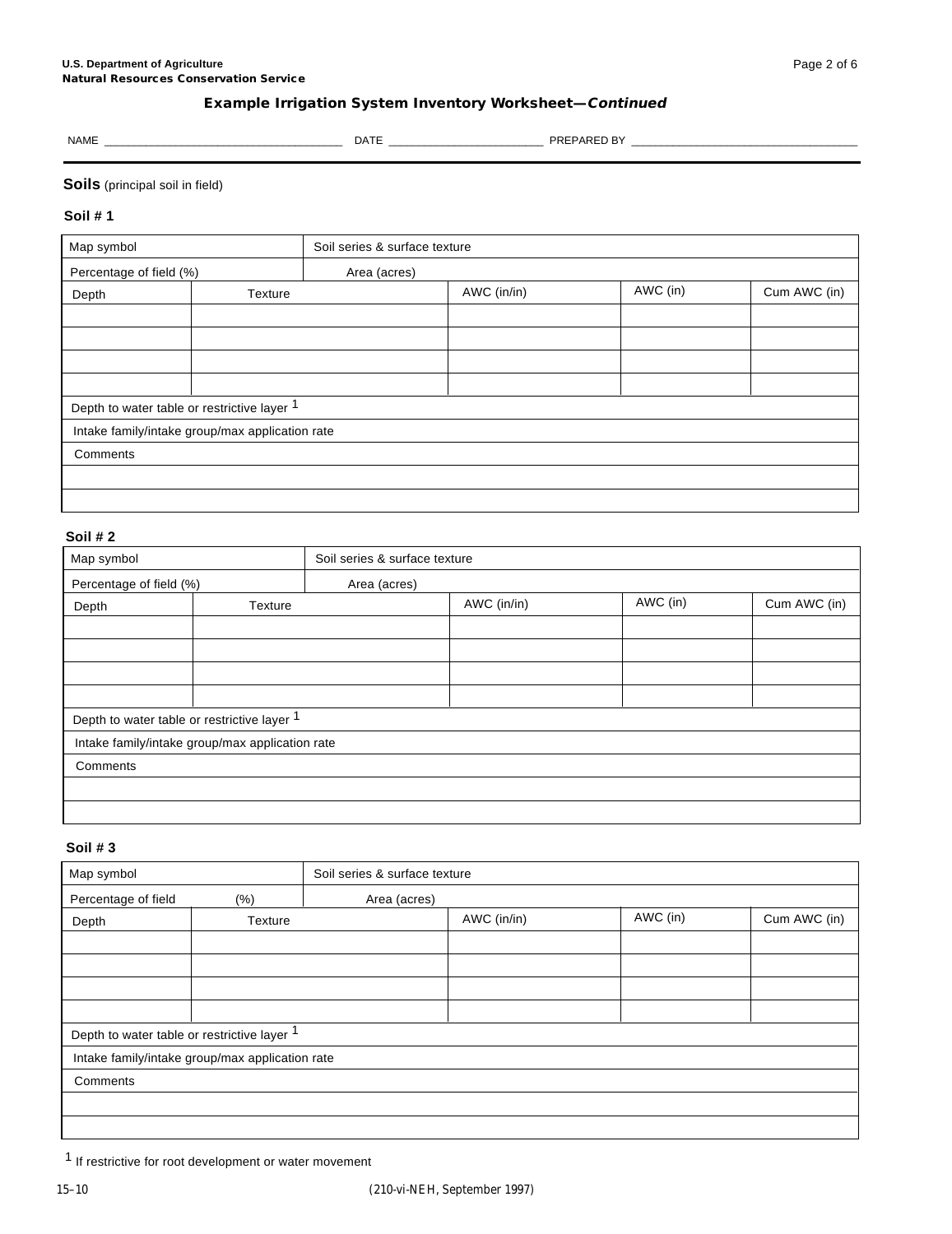### Page 3 of 6

### **Irrigation System Inventory Worksheet—Continued**

NAME \_\_\_\_\_\_\_\_\_\_\_\_\_\_\_\_\_\_\_\_\_\_\_\_\_\_\_\_\_\_\_\_\_\_\_\_\_\_\_\_ DATE \_\_\_\_\_\_\_\_\_\_\_\_\_\_\_\_\_\_\_\_\_\_\_\_\_\_ PREPARED BY \_\_\_\_\_\_\_\_\_\_\_\_\_\_\_\_\_\_\_\_\_\_\_\_\_\_\_\_\_\_\_\_\_\_\_\_\_\_\_

### **Water supply and distribution system**

Supply system to field (earth ditch, lined ditch, plastic pipeline, etc.):

| Type                                                                                                      |                       |                   |  |
|-----------------------------------------------------------------------------------------------------------|-----------------------|-------------------|--|
| Size                                                                                                      |                       |                   |  |
| Capacity (ft <sup>3</sup> /sec, gpm, miners inches, mgal/day)                                             |                       |                   |  |
| Pressure/Elevation at head of field or turnout                                                            | (lb/in <sup>2</sup> ) | (f <sup>t</sup> ) |  |
| System condition                                                                                          |                       |                   |  |
| Estimated conveyance efficiency of supply system (%)                                                      |                       |                   |  |
| In-field distribution system (earth or lined ditch, buried pipe, surface portable pipe, lay flat tubing): |                       |                   |  |
| Type                                                                                                      |                       |                   |  |
| Size                                                                                                      |                       |                   |  |
| Capacity                                                                                                  |                       |                   |  |
| Total available static head (gravity) (ft)                                                                |                       |                   |  |
| System condition                                                                                          |                       |                   |  |
| Estimated efficiency of delivery system (%)                                                               |                       |                   |  |
| Comments                                                                                                  |                       |                   |  |
|                                                                                                           |                       |                   |  |
|                                                                                                           |                       |                   |  |

### **Water application system**

**Existing sprinkler system** (attach design and/or system evaluation. if available):

| Type system (center pivot, sidewheel-roll, hand move, traveler, big gun) |                       |                                  |  |  |  |
|--------------------------------------------------------------------------|-----------------------|----------------------------------|--|--|--|
|                                                                          |                       |                                  |  |  |  |
| Manufacturer name and model                                              |                       |                                  |  |  |  |
| End gun (pivot)?<br>Tower spacing (pivot or linear) (ft)                 |                       |                                  |  |  |  |
| Wheel size (sidewheel-roll) diameter                                     |                       |                                  |  |  |  |
| Type of drive                                                            |                       |                                  |  |  |  |
| Pressure at lateral entrance (first head) (lb/in <sup>2</sup> )          |                       |                                  |  |  |  |
| Mainline diameter/length                                                 |                       |                                  |  |  |  |
| Lateral diameter/length                                                  |                       |                                  |  |  |  |
| Lateral spacing $(S_1)$                                                  |                       | Sprinkler head spacing $(S_m)$   |  |  |  |
| Sprinkler make/model                                                     |                       |                                  |  |  |  |
| Nozzle size(s)                                                           | by                    | type                             |  |  |  |
| Design nozzle pressure                                                   | (lb/in <sup>2</sup> ) | Wetted diameter (ft)             |  |  |  |
| (Attach sprinkler head data for pivot)                                   |                       |                                  |  |  |  |
| Maximum elevation difference:                                            | Along lateral         |                                  |  |  |  |
|                                                                          | Between sets          |                                  |  |  |  |
| Application efficiency low $1/4$ (Eq) (%)                                |                       | (Estimated or attach evaluation) |  |  |  |
| Wind - Prevailing direction and velocity                                 |                       |                                  |  |  |  |
| Comments                                                                 |                       |                                  |  |  |  |
|                                                                          |                       |                                  |  |  |  |
|                                                                          |                       |                                  |  |  |  |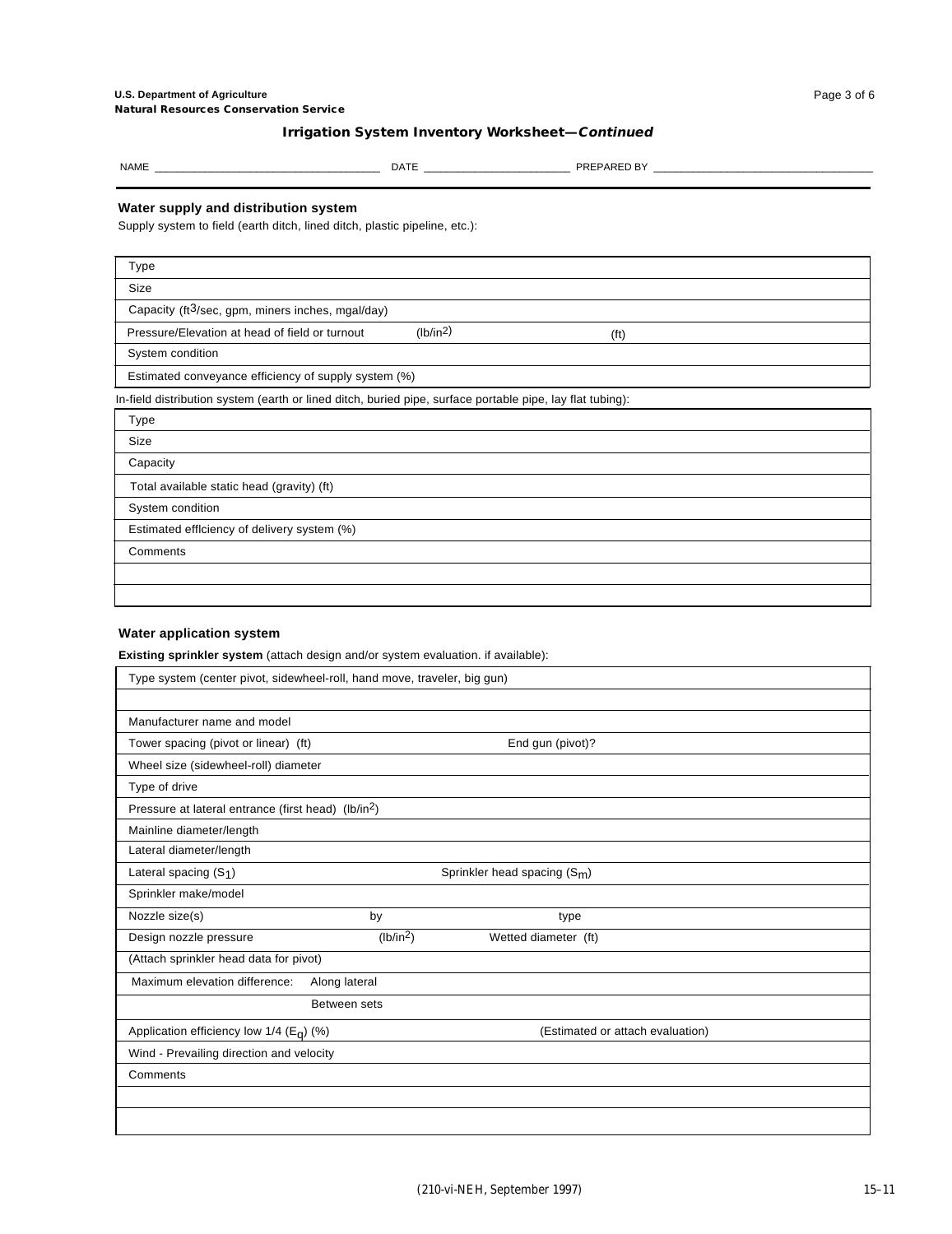### **Irrigation System Inventory Worksheet—Continued**

| <b>NAME</b> | $\sim$ $ -$<br>DAIL | 'NE<br>້ |
|-------------|---------------------|----------|
|             |                     |          |

### **Existing surface system** (attach system evaluation if available)

| Type of system (graded border, level border, graded furrow, level furrow, contour levee, contour ditch, wild flooding) |                                                                                           |                            |       |                                 |                      |         |    |
|------------------------------------------------------------------------------------------------------------------------|-------------------------------------------------------------------------------------------|----------------------------|-------|---------------------------------|----------------------|---------|----|
| Leveled fields:                                                                                                        | Field slope:                                                                              | In direction of irrigation |       | ft/ft                           |                      |         |    |
|                                                                                                                        | Cross slope                                                                               |                            | ft/ft |                                 |                      |         |    |
| Smoothness:                                                                                                            | Rough                                                                                     | Smooth                     |       | Very smooth                     | Laser equipment used | yes     | no |
| Border or levee width                                                                                                  |                                                                                           | ft                         |       | Furrow/corrugation/rill spacing |                      | in      |    |
| Length of run:                                                                                                         | Minimum                                                                                   |                            | ft    | Maximum                         | ft                   | Average | ft |
| Number of furrows or borders per set                                                                                   |                                                                                           |                            |       |                                 |                      |         |    |
| Border or levee dike heights                                                                                           |                                                                                           |                            |       |                                 |                      |         |    |
|                                                                                                                        | Application efficiency, low $1/4$ (E <sub>0</sub> )<br>% (Estimated or attach evaluation) |                            |       |                                 |                      |         |    |
| General maintenance of system                                                                                          |                                                                                           |                            |       |                                 |                      |         |    |
|                                                                                                                        |                                                                                           |                            |       |                                 |                      |         |    |
|                                                                                                                        |                                                                                           |                            |       |                                 |                      |         |    |

### **Drainage, tail water reuse facilitv**

| Method for collection and disposal of field runoff (tailwater, precipitation) |
|-------------------------------------------------------------------------------|
|                                                                               |
|                                                                               |
| Final destination of runoff water                                             |
| Surface/subsurface drainage system                                            |
|                                                                               |
| Environmental impacts of existing drainage system                             |
|                                                                               |
|                                                                               |

### **Existing micro irrigation system** (Attach design or system evaluation if available)

| Type of system:                      | Drip emitters                                                        | Mini spray/sprinklers           | Line source                  |  |  |  |
|--------------------------------------|----------------------------------------------------------------------|---------------------------------|------------------------------|--|--|--|
|                                      | Spacing between discharge devices along distribution laterals        | (ft, in)                        |                              |  |  |  |
| Laterals - diameter, length          |                                                                      |                                 |                              |  |  |  |
|                                      | Main lines and submains - diameter, length, etc.                     |                                 |                              |  |  |  |
|                                      |                                                                      |                                 |                              |  |  |  |
|                                      | Spacing between distribution laterals<br>(tt, in)                    |                                 |                              |  |  |  |
|                                      | Average application device discharge pressure (lbs/in <sup>2</sup> ) |                                 |                              |  |  |  |
|                                      | Are pressure compensating devices required?                          | yes                             | l no                         |  |  |  |
|                                      | Are pressure compensating devices used?                              | yes                             | no                           |  |  |  |
|                                      | Average application device discharge<br>(gph, gpm)                   |                                 |                              |  |  |  |
| Area irrigated by one irrigation set | (acres)                                                              |                                 |                              |  |  |  |
| Typical irrigation set time          | (hr, min)                                                            |                                 |                              |  |  |  |
|                                      | Maximum elevation difference with one irrigation set                 | (f <sup>t</sup> )               |                              |  |  |  |
| Type and number of filters used      |                                                                      |                                 |                              |  |  |  |
| Irrigation is initiated by:          | manual control                                                       | programmed timer<br>clock timer | soil moisture sensing device |  |  |  |
| Comments:                            |                                                                      |                                 |                              |  |  |  |
|                                      |                                                                      |                                 |                              |  |  |  |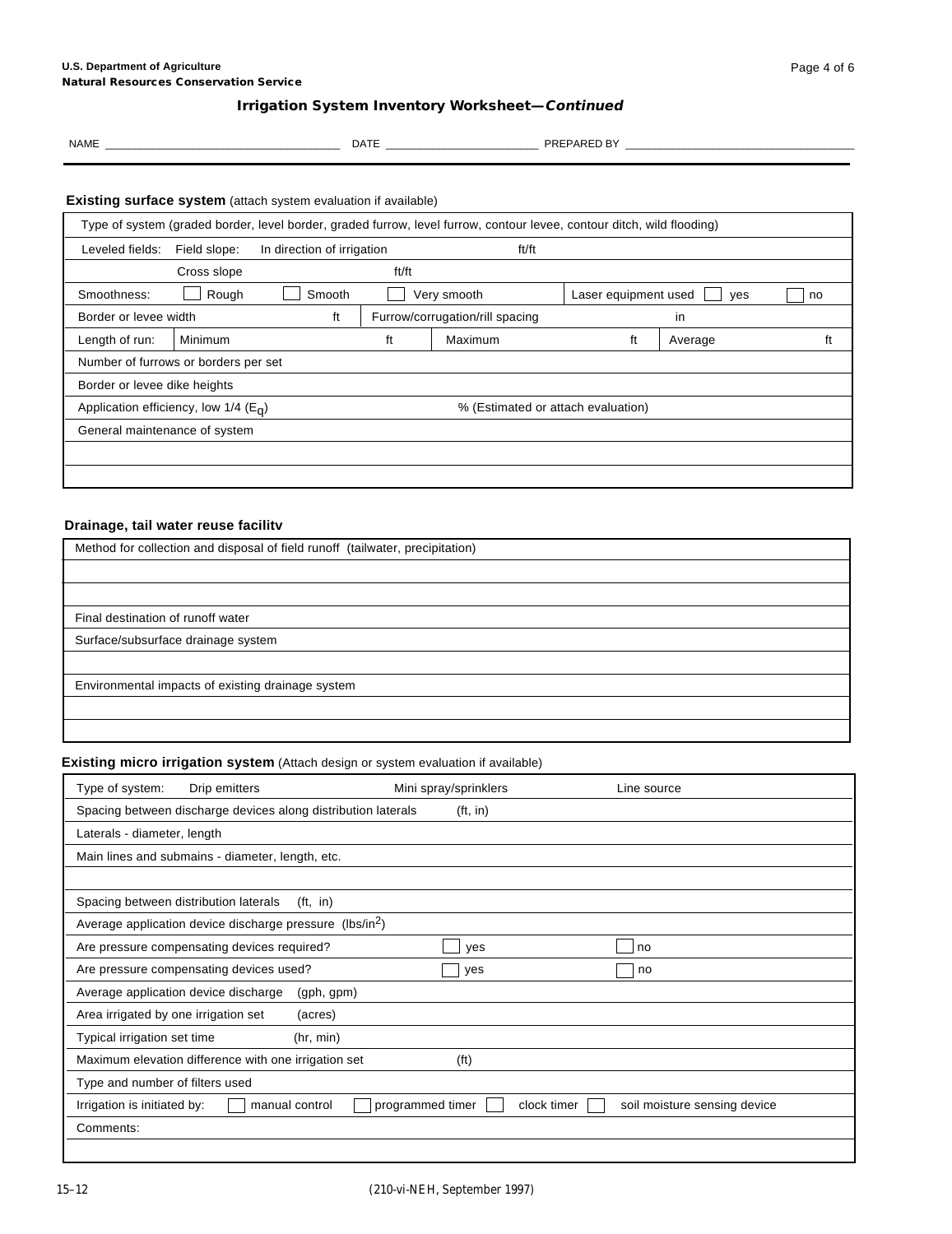### **Irrigation System Inventory Worksheet—Continued**

|                                                           |        | DATE <b>DATE</b> | <b>PREPARED BY Example 20</b> |
|-----------------------------------------------------------|--------|------------------|-------------------------------|
| <b>Existing subsurface irrigation system</b>              |        |                  |                               |
| Water table control type and number of system or segments |        |                  |                               |
|                                                           |        |                  |                               |
| flashboard<br>Water table control devices                 | float  |                  |                               |
| <b>Buried laterals</b><br>diameter<br>spacing             | depths |                  |                               |
| Water table elevation(s): Existing                        |        | Planned          |                               |
|                                                           |        |                  |                               |

| Month | Elevation | Depth below surface |
|-------|-----------|---------------------|
|       |           |                     |
|       |           |                     |
|       |           |                     |
|       |           |                     |
|       |           |                     |
|       |           |                     |
|       |           |                     |

### **Pumping plant Pump**

| (Attach pump characteristic curves and/or pump system analysis if available) |                                                   |                          |                    |                      |  |      |  |
|------------------------------------------------------------------------------|---------------------------------------------------|--------------------------|--------------------|----------------------|--|------|--|
|                                                                              | Pump elevation above mean sea level (approx) (ft) |                          |                    |                      |  |      |  |
| turbine  <br>centrifulgal<br>Pump type:                                      |                                                   | submersible<br>Propeller |                    | axial flow           |  |      |  |
| Make                                                                         |                                                   |                          | Model              |                      |  |      |  |
| Electric motor RPM                                                           |                                                   |                          |                    | Engine operating RPM |  |      |  |
| Pump design discharge                                                        |                                                   | gpm $@$                  | ft or $lb/in^2$    |                      |  |      |  |
| Impeller size                                                                |                                                   | Impeller diameter        |                    | Number of impellers  |  |      |  |
| Pressure at outlet of pump or inlet to pipeline                              |                                                   |                          | lb/in <sup>2</sup> | date                 |  |      |  |
| Discharge                                                                    | How measured<br>gpm                               |                          |                    |                      |  | date |  |
| Valves, fittings                                                             |                                                   |                          |                    |                      |  |      |  |
|                                                                              |                                                   |                          |                    |                      |  |      |  |

### **Power unit**

| Rated HP                     | at RPM                                                  |             |  |
|------------------------------|---------------------------------------------------------|-------------|--|
| Gear or belt drive mechanism |                                                         |             |  |
| Type (direct, gear, belt)    |                                                         |             |  |
| RPM at driver                |                                                         | RPM at pump |  |
|                              | Energy (A pump evaluation is required to get this data) |             |  |
|                              | Energy input (from evaluation) (KW) (gal/hr) (mcf)      |             |  |
|                              | Pumping plant efficiency (from evaluation) (<br>$%$ )   |             |  |
|                              | Energy cost per acre foot (from evaluation)             |             |  |
|                              | General condition of equipment, problems                |             |  |
|                              |                                                         |             |  |
|                              |                                                         |             |  |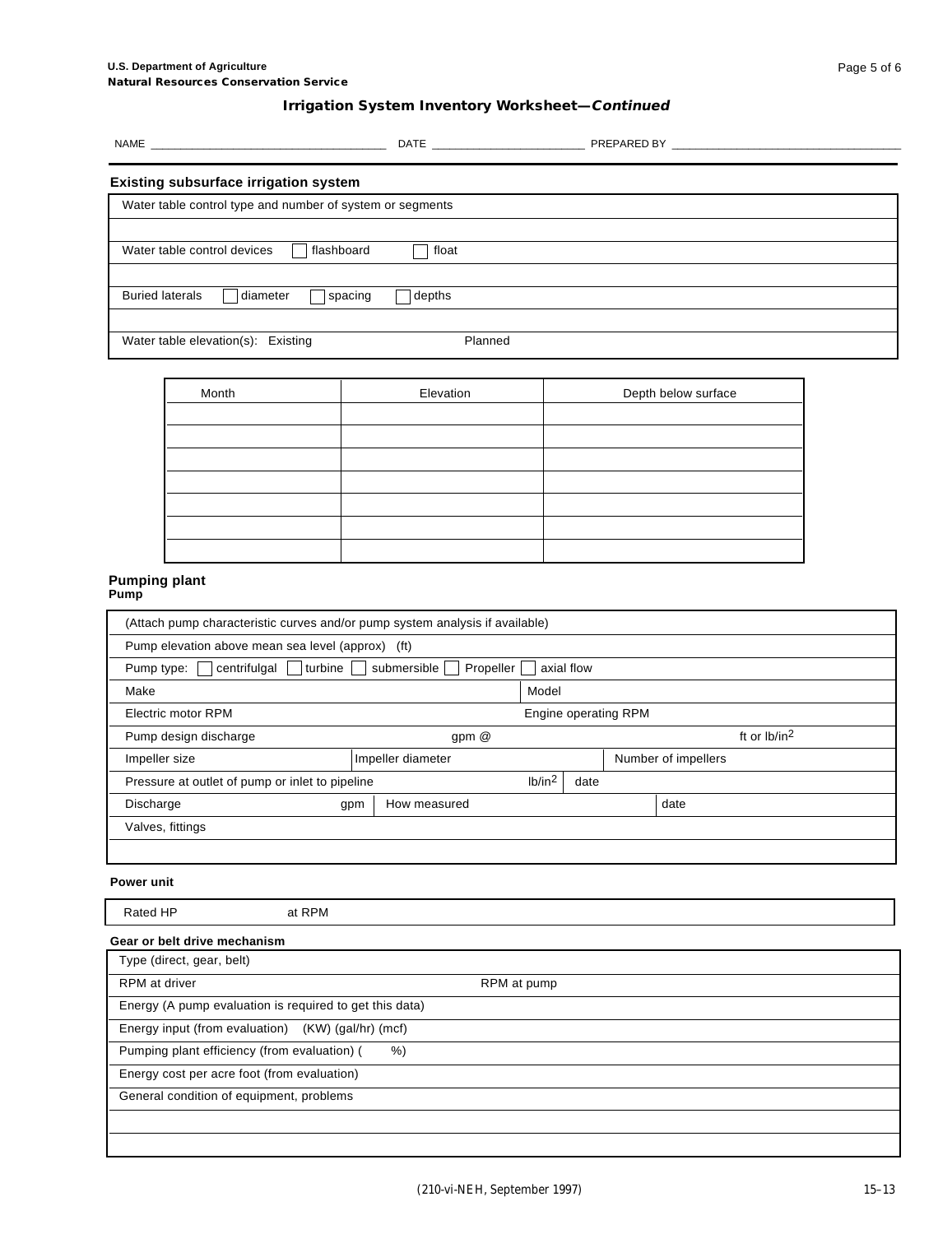### **Irrigation System Inventory Worksheet—Continued**

| <b>NAME</b> | <b>DATE</b> | $  -$<br>ורח<br>∽เร⊾<br>71 V I |
|-------------|-------------|--------------------------------|
|             |             |                                |

### **Irrigation management**

Irrigation scheduling method(s)

Typical number of irrigations per season

Typical time between irrigations

Set times or time per revolution

Method of determining soil moisture

Typical water application per (set, revolution, pass)

Source, availability and skill of irrigation labor

Comments about management of the existing system and reasons for improvement. What are the objectives of the irrigation decisionmaker?

### **What management level is planned?**

### **Other observations and comments**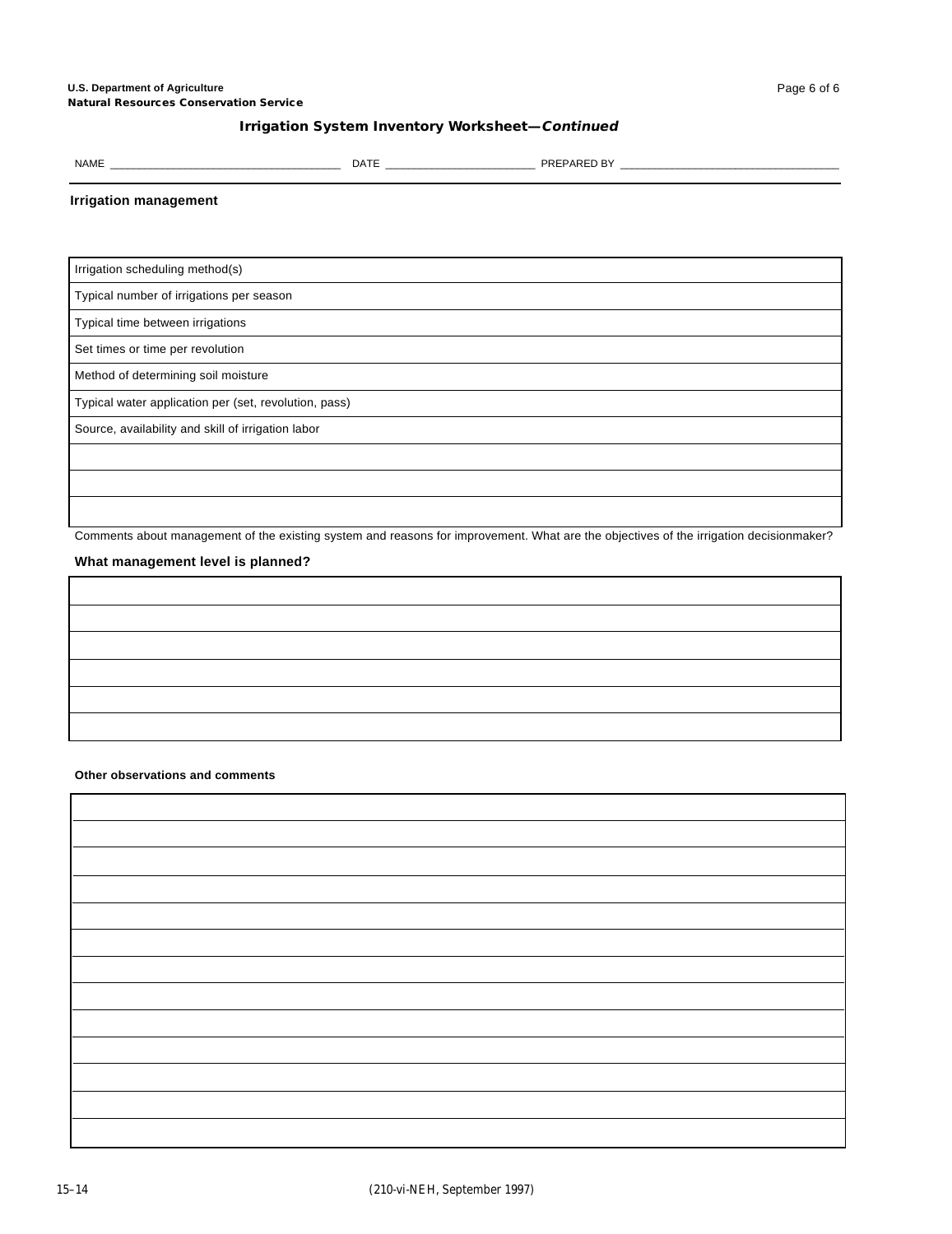|           |                                                          |                                                 |  | ENGR JOB CLASS __________________         |  |
|-----------|----------------------------------------------------------|-------------------------------------------------|--|-------------------------------------------|--|
|           |                                                          |                                                 |  |                                           |  |
| Inventory |                                                          |                                                 |  |                                           |  |
|           |                                                          |                                                 |  | Seasonal variation <b>Seasonal Victor</b> |  |
|           | Power source: Electric ______________ volts, ___________ | phase; Internal combustion engine _____________ |  |                                           |  |

### **Soils Data**

| Design<br>Soil Series | Available water capacity, AWC<br>(in/ft depth) |         |         |         |         | Depth to                              |                                  | Sprinkler intake rate<br>(in/hr) |
|-----------------------|------------------------------------------------|---------|---------|---------|---------|---------------------------------------|----------------------------------|----------------------------------|
|                       | $0 - 1$                                        | $1 - 2$ | $2 - 3$ | $3 - 4$ | $4 - 5$ | Inhibiting layer<br>(f <sup>t</sup> ) | Water table<br>(f <sub>t</sub> ) |                                  |
|                       |                                                |         |         |         |         |                                       |                                  |                                  |

1 Actual observed depth in the field.

### **Crop Evapotranspiration** (Monthly)

|            | Acres | Month         |                     | Month         |                     | Month         |                     |
|------------|-------|---------------|---------------------|---------------|---------------------|---------------|---------------------|
| Crops      |       | Depth<br>(in) | Volume<br>$(ac-in)$ | Depth<br>(in) | Volume<br>$(ac-in)$ | Depth<br>(in) | Volume<br>$(ac-in)$ |
|            |       |               |                     |               |                     |               |                     |
|            |       |               |                     |               |                     |               |                     |
|            |       |               |                     |               |                     |               |                     |
|            |       |               |                     |               |                     |               |                     |
| Totals (1) |       | (2)           |                     | (3)           |                     | (4)           |                     |

### **Crop Weighted Evaportranspiration** (Monthly) (Note: Maximum Monthly Total ET is greatest of nos. 2, 3, or 4 above)

 $\textsf{ET}, \textsf{depth} = \_\_\_\_\_\_\_\_\_\_\_$  Maximum Total Monthly ET, ac-in/mo  $\_\_\_\_\_\_\_\_\_\_\_\_\_\_\_\_\_$ Total Acres, A (1)

### **Irrigation Requirements**

| Crops | Root<br>zone<br>depth <sup>2</sup><br>(f <sup>t</sup> ) | Total<br>AWC<br>(in) | Management<br>allowed<br>depletion<br>(% ) | Max Net<br>replacement<br>(in) | Peak<br>daily<br>ET<br>(in) | Max freq<br>@ peak E T<br>@ max net<br>(days) |
|-------|---------------------------------------------------------|----------------------|--------------------------------------------|--------------------------------|-----------------------------|-----------------------------------------------|
|       |                                                         |                      |                                            |                                |                             |                                               |
|       |                                                         |                      |                                            |                                |                             |                                               |
|       |                                                         |                      |                                            |                                |                             |                                               |
|       |                                                         |                      |                                            |                                |                             |                                               |

2 Use weighted peak monthly ET and net irrigation to determine weighted peak daily E T.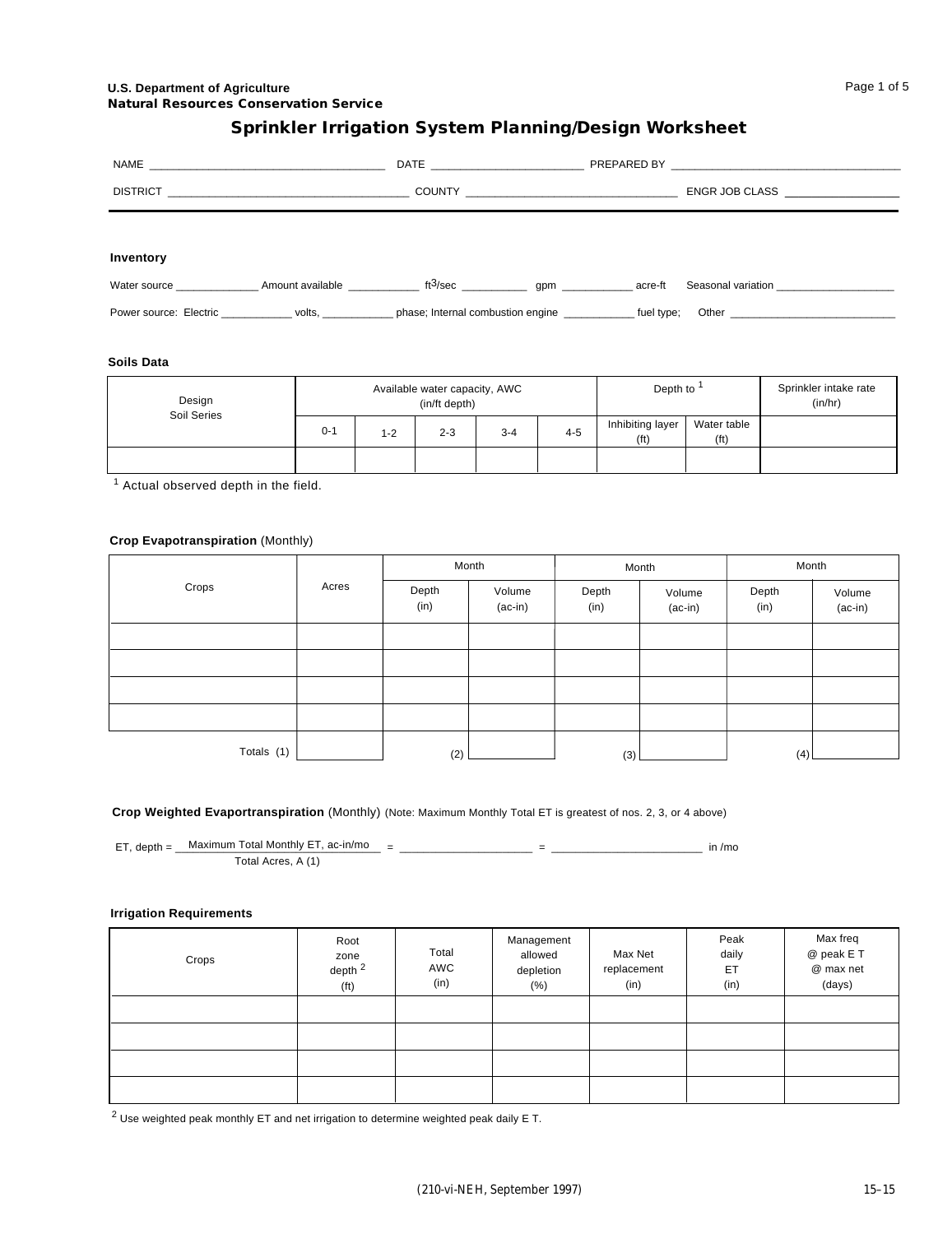| <b>Design Data</b> — (Based on weighted crop ET, _____________% irrigation efficiency)                                                                                                                        |                                                                         |                     |                            |              |                                                                  |                                                                                                 |
|---------------------------------------------------------------------------------------------------------------------------------------------------------------------------------------------------------------|-------------------------------------------------------------------------|---------------------|----------------------------|--------------|------------------------------------------------------------------|-------------------------------------------------------------------------------------------------|
|                                                                                                                                                                                                               | Application                                                             |                     | Weighted <sup>2</sup>      | Frequency, F |                                                                  | System requirements                                                                             |
|                                                                                                                                                                                                               | Net, D<br>(in)                                                          | Gross $F_q$<br>(in) | peak daily<br>crop ET (in) | (days)       | Total gpm, Q                                                     | gpm/ac                                                                                          |
| <sup>2</sup> Use weighted peak monthly ET and net irrigation to determine weighted peak daily ET.                                                                                                             |                                                                         |                     |                            |              | $Q =$ system requirements-gpm<br>$H = Total operating hours/day$ | (suggest using 23 hours for one move per day)<br>(suggest using 22 hours for two moves per day) |
| F H Eff/100<br>Sprinkler head spacing, (S <sub>I</sub> ) ____________________tt, Lateral spacing on mainline (S <sub>M</sub> ) ____________________tt, Minimum Required wetted diameter = _________________tt |                                                                         |                     |                            |              |                                                                  |                                                                                                 |
| Sprinkler head: make ____________; model __________; nozzle size _________; lb/in <sup>2</sup> __________gpm ________; wetted dia _____________t                                                              |                                                                         |                     |                            |              |                                                                  |                                                                                                 |
| Application rate ___________ in/hr, Application time ____________ hr/set. Net application = ( ________ in/hr) ( ________ eff) ( ________ hr/set) = _________ in                                               |                                                                         |                     |                            |              |                                                                  |                                                                                                 |
| Maximum irrigation cycle = Net application $\frac{in}{peak ET} \cdot \frac{1}{10}$ ays                                                                                                                        |                                                                         |                     |                            |              |                                                                  |                                                                                                 |
|                                                                                                                                                                                                               | (irrigation frequency, ___________ days) (moves/day, _________________) |                     |                            |              |                                                                  |                                                                                                 |
| Designed laterals: Number ________________, Diameter _____________ in, Type ______________, Moves/day ______________                                                                                          |                                                                         |                     |                            |              |                                                                  |                                                                                                 |
| Total number of sprinkler heads = (number of laterals) (number of heads/lateral) = ______________                                                                                                             |                                                                         |                     |                            |              |                                                                  |                                                                                                 |
|                                                                                                                                                                                                               |                                                                         |                     |                            |              |                                                                  |                                                                                                 |
| Lateral design                                                                                                                                                                                                |                                                                         |                     |                            |              |                                                                  |                                                                                                 |
|                                                                                                                                                                                                               |                                                                         |                     |                            |              |                                                                  |                                                                                                 |
|                                                                                                                                                                                                               | lb/in <sup>2</sup>                                                      |                     |                            |              |                                                                  |                                                                                                 |
|                                                                                                                                                                                                               |                                                                         |                     |                            |              |                                                                  |                                                                                                 |
| (plus for uphill flow in lateral, minus for downhill flow). Use sprinkler head lb/in <sup>2</sup> only if elevation difference along lateral is = or > 0.75 (lateral friction loss lb/in <sup>2</sup> )       |                                                                         |                     |                            |              |                                                                  |                                                                                                 |
| (2.31). Under this condition, flow regulation may be required at some sprinkler heads to maintain proper sprinkler head operating near the mainline.                                                          |                                                                         |                     |                            |              |                                                                  |                                                                                                 |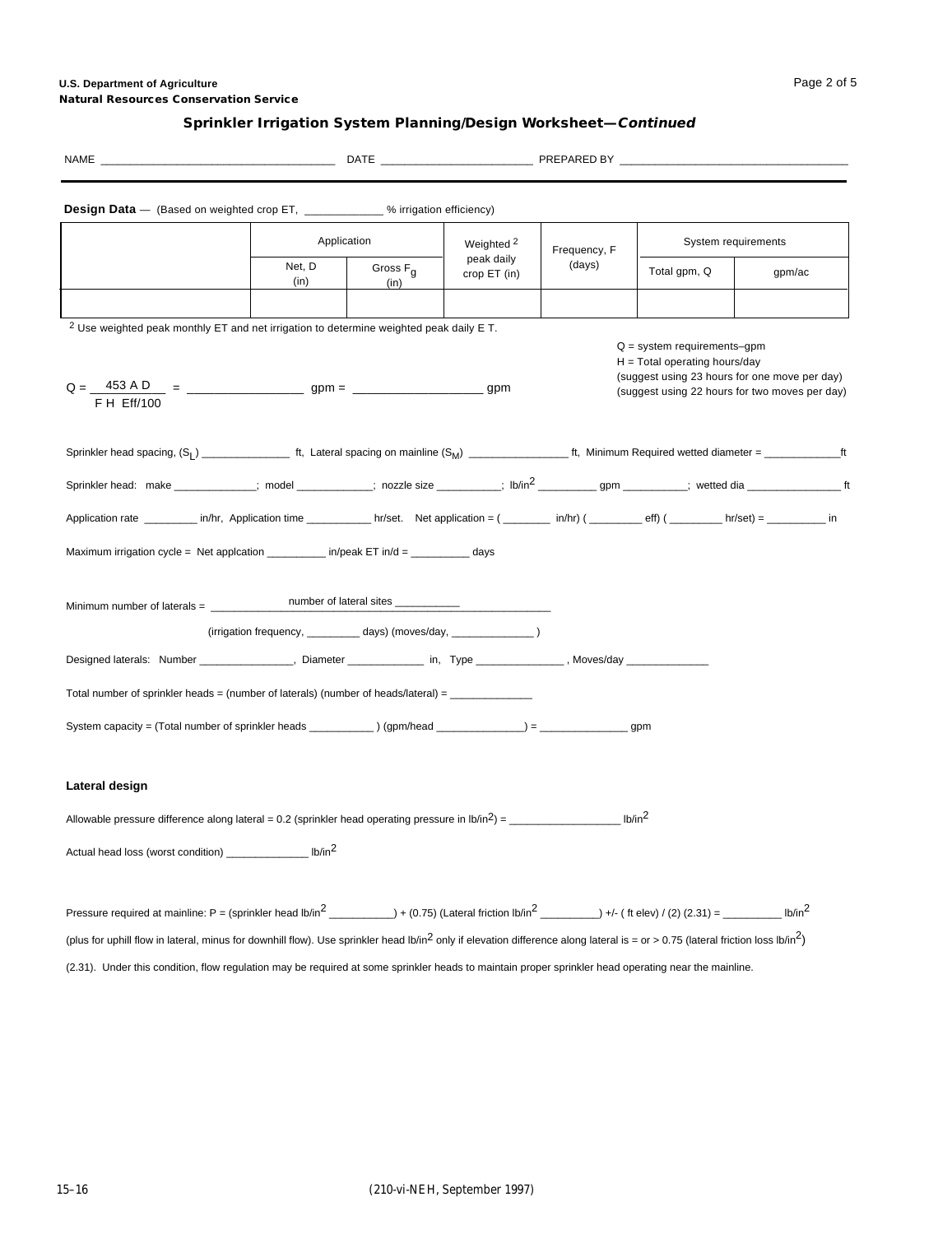| <b>Mainline Design</b> |  |                          |               |                   |                                      |                                   |                                                       |                                                      |         |
|------------------------|--|--------------------------|---------------|-------------------|--------------------------------------|-----------------------------------|-------------------------------------------------------|------------------------------------------------------|---------|
|                        |  |                          |               |                   |                                      |                                   |                                                       |                                                      |         |
|                        |  |                          |               |                   |                                      |                                   |                                                       |                                                      |         |
| Station<br>From<br>To  |  | Diameter<br>pipe<br>(in) | Flow<br>(gpm) | Velocity<br>(fps) | <b>Distance</b><br>(f <sup>t</sup> ) | Friction<br>loss<br>$(tt/100$ ft) | Friction<br>loss this<br>section<br>(f <sup>t</sup> ) | Accumulated<br>friction<br>loss<br>(f <sup>t</sup> ) | Remarks |
|                        |  |                          |               |                   |                                      |                                   |                                                       |                                                      |         |
|                        |  |                          |               |                   |                                      |                                   |                                                       |                                                      |         |

NOTE: desirable velocities–5 ft/sec or less in mainlines, 7 ft/sec or less in sprinkler laterals.

### **Determination of Total Dynamic Head (TDH)**

| Pressure required at main      | lb/in <sup>2</sup>   |                                                           |  |
|--------------------------------|----------------------|-----------------------------------------------------------|--|
| Friction loss in main          | lb/in <sup>2</sup>   |                                                           |  |
| Elevation raise/fall in main   | lb/in <sup>2</sup>   | $(2.31 \text{ feet} = 1 \text{ psi} \text{ pressure})$    |  |
| Lift (water surface to pump)   | lb/in <sup>2</sup>   |                                                           |  |
| Column friction loss           | lb/in <sup>2</sup>   |                                                           |  |
| Miscellaneous loss             | lb/in <sup>2</sup>   |                                                           |  |
| Total (TDH)                    | lb/in <sup>2</sup>   | ft<br>(NOTE; TDH must be in feet for horsepower equation) |  |
| Approximate brake horsepower = | TDH (ft) $X Q (gpm)$ | <b>HP</b>                                                 |  |
|                                | 3960 X Eff / 100     | 3960 X<br>% / 100                                         |  |

| Mean sea level elevation of pump                      |  |  | ft (NOTE: check required versus available NPSL for centrifugal pumps)                      |  |                              |  |  |
|-------------------------------------------------------|--|--|--------------------------------------------------------------------------------------------|--|------------------------------|--|--|
|                                                       |  |  | Pump curve data attached yes $\Box$ no $\Box$ , If not, pumping plant efficiency assumed = |  | % (recommended using 65-75%) |  |  |
| Bill of materials attached $\vee$ es $\Box$ no $\Box$ |  |  |                                                                                            |  |                              |  |  |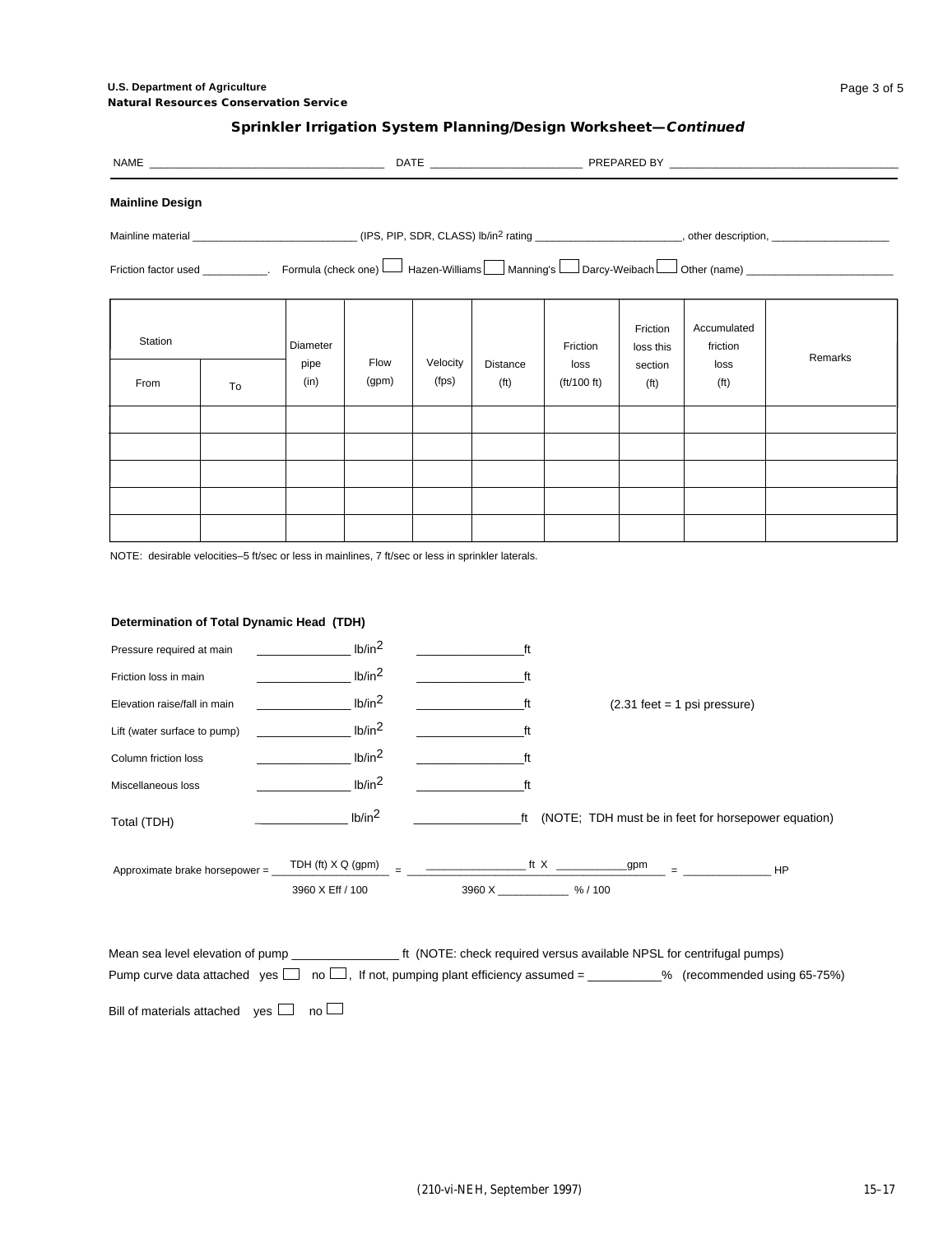NAME \_\_\_\_\_\_\_\_\_\_\_\_\_\_\_\_\_\_\_\_\_\_\_\_\_\_\_\_\_\_\_\_\_\_\_\_\_\_\_\_ DATE \_\_\_\_\_\_\_\_\_\_\_\_\_\_\_\_\_\_\_\_\_\_\_\_\_\_ PREPARED BY \_\_\_\_\_\_\_\_\_\_\_\_\_\_\_\_\_\_\_\_\_\_\_\_\_\_\_\_\_\_\_\_\_\_\_\_\_\_\_

### **Other Design Considerations**

| Item                                | Evaluation<br>performed | NOT needed | Location | Size |
|-------------------------------------|-------------------------|------------|----------|------|
| Measuring device                    |                         |            |          |      |
| Expansion couplers                  |                         |            |          |      |
| Reducers                            |                         |            |          |      |
| Enlargers (expanders)               |                         |            |          |      |
| Manifolds                           |                         |            |          |      |
|                                     |                         |            |          |      |
| Bends & elbows                      |                         |            |          |      |
| <b>Tees</b>                         |                         |            |          |      |
| Valved outlets                      |                         |            |          |      |
| Surge facilities (valves, chambers) |                         |            |          |      |
| Control valves                      |                         |            |          |      |
|                                     |                         |            |          |      |
| Check non-return flow valves        |                         |            |          |      |
| Pressure relief valves              |                         |            |          |      |
| Air-vacuum valves                   |                         |            |          |      |
| <b>Drain facilities</b>             |                         |            |          |      |
|                                     |                         |            |          |      |
| Thrust blocks                       |                         |            |          |      |
| Anchors                             |                         |            |          |      |
| Pipe supports                       |                         |            |          |      |
| Other                               |                         |            |          |      |

Remarks

Special drawing(s) attached Irrigation system design by Date Reviewed and approved by Date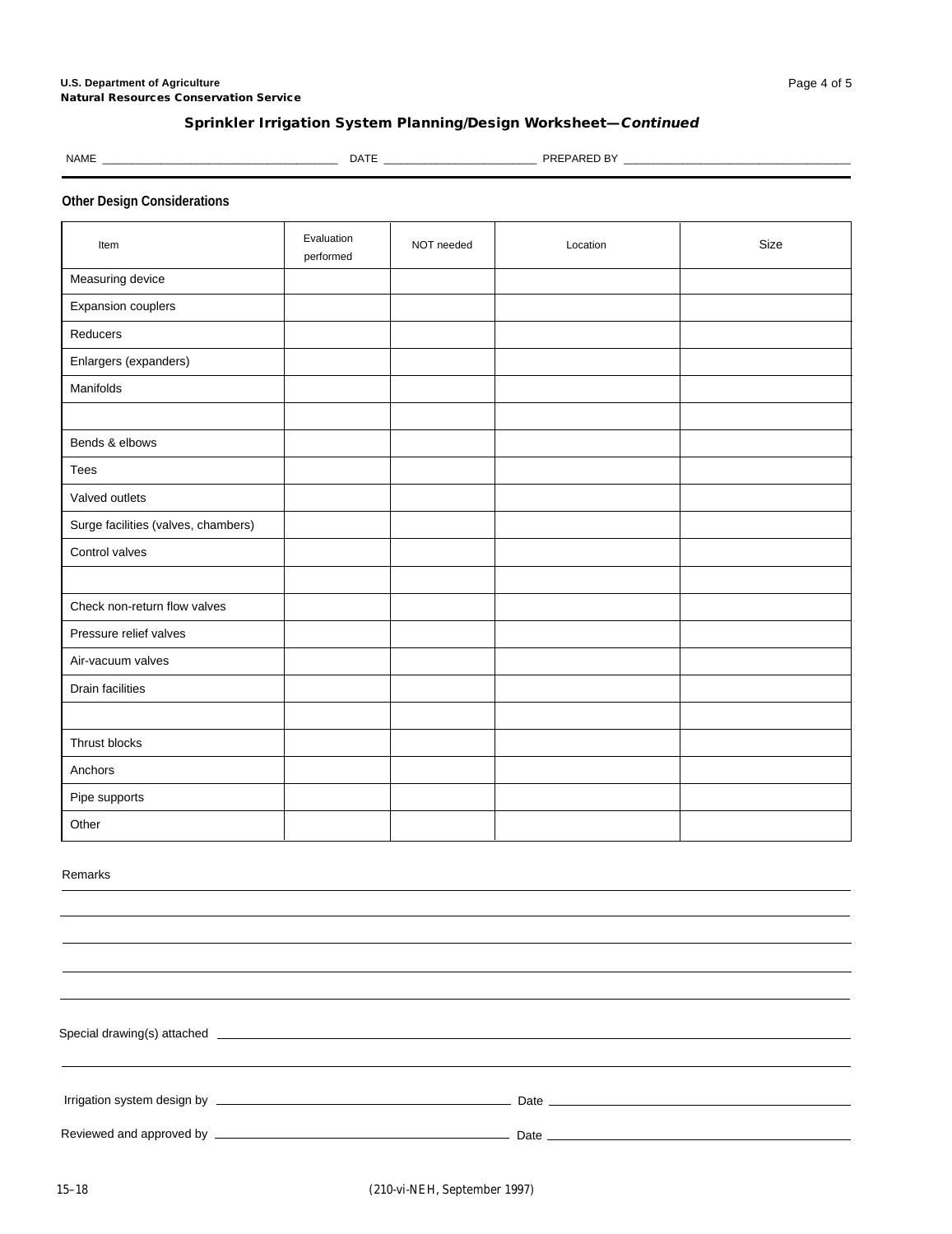NAME \_\_\_\_\_\_\_\_\_\_\_\_\_\_\_\_\_\_\_\_\_\_\_\_\_\_\_\_\_\_\_\_\_\_\_\_\_\_\_\_ DATE \_\_\_\_\_\_\_\_\_\_\_\_\_\_\_\_\_\_\_\_\_\_\_\_\_\_ PREPARED BY \_\_\_\_\_\_\_\_\_\_\_\_\_\_\_\_\_\_\_\_\_\_\_\_\_\_\_\_\_\_\_\_\_\_\_\_\_\_\_

### **Irrigation System Location and Layout Map**

|       |           | SHOW:   | Area irrigated with sprinklers<br>Direction of prevailing wind<br>Elevations, contours<br>High and low points<br>Water source and pump location<br>Mainline and submain locations<br>Layout: lateral(s), travelers, guns<br>Direction of move<br>North arrow |       |
|-------|-----------|---------|--------------------------------------------------------------------------------------------------------------------------------------------------------------------------------------------------------------------------------------------------------------|-------|
| Scale | Community | Section | Township                                                                                                                                                                                                                                                     | Range |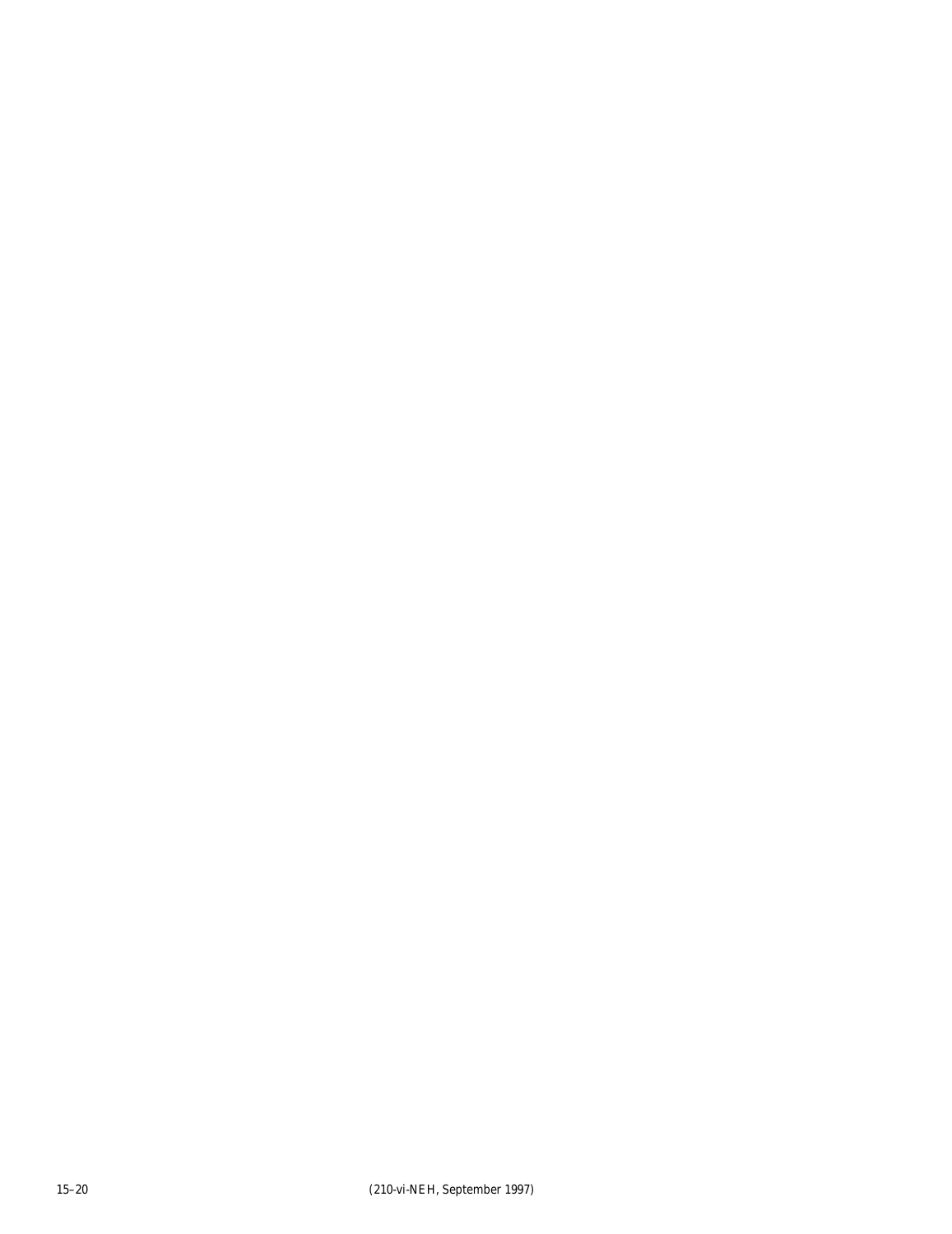# **Irrigation Water Management Plan—Sprinkler Irrigation System**

| NAME                    | DATE          | PREPARED BY           |
|-------------------------|---------------|-----------------------|
| <b>DISTRICT</b>         | <b>COUNTY</b> | <b>ENGR JOB CLASS</b> |
|                         |               |                       |
| <b>Crop information</b> |               |                       |

| Field number(s)                                         |                                                        |  |  |  |  |  |
|---------------------------------------------------------|--------------------------------------------------------|--|--|--|--|--|
| Crop irrigated                                          |                                                        |  |  |  |  |  |
| Acres Irrigated (acres)                                 |                                                        |  |  |  |  |  |
| Normal rooting depth (feet, inches)                     |                                                        |  |  |  |  |  |
|                                                         | Management allowable depletion (MAD) (percent, inches) |  |  |  |  |  |
|                                                         | Peak daily crop requirements (ac-in/day)               |  |  |  |  |  |
| Average annual net irrigation requirements (ac-in/year) |                                                        |  |  |  |  |  |
| <b>Soil Information</b>                                 |                                                        |  |  |  |  |  |
| Soils series and surface texture                        |                                                        |  |  |  |  |  |
| Capability class                                        |                                                        |  |  |  |  |  |

Allowable soil loss (T=tons per-acre per year)

Wind Erodibility Group (WEG)

Actual on-site (observed and measured) average root zone depth

Total available water capacity (AWC) of soil plant root zone

Soil intake (Maximum application rate for sprinkler system)

| Depth    | <b>AWC</b>  |                |  |
|----------|-------------|----------------|--|
| (inches) | (inch/inch) | (total inches) |  |
|          |             |                |  |
|          |             |                |  |

### **Irrigation system management information**

| Irrigation system                                                             |
|-------------------------------------------------------------------------------|
| Source of water                                                               |
| Delivery schedule                                                             |
| Estimated overall irrigation efficiency                                       |
| Management allowable depletion for pasture                                    |
| Irrigation set time to apply full irrigation and replace full MAD             |
| Gross application                                                             |
| Net application                                                               |
| Actual gross sprinkler application rate                                       |
| Irrigation system flow capacity requirement for full time irrigation, Q (gpm) |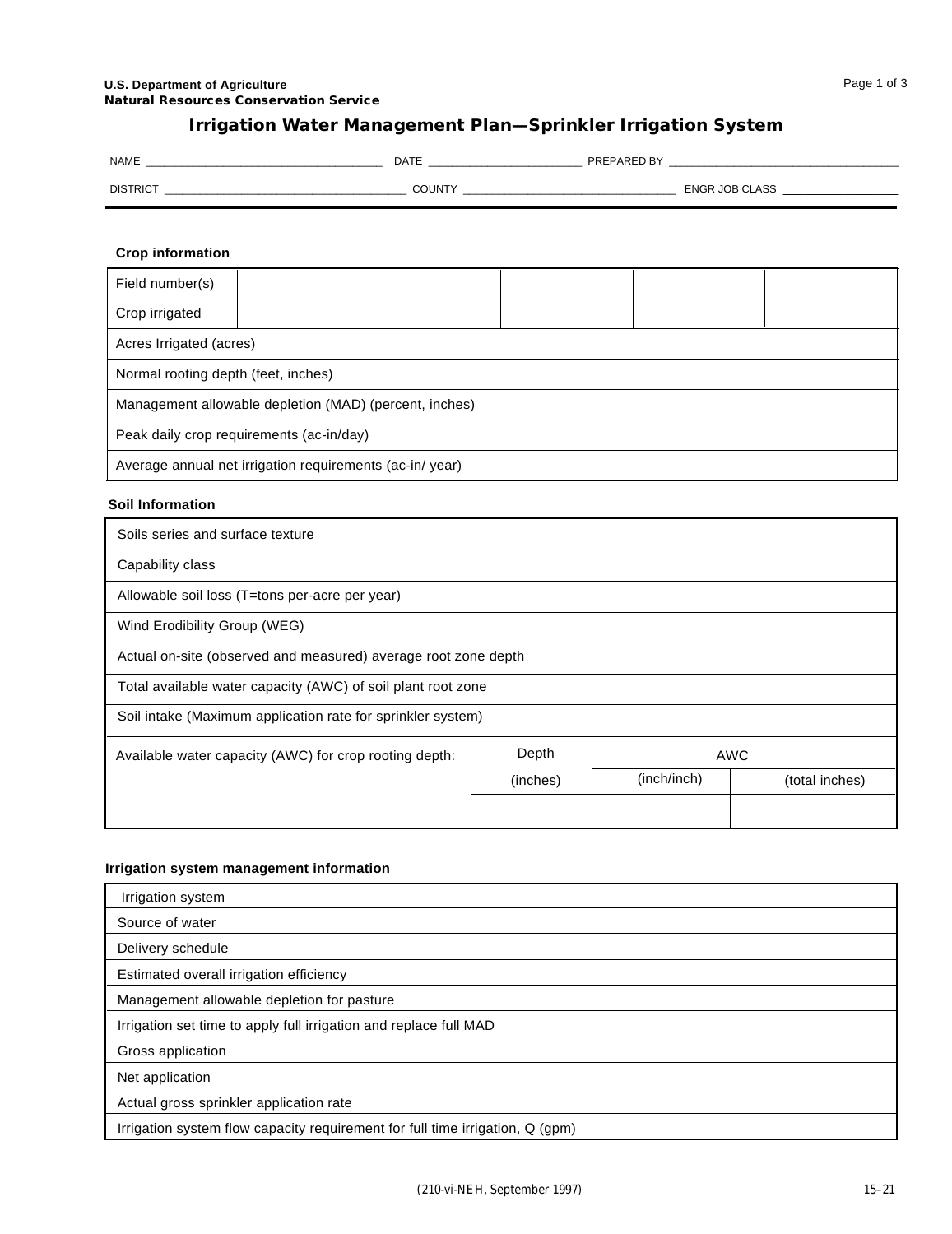### **Irrigation Water Management Plan— Sprinkler Irrigation System—Continued**

NAME \_\_\_\_\_\_\_\_\_\_\_\_\_\_\_\_\_\_\_\_\_\_\_\_\_\_\_\_\_\_\_\_\_\_\_\_\_\_\_\_ DATE \_\_\_\_\_\_\_\_\_\_\_\_\_\_\_\_\_\_\_\_\_\_\_\_\_\_ PREPARED BY \_\_\_\_\_\_\_\_\_\_\_\_\_\_\_\_\_\_\_\_\_\_\_\_\_\_\_\_\_\_\_\_\_\_\_\_\_\_\_

### **Irrigation scheduling Information**

| Month     | Monthly net <sup>1</sup><br>irrigation<br>requirement<br>(inches) | Crop evapo-<br>transpiration<br>use rate<br>(in/day) | Irrigation<br>frequency<br>needed<br>(days) | Average <sup>2</sup><br>number of<br>Irrigations<br>needed |
|-----------|-------------------------------------------------------------------|------------------------------------------------------|---------------------------------------------|------------------------------------------------------------|
| April     |                                                                   |                                                      |                                             |                                                            |
| May       |                                                                   |                                                      |                                             |                                                            |
| June      |                                                                   |                                                      |                                             |                                                            |
| July      |                                                                   |                                                      |                                             |                                                            |
| August    |                                                                   |                                                      |                                             |                                                            |
| September |                                                                   |                                                      |                                             |                                                            |
| October   |                                                                   |                                                      |                                             |                                                            |
| Total     |                                                                   |                                                      |                                             |                                                            |

 $1$  Net irrigation requirement (NIR) represents crop evapotranspiration less effective rainfall.

<sup>2</sup> Assuming a full soil profile at start of season. Check soil moisture before irrigating. Account for rainfall that can replace soil moisture depletion. If soil moisture depletion is less than 50% wait for a few days and check it again.

Warmer than "average" months will typically require additional irrigation water; cooler than "average months will typically require less irrigation water; months with more than "average" effective rainfall will typically require less irrigation water.

Only operate the system when needed to furnish water for crop needs. The preceding irrigation schedule can be used as a guide to determine when to irrigate. It is a guide only for average month and year conditions. Optimizing use of rainfall to reduce unnecessary irrigations during the growing season is a good management practice. In semi-humid and humid areas, it is recommended to not replace 100 percent of the soil moisture depletion each irrigation. Leave room in the plant root zone for containing water infiltration from rainfall events. This will vary with location, frequency, and amount of rainfall occurring during the growing season. It should be approximately 0.5 to 1.0 inches.

Maintaining to a higher soil moisture level (MAD) typically does not require more irrigation water for the season, just more frequent smaller irrigations. This is especially true with crops such as root vegetables, potatoes, onions, garlic, mint, and sweet corn.

The attached chart for evaluating soil moisture by the feel and appearance method can be used to help determine when to irrigate. Other common methods to monitor crop water use and soil moisture include: plant signs (crop critical moisture stress periods), atmometer, evaporation pan (applying appropriate factors), tensiometers, electrical resistance blocks (moisture blocks), and crop water stress index (CWSI gm).

NRCS (SCS) - SCHEDULER computer software is available to provide calculations of daily crop evapotranspiration when used with local daily weather station values. On-site rainfall data is necessary to determine effective rainfall, whereas local weather station rainfall data is not sufficiently accurate due to spatial variability. Current rainfall and soil moisture data can be input manually or electronically to assist in predicting when irrigation is needed.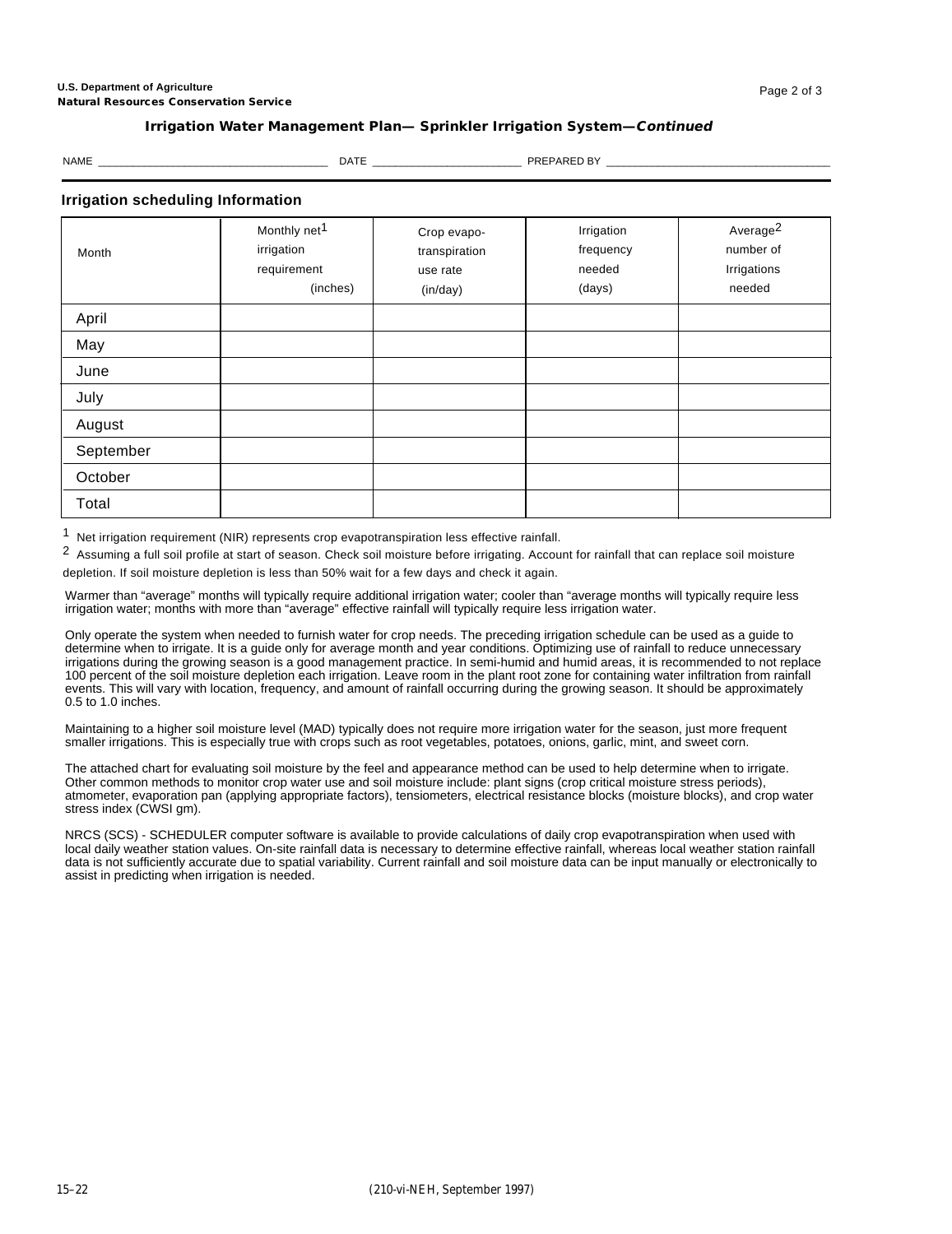### **Irrigation Water Management Plan—Sprinkler Irrigation System—Continued**

NAME DATE PREPARED BY \_\_\_\_\_\_\_\_\_\_\_\_\_\_\_\_\_\_\_\_\_\_\_\_\_

A properly operated, maintained, and managed sprinkle irrigation system is an asset to your farm. Your system was designed and installed to apply irrigation water to meet the needs of the crop without causing erosion, runoff, and losses to deep percolation. The estimated life span of your system is 15 years. The life of the system can be assured and usually increased by developing and carrying out a good operation and maintenance program.

Pollution hazards to ground and surface water can be minimized when good irrigation water management practices are followed. Losses of irrigation water to deep percolation and runoff should be minimized. Deep percolation and runoff from irrigation can carry nutrients and pesticides into ground and surface water. Avoiding spills from agricultural chemicals, fuels, and lubricants. will also minimize potential pollution hazards to ground and surface water.

Leaching for salinity control may be required if electrical conductivity of the irrigation water or soil water exceeds plant tolerance for your yield and quality objectives. If this condition exists on your field(s), a salinity management plan should be developed.

The following are system design information and recommendations to help you develop an operation and maintenance plan (see irrigation system map for layout):

- average operating pressure **=** lb/in2 (use a pressure gage to check operating pressure)
- nozzle size = inch (use shank end of high speed drill bit to check nozzle wear)
- average sprinkler head discharge gpm
- sprinkler head rotation speed should be 1 2 revolutions per minute
- sprinkler head spacing on lateral = ft; outlet valve spacing on main line ft
- lateral, number(s) , ft, inch diameter **\_\_\_\_\_\_\_\_\_\_\_\_\_\_\_\_\_\_\_\_\_\_**
- main line =ftinch diameter, type, class **\_\_\_\_\_\_\_\_\_\_\_\_\_\_\_**
- pump =, gpm @ft Total Dynamic Head (TDH)

Make sure that all measuring devices, valves, sprinkler heads, surface pipeline, and other mechanical parts of the system are checked periodically and worn or damaged parts are replaced as needed. Always replace a worn or improperly functioning nozzle with design size and type. Sprinkler heads operate efficiently and provide uniform application when they are plumb, in good operating condition, and operate at planned pressure. Maintain all pumps, piping, valves, electrical and mechanical equipment in accordance with manufacturer recommendations. Check and clean screens and filters as necessary to prevent unnecessary hydraulic friction loss and to maintain water flow necessary for efficient pump operation.

Protect pumping plant and all associated electrical and mechanical controls from damage by livestock, rodents, insects, heat, water, lightning, sudden power failure, and sudden water source loss. Provide and maintain good surface drainage to prevent water pounding around pump and electrical equipment. Assure all electrical/gas fittings are secure and safe. Always replace worn or excessively weathered electric cables and wires and gas tubing and fittings when first noticed. Check periodically for undesirable stray currents and leaks. Display appropriate bilingual operating instructions and warning signs as necessary. During non-seasonal use, drain pipelines and valves, secure and protect all movable equipment (i.e. wheel lines).

If you need help developing your operation and maintenance plan, contact your local USDA Natural Resources Conservation Service office for assistance.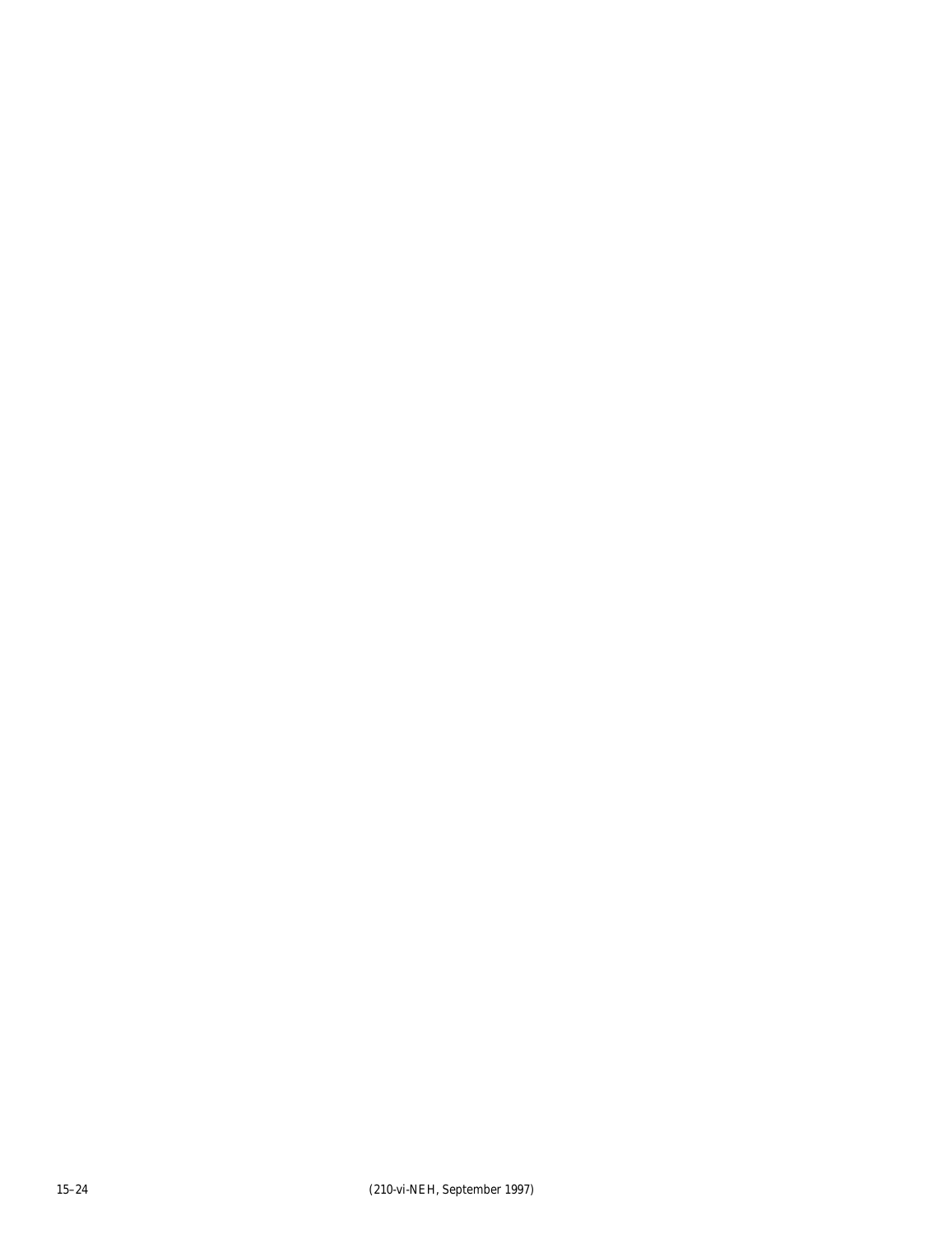### U.S. Department of Agriculture **Natural Resources Conservation Service**

### **Phonosoph Guide Worksheet** Soil Water Holding Worksheet

| Field |                                                                                                                                                                                                                                     |  |  |  |  |  |
|-------|-------------------------------------------------------------------------------------------------------------------------------------------------------------------------------------------------------------------------------------|--|--|--|--|--|
|       | Bv<br>the control of the control of the control of the control of the control of the control of the control of the control of the control of the control of the control of the control of the control of the control of the control |  |  |  |  |  |
|       |                                                                                                                                                                                                                                     |  |  |  |  |  |
|       |                                                                                                                                                                                                                                     |  |  |  |  |  |
|       |                                                                                                                                                                                                                                     |  |  |  |  |  |
|       |                                                                                                                                                                                                                                     |  |  |  |  |  |

\_\_\_\_\_\_\_\_\_\_\_\_\_\_\_\_\_\_\_\_\_\_\_\_\_\_\_\_\_\_\_\_\_\_\_\_\_\_\_\_\_\_\_\_\_\_\_\_\_\_\_\_\_\_\_\_\_\_\_\_\_\_\_\_\_\_\_\_\_\_\_\_\_\_\_\_\_\_\_\_\_\_\_\_\_\_\_

|                                        | Season      |                     |  |  |
|----------------------------------------|-------------|---------------------|--|--|
| Factor                                 | 1st 30 days | Remainder of season |  |  |
| Root zone depth or max soil depth - ft |             |                     |  |  |
| Available water capacity AWC - in      |             |                     |  |  |
| Management allowed deficit MAD - %     |             |                     |  |  |
| Management allowed deficit MAD - in    |             |                     |  |  |

(Note: Irrigate prior to the time that SWD is equal to or greater than MAD - in)

|                                        | Estimated irrigation system application efficiency _ |                        |                                                           |                                           | percent                          |                                                 |                                                  |  |
|----------------------------------------|------------------------------------------------------|------------------------|-----------------------------------------------------------|-------------------------------------------|----------------------------------|-------------------------------------------------|--------------------------------------------------|--|
|                                        | Data obtained during first field check               |                        |                                                           |                                           |                                  | Data obtained each check                        |                                                  |  |
| (1)<br>Depth<br>range<br>(in)          | (2)<br>Soil<br>layer<br>thickness<br>(in)            | (3)<br>Soil<br>texture | (4)<br>Available<br>water<br>capacity<br>(AWC)<br>(in/in) | (5)<br>AWC<br>in<br>soil<br>layer<br>(in) | (6)<br>Field<br>check<br>number  | (7)<br>Soil<br>water<br>deficit<br>(SWD)<br>(%) | (8)<br>Soil<br>water<br>deficit<br>(SWD)<br>(in) |  |
|                                        |                                                      |                        |                                                           |                                           | $\mathbf{1}$                     |                                                 |                                                  |  |
|                                        |                                                      |                        |                                                           |                                           | $\overline{2}$                   |                                                 |                                                  |  |
|                                        |                                                      |                        |                                                           |                                           | 3                                |                                                 |                                                  |  |
|                                        |                                                      |                        |                                                           |                                           | $\overline{\mathbf{4}}$          |                                                 |                                                  |  |
|                                        |                                                      |                        |                                                           |                                           | $\overline{5}$<br>6              |                                                 |                                                  |  |
|                                        |                                                      |                        |                                                           |                                           | $\overline{7}$                   |                                                 |                                                  |  |
|                                        |                                                      |                        |                                                           |                                           | 8                                |                                                 |                                                  |  |
|                                        |                                                      |                        |                                                           |                                           | $\mathbf{1}$                     |                                                 |                                                  |  |
|                                        |                                                      |                        |                                                           |                                           | $\mathbf 2$                      |                                                 |                                                  |  |
|                                        |                                                      |                        |                                                           |                                           | $\overline{3}$                   |                                                 |                                                  |  |
|                                        |                                                      |                        |                                                           |                                           | $\overline{\mathbf{4}}$          |                                                 |                                                  |  |
|                                        |                                                      |                        |                                                           |                                           | $\sqrt{5}$                       |                                                 |                                                  |  |
|                                        |                                                      |                        |                                                           |                                           | $6\overline{6}$                  |                                                 |                                                  |  |
|                                        |                                                      |                        |                                                           |                                           | $\overline{7}$                   |                                                 |                                                  |  |
|                                        |                                                      |                        |                                                           |                                           | 8                                |                                                 |                                                  |  |
|                                        |                                                      |                        |                                                           |                                           | $\mathbf{1}$                     |                                                 |                                                  |  |
|                                        |                                                      |                        |                                                           |                                           | $\overline{2}$<br>$\overline{3}$ |                                                 |                                                  |  |
|                                        |                                                      |                        |                                                           |                                           | $\overline{\mathbf{4}}$          |                                                 |                                                  |  |
|                                        |                                                      |                        |                                                           |                                           | $\overline{5}$                   |                                                 |                                                  |  |
|                                        |                                                      |                        |                                                           |                                           | 6                                |                                                 |                                                  |  |
|                                        |                                                      |                        |                                                           |                                           | 7                                |                                                 |                                                  |  |
|                                        |                                                      |                        |                                                           |                                           | $\overline{8}$                   |                                                 |                                                  |  |
|                                        | Total AWC for root zone depth of __________ ft=      |                        |                                                           |                                           | <b>SWD summary</b>               |                                                 |                                                  |  |
|                                        | Total AWC for root zone depth of _______             |                        | $ft =$                                                    |                                           | Check                            | Check                                           | SWD                                              |  |
|                                        |                                                      |                        |                                                           |                                           | number                           | date                                            | totals                                           |  |
|                                        |                                                      |                        |                                                           |                                           | 1                                |                                                 |                                                  |  |
|                                        | $\overline{c}$<br>$\overline{3}$                     |                        |                                                           |                                           |                                  |                                                 |                                                  |  |
| $AWC(5) = layer$ thickness(2) x AWC(4) |                                                      |                        |                                                           |                                           |                                  |                                                 |                                                  |  |
|                                        |                                                      |                        |                                                           |                                           | 4<br>$\overline{5}$              |                                                 |                                                  |  |
| $SWD(8) = AWC(5) \times SWD(7)$        |                                                      |                        |                                                           |                                           |                                  |                                                 |                                                  |  |
|                                        | 100                                                  |                        |                                                           |                                           | 6<br>7                           |                                                 |                                                  |  |
|                                        |                                                      |                        |                                                           |                                           | $\overline{8}$                   |                                                 |                                                  |  |
|                                        |                                                      |                        |                                                           |                                           |                                  |                                                 |                                                  |  |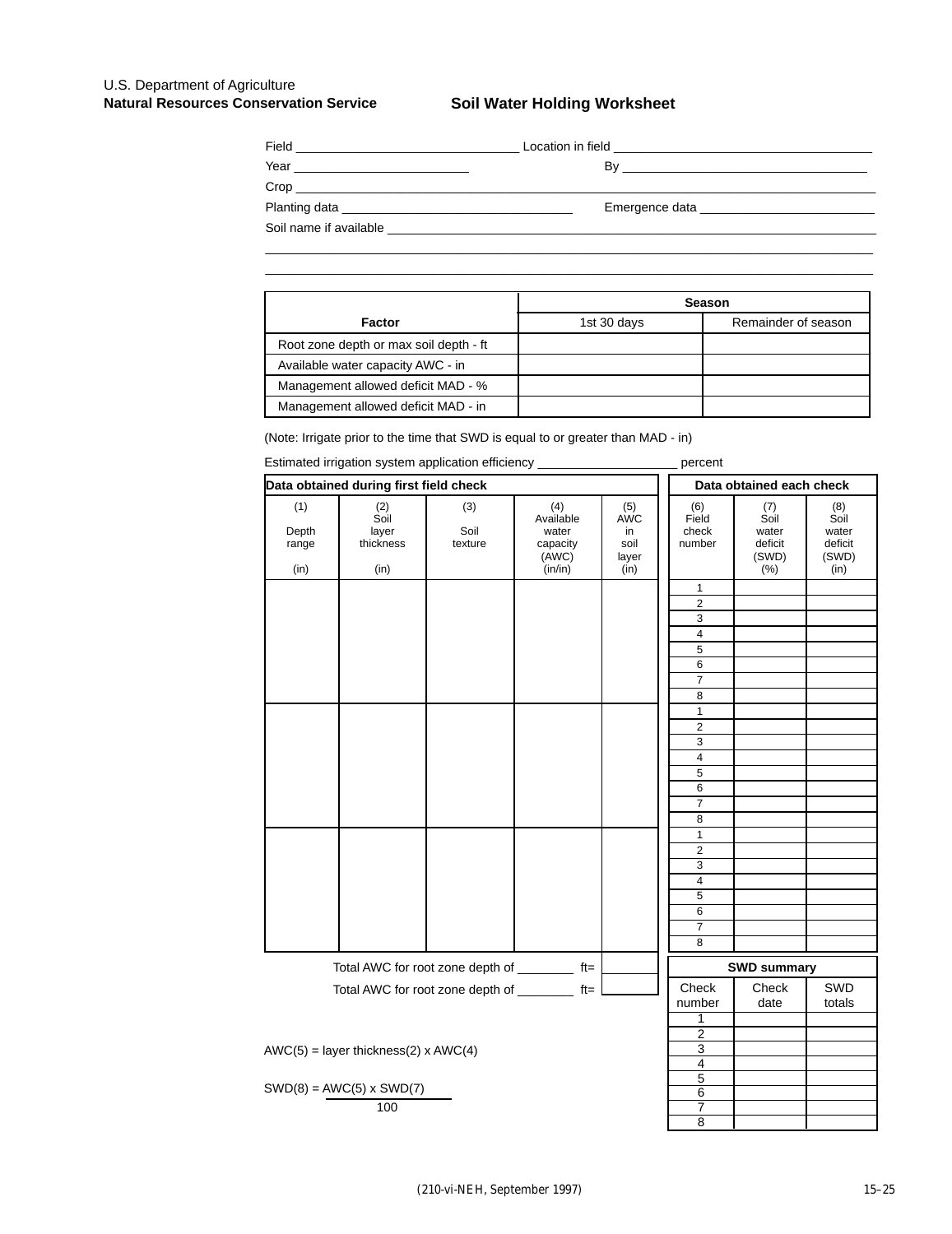### U.S. Department of Agriculture

**Natural Resources Conservation Service**

### **Worksheet Soil-Water Content (Gravimetric Method)**

| Depth<br>range<br>inches | Soil<br>layer<br>thickness<br>inches<br>d | Soil<br>texture                                        | Wet<br>weight<br>g<br><b>WW</b> | Sample<br>Dry<br>weight<br>g<br><b>DW</b> | Water<br>loss<br>g<br>Ww | Tare<br>weight<br>g<br>Tw                              | Net<br>dry<br>weight<br>g<br>Dw | Volume<br>of<br>sample<br>cc<br>Vol | Moisture<br>per-<br>centage<br>$\%$<br>Pd | <b>Bulk</b><br>density<br>$g$ / $cc$<br><b>Dbd</b> | Soil-<br>water<br>content<br>in/in<br><b>SWC</b> | Layer<br>water<br>content<br>inches<br><b>TSWC</b> |
|--------------------------|-------------------------------------------|--------------------------------------------------------|---------------------------------|-------------------------------------------|--------------------------|--------------------------------------------------------|---------------------------------|-------------------------------------|-------------------------------------------|----------------------------------------------------|--------------------------------------------------|----------------------------------------------------|
|                          |                                           |                                                        |                                 |                                           |                          |                                                        |                                 |                                     |                                           |                                                    |                                                  |                                                    |
|                          |                                           |                                                        |                                 |                                           |                          |                                                        |                                 |                                     |                                           |                                                    |                                                  |                                                    |
|                          |                                           |                                                        |                                 |                                           |                          |                                                        |                                 |                                     |                                           |                                                    |                                                  |                                                    |
|                          |                                           |                                                        |                                 |                                           |                          |                                                        |                                 |                                     |                                           |                                                    |                                                  |                                                    |
|                          |                                           |                                                        |                                 |                                           |                          |                                                        |                                 |                                     |                                           |                                                    |                                                  |                                                    |
|                          |                                           |                                                        |                                 |                                           |                          |                                                        |                                 |                                     |                                           |                                                    |                                                  |                                                    |
|                          |                                           |                                                        |                                 |                                           |                          |                                                        |                                 |                                     |                                           |                                                    |                                                  |                                                    |
|                          |                                           |                                                        |                                 |                                           |                          |                                                        |                                 |                                     |                                           |                                                    |                                                  |                                                    |
|                          |                                           | Dry weight (Dw) of soil = DW - TW = $\_\_\_\_\_\_\_$ g |                                 |                                           |                          | Weight of water lost (Ww) = WW - DW = $\_\_\_\_\_\_$ g |                                 |                                     |                                           | Vol (cc)                                           |                                                  |                                                    |

Percent water content, dry weight Pd = Ww x 100 = \_\_\_\_\_\_\_% Soil-water content (SWC) = Dbd x Pd = \_\_\_\_\_\_\_\_in/in

 $\mathsf{Dw}$  100 x 1

Total soil-water content in the layer (TSWC) = SWC x  $d =$  \_\_\_\_\_\_\_\_\_\_inches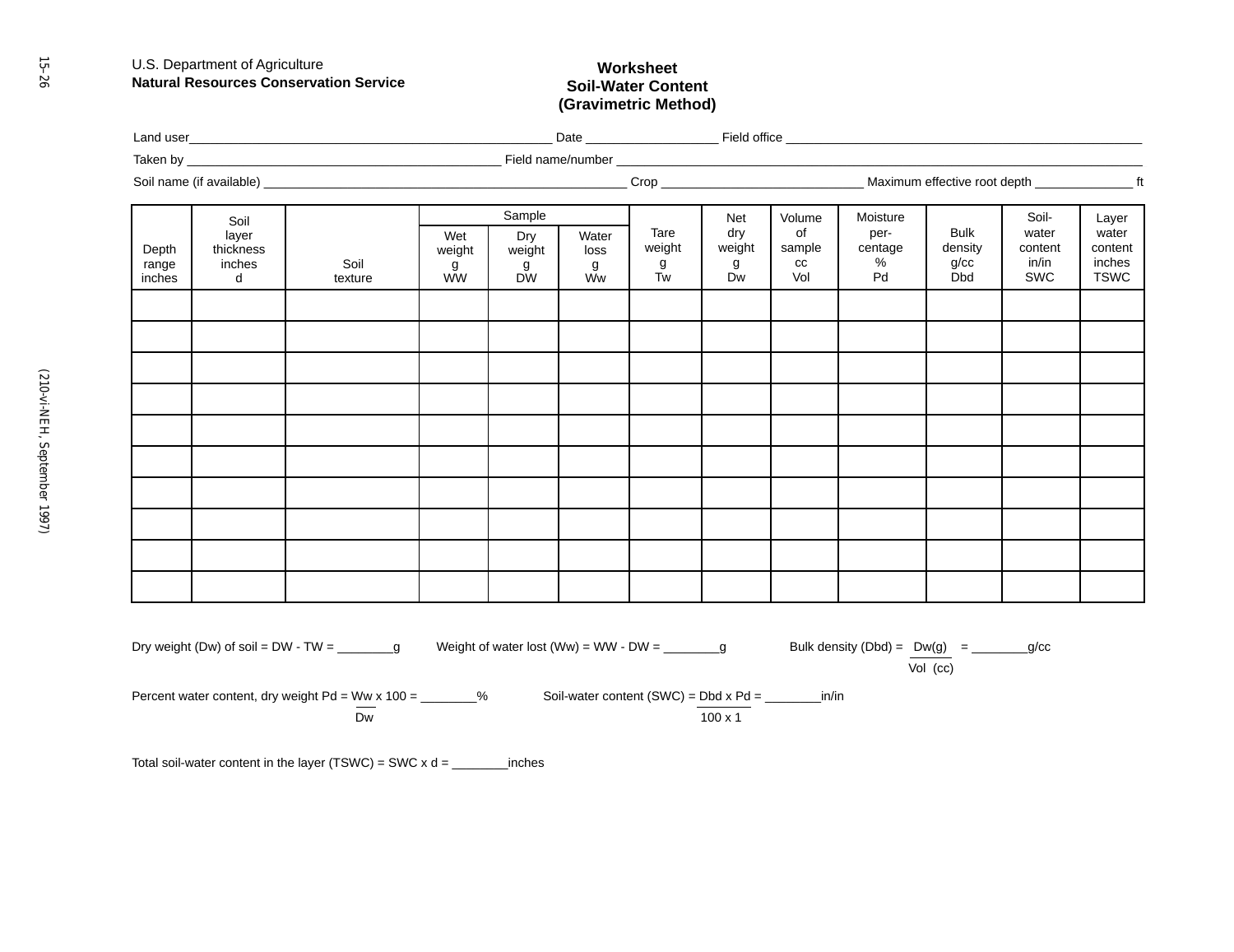### U.S. Department of Agriculture **Natural Resources Conservation Service**

### **Determination of Soil Moisture and Bulk Density (dry) Using Eley Volumeter and Carbide Moisture Tester**

|         | U.S. Department of Agriculture<br><b>Natural Resources Conservation Service</b> |                           |                                       |                |                    |                 | Determination of Soil Moisture and Bulk Density (dry)<br><b>Using Eley Volumeter and Carbide Moisture Tester</b> |                     |                                  |                                   |                                                      |                                   |
|---------|---------------------------------------------------------------------------------|---------------------------|---------------------------------------|----------------|--------------------|-----------------|------------------------------------------------------------------------------------------------------------------|---------------------|----------------------------------|-----------------------------------|------------------------------------------------------|-----------------------------------|
|         |                                                                                 |                           |                                       |                |                    |                 |                                                                                                                  |                     |                                  |                                   |                                                      |                                   |
|         |                                                                                 |                           |                                       |                |                    |                 |                                                                                                                  |                     |                                  |                                   |                                                      |                                   |
| (1)     | (2)                                                                             | (3)                       | (4)                                   | (5)            | (6)                | (7)             | (8)                                                                                                              | (9)                 | (10)                             | (11)                              | (12)                                                 | (13)                              |
| Texture | <b>Thickness</b><br>of<br>layer                                                 | Reading<br>before<br>(cc) | Volumeter<br>Reading<br>after<br>(cc) | Volume<br>(cc) | $\%$<br>Wet<br>wt. | %<br>Dry<br>wt. | %<br>Wilting<br>point                                                                                            | %<br>Soil-<br>water | <b>Bulk</b><br>density<br>(g/cc) | Soil-<br>water<br>content<br>(in) | Soil-<br>water<br>content<br>at<br>field<br>capacity | Soil-<br>water<br>deficit<br>(in) |
|         | d                                                                               |                           |                                       | $\vee$         | $W_{p}$            | $P_d$           | $P_w$                                                                                                            | $SWC_p$             | $Db_d$                           | <b>SWC</b>                        | <b>AWC</b>                                           | SWD                               |
|         |                                                                                 |                           |                                       |                |                    |                 |                                                                                                                  |                     |                                  |                                   |                                                      |                                   |
|         |                                                                                 |                           |                                       |                |                    |                 |                                                                                                                  |                     |                                  |                                   |                                                      |                                   |
|         |                                                                                 |                           |                                       |                |                    |                 |                                                                                                                  |                     |                                  |                                   |                                                      |                                   |
|         |                                                                                 |                           |                                       |                |                    |                 |                                                                                                                  |                     |                                  |                                   |                                                      |                                   |
|         |                                                                                 |                           |                                       |                |                    |                 |                                                                                                                  |                     |                                  |                                   |                                                      |                                   |
|         |                                                                                 |                           |                                       |                |                    |                 |                                                                                                                  |                     |                                  |                                   |                                                      |                                   |
|         | Wet weight of all samples in grams unless otherwise shown.                      |                           |                                       |                |                    |                 |                                                                                                                  |                     | <b>Totals</b>                    |                                   |                                                      |                                   |

Db $_{\sf d}$   $\equiv$   $\frac{\text{--}26}{}$  $V(1 + P_d)$ 100

$$
SWC = \frac{Db_d \times SWC_p \times d}{100 \times 1}
$$

$$
SWC_{p} = P_d - P_w
$$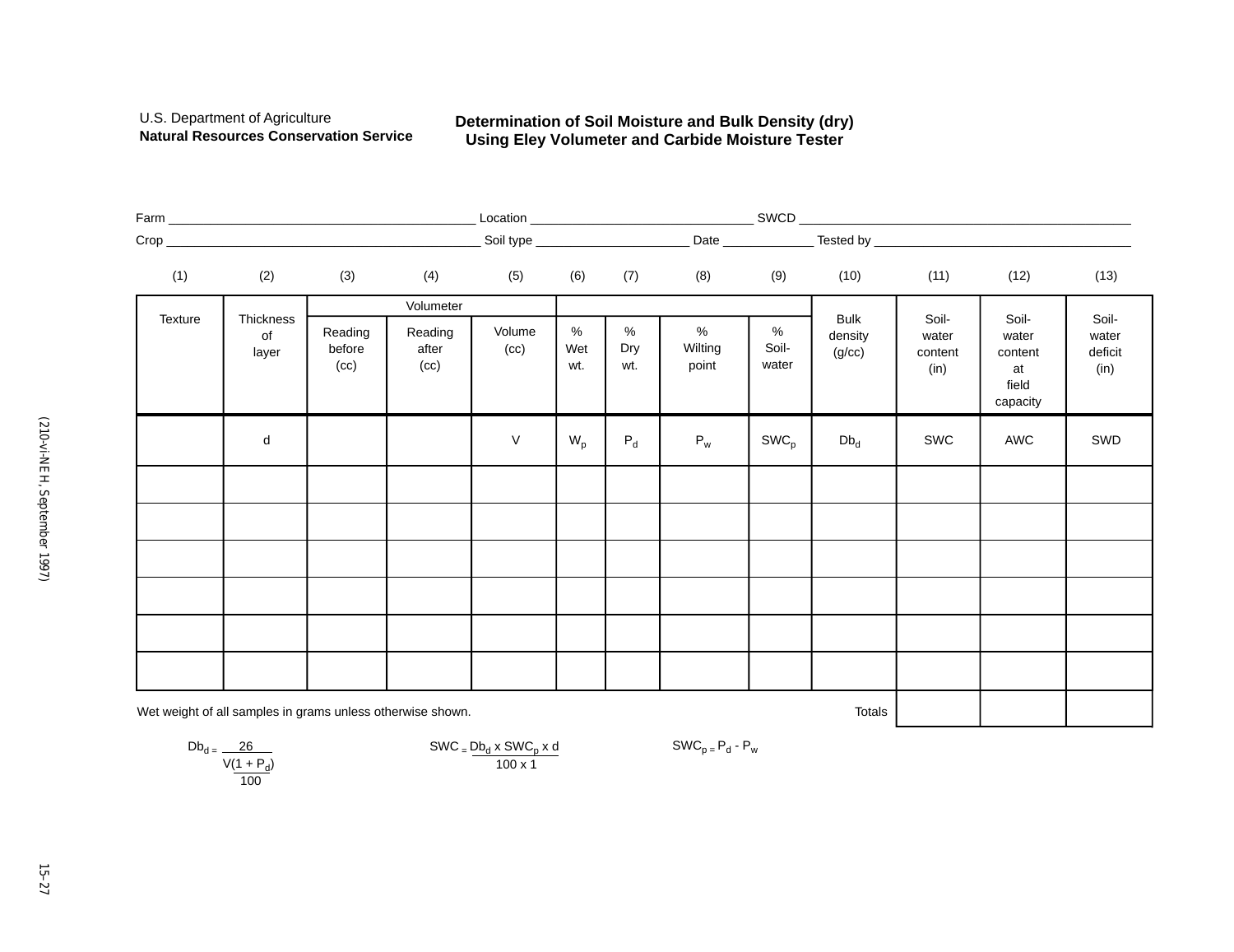#### **Tools and Worksheets** U.S. Department of Agriculture **Natural Resources Conservation Service**

### **Typical Water Balance Irrigation Scheduling Worksheet**

| Grower                              | Field ID                   | Crop         |
|-------------------------------------|----------------------------|--------------|
| Planting date                       | Full cover date            | Harvest date |
| Soil water holding capacity (in/ft) | Rooting depth              |              |
| Management allowable depletion      | Minimum soil-water content |              |

| Date | Daily<br>crop<br>ET<br>(in) | Forecast<br>crop<br>ET<br>(in) | Cum<br>total<br>ET<br>(in) | Rainfall<br>(in) | Irrigation<br>applied<br>(in) | Cumulative<br>total<br>irrigation<br>(in) | Allowable<br>depletion<br>balance<br>(in) | Soil-<br>water<br>content<br>(in) | Predicted<br>irrigation<br>date |
|------|-----------------------------|--------------------------------|----------------------------|------------------|-------------------------------|-------------------------------------------|-------------------------------------------|-----------------------------------|---------------------------------|
|      |                             |                                |                            |                  |                               |                                           |                                           |                                   |                                 |
|      |                             |                                |                            |                  |                               |                                           |                                           |                                   |                                 |
|      |                             |                                |                            |                  |                               |                                           |                                           |                                   |                                 |
|      |                             |                                |                            |                  |                               |                                           |                                           |                                   |                                 |
|      |                             |                                |                            |                  |                               |                                           |                                           |                                   |                                 |
|      |                             |                                |                            |                  |                               |                                           |                                           |                                   |                                 |
|      |                             |                                |                            |                  |                               |                                           |                                           |                                   |                                 |
|      |                             |                                |                            |                  |                               |                                           |                                           |                                   |                                 |
|      |                             |                                |                            |                  |                               |                                           |                                           |                                   |                                 |
|      |                             |                                |                            |                  |                               |                                           |                                           |                                   |                                 |
|      |                             |                                |                            |                  |                               |                                           |                                           |                                   |                                 |
|      |                             |                                |                            |                  |                               |                                           |                                           |                                   |                                 |
|      |                             |                                |                            |                  |                               |                                           |                                           |                                   |                                 |
|      |                             |                                |                            |                  |                               |                                           |                                           |                                   |                                 |
|      |                             |                                |                            |                  |                               |                                           |                                           |                                   |                                 |
|      |                             |                                |                            |                  |                               |                                           |                                           |                                   |                                 |
|      |                             |                                |                            |                  |                               |                                           |                                           |                                   |                                 |
|      |                             |                                |                            |                  |                               |                                           |                                           |                                   |                                 |
|      |                             |                                |                            |                  |                               |                                           |                                           |                                   |                                 |
|      |                             |                                |                            |                  |                               |                                           |                                           |                                   |                                 |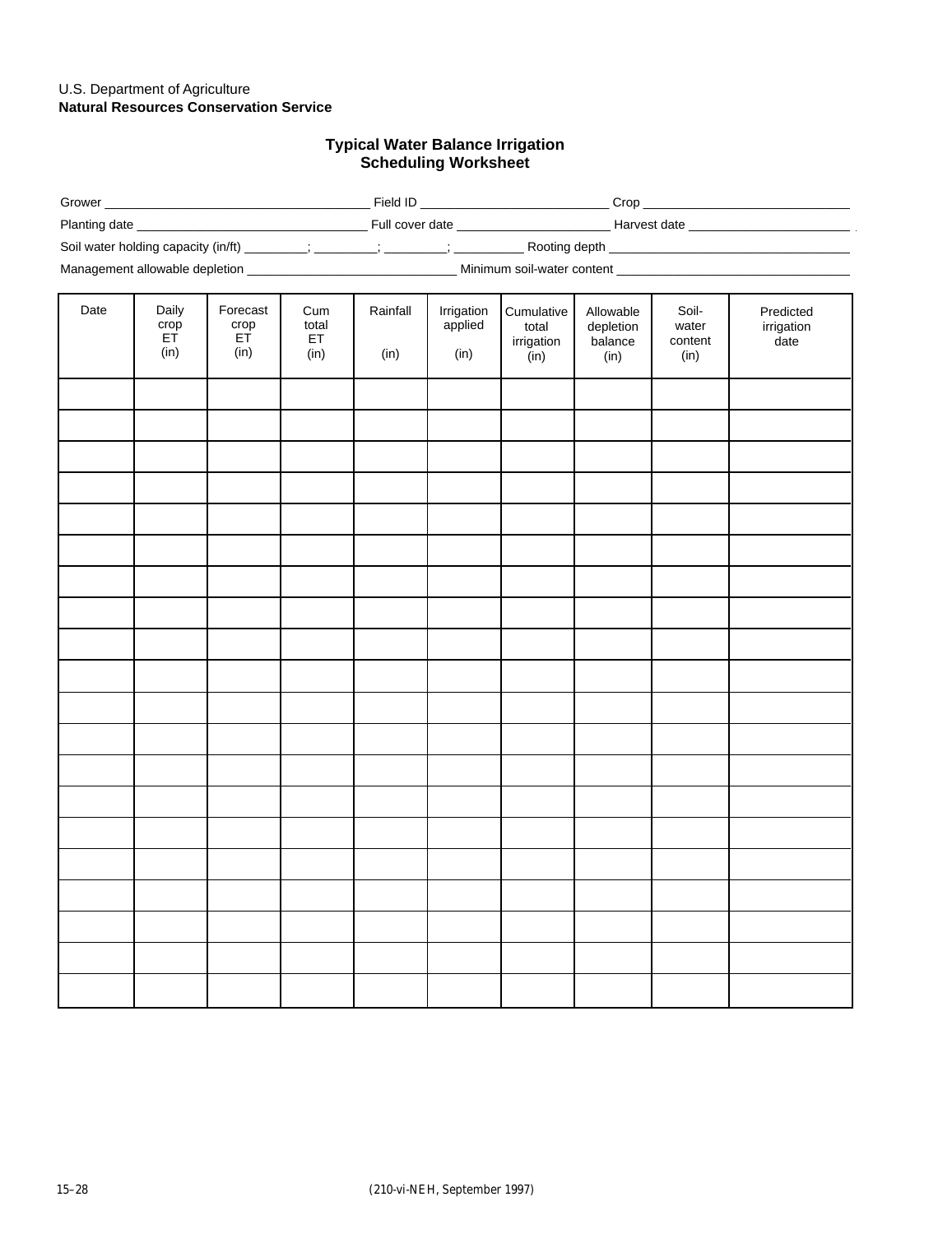### U.S. Department of Agriculture Natural Resources Conservation Service

### **Surface Irrigation System Detailed Evaluation Graded Border Worksheet**

| Land user <b>Example 2018</b> 2019 12:30 Tield office <b>Contract 2019</b> 2019 12:30 Tield office <b>Contract 2019</b>                                                                                                                                      |                                  |       |                                                                                                                                                                                                                                      |                                                                                                                                                                                                                                |               |  |
|--------------------------------------------------------------------------------------------------------------------------------------------------------------------------------------------------------------------------------------------------------------|----------------------------------|-------|--------------------------------------------------------------------------------------------------------------------------------------------------------------------------------------------------------------------------------------|--------------------------------------------------------------------------------------------------------------------------------------------------------------------------------------------------------------------------------|---------------|--|
|                                                                                                                                                                                                                                                              |                                  |       |                                                                                                                                                                                                                                      |                                                                                                                                                                                                                                |               |  |
|                                                                                                                                                                                                                                                              |                                  |       |                                                                                                                                                                                                                                      |                                                                                                                                                                                                                                |               |  |
| <b>Field Data Inventory:</b>                                                                                                                                                                                                                                 |                                  |       |                                                                                                                                                                                                                                      |                                                                                                                                                                                                                                |               |  |
|                                                                                                                                                                                                                                                              |                                  |       |                                                                                                                                                                                                                                      |                                                                                                                                                                                                                                |               |  |
|                                                                                                                                                                                                                                                              |                                  |       |                                                                                                                                                                                                                                      |                                                                                                                                                                                                                                |               |  |
|                                                                                                                                                                                                                                                              |                                  |       |                                                                                                                                                                                                                                      |                                                                                                                                                                                                                                |               |  |
|                                                                                                                                                                                                                                                              |                                  |       |                                                                                                                                                                                                                                      |                                                                                                                                                                                                                                |               |  |
| Soil-water data for controlling soil:                                                                                                                                                                                                                        |                                  |       |                                                                                                                                                                                                                                      |                                                                                                                                                                                                                                |               |  |
|                                                                                                                                                                                                                                                              |                                  |       |                                                                                                                                                                                                                                      | Station Communication Communication Communication Communication Communication Communication Communication Communication Communication Communication Communication Communication Communication Communication Communication Comm |               |  |
|                                                                                                                                                                                                                                                              |                                  |       |                                                                                                                                                                                                                                      |                                                                                                                                                                                                                                |               |  |
| <b>Depth</b>                                                                                                                                                                                                                                                 | <b>Texture</b>                   |       | AWC (in)*                                                                                                                                                                                                                            | SWD (%)*                                                                                                                                                                                                                       | SWD (in)*     |  |
|                                                                                                                                                                                                                                                              |                                  |       |                                                                                                                                                                                                                                      |                                                                                                                                                                                                                                |               |  |
|                                                                                                                                                                                                                                                              |                                  |       |                                                                                                                                                                                                                                      |                                                                                                                                                                                                                                |               |  |
|                                                                                                                                                                                                                                                              |                                  | Total | <u> The Communication of the Communication of the Communication of the Communication of the Communication of the Communication of the Communication of the Communication of the Communication of the Communication of the Commun</u> |                                                                                                                                                                                                                                |               |  |
|                                                                                                                                                                                                                                                              |                                  |       |                                                                                                                                                                                                                                      |                                                                                                                                                                                                                                |               |  |
| 100                                                                                                                                                                                                                                                          |                                  |       |                                                                                                                                                                                                                                      |                                                                                                                                                                                                                                |               |  |
|                                                                                                                                                                                                                                                              |                                  |       |                                                                                                                                                                                                                                      |                                                                                                                                                                                                                                |               |  |
|                                                                                                                                                                                                                                                              |                                  |       |                                                                                                                                                                                                                                      |                                                                                                                                                                                                                                |               |  |
| Typical irrigation duration _______________________hr, irrigation frequency ________________________ days                                                                                                                                                    |                                  |       |                                                                                                                                                                                                                                      |                                                                                                                                                                                                                                |               |  |
|                                                                                                                                                                                                                                                              |                                  |       |                                                                                                                                                                                                                                      |                                                                                                                                                                                                                                |               |  |
| Annual net irrigation requirement, NIR (from irrigation guide) _____________________________ in                                                                                                                                                              |                                  |       |                                                                                                                                                                                                                                      |                                                                                                                                                                                                                                |               |  |
|                                                                                                                                                                                                                                                              |                                  |       |                                                                                                                                                                                                                                      |                                                                                                                                                                                                                                |               |  |
|                                                                                                                                                                                                                                                              |                                  |       |                                                                                                                                                                                                                                      |                                                                                                                                                                                                                                |               |  |
| Border spacing ____________________, Strip width ____________________, Wetted width _                                                                                                                                                                        |                                  |       |                                                                                                                                                                                                                                      |                                                                                                                                                                                                                                | __, Length __ |  |
|                                                                                                                                                                                                                                                              |                                  |       |                                                                                                                                                                                                                                      |                                                                                                                                                                                                                                |               |  |
| <b>Field Observations:</b><br>Evenness of water spread across border example and the state of the state of the state of the state of the state of the state of the state of the state of the state of the state of the state of the state of the state of th |                                  |       |                                                                                                                                                                                                                                      |                                                                                                                                                                                                                                |               |  |
|                                                                                                                                                                                                                                                              |                                  |       |                                                                                                                                                                                                                                      |                                                                                                                                                                                                                                |               |  |
|                                                                                                                                                                                                                                                              |                                  |       |                                                                                                                                                                                                                                      |                                                                                                                                                                                                                                |               |  |
| Other observations experience and the contract of the contract of the contract of the contract of the contract of the contract of the contract of the contract of the contract of the contract of the contract of the contract                               |                                  |       |                                                                                                                                                                                                                                      |                                                                                                                                                                                                                                |               |  |
|                                                                                                                                                                                                                                                              |                                  |       |                                                                                                                                                                                                                                      |                                                                                                                                                                                                                                |               |  |
| NOTE:                                                                                                                                                                                                                                                        | MAD = Management allowed deficit |       | $AWC = Available water capacity$                                                                                                                                                                                                     | $SWD =$ Soil water deficit                                                                                                                                                                                                     |               |  |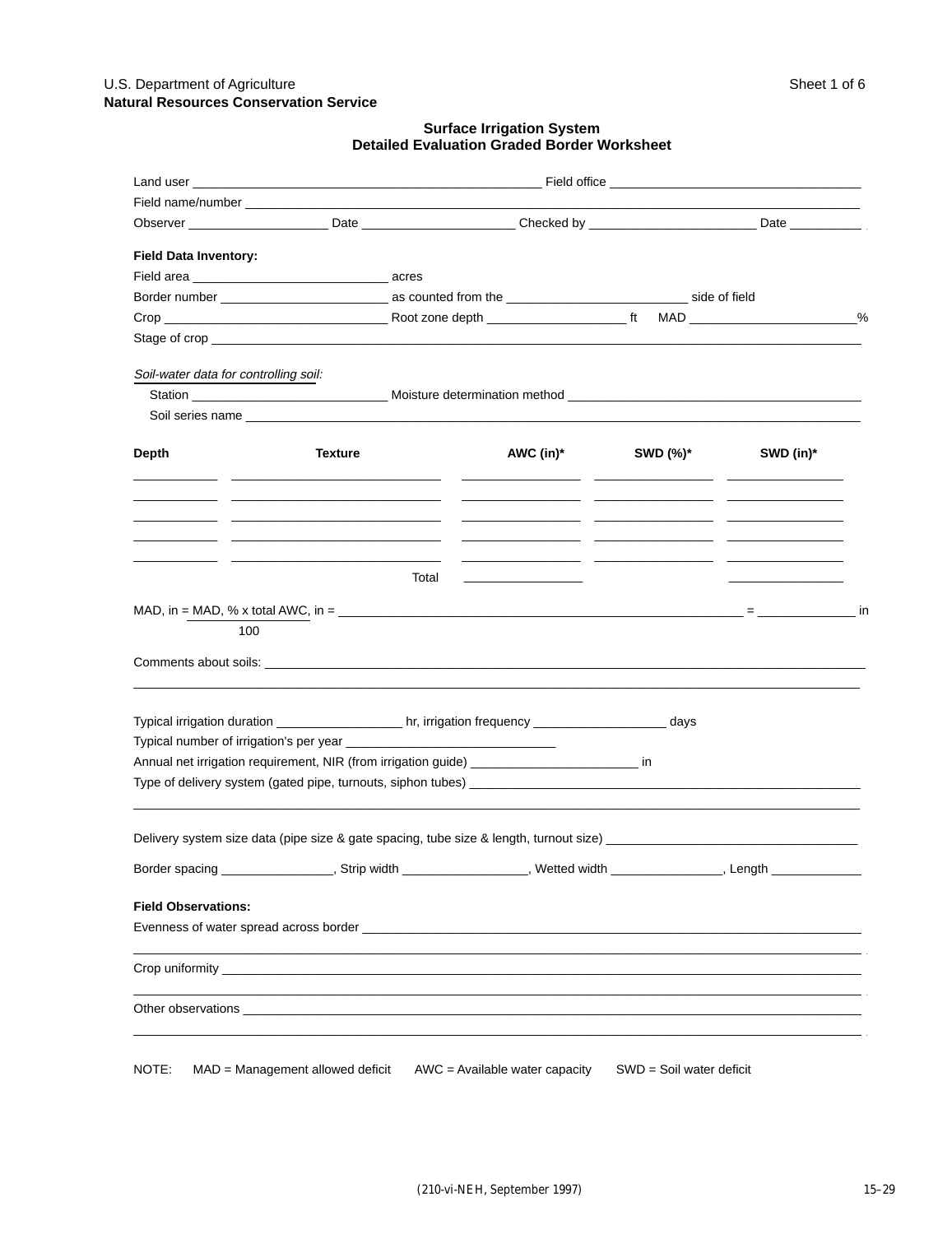### **Surface Irrigation System Detailed Evaluation Graded Border Worksheet**

**Data:** Inflow \_\_\_\_\_\_\_\_\_\_\_\_\_ Outflow \_\_\_\_\_\_\_\_\_\_\_\_

Type of measuring device \_\_\_\_\_\_\_\_\_\_\_\_\_\_\_\_\_\_\_\_\_\_\_\_\_\_\_\_\_\_\_\_\_\_\_\_\_\_\_\_\_\_\_\_\_\_\_\_\_\_\_\_\_\_\_\_\_\_\_\_\_\_\_\_\_\_\_\_\_\_\_\_\_\_\_\_\_\_\_\_\_\_

| Clock 1/<br>time | Elapsed<br>time<br>(min) | $\Delta$ T<br>(min) | Gage<br>н<br>(f <sup>t</sup> ) | Flow<br>rate<br>(gpm) | Average<br>flow rate<br>(gpm) | Volume $2/$<br>$(ac-in)$ | Cum.<br>volume<br>$(ac-in)$ |
|------------------|--------------------------|---------------------|--------------------------------|-----------------------|-------------------------------|--------------------------|-----------------------------|
| Turn on          |                          |                     |                                |                       |                               |                          |                             |
|                  |                          |                     |                                |                       |                               |                          |                             |
|                  |                          |                     |                                |                       |                               |                          |                             |
|                  |                          |                     |                                |                       |                               |                          |                             |
|                  |                          |                     |                                |                       |                               |                          |                             |
|                  |                          |                     |                                |                       |                               |                          |                             |
|                  |                          |                     |                                |                       |                               |                          |                             |
|                  |                          |                     |                                |                       |                               |                          |                             |
| Turn off         |                          |                     |                                |                       |                               |                          |                             |
|                  |                          |                     |                                |                       |                               |                          |                             |

Total volume (ac-in) \_\_\_\_\_\_\_\_\_\_\_\_\_\_\_\_\_\_

Average flow rate =

Total irrigation volume (ac-in) x 60.5 = \_\_\_\_\_\_\_\_\_\_\_\_\_\_\_\_\_\_\_\_\_\_\_\_ = \_\_\_\_\_\_\_ ft3/s Inflow time (min)

Unit flow:

qu = Average flow rate = \_\_\_\_\_\_\_\_\_\_\_\_\_\_\_\_\_\_\_\_\_\_\_\_\_\_\_\_ = \_\_\_\_\_\_\_\_\_\_ ft3/s/ft Border strip spacing

1/ Use a 24-hour clock reading; i.e., 1:30 p.m. should be recorded as 1330 hours.

2/ Flow rate to volume factors:

Find volume using ft<sup>3</sup>/s: Volume (ac-in) = .01653 x time (min) x flow (ft<sup>3</sup>/s)

Find volume using gpm: Volume (ac-in) = .00003683  $\times$  time (min)  $\times$  flow (gpm)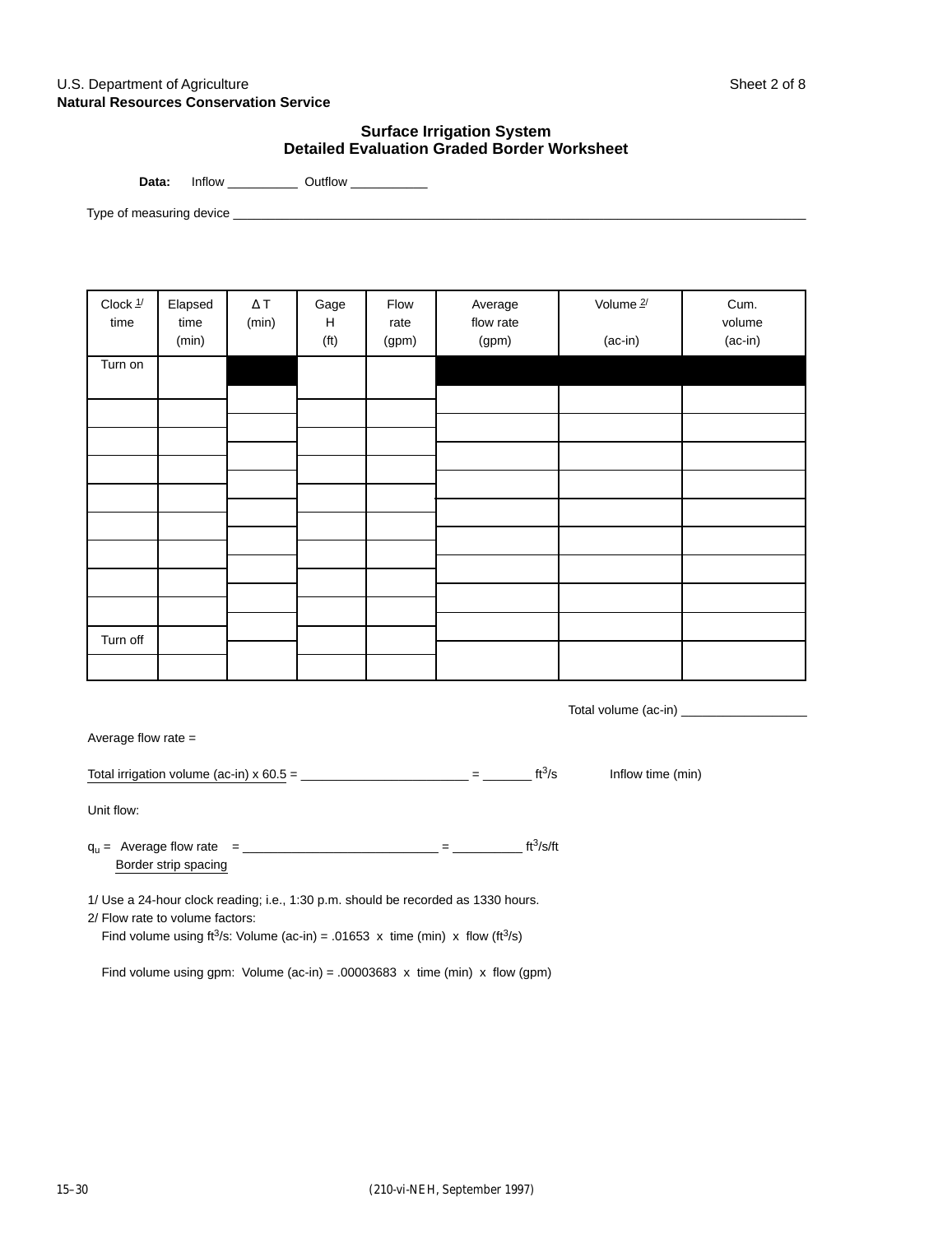### **Surface Irrigation System Detailed Evaluation Graded Border Worksheet**

### **Graded border advance recession data**

|                              | Advance time      |                     |                          |                                             | Recession time  |                                       |                            |
|------------------------------|-------------------|---------------------|--------------------------|---------------------------------------------|-----------------|---------------------------------------|----------------------------|
| Station<br>(f <sup>t</sup> ) | $Clock^*$<br>time | $\Delta$ T<br>(min) | Elapsed<br>time<br>(min) | $\ensuremath{\mathsf{Clock}}^\star$<br>time | $\top$<br>(min) | Elapsed<br>time $\mathcal V$<br>(min) | Opportunity<br>time $(To)$ |
|                              |                   |                     |                          |                                             |                 |                                       |                            |
|                              |                   |                     |                          |                                             |                 |                                       |                            |
|                              |                   |                     |                          |                                             |                 |                                       |                            |
|                              |                   |                     |                          |                                             |                 |                                       |                            |
|                              |                   |                     |                          |                                             |                 |                                       |                            |
|                              |                   |                     |                          |                                             |                 |                                       |                            |
|                              |                   |                     |                          |                                             |                 |                                       |                            |
|                              |                   |                     |                          |                                             |                 |                                       |                            |
|                              |                   |                     |                          |                                             |                 |                                       |                            |
|                              |                   |                     |                          |                                             |                 |                                       |                            |
|                              |                   |                     |                          |                                             |                 |                                       |                            |
|                              |                   |                     |                          |                                             |                 |                                       |                            |
|                              |                   |                     |                          |                                             |                 |                                       |                            |
|                              |                   |                     |                          |                                             |                 |                                       |                            |
|                              |                   |                     |                          |                                             |                 |                                       |                            |
|                              |                   |                     |                          |                                             |                 |                                       |                            |
|                              |                   |                     |                          |                                             |                 |                                       |                            |
|                              |                   |                     |                          |                                             |                 |                                       |                            |

Use a 24 -hour clock reading; i.e., 1:30 p.m. would be recorded as 1330 hours.

1/ Time since water was turned on.

2/ Inflow time = turn off time - turn on time.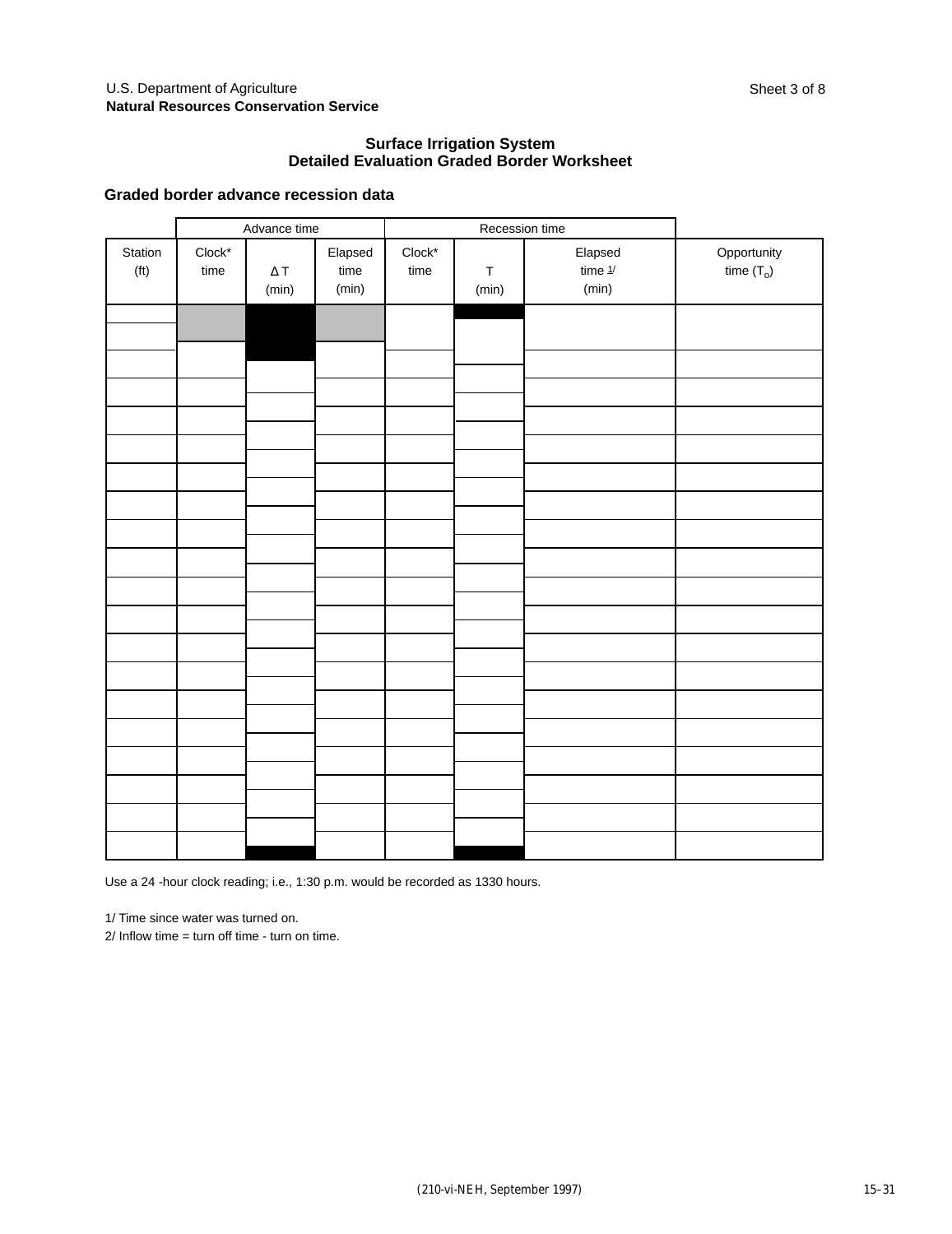### **Tools and Worksheets** U.S. Department of Agriculture **Natural Resources Conservation Service**

### **Surface Irrigation System Evaluation Graded Border Worksheet**

### **Depth infiltrated**

|                    |                                                   |                                 | Typical intake curve              | Adjusted intake curve           |                                   |  |  |
|--------------------|---------------------------------------------------|---------------------------------|-----------------------------------|---------------------------------|-----------------------------------|--|--|
| Station            | Opportunity<br>time $1/$<br>$T_Q$<br>$(m\bar{m})$ | Depth 2/<br>infiltrated<br>(in) | Ave. depth<br>infiltrated<br>(in) | Depth 3/<br>infiltrated<br>(in) | Ave. depth<br>infiltrated<br>(in) |  |  |
|                    |                                                   |                                 |                                   |                                 |                                   |  |  |
|                    |                                                   |                                 |                                   |                                 |                                   |  |  |
|                    |                                                   |                                 |                                   |                                 |                                   |  |  |
|                    |                                                   |                                 |                                   |                                 |                                   |  |  |
|                    |                                                   |                                 |                                   |                                 |                                   |  |  |
|                    |                                                   |                                 |                                   |                                 |                                   |  |  |
|                    |                                                   |                                 |                                   |                                 |                                   |  |  |
|                    |                                                   |                                 |                                   |                                 |                                   |  |  |
|                    |                                                   |                                 |                                   |                                 |                                   |  |  |
|                    |                                                   |                                 |                                   |                                 |                                   |  |  |
|                    |                                                   |                                 |                                   |                                 |                                   |  |  |
|                    |                                                   |                                 |                                   |                                 |                                   |  |  |
|                    |                                                   |                                 |                                   |                                 |                                   |  |  |
|                    |                                                   |                                 |                                   |                                 |                                   |  |  |
| Sum of ave. depths |                                                   |                                 |                                   |                                 |                                   |  |  |

1/ Difference in time between advance and recession curve.

2/ From "typical" cumulative intake curve.

3/ From "adjusted" cumulative intake curve.

| Average depth infiltrated (typical)                    |        |
|--------------------------------------------------------|--------|
| Sum of depths (typical)                                | in     |
| Length (hundreds of feet-extended)                     |        |
| Extended border area (acres)                           |        |
| $=$ Extended border length x wetted width $=$          | acres  |
| 43.560                                                 | 43.560 |
| Actual average depth applied to extended border length |        |
| = Ave inflow (ft <sup>3</sup> /s) x duration (hr) =    | in     |
| Extended border area (acres)                           |        |
| Average depth infiltrated (adjusted)                   |        |
| Sum of depths (adjusted)<br>$=$                        | in     |
| Length (hundreds of feet - extended)                   |        |

Note: Should be close to actual depth applied.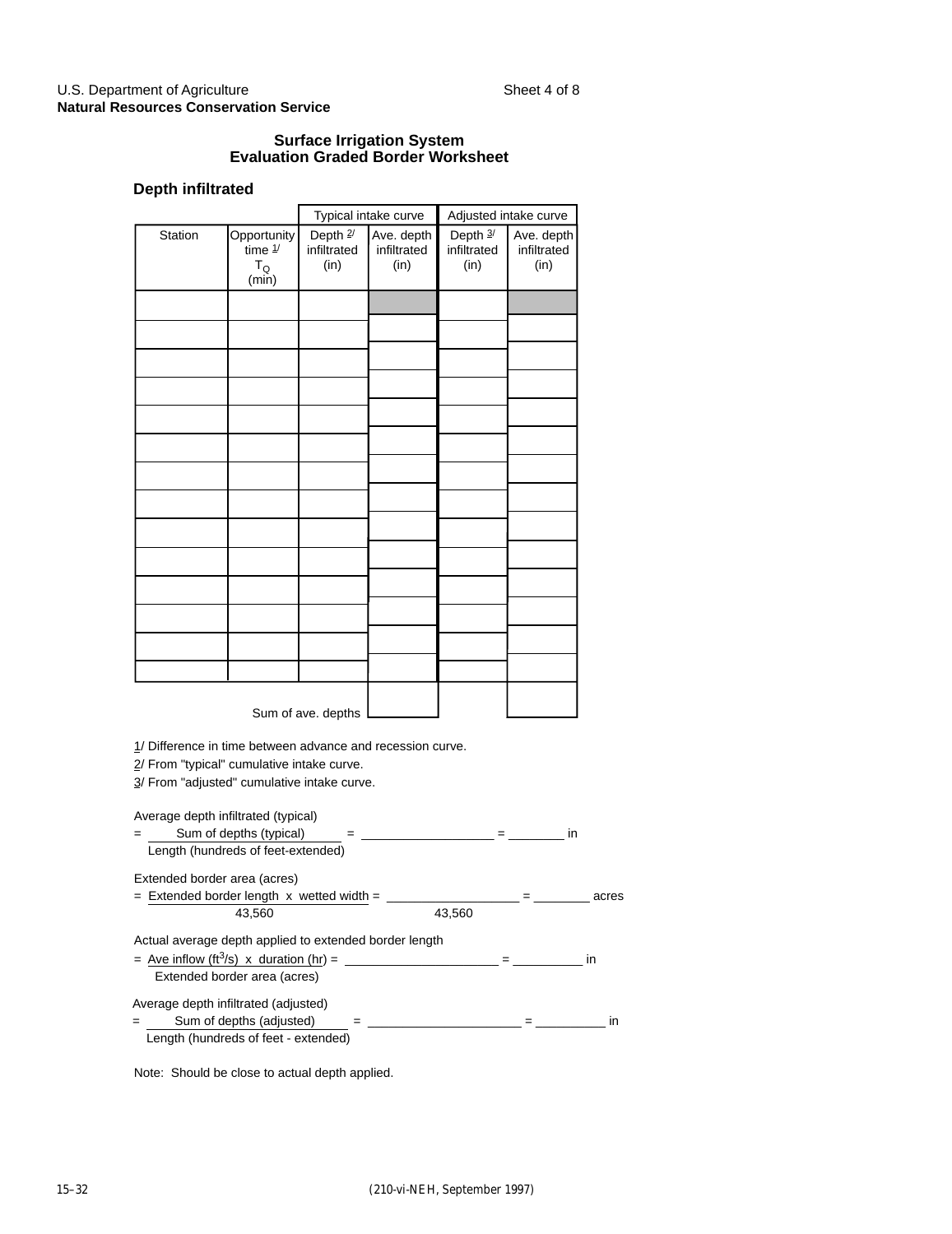### U.S. Department of Agriculture

#### **Tools and Worksheets Natural Resources Conservation Service**

### **Surface Irrigation System Detailed Evaluation Graded Border Worksheet**

| Average depth infiltrated low 1/4 (LQ):                                                                            |        |           |
|--------------------------------------------------------------------------------------------------------------------|--------|-----------|
|                                                                                                                    |        | ft<br>$=$ |
| 4                                                                                                                  | 4      |           |
|                                                                                                                    |        |           |
| $LQ = (Depth\ infinite\ ad\ begin\ of\ L1/4\ strip) + (Depth\ infinite\ ad\ the\ end\ of\ L1/4\ strip)$            |        |           |
| $\overline{2}$                                                                                                     |        |           |
| $\frac{1}{2}$ = $\frac{1}{2}$ in $\frac{1}{2}$ in $\frac{1}{2}$ in $\frac{1}{2}$ in $\frac{1}{2}$ in $\frac{1}{2}$ |        |           |
| 2                                                                                                                  |        |           |
| Areas under depth curve:                                                                                           |        |           |
|                                                                                                                    |        |           |
| 1. Whole curve<br>$\overline{\phantom{a}}$ sq in                                                                   |        |           |
| 2. Runoff                                                                                                          |        |           |
| 3. Deep percolation                                                                                                |        |           |
| 4. Low quarter infiltration<br>$\overline{\phantom{a}}$ sq in                                                      |        |           |
| Actual border strip area:                                                                                          |        |           |
|                                                                                                                    |        | acres     |
| 43,560                                                                                                             | 43,560 |           |
| Distribution uniformity low 1/4 (DU):                                                                              |        |           |
|                                                                                                                    |        |           |
| (Whole curve area - runoff area)                                                                                   |        |           |
|                                                                                                                    |        |           |
| Runoff (RO):                                                                                                       |        |           |
|                                                                                                                    |        | %         |
| Whole curve area                                                                                                   |        |           |
|                                                                                                                    |        |           |
| Actual strip area, ac x 100                                                                                        |        | in        |
|                                                                                                                    |        |           |
| Deep percolation, DP:                                                                                              |        |           |
|                                                                                                                    |        |           |
|                                                                                                                    |        |           |
| Actual strip area, ac x 100                                                                                        |        |           |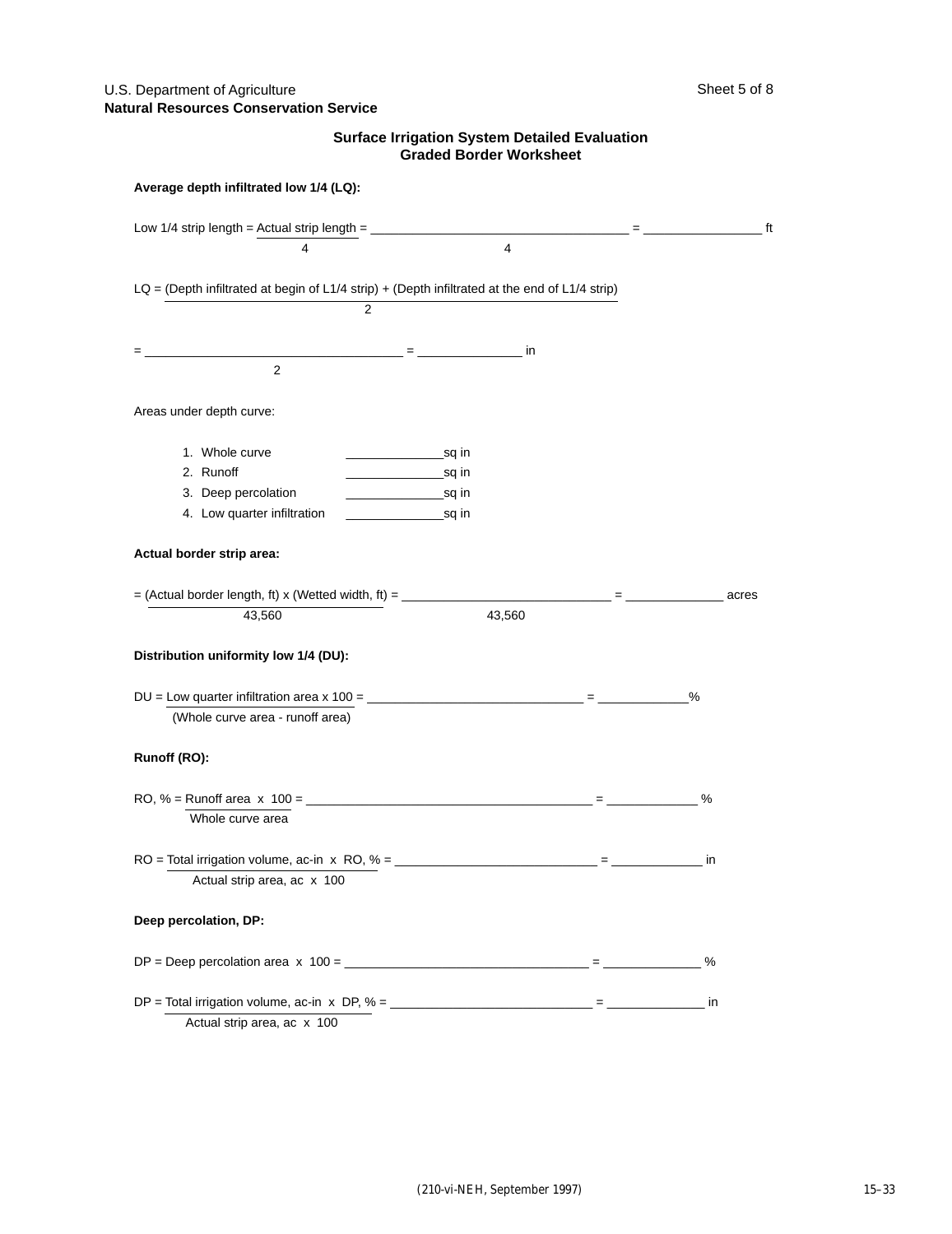| <b>Surface Irrigation System</b><br><b>Detailed Evaluation Graded Border Worksheet</b>                    |                                                                                                                                                                                                                                   |               |
|-----------------------------------------------------------------------------------------------------------|-----------------------------------------------------------------------------------------------------------------------------------------------------------------------------------------------------------------------------------|---------------|
| Evaluation computations, cont:                                                                            |                                                                                                                                                                                                                                   |               |
| Gross application, Fq:                                                                                    |                                                                                                                                                                                                                                   |               |
|                                                                                                           |                                                                                                                                                                                                                                   | in            |
| Actual strip area, ac                                                                                     |                                                                                                                                                                                                                                   |               |
| Application efficiency, E <sub>a</sub> :                                                                  |                                                                                                                                                                                                                                   |               |
| (Average depth stored in root zone = Soil water deficit (SWD) if entire root zone depth will be filled to |                                                                                                                                                                                                                                   |               |
| field capacity by this irrigation, otherwise use $F_q$ , in - RO, in)                                     |                                                                                                                                                                                                                                   |               |
|                                                                                                           |                                                                                                                                                                                                                                   | $\frac{0}{0}$ |
| Gross application, in                                                                                     |                                                                                                                                                                                                                                   |               |
| Application efficiency low 1/4, E <sub>q</sub> :                                                          |                                                                                                                                                                                                                                   |               |
|                                                                                                           | $\equiv$ and the set of the set of the set of the set of the set of the set of the set of the set of the set of the set of the set of the set of the set of the set of the set of the set of the set of the set of the set of the | %             |

**Average net application, Fn**

Fn = Total irrigated volume, ac-in x Ea, % = \_\_\_\_\_\_\_\_\_\_\_\_\_\_\_\_\_\_\_\_\_\_\_\_\_\_\_\_\_\_\_\_\_ = \_\_\_\_\_\_\_\_\_\_\_\_\_\_\_\_ % Actual strip area, ac x 100

**Time factors:**

| Required opportunity time to infiltrate soil water deficit of |  |
|---------------------------------------------------------------|--|
|---------------------------------------------------------------|--|

To = \_\_\_\_\_\_\_\_\_\_\_\_\_\_\_\_\_\_ min (\_\_\_\_\_\_\_\_\_\_\_\_\_\_\_\_ hr - \_\_\_\_\_\_\_\_\_\_\_\_\_\_\_\_\_\_\_\_\_ min)

Estimated required irrigation inflow time from adv.-recession curves;

Tin = \_\_\_\_\_\_\_\_\_\_\_\_\_\_\_\_\_ min (\_\_\_\_\_\_\_\_\_\_\_\_\_\_\_\_ hr - \_\_\_\_\_\_\_\_\_\_\_\_\_\_\_\_\_\_\_\_\_ min)

At inflow rate of:

Q = \_\_\_\_\_\_\_\_\_\_\_\_\_\_\_\_\_\_\_\_\_\_ ft3/s per border strip

100 100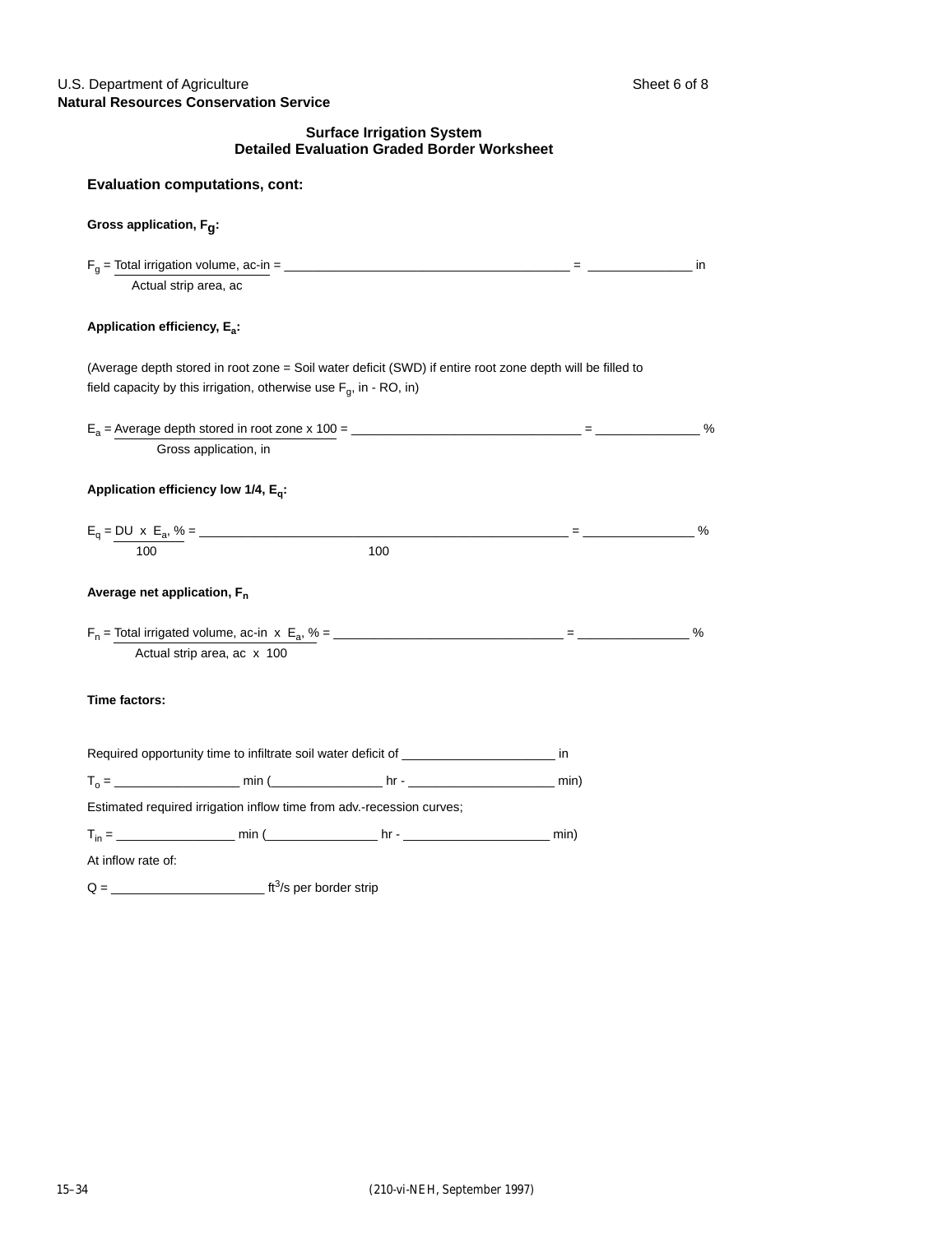### **Surface Irrigation System Detailed Evaluation Graded Border Worksheet**

| <b>Present management:</b>                                                                                                                                                                                                                                                                          |                                                |
|-----------------------------------------------------------------------------------------------------------------------------------------------------------------------------------------------------------------------------------------------------------------------------------------------------|------------------------------------------------|
| Estimated present average net application per irrigation _______________________ inches                                                                                                                                                                                                             |                                                |
| Present gross applied per year = Net applied per irrigation x number of irrigations x 100                                                                                                                                                                                                           | Application efficiency $(E_a)^{\underline{1}}$ |
|                                                                                                                                                                                                                                                                                                     |                                                |
| 1/ Use the best estimate of what the application efficiency of a typical irrigation during the season may be.<br>The application efficiency from irrigation to irrigation can vary depending on the SWD, set times, etc. If the<br>irrigator measures flow during the season, use that information. |                                                |
| <b>Potential management:</b><br>Annual net irrigation requirement ________________ inches, for _________________________(crop)                                                                                                                                                                      |                                                |
| Potential application efficiency (E <sub>pa</sub> ) ___________________________ percent (from irrigation guide, NEH or<br>other source)                                                                                                                                                             |                                                |
| Potential annual gross applied = Annual net irrigation requirement $x$ 100<br>Potential application efficiency (E <sub>pa</sub> )                                                                                                                                                                   |                                                |
|                                                                                                                                                                                                                                                                                                     |                                                |
| Total annual water conserved                                                                                                                                                                                                                                                                        |                                                |
| = (Present gross applied - potential gross applied) x area irrigation (ac)<br>12                                                                                                                                                                                                                    |                                                |
|                                                                                                                                                                                                                                                                                                     |                                                |
| 12                                                                                                                                                                                                                                                                                                  |                                                |
| Annual cost savings:                                                                                                                                                                                                                                                                                |                                                |
|                                                                                                                                                                                                                                                                                                     |                                                |
|                                                                                                                                                                                                                                                                                                     |                                                |
| Cost savings = Fuel cost per acre foot x acre feet conserved per year                                                                                                                                                                                                                               |                                                |
|                                                                                                                                                                                                                                                                                                     |                                                |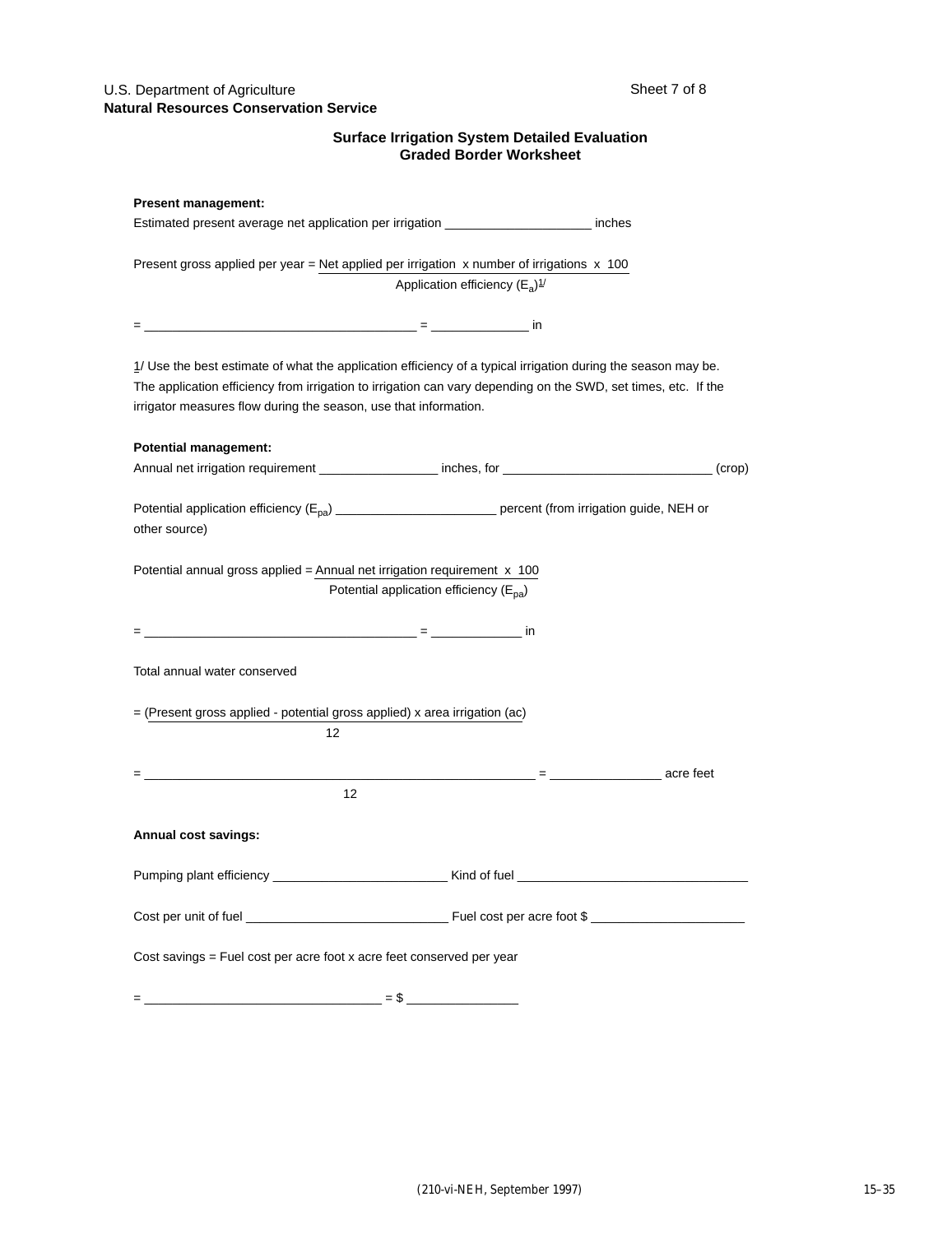## Surface Irrigation System<br>Detailed Evaluation Graded Border Worksheet

| Potential water and cost savings, cont.                                                                                                                                                                                                                                                  |
|------------------------------------------------------------------------------------------------------------------------------------------------------------------------------------------------------------------------------------------------------------------------------------------|
| Water purchase cost                                                                                                                                                                                                                                                                      |
|                                                                                                                                                                                                                                                                                          |
|                                                                                                                                                                                                                                                                                          |
| Cost savings = pumping cost + water cost = $\frac{1}{2}$ = $\frac{1}{2}$ = $\frac{1}{2}$ = $\frac{1}{2}$ = $\frac{1}{2}$ = $\frac{1}{2}$ = $\frac{1}{2}$ = $\frac{1}{2}$ = $\frac{1}{2}$ = $\frac{1}{2}$ = $\frac{1}{2}$ = $\frac{1}{2}$ = $\frac{1}{2}$ = $\frac{1}{2}$ = $\frac{1}{2}$ |
| <b>Recommendations</b>                                                                                                                                                                                                                                                                   |
|                                                                                                                                                                                                                                                                                          |
|                                                                                                                                                                                                                                                                                          |
|                                                                                                                                                                                                                                                                                          |
|                                                                                                                                                                                                                                                                                          |
|                                                                                                                                                                                                                                                                                          |
|                                                                                                                                                                                                                                                                                          |
|                                                                                                                                                                                                                                                                                          |
|                                                                                                                                                                                                                                                                                          |
|                                                                                                                                                                                                                                                                                          |
|                                                                                                                                                                                                                                                                                          |
|                                                                                                                                                                                                                                                                                          |
|                                                                                                                                                                                                                                                                                          |
|                                                                                                                                                                                                                                                                                          |
|                                                                                                                                                                                                                                                                                          |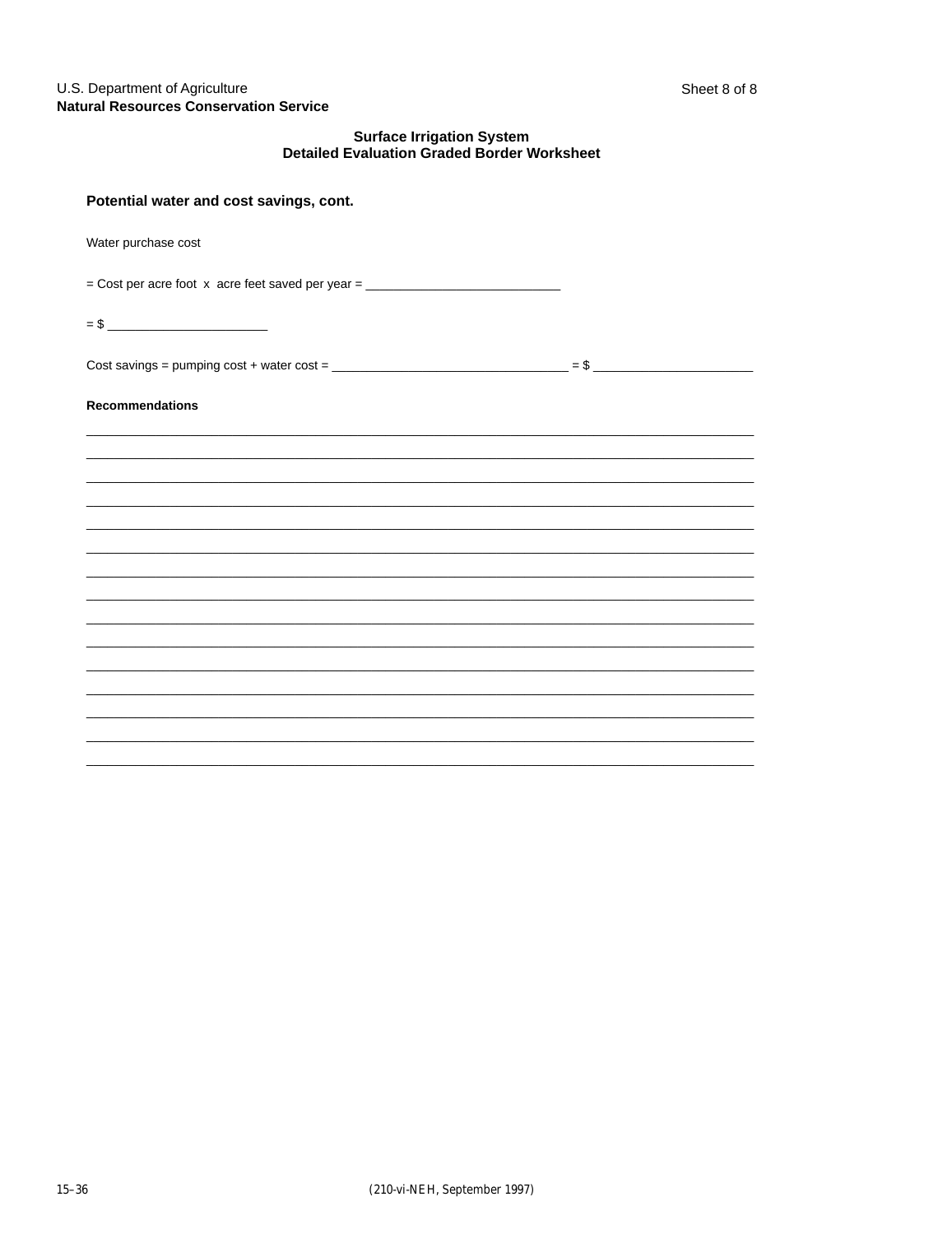

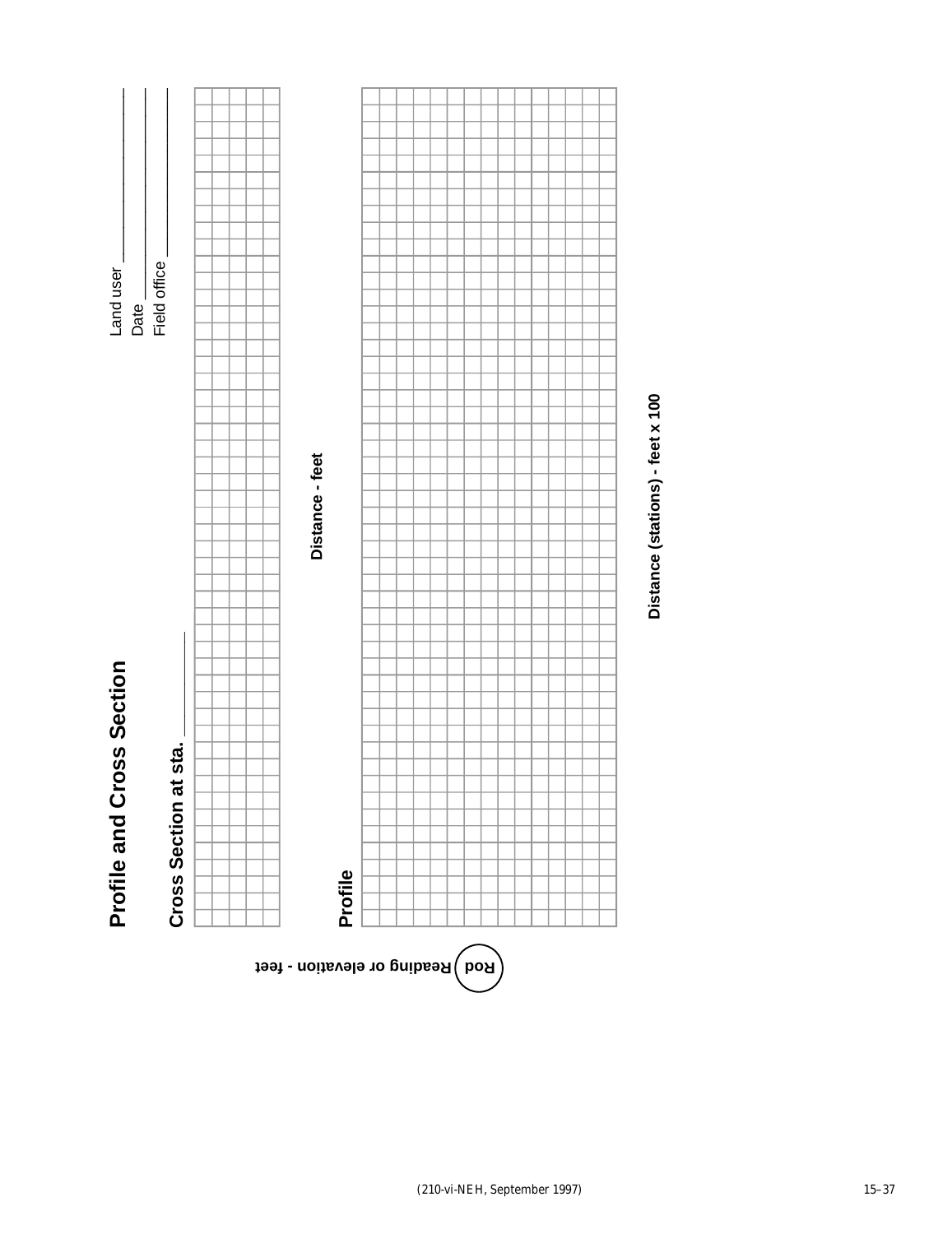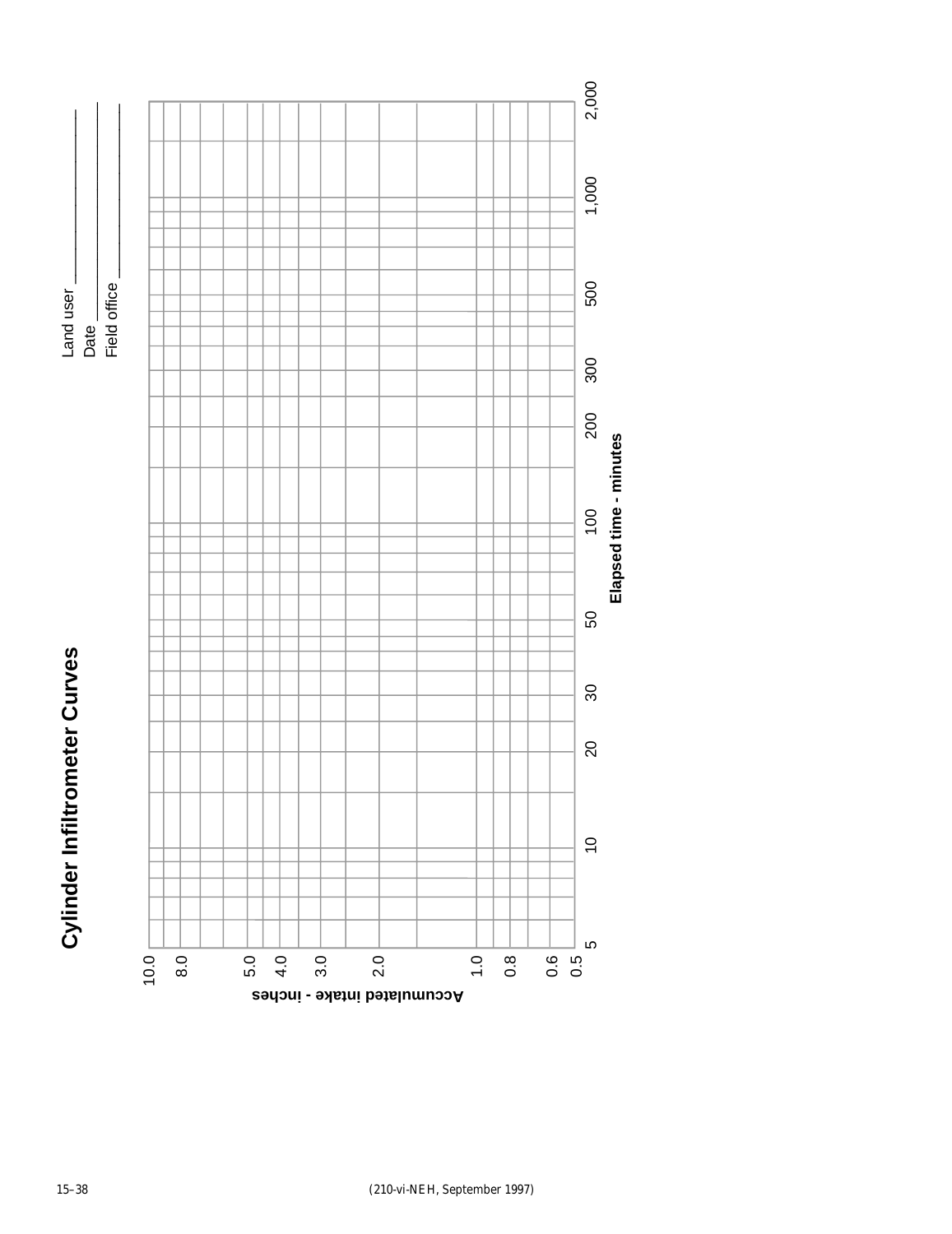## U.S. Department of Agriculture **National Resources Conservation Service**

## **Cylinder Infiltrometer Test Data**

| <b>FARM</b>         | <b>COUNTY</b>           | <b>STATE</b> | <b>LEGAL DESCRIPTION</b> | <b>I</b> DATE |  |  |
|---------------------|-------------------------|--------------|--------------------------|---------------|--|--|
|                     |                         |              |                          |               |  |  |
| SOIL MAPPING SYMBOL | <b>SOIL TYPE</b>        |              | <b>SOIL MOISTURE:</b>    |               |  |  |
|                     |                         |              |                          |               |  |  |
| <b>CROP</b>         | <b>ISTAGE OF GROWTH</b> |              |                          |               |  |  |
|                     |                         |              |                          |               |  |  |

|              |                            |                         | U.S. Department of Agriculture<br><b>National Resources Conservation Service</b> |                       |                            |                  |                                  | <b>Cylinder Infiltrometer Test Data</b> |                  |                          |                         |                  |                                  |                         | $-322$<br>02-96  |                          |
|--------------|----------------------------|-------------------------|----------------------------------------------------------------------------------|-----------------------|----------------------------|------------------|----------------------------------|-----------------------------------------|------------------|--------------------------|-------------------------|------------------|----------------------------------|-------------------------|------------------|--------------------------|
| <b>FARM</b>  |                            |                         |                                                                                  | <b>COUNTY</b>         |                            |                  | <b>STATE</b>                     |                                         |                  | <b>LEGAL DESCRIPTION</b> |                         |                  |                                  |                         | <b>DATE</b>      |                          |
|              | <b>SOIL MAPPING SYMBOL</b> |                         |                                                                                  | <b>SOIL TYPE</b>      |                            |                  |                                  |                                         |                  | <b>SOIL MOISTURE:</b>    |                         |                  |                                  |                         |                  |                          |
| CROP         |                            |                         |                                                                                  |                       | STAGE OF GROWTH            |                  |                                  |                                         |                  |                          |                         |                  |                                  |                         |                  |                          |
|              | <b>GENERAL COMMENTS</b>    |                         |                                                                                  |                       |                            |                  |                                  |                                         |                  |                          |                         |                  |                                  |                         |                  |                          |
|              |                            | Cylinder No. 1          |                                                                                  |                       | Cylinder No. 2             |                  |                                  | Cylinder No. 3                          |                  |                          | Cylinder No. 4          |                  |                                  | Cylinder No. 5          |                  |                          |
| Elapsed time | Time<br>of<br>reading      | Hook<br>gage<br>reading | Accum.<br>intake                                                                 | Time<br>of<br>reading | Hook<br>gage<br>reading    | Accum.<br>intake | Time<br>$\mathsf{of}$<br>reading | Hook<br>gage<br>reading                 | Accum.<br>intake | Time<br>of<br>reading    | Hook<br>gage<br>reading | Accum.<br>intake | Time<br>$\mathsf{of}$<br>reading | Hook<br>gage<br>reading | Accum.<br>intake | Average accum.<br>intake |
| Min.         |                            |                         | Inches                                                                           |                       | Inches<br>Inches<br>Inches |                  |                                  |                                         |                  |                          | Inches                  |                  |                                  |                         |                  |                          |
|              |                            |                         |                                                                                  |                       |                            |                  |                                  |                                         |                  |                          |                         |                  |                                  |                         |                  |                          |
|              |                            |                         |                                                                                  |                       |                            |                  |                                  |                                         |                  |                          |                         |                  |                                  |                         |                  |                          |
|              |                            |                         |                                                                                  |                       |                            |                  |                                  |                                         |                  |                          |                         |                  |                                  |                         |                  |                          |
|              |                            |                         |                                                                                  |                       |                            |                  |                                  |                                         |                  |                          |                         |                  |                                  |                         |                  |                          |
|              |                            |                         |                                                                                  |                       |                            |                  |                                  |                                         |                  |                          |                         |                  |                                  |                         |                  |                          |
|              |                            |                         |                                                                                  |                       |                            |                  |                                  |                                         |                  |                          |                         |                  |                                  |                         |                  |                          |
|              |                            |                         |                                                                                  |                       |                            |                  |                                  |                                         |                  |                          |                         |                  |                                  |                         |                  |                          |
|              |                            |                         |                                                                                  |                       |                            |                  |                                  |                                         |                  |                          |                         |                  |                                  |                         |                  |                          |
|              |                            |                         |                                                                                  |                       |                            |                  |                                  |                                         |                  |                          |                         |                  |                                  |                         |                  |                          |
|              |                            |                         |                                                                                  |                       |                            |                  |                                  |                                         |                  |                          |                         |                  |                                  |                         |                  |                          |
|              |                            |                         |                                                                                  |                       |                            |                  |                                  |                                         |                  |                          |                         |                  |                                  |                         |                  |                          |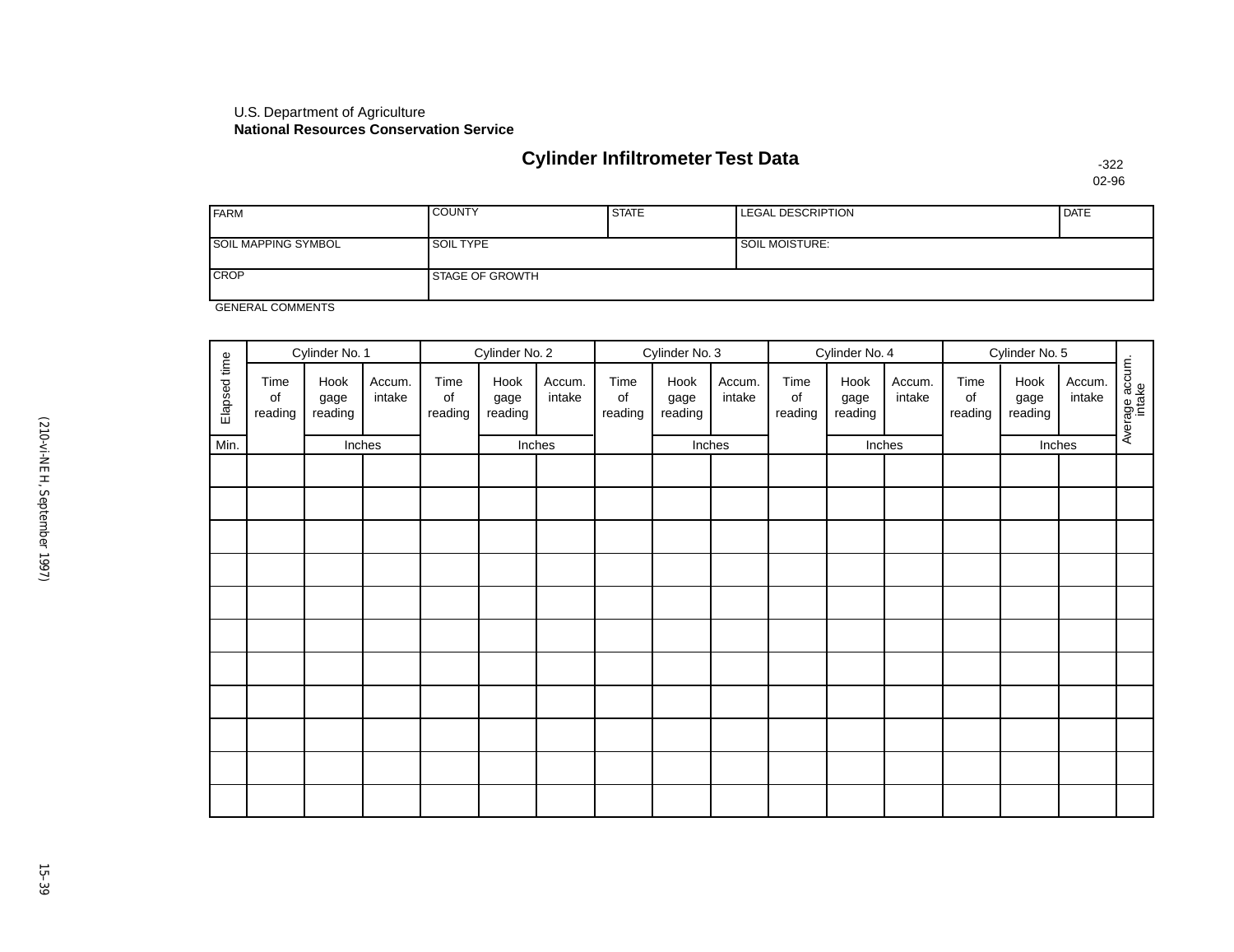

**Elapsed time - minutes**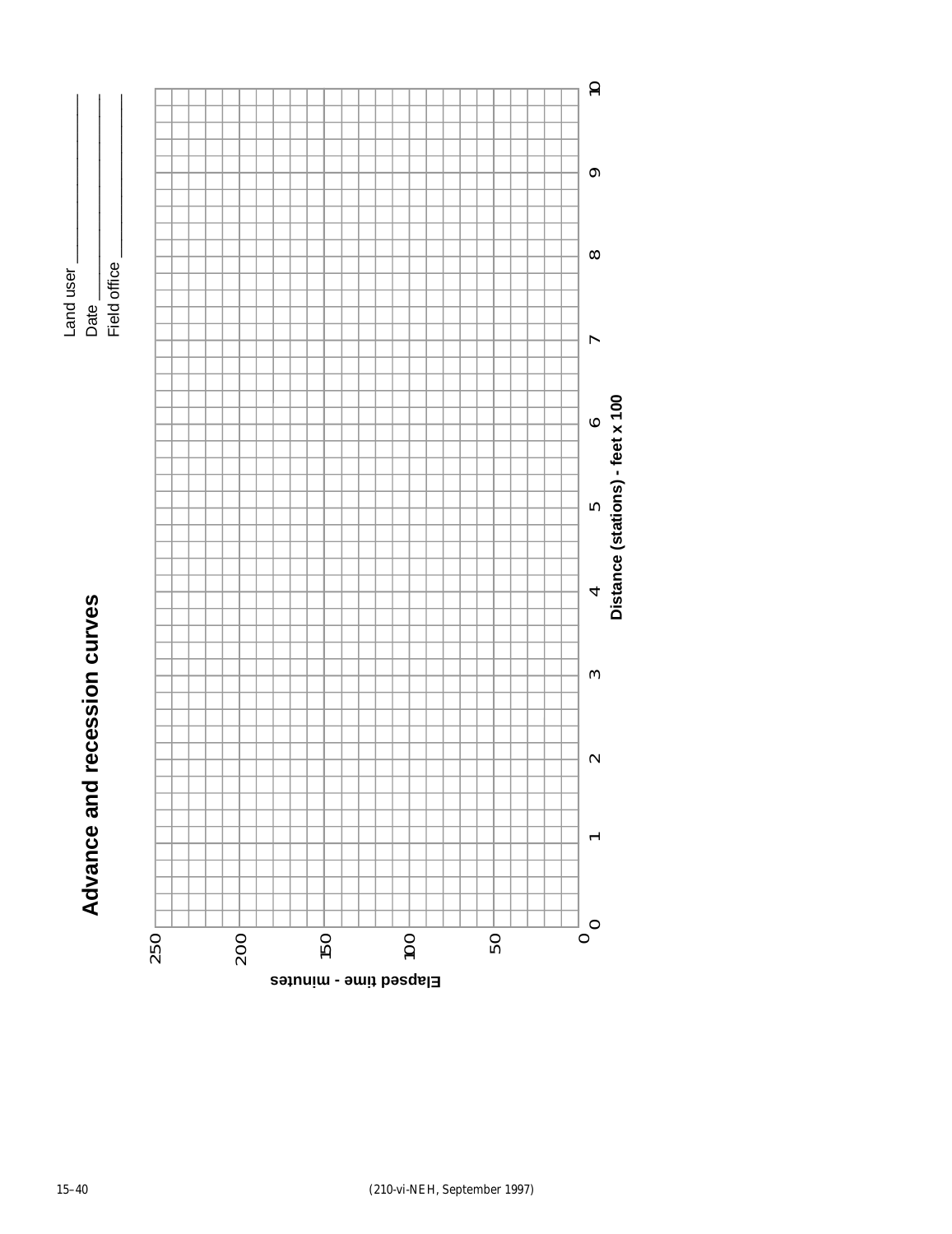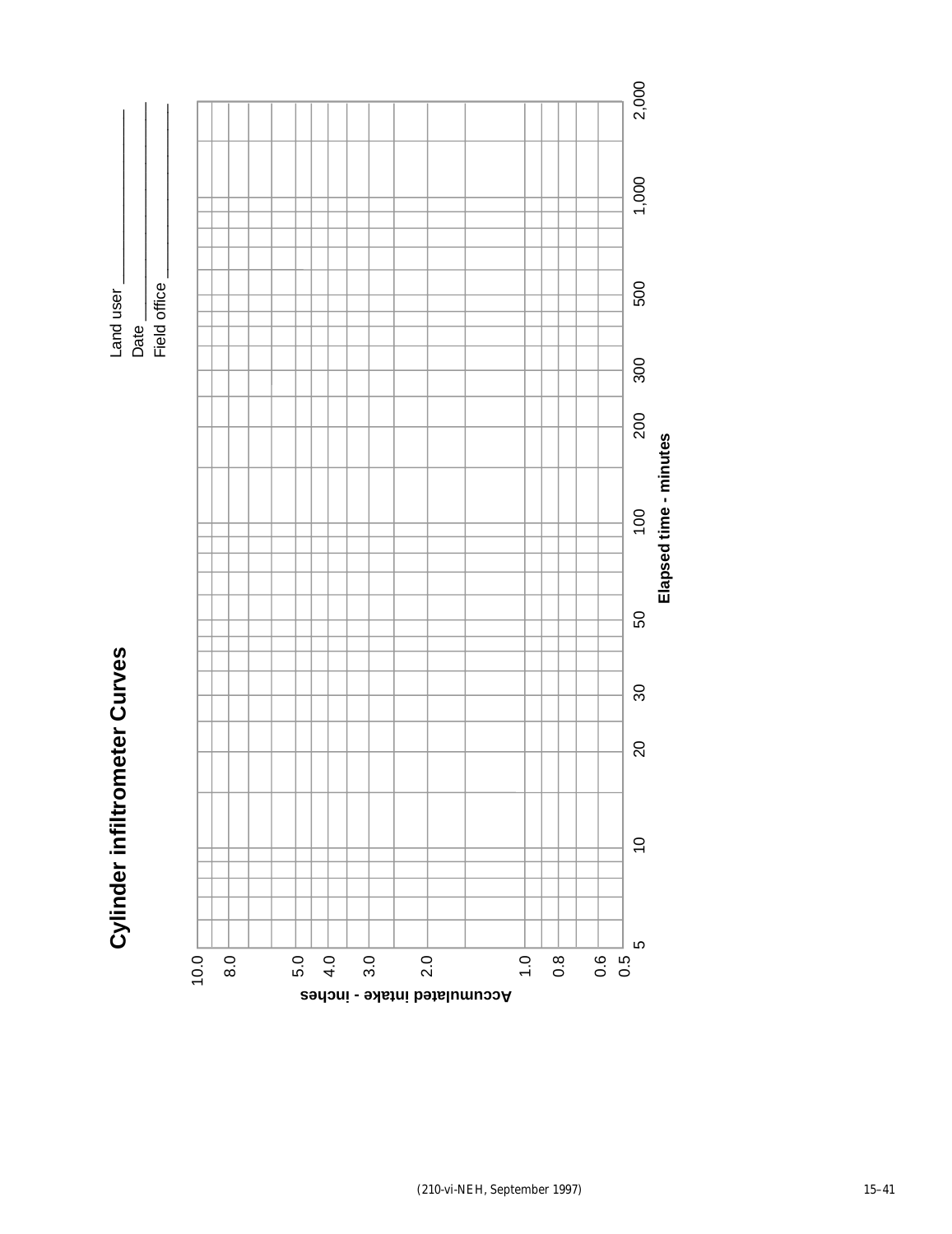

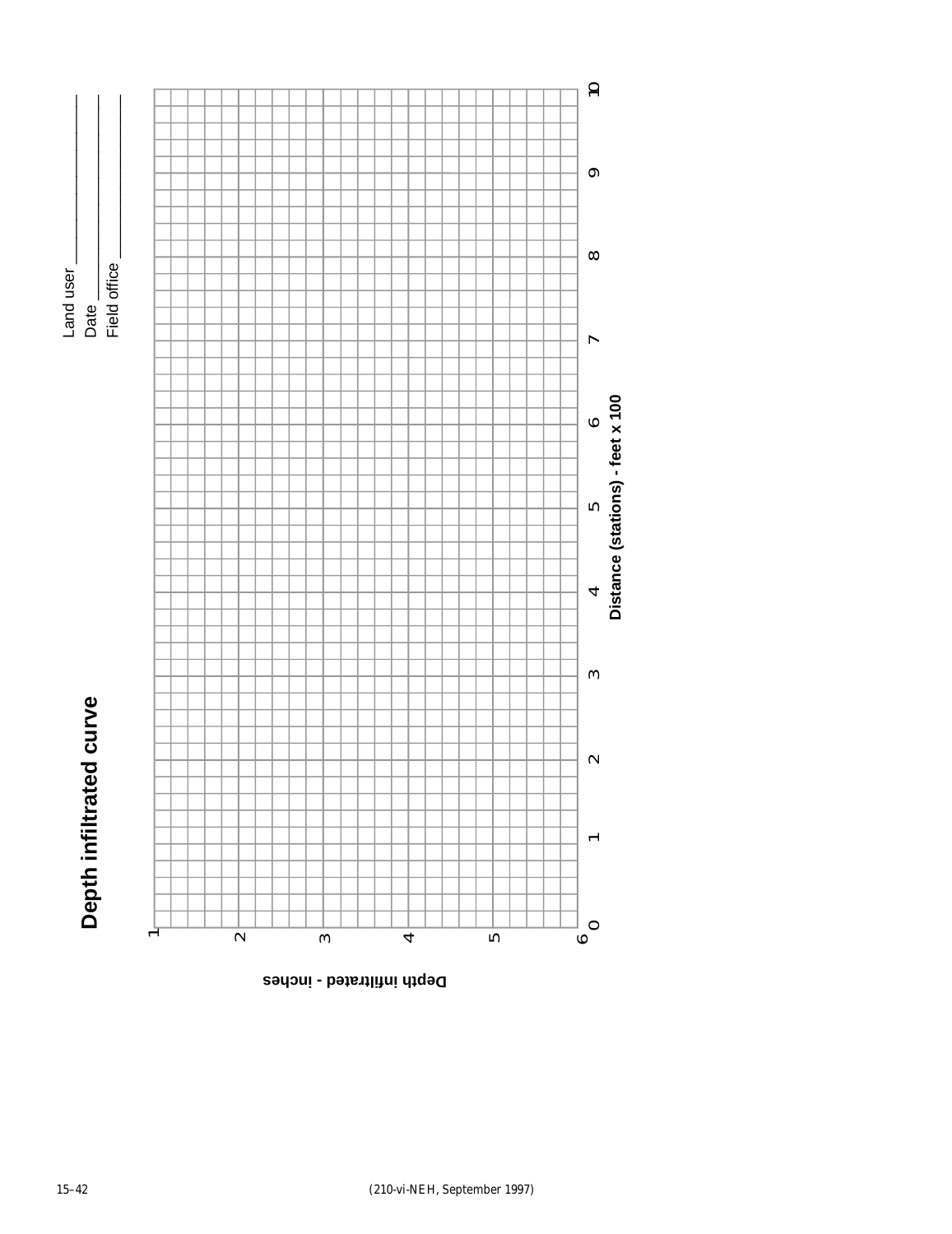# Surface Irrigation System<br>Detailed Evaluation Graded Border Worksheet

| <b>Field Data Inventory:</b>                                                                                                                                                                                                  |                                  |       |                                |                          |                                                                                                                                                                                                                                                                                                          |               |
|-------------------------------------------------------------------------------------------------------------------------------------------------------------------------------------------------------------------------------|----------------------------------|-------|--------------------------------|--------------------------|----------------------------------------------------------------------------------------------------------------------------------------------------------------------------------------------------------------------------------------------------------------------------------------------------------|---------------|
|                                                                                                                                                                                                                               |                                  |       |                                |                          |                                                                                                                                                                                                                                                                                                          |               |
|                                                                                                                                                                                                                               |                                  |       |                                |                          |                                                                                                                                                                                                                                                                                                          |               |
|                                                                                                                                                                                                                               |                                  |       |                                |                          | $\mathsf{MAD}$ and $\mathsf{MAD}$ are all $\mathsf{MAD}$ and $\mathsf{MAD}$ are all $\mathsf{MAD}$ and $\mathsf{MAD}$ are all $\mathsf{MAD}$ and $\mathsf{MAD}$ are all $\mathsf{MAD}$ and $\mathsf{MAD}$ and $\mathsf{MAD}$ are all $\mathsf{MAD}$ and $\mathsf{MAD}$ and $\mathsf{MAD}$ and $\mathsf{$ | $\frac{0}{0}$ |
|                                                                                                                                                                                                                               |                                  |       |                                |                          |                                                                                                                                                                                                                                                                                                          |               |
| Soil-water data for controlling soil:                                                                                                                                                                                         |                                  |       |                                |                          |                                                                                                                                                                                                                                                                                                          |               |
|                                                                                                                                                                                                                               |                                  |       |                                |                          |                                                                                                                                                                                                                                                                                                          |               |
|                                                                                                                                                                                                                               | Soil series name                 |       |                                |                          |                                                                                                                                                                                                                                                                                                          |               |
| <b>Depth</b>                                                                                                                                                                                                                  | <b>Texture</b>                   |       | AWC (in)*                      | SWD (%)*                 | SWD (in)*                                                                                                                                                                                                                                                                                                |               |
|                                                                                                                                                                                                                               |                                  |       |                                |                          |                                                                                                                                                                                                                                                                                                          |               |
|                                                                                                                                                                                                                               |                                  |       |                                |                          |                                                                                                                                                                                                                                                                                                          |               |
|                                                                                                                                                                                                                               |                                  |       |                                |                          |                                                                                                                                                                                                                                                                                                          |               |
|                                                                                                                                                                                                                               |                                  |       |                                |                          |                                                                                                                                                                                                                                                                                                          |               |
|                                                                                                                                                                                                                               |                                  | Total |                                |                          |                                                                                                                                                                                                                                                                                                          |               |
|                                                                                                                                                                                                                               |                                  |       |                                |                          |                                                                                                                                                                                                                                                                                                          |               |
| 100                                                                                                                                                                                                                           |                                  |       |                                |                          |                                                                                                                                                                                                                                                                                                          |               |
|                                                                                                                                                                                                                               |                                  |       |                                |                          |                                                                                                                                                                                                                                                                                                          |               |
|                                                                                                                                                                                                                               |                                  |       |                                |                          |                                                                                                                                                                                                                                                                                                          |               |
|                                                                                                                                                                                                                               |                                  |       |                                |                          |                                                                                                                                                                                                                                                                                                          |               |
| Typical irrigation duration ____________________ hr, irrigation frequency ____________________ days                                                                                                                           |                                  |       |                                |                          |                                                                                                                                                                                                                                                                                                          |               |
| Annual net irrigation requirement, NIR (from irrigation guide) _________________________ in                                                                                                                                   |                                  |       |                                |                          |                                                                                                                                                                                                                                                                                                          |               |
|                                                                                                                                                                                                                               |                                  |       |                                |                          |                                                                                                                                                                                                                                                                                                          |               |
|                                                                                                                                                                                                                               |                                  |       |                                |                          |                                                                                                                                                                                                                                                                                                          |               |
| Delivery system size data (pipe size & gate spacing, tube size & length, turnout size) _                                                                                                                                      |                                  |       |                                |                          |                                                                                                                                                                                                                                                                                                          |               |
|                                                                                                                                                                                                                               |                                  |       |                                |                          |                                                                                                                                                                                                                                                                                                          |               |
| Border spacing _________________, Strip width _________________, Wetted width _______________, Length _____________                                                                                                           |                                  |       |                                |                          |                                                                                                                                                                                                                                                                                                          |               |
| <b>Field Observations:</b>                                                                                                                                                                                                    |                                  |       |                                |                          |                                                                                                                                                                                                                                                                                                          |               |
| Evenness of water spread across border expression of the state of the state of the state of the state of the state of the state of the state of the state of the state of the state of the state of the state of the state of |                                  |       |                                |                          |                                                                                                                                                                                                                                                                                                          |               |
|                                                                                                                                                                                                                               |                                  |       |                                |                          |                                                                                                                                                                                                                                                                                                          |               |
|                                                                                                                                                                                                                               |                                  |       |                                |                          |                                                                                                                                                                                                                                                                                                          |               |
|                                                                                                                                                                                                                               |                                  |       |                                |                          |                                                                                                                                                                                                                                                                                                          |               |
|                                                                                                                                                                                                                               |                                  |       |                                |                          |                                                                                                                                                                                                                                                                                                          |               |
| NOTE:                                                                                                                                                                                                                         | MAD = Management allowed deficit |       | AWC = Available water capacity | SWD = Soil water deficit |                                                                                                                                                                                                                                                                                                          |               |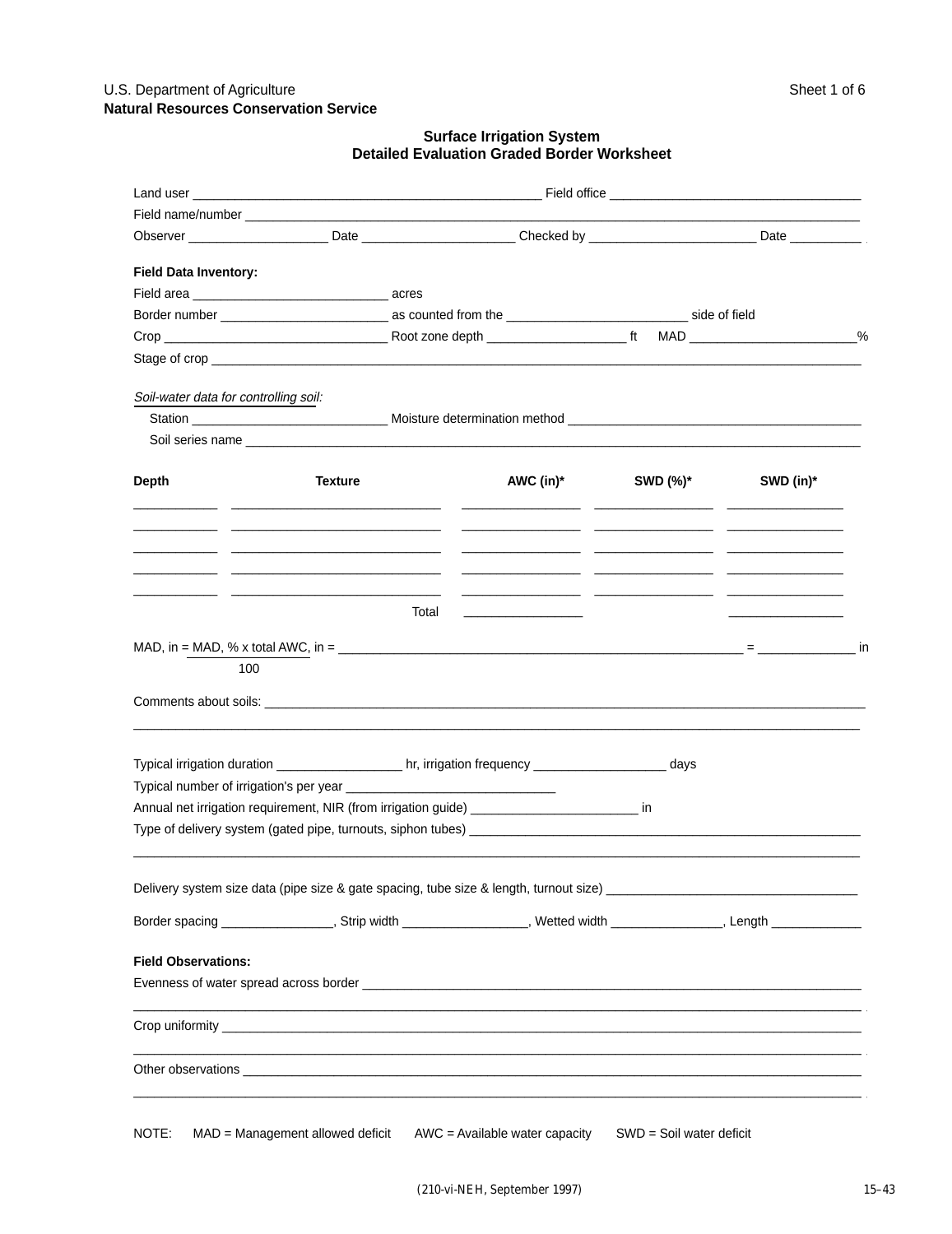### **Surface Irrigation System Detailed Evaluation Level Border and Basins Worksheet**

1. Basin area (A):

| 46,560<br>43,560                                                                                                                                                    |  |
|---------------------------------------------------------------------------------------------------------------------------------------------------------------------|--|
| 2. Gross application, $F_g$ , in inches:                                                                                                                            |  |
| A, ac                                                                                                                                                               |  |
| 3. Amount infiltrated during water inflow, $V_i$ :                                                                                                                  |  |
| $V_i$ = Gross application - Depth infiltrated after turnoff = ______________= _________________ in                                                                  |  |
| 4. Deep percolation, DP, in inches:                                                                                                                                 |  |
| DP = Gross application - Soil water deficit, SWD = $\frac{1}{2}$ = $\frac{1}{2}$ = $\frac{1}{2}$ = $\frac{1}{2}$ = $\frac{1}{2}$ in                                 |  |
| DP, in % = (Soil water depletion, DP in inches) $x 100 =$ _____________________ = ___________ %<br>Gross application, $F_g$                                         |  |
| 5. Application efficiency, E <sub>a</sub> :                                                                                                                         |  |
| Average depth of water stored in root zone = Soil water deficit, SWD, if the entire root zone average<br>depth will be filled to field capacity by this irrigation. |  |
| Gross application, F <sub>q</sub>                                                                                                                                   |  |
| 6. Distribution uniformity, DU:                                                                                                                                     |  |
| Depth infiltrated low $1/4 = (max)$ intake - min intake) + min intake<br>8<br>8                                                                                     |  |
|                                                                                                                                                                     |  |
| Gross application, F <sub>g</sub>                                                                                                                                   |  |
| 7. Application efficiency, low 1/4, $E_q$ :                                                                                                                         |  |
| 100                                                                                                                                                                 |  |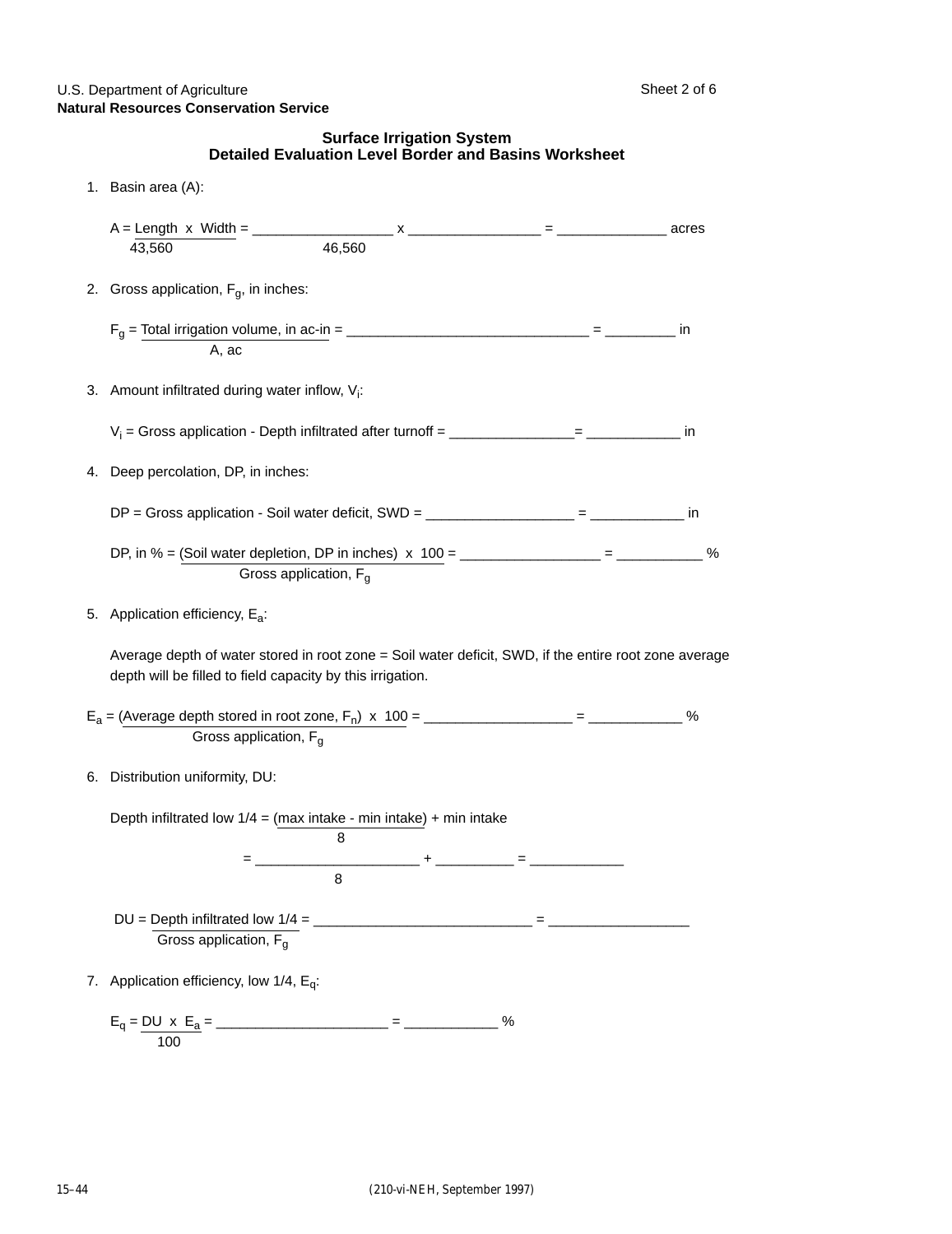### U.S. Department of Agriculture **Natural Resources Conservation Service**

| <b>Detailed Evaluation Level Border and Basins Worksheet</b>                                                                 |                                        |        |
|------------------------------------------------------------------------------------------------------------------------------|----------------------------------------|--------|
| 1. Present management<br>Estimated present average net application per irrigation = _____________________                    |                                        | inches |
| Present annual gross applied = (net applied per irrigation) x (number of irrigations) x 100                                  |                                        |        |
|                                                                                                                              | Application efficiency, low 1/4, $E_a$ |        |
|                                                                                                                              |                                        |        |
| 2. Potential management                                                                                                      |                                        |        |
| Recommended overall irrigation efficiency, E <sub>des</sub> _______________________________                                  |                                        |        |
| Potential annual gross applied = Annual net irrigation requirements $x$ 100<br>$E_{des}$                                     |                                        |        |
|                                                                                                                              |                                        |        |
| 3. Total annual water conserved:<br>= (resent gross applied, in - potential gross applied, in) x area irrigated, acres<br>12 |                                        |        |
|                                                                                                                              |                                        |        |
| 4. Annual potential cost savings                                                                                             |                                        |        |
| From pumping plant evaluation:                                                                                               |                                        |        |
|                                                                                                                              |                                        |        |
|                                                                                                                              |                                        |        |
| Cost savings = (fuel cost per acre foot) $x$ (water conserved per year, in ac-ft)                                            |                                        |        |
|                                                                                                                              |                                        |        |
| Water purchase cost per acre-foot, per irrigation season                                                                     |                                        |        |
| Water purchase cost savings = (Cost per acre-foot) x (water saved per year, in acre-feet)                                    |                                        |        |
|                                                                                                                              |                                        |        |
| Potential cost savings = pumping cost + water purchase $cost =$ ________________ = \$ ___________                            |                                        |        |

**Tools and Worksheets**

**Surface Irrigation System**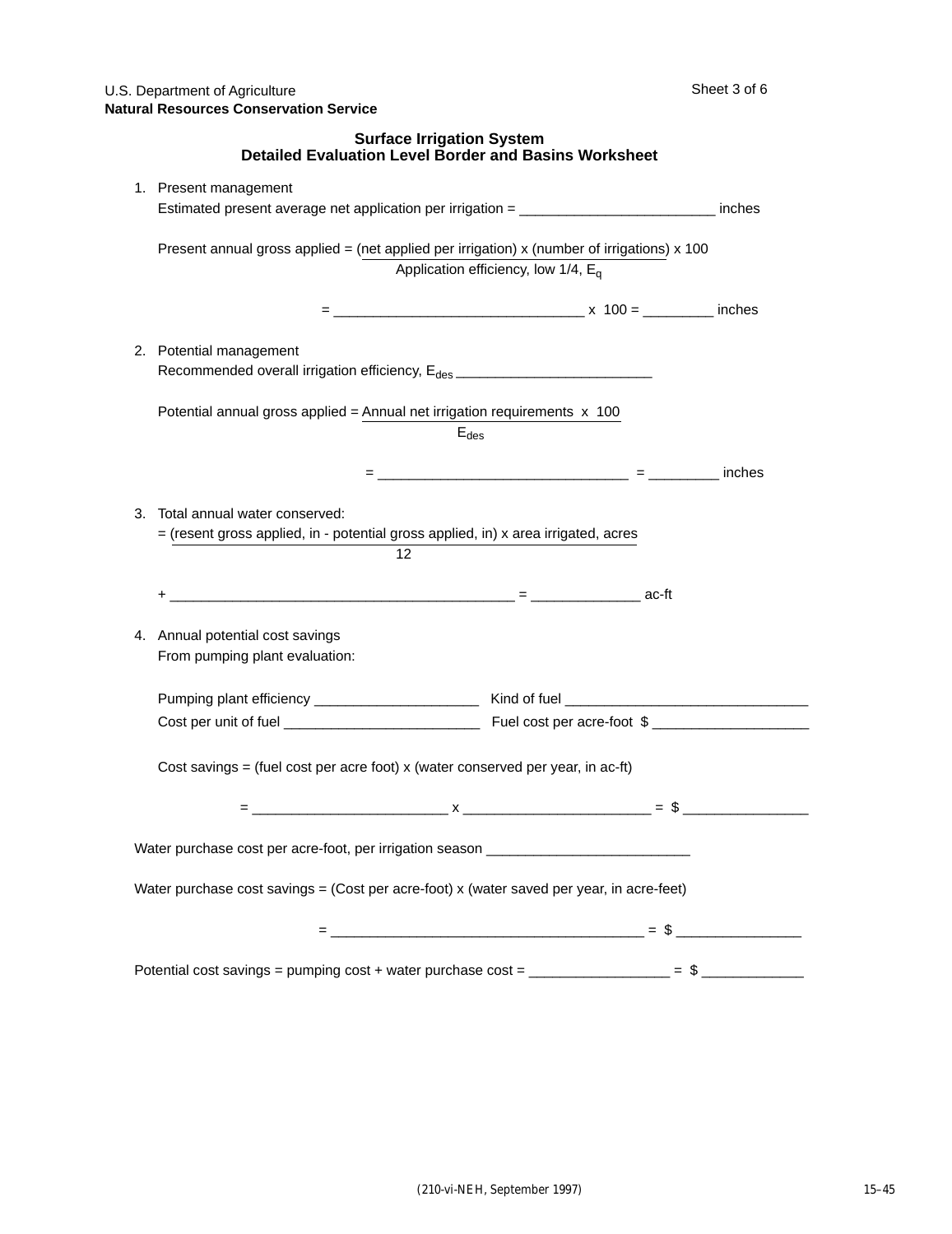# Surface Irrigation System<br>Detailed Evaluation Level Border and Basins Worksheet

Recommendations: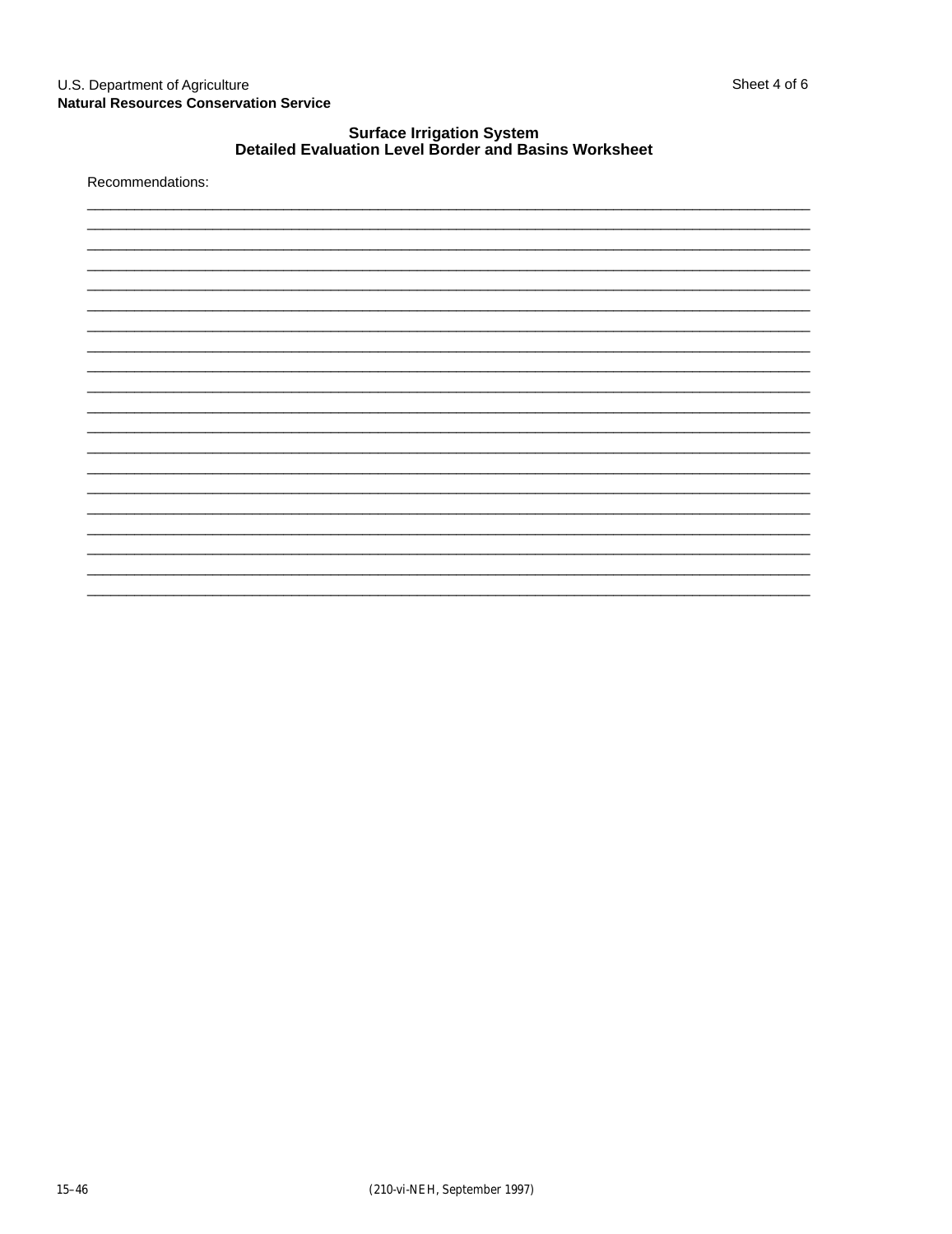### U.S. Department of Agriculture **Natural Resources Conservation Service**

### **Surface Irrigation System Detailed Evaluation Level Border and Basins Worksheet**

### **Inflow Data**

Type of measuring device \_\_\_\_\_\_\_\_\_\_\_\_\_\_\_\_\_\_\_\_\_\_\_\_\_\_\_\_\_\_\_\_\_\_\_\_\_\_\_\_\_\_\_\_\_\_\_\_\_\_\_\_\_\_\_\_\_\_\_\_\_\_\_\_\_\_\_\_\_\_

| Clock $1/$<br>time | Elapsed<br>time<br>(min)        | $\Delta$ T<br>(min)     | Gage<br>H.<br>$(\text{ft}^3/\text{s})$ | Flow<br>rate<br>(tf <sup>3</sup> /s) | Average<br>flow rate<br>$(tt^3/s)$                                                                                                                                                                     | Volume<br>$(ac-in)2/$                 | Cum.<br>volume<br>$(ac-in)$ |
|--------------------|---------------------------------|-------------------------|----------------------------------------|--------------------------------------|--------------------------------------------------------------------------------------------------------------------------------------------------------------------------------------------------------|---------------------------------------|-----------------------------|
| Turn on            |                                 |                         |                                        |                                      |                                                                                                                                                                                                        |                                       |                             |
|                    |                                 |                         |                                        |                                      |                                                                                                                                                                                                        |                                       |                             |
|                    |                                 |                         |                                        |                                      |                                                                                                                                                                                                        |                                       |                             |
|                    |                                 |                         |                                        |                                      |                                                                                                                                                                                                        |                                       |                             |
|                    |                                 |                         |                                        |                                      |                                                                                                                                                                                                        |                                       |                             |
|                    |                                 |                         |                                        |                                      |                                                                                                                                                                                                        |                                       |                             |
|                    |                                 |                         |                                        |                                      |                                                                                                                                                                                                        |                                       |                             |
|                    |                                 |                         |                                        |                                      |                                                                                                                                                                                                        |                                       |                             |
|                    |                                 |                         |                                        |                                      |                                                                                                                                                                                                        |                                       |                             |
|                    |                                 |                         |                                        |                                      |                                                                                                                                                                                                        |                                       |                             |
|                    |                                 |                         |                                        |                                      |                                                                                                                                                                                                        |                                       |                             |
| Turn off           |                                 |                         |                                        |                                      |                                                                                                                                                                                                        |                                       |                             |
|                    |                                 |                         |                                        |                                      |                                                                                                                                                                                                        | Total volume (ac-in) ________________ |                             |
| Average flow:      |                                 |                         |                                        |                                      |                                                                                                                                                                                                        |                                       |                             |
|                    |                                 | Inflow time, in minutes |                                        |                                      |                                                                                                                                                                                                        |                                       | $ft^3/s$                    |
| Unit:              |                                 |                         |                                        |                                      |                                                                                                                                                                                                        |                                       |                             |
|                    | <b>Border spacing</b>           |                         |                                        |                                      |                                                                                                                                                                                                        |                                       |                             |
|                    | 2/ Flow rate to volume factors: |                         |                                        |                                      | 1/ Use a 24-hour clock reading; i.e., 1:30 p.m. is recorded as 1330 hours.                                                                                                                             |                                       |                             |
|                    |                                 |                         |                                        |                                      | To find volume using $\text{ft}^3/\text{s}$ : volume (ac-in) = .01653 x time (min) x flow ( $\text{ft}^3/\text{s}$ )<br>To find volume using gpm: volume (ac-in) = .00003683 x time (min) x flow (gpm) |                                       |                             |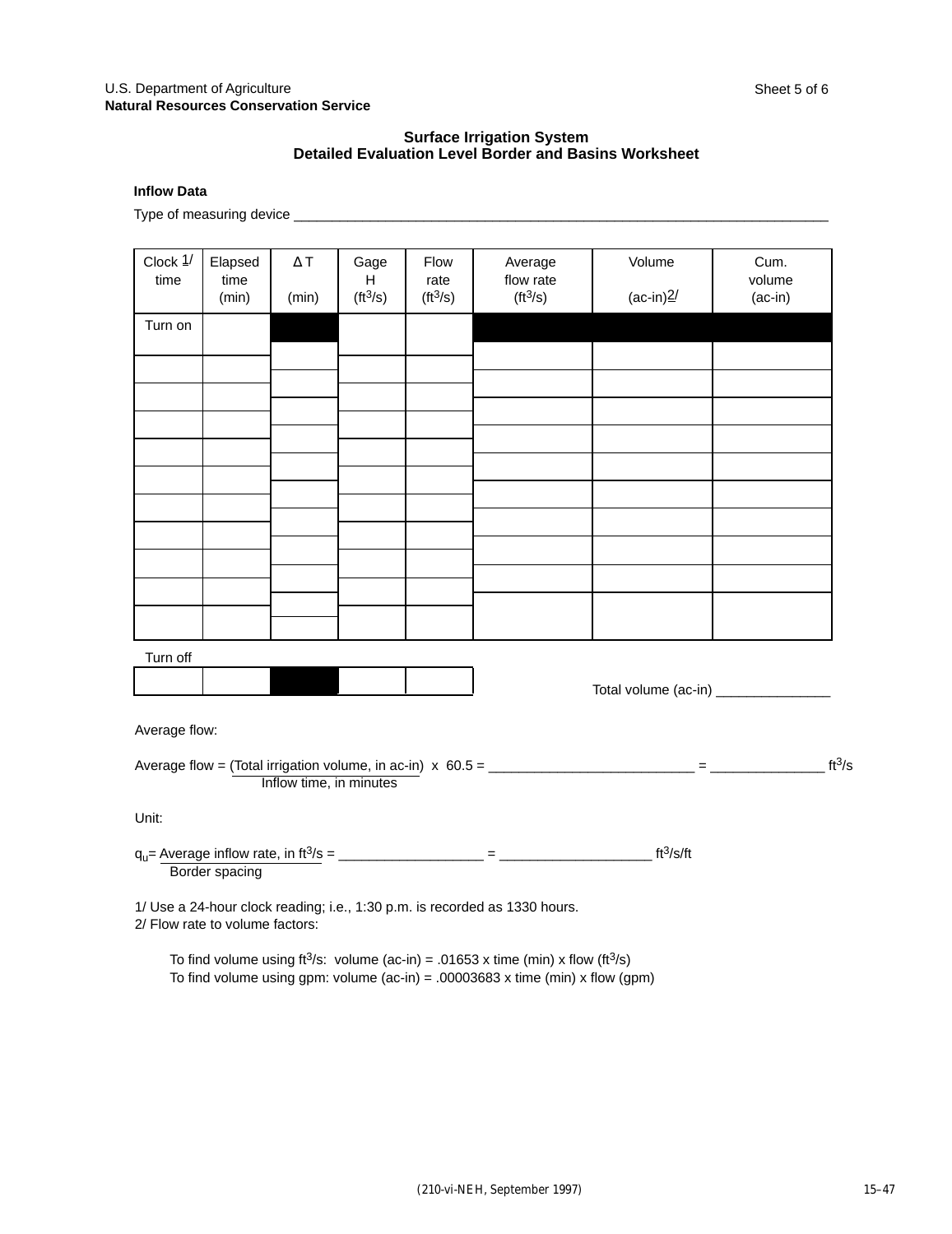### **Surface System Detailed Evaluation Level Border and Basins Worksheet**

### **Advance - Recession Data**

| Station<br>(f <sup>t</sup> )          | Elevation<br>(f <sup>t</sup> ) | Advance<br>time $1/$<br>(hr: min) | Recession<br>time $1/$<br>(hr: min)                    | Opportunity<br>time<br>To<br>(min)                                       | Intake $2/$<br>(in) | Minimum<br>maximum<br>intake<br>(in)                                                                                          |  |
|---------------------------------------|--------------------------------|-----------------------------------|--------------------------------------------------------|--------------------------------------------------------------------------|---------------------|-------------------------------------------------------------------------------------------------------------------------------|--|
|                                       |                                |                                   |                                                        |                                                                          |                     |                                                                                                                               |  |
|                                       |                                |                                   |                                                        |                                                                          |                     |                                                                                                                               |  |
|                                       |                                |                                   |                                                        |                                                                          |                     |                                                                                                                               |  |
|                                       |                                |                                   |                                                        |                                                                          |                     |                                                                                                                               |  |
|                                       |                                |                                   |                                                        |                                                                          |                     |                                                                                                                               |  |
|                                       |                                |                                   |                                                        |                                                                          |                     |                                                                                                                               |  |
|                                       |                                |                                   |                                                        |                                                                          |                     |                                                                                                                               |  |
|                                       |                                |                                   |                                                        |                                                                          |                     |                                                                                                                               |  |
|                                       |                                |                                   |                                                        |                                                                          |                     |                                                                                                                               |  |
|                                       |                                |                                   |                                                        |                                                                          |                     |                                                                                                                               |  |
|                                       |                                |                                   |                                                        |                                                                          |                     |                                                                                                                               |  |
|                                       |                                |                                   |                                                        |                                                                          |                     |                                                                                                                               |  |
|                                       |                                |                                   |                                                        |                                                                          |                     |                                                                                                                               |  |
|                                       |                                |                                   |                                                        |                                                                          |                     |                                                                                                                               |  |
| Total                                 |                                |                                   |                                                        |                                                                          |                     |                                                                                                                               |  |
|                                       |                                |                                   |                                                        |                                                                          |                     |                                                                                                                               |  |
|                                       |                                |                                   |                                                        | Water surface elevation at water turnoff _________________________ ft 3/ |                     |                                                                                                                               |  |
|                                       |                                |                                   | no. of elevations                                      |                                                                          |                     | Average field elevation = _elevation total = $\frac{1}{2}$ = $\frac{1}{2}$ = $\frac{1}{2}$ = $\frac{1}{2}$ = $\frac{1}{2}$ ft |  |
| Depth infiltrated after water turnoff |                                |                                   | = (water surface at turnoff - average field elev) x 12 |                                                                          |                     |                                                                                                                               |  |
|                                       |                                |                                   |                                                        |                                                                          |                     |                                                                                                                               |  |
|                                       |                                |                                   | no. of sample locations                                |                                                                          |                     | Average opportunity time = total opportunity time = $\frac{1}{2}$ = $\frac{1}{2}$ = $\frac{1}{2}$ min                         |  |

1/ Use 24-hour clock time. As a minimum, record times at upper end, mid point.

2/ Obtain intake from plotted intake curve.

3/ Water surface elevation should be read to nearest 0.01 ft.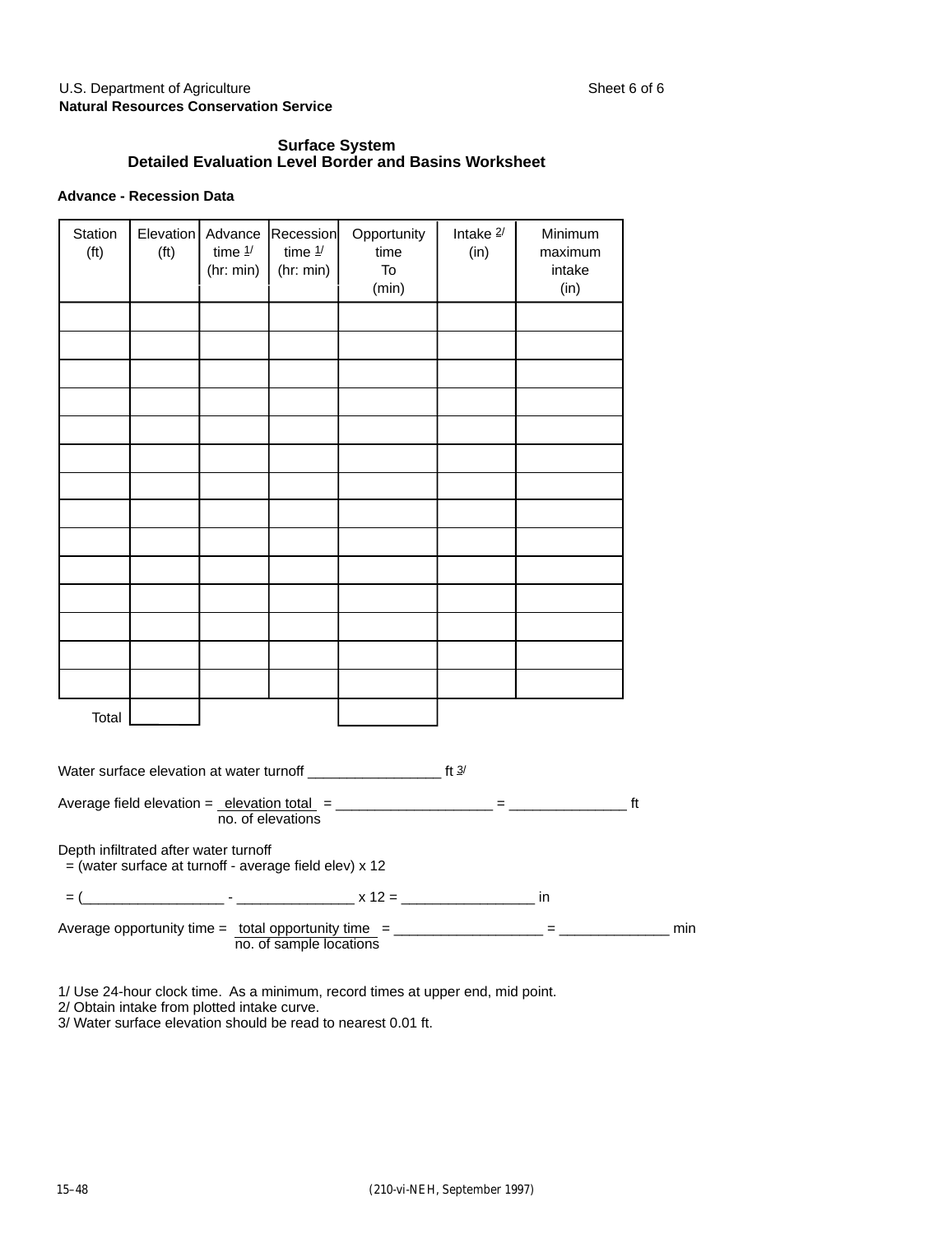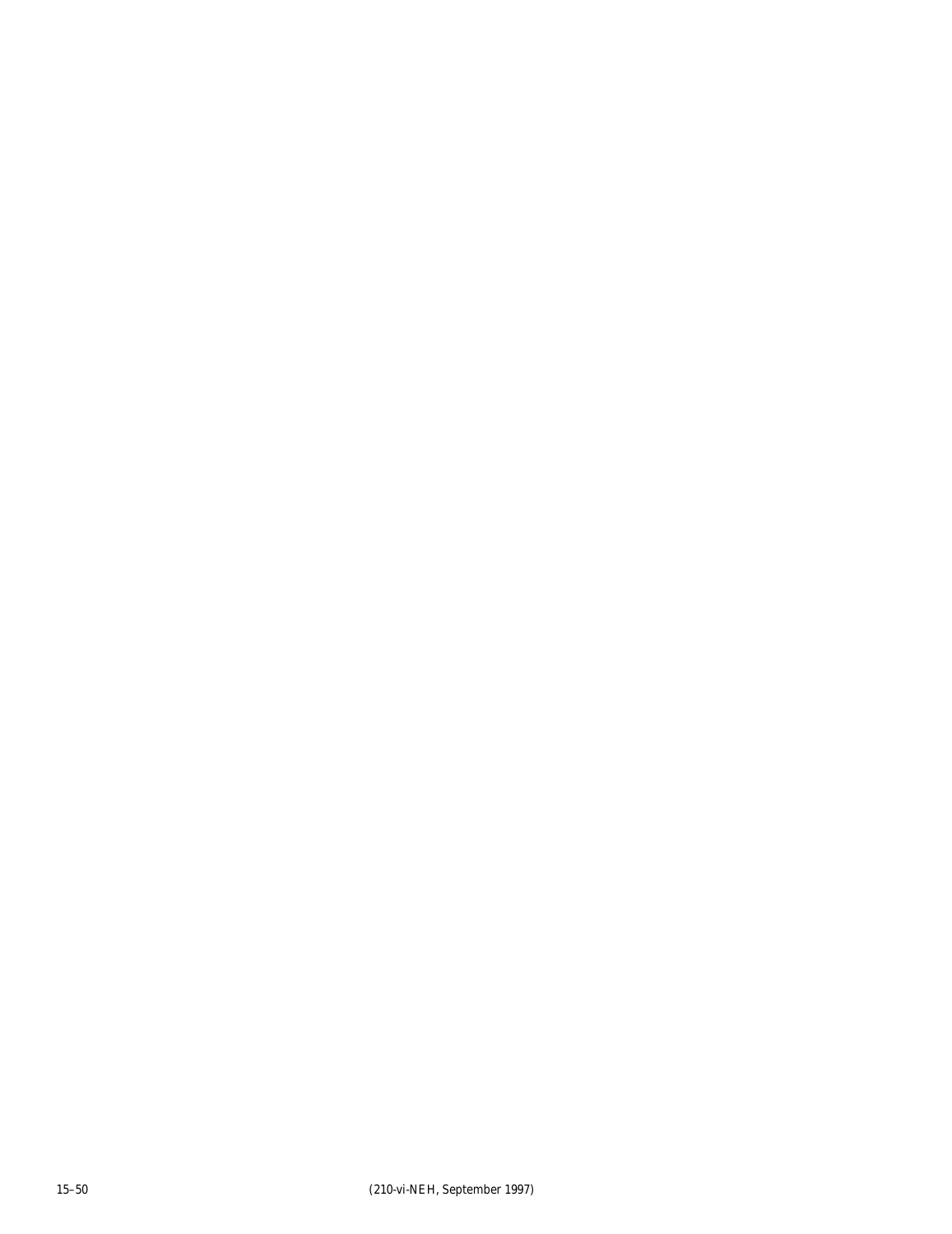|                              |                                                                                                                                                                                                                               | <b>Surface Irrigation System</b><br><b>Detailed Evaluation Graded Furrow Worksheet 1</b> |                                                                                                                       |                          |  |  |  |  |
|------------------------------|-------------------------------------------------------------------------------------------------------------------------------------------------------------------------------------------------------------------------------|------------------------------------------------------------------------------------------|-----------------------------------------------------------------------------------------------------------------------|--------------------------|--|--|--|--|
|                              |                                                                                                                                                                                                                               |                                                                                          |                                                                                                                       |                          |  |  |  |  |
|                              |                                                                                                                                                                                                                               |                                                                                          |                                                                                                                       |                          |  |  |  |  |
|                              |                                                                                                                                                                                                                               |                                                                                          |                                                                                                                       |                          |  |  |  |  |
| <b>Field Data Inventory:</b> |                                                                                                                                                                                                                               |                                                                                          |                                                                                                                       |                          |  |  |  |  |
|                              | Show location on evaluation furrows on sketch or photo of field.                                                                                                                                                              |                                                                                          |                                                                                                                       |                          |  |  |  |  |
|                              |                                                                                                                                                                                                                               |                                                                                          |                                                                                                                       |                          |  |  |  |  |
|                              |                                                                                                                                                                                                                               |                                                                                          |                                                                                                                       |                          |  |  |  |  |
|                              | Field acres and the state of the state of the state of the state of the state of the state of the state of the                                                                                                                |                                                                                          |                                                                                                                       |                          |  |  |  |  |
| Soil-water data:             |                                                                                                                                                                                                                               |                                                                                          |                                                                                                                       |                          |  |  |  |  |
|                              | (Show location of sample on soil map or sketch of field)                                                                                                                                                                      |                                                                                          |                                                                                                                       |                          |  |  |  |  |
|                              |                                                                                                                                                                                                                               |                                                                                          |                                                                                                                       |                          |  |  |  |  |
|                              |                                                                                                                                                                                                                               |                                                                                          |                                                                                                                       |                          |  |  |  |  |
| <b>Depth</b>                 | <b>Texture</b>                                                                                                                                                                                                                | AWC (in) $1/$                                                                            | SWD (%)1/                                                                                                             | $SWD (in)$ <sup>1/</sup> |  |  |  |  |
|                              |                                                                                                                                                                                                                               |                                                                                          |                                                                                                                       |                          |  |  |  |  |
|                              |                                                                                                                                                                                                                               |                                                                                          |                                                                                                                       |                          |  |  |  |  |
|                              |                                                                                                                                                                                                                               |                                                                                          |                                                                                                                       |                          |  |  |  |  |
|                              |                                                                                                                                                                                                                               | Total _________________                                                                  | <u> 2000 - Antonio Alemania, profesora establecido en la contrada de la contrada de la contrada de la contrada de</u> |                          |  |  |  |  |
|                              |                                                                                                                                                                                                                               |                                                                                          |                                                                                                                       |                          |  |  |  |  |
|                              |                                                                                                                                                                                                                               |                                                                                          |                                                                                                                       |                          |  |  |  |  |
|                              |                                                                                                                                                                                                                               |                                                                                          |                                                                                                                       |                          |  |  |  |  |
|                              |                                                                                                                                                                                                                               |                                                                                          |                                                                                                                       |                          |  |  |  |  |
|                              | Typical irrigation duration ____________________ hours, Irrigation frequency ______________________ days                                                                                                                      |                                                                                          |                                                                                                                       |                          |  |  |  |  |
|                              |                                                                                                                                                                                                                               |                                                                                          |                                                                                                                       |                          |  |  |  |  |
|                              | Crop rotation with a state of the control of the control of the control of the control of the control of the control of the control of the control of the control of the control of the control of the control of the control |                                                                                          |                                                                                                                       |                          |  |  |  |  |
|                              |                                                                                                                                                                                                                               |                                                                                          |                                                                                                                       |                          |  |  |  |  |
|                              |                                                                                                                                                                                                                               |                                                                                          |                                                                                                                       |                          |  |  |  |  |
|                              | Field uniformity condition (smoothed, leveled, laser leveled, etc., and when) ________________________________                                                                                                                |                                                                                          |                                                                                                                       |                          |  |  |  |  |
|                              |                                                                                                                                                                                                                               |                                                                                          |                                                                                                                       |                          |  |  |  |  |
|                              |                                                                                                                                                                                                                               |                                                                                          |                                                                                                                       |                          |  |  |  |  |
|                              |                                                                                                                                                                                                                               |                                                                                          |                                                                                                                       |                          |  |  |  |  |
|                              |                                                                                                                                                                                                                               |                                                                                          |                                                                                                                       |                          |  |  |  |  |

1/ MAD = Management allowable depletion AWC = Available water capacity SWD = Soil water deficit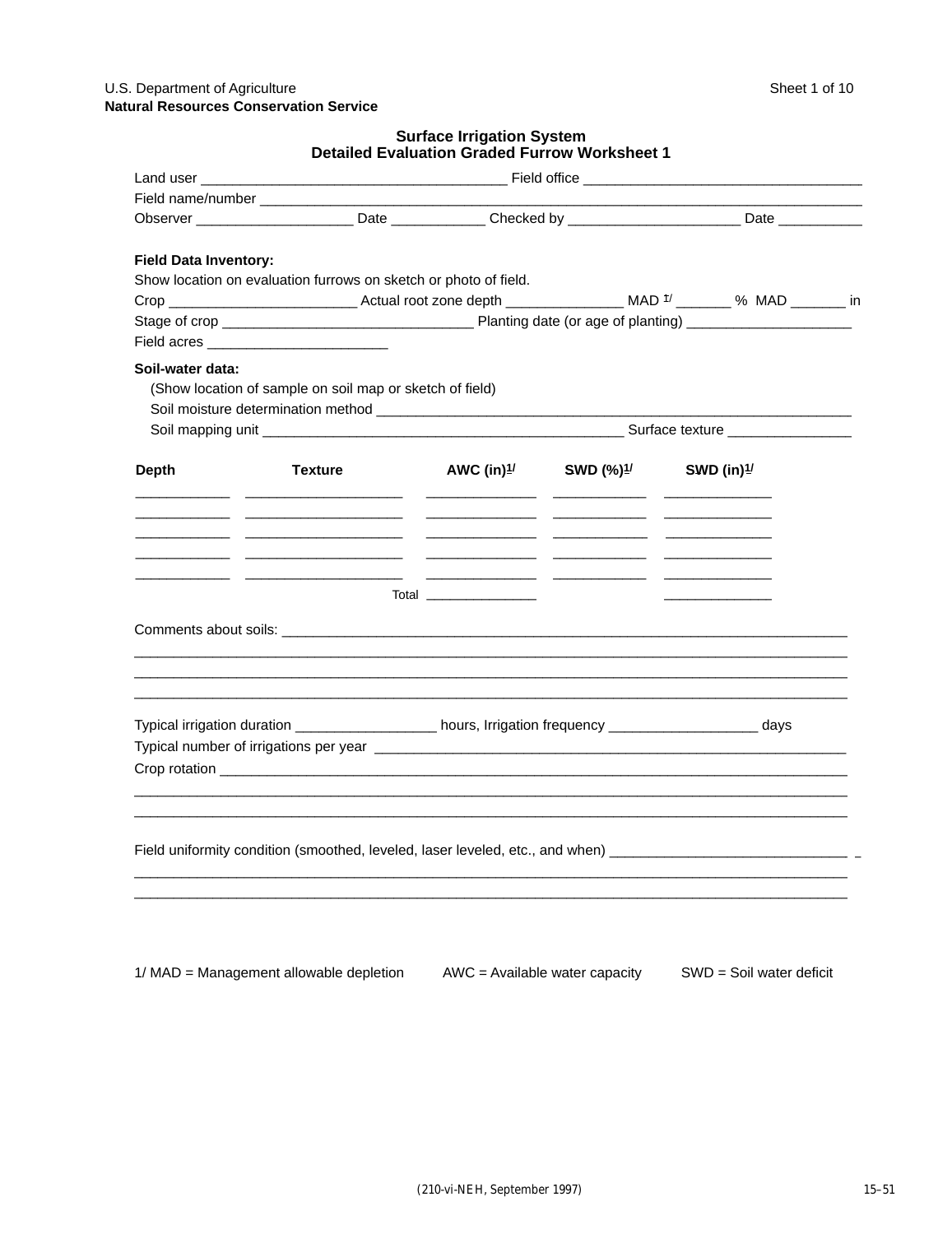Cultivation no.

| <b>Surface Irrigation System</b><br><b>Detailed Evaluation Graded Furrow Worksheet 2</b> |            |           |  |  |  |  |  |  |  |
|------------------------------------------------------------------------------------------|------------|-----------|--|--|--|--|--|--|--|
| Date                                                                                     | Crop stage | Irrigate? |  |  |  |  |  |  |  |
|                                                                                          |            |           |  |  |  |  |  |  |  |

# **Surface Irrigation System**

| 1                                                                                                   |  |                                                                       |  |                |  |  |
|-----------------------------------------------------------------------------------------------------|--|-----------------------------------------------------------------------|--|----------------|--|--|
| $\overline{2}$                                                                                      |  |                                                                       |  |                |  |  |
| 3                                                                                                   |  |                                                                       |  |                |  |  |
| 4                                                                                                   |  |                                                                       |  |                |  |  |
| 5                                                                                                   |  |                                                                       |  |                |  |  |
|                                                                                                     |  |                                                                       |  |                |  |  |
|                                                                                                     |  |                                                                       |  |                |  |  |
| Delivery system size (pipe diameters, gate spacing, siphon tube size, etc.) _______________________ |  |                                                                       |  |                |  |  |
|                                                                                                     |  |                                                                       |  |                |  |  |
| <b>Field observations</b>                                                                           |  |                                                                       |  |                |  |  |
|                                                                                                     |  |                                                                       |  |                |  |  |
|                                                                                                     |  |                                                                       |  |                |  |  |
|                                                                                                     |  |                                                                       |  |                |  |  |
|                                                                                                     |  |                                                                       |  |                |  |  |
|                                                                                                     |  |                                                                       |  |                |  |  |
|                                                                                                     |  |                                                                       |  |                |  |  |
|                                                                                                     |  | head or end of field <b>contained</b> and <b>head</b> or end of field |  |                |  |  |
|                                                                                                     |  |                                                                       |  |                |  |  |
| Furrow spacing __________ inches                                                                    |  |                                                                       |  |                |  |  |
| Furrow length ______________ feet                                                                   |  |                                                                       |  |                |  |  |
|                                                                                                     |  |                                                                       |  |                |  |  |
| Furrow profile (rod readings or elevations at each 100 foot. station):                              |  |                                                                       |  |                |  |  |
|                                                                                                     |  |                                                                       |  |                |  |  |
|                                                                                                     |  |                                                                       |  |                |  |  |
|                                                                                                     |  |                                                                       |  |                |  |  |
|                                                                                                     |  |                                                                       |  |                |  |  |
| Furrow cross section:                                                                               |  |                                                                       |  |                |  |  |
| Station: _____                                                                                      |  |                                                                       |  | Station: _____ |  |  |
|                                                                                                     |  |                                                                       |  |                |  |  |
|                                                                                                     |  |                                                                       |  |                |  |  |
|                                                                                                     |  |                                                                       |  |                |  |  |
|                                                                                                     |  |                                                                       |  |                |  |  |
|                                                                                                     |  |                                                                       |  |                |  |  |
|                                                                                                     |  |                                                                       |  |                |  |  |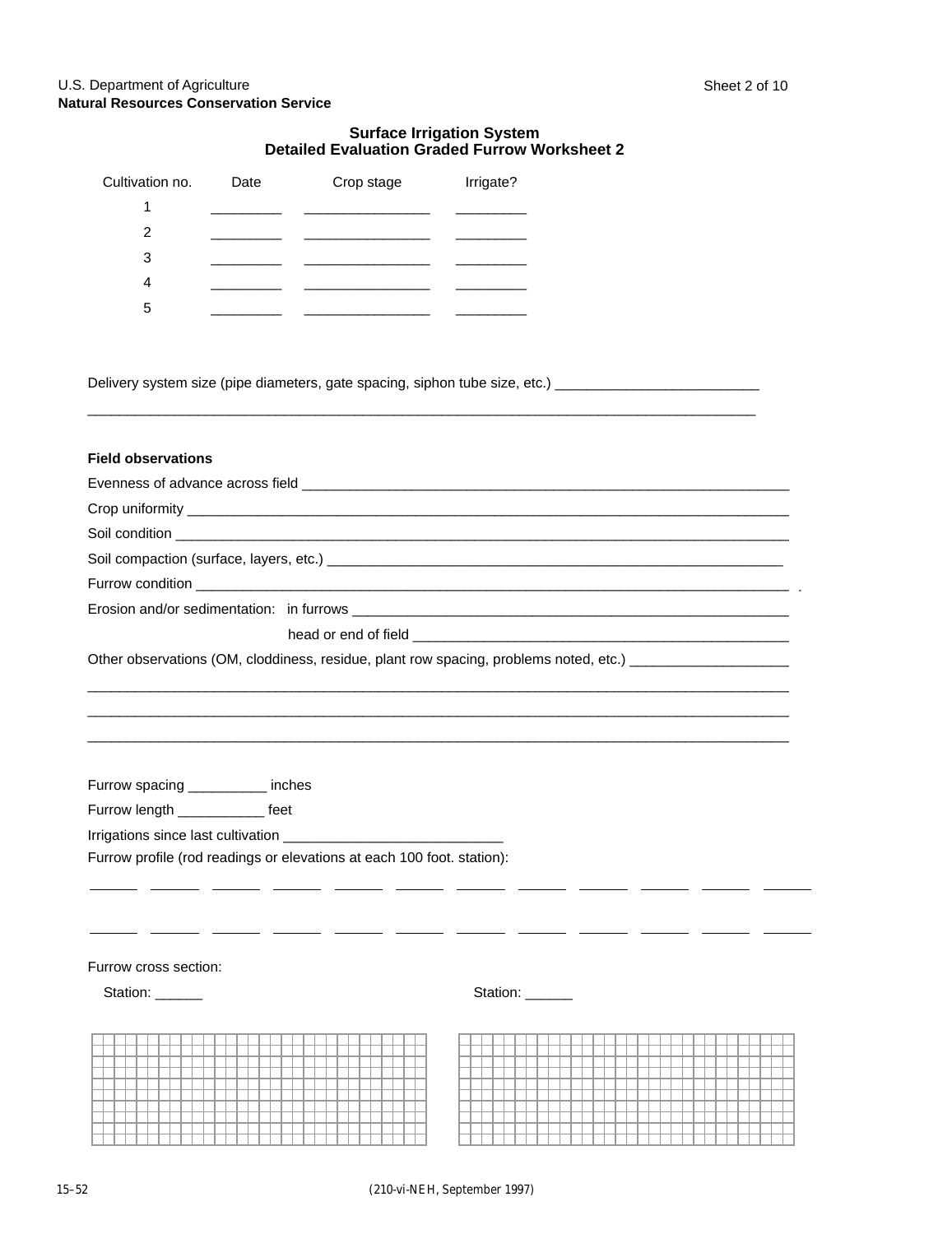### **Example - Surface Irrigation System Detailed Evaluation Graded Furrow Worksheet 3**

| Furrow data summary:             |                                                                                                                                       |       |
|----------------------------------|---------------------------------------------------------------------------------------------------------------------------------------|-------|
|                                  | Evaluation length __________________________Slope _______________________________Average ___________                                  |       |
| Section through plant root zone: |                                                                                                                                       |       |
|                                  |                                                                                                                                       |       |
|                                  |                                                                                                                                       |       |
|                                  |                                                                                                                                       |       |
|                                  |                                                                                                                                       |       |
| <b>Evaluation computations</b>   |                                                                                                                                       |       |
|                                  | Furrow area, $A =$ (furrow evaluation length, L, ft) $x$ (furrow spacing, W, ft)<br>43,560 ft <sup>2</sup> /acre                      |       |
|                                  | 43,560                                                                                                                                |       |
|                                  | Present gross depth applied, $F_g$ = Total inflow volume, gal. x .0000368 (Total inflow from worksheet 7)<br>Furrow area, A, in acres |       |
|                                  |                                                                                                                                       |       |
|                                  | Minimum opportunity time, $T_{ox} =$ _________ min at station ___________ (from field worksheet 10)                                   |       |
|                                  | Minimum depth infiltrated, $F_{min} =$ _________ inches (from worksheet 10)                                                           |       |
|                                  | Average depth infiltrated, $F_{(0-1)} =$ ________________ (from calculations on worksheet 10)                                         |       |
|                                  | Distribution uniformity, $DU = Minimum$ depth infiltrated, inches $x 100 = F$ min x 100<br>Average depth infiltrated, inches          | F ave |
|                                  |                                                                                                                                       | %     |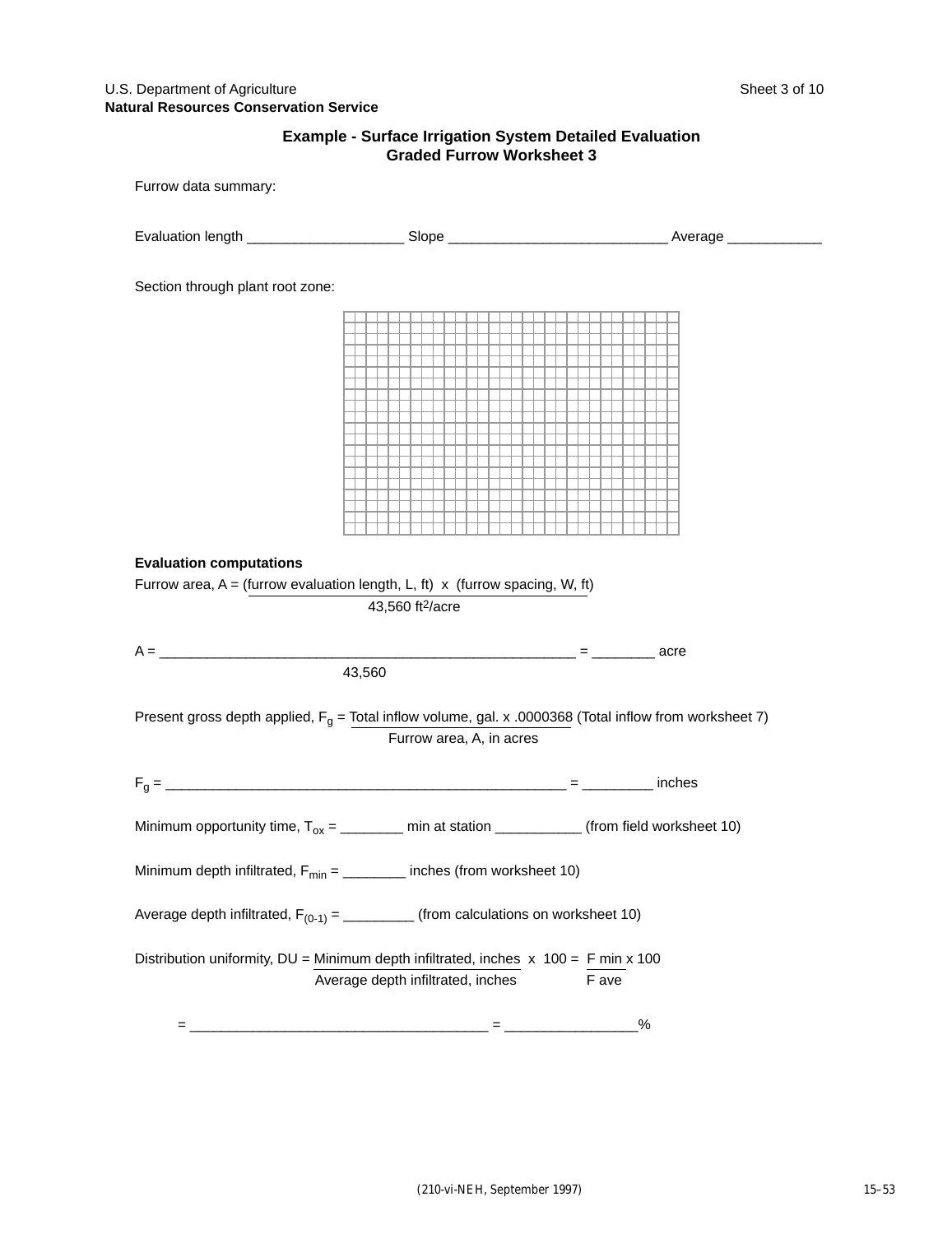## **Example - Surface Irrigation System Detailed Evaluation Graded Furrow Worksheet 4**

| Runoff, RO% = Total outflow volume, gal x 100 = $\frac{1}{2}$ = $\frac{1}{2}$ = $\frac{1}{2}$ % (Total outflow, worksheet 8)<br>Total inflow volume, gal                                                                                                                                                              | (Total inflow, worksheet 7) |
|-----------------------------------------------------------------------------------------------------------------------------------------------------------------------------------------------------------------------------------------------------------------------------------------------------------------------|-----------------------------|
| RO, in = Total outflow volume, gal x .0000368 = ______________ x 0.0000368 = _______ in (Furrow area, worksheet 3)<br>Evaluation furrow area, A, in acres                                                                                                                                                             |                             |
| Deep percolation, DP, in = Average depth infiltrated - Soil moisture deficit, SMD (Ave. depth worksheet 10 and SMD worksheet 1)                                                                                                                                                                                       |                             |
|                                                                                                                                                                                                                                                                                                                       |                             |
| Deep percolation, DP, % = Deep percolation, DP, in x 100 = $\frac{1}{100}$ = $\frac{1}{100}$ = $\frac{1}{100}$ = $\frac{1}{100}$ = $\frac{1}{100}$ = $\frac{1}{100}$ = $\frac{1}{100}$ = $\frac{1}{100}$ = $\frac{1}{100}$ = $\frac{1}{100}$ = $\frac{1}{100}$ = $\frac{1}{10$<br>Gross depth applied, $F_q$ , inches |                             |
| Application efficiency, E <sub>a</sub>                                                                                                                                                                                                                                                                                |                             |
|                                                                                                                                                                                                                                                                                                                       |                             |
| Gross application, $F_q$ , inches                                                                                                                                                                                                                                                                                     |                             |
| $*$                                                                                                                                                                                                                                                                                                                   |                             |

\*Average depth of water stored in root zone = SWD if entire root zone depth is filled to field capacity by this irrigation. If irrigation efficiency is to be used in place of application efficiency, use average depth of water beneficially used (i.e., all infiltrated depths less than or equal to SWD) plus any other beneficial uses.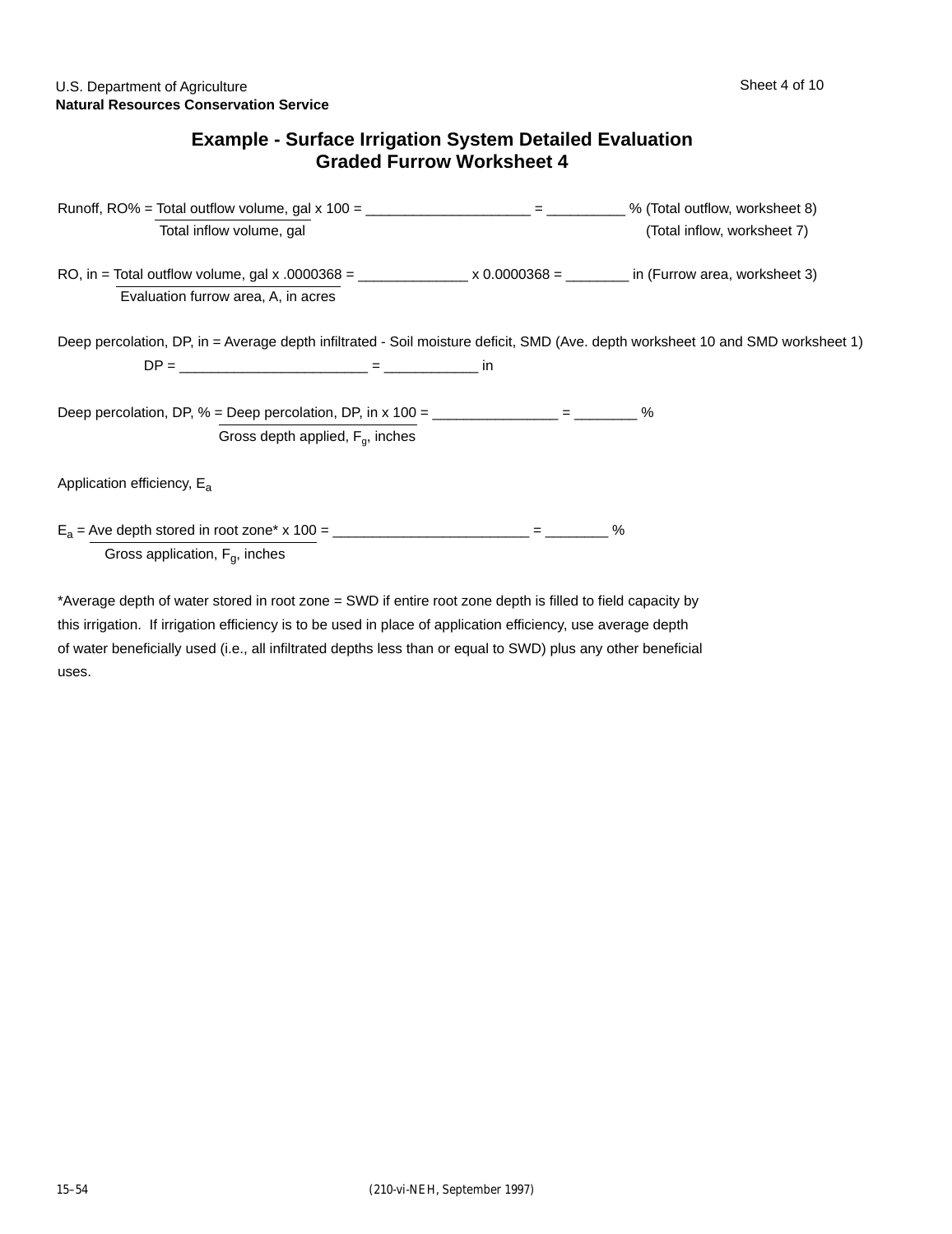## **Example - Surface Irrigation System Detailed Evaluation Graded Furrow Worksheet 5**

### **Potential water and cost savings**

Present management

| Estimated present gross net application, $F_{\alpha}$ per irrigation = |  | inches ( $F_a$ from worksheet 3) |  |
|------------------------------------------------------------------------|--|----------------------------------|--|
|                                                                        |  |                                  |  |

Present gross applied per year = Gross applied per irrigation,  $F_g x$  number of irrigations

| -<br>- |  | _____ |
|--------|--|-------|
|        |  |       |

Potential management Annual net irrigation requirement \_\_\_\_\_\_\_\_ inches, for \_\_\_\_\_\_\_\_\_\_\_\_\_\_\_\_\_\_\_\_ (crop)

Potential application efficiency,  $E_{pa} =$  \_\_\_\_\_\_\_\_\_\_\_\_\_\_\_%

Potential annual gross applied = Annual net irrigation req. x 100 Potential application efficiency,  $E_{pa}$ 

= \_\_\_\_\_\_\_\_\_\_\_\_\_\_\_\_\_\_\_\_\_\_\_\_\_\_\_\_\_\_ = \_\_\_\_\_\_\_\_\_\_\_\_ inches

Total annual water conserved = (present gross applied - potential gross applied) x area irrigated, ac

12

= \_\_\_\_\_\_\_\_\_\_\_\_\_\_\_\_\_\_\_\_\_\_\_\_\_\_\_ = \_\_\_\_\_\_\_\_\_\_\_ acre feet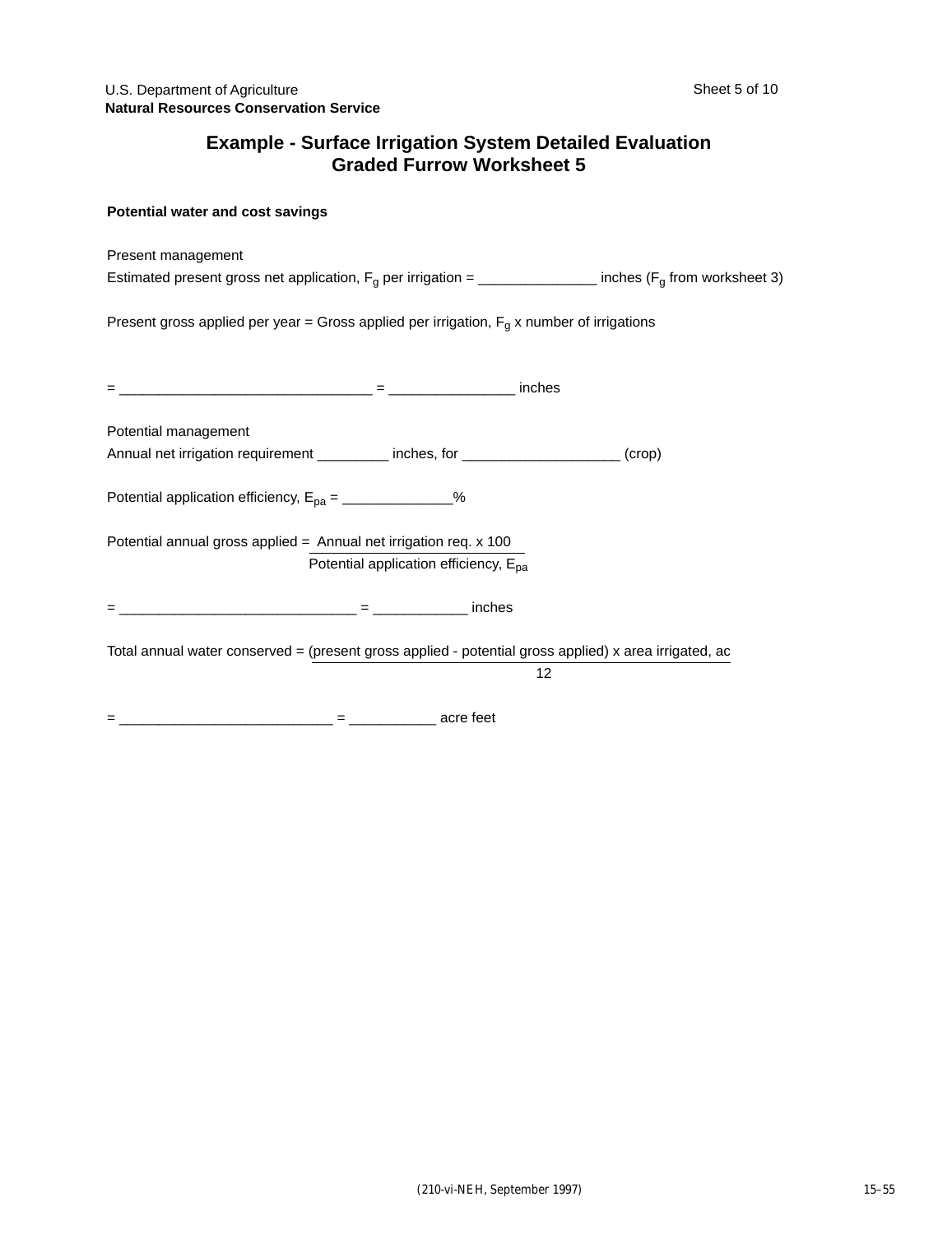# Surface Irrigation System<br>Detailed Evaluation Graded Furrow Worksheet 6

| <b>Annual cost savings</b>                                                                                                                                                                                                                                                               |  |
|------------------------------------------------------------------------------------------------------------------------------------------------------------------------------------------------------------------------------------------------------------------------------------------|--|
| Water cost                                                                                                                                                                                                                                                                               |  |
| = Cost per acre foot x acre feet saved per year = ______________________________                                                                                                                                                                                                         |  |
|                                                                                                                                                                                                                                                                                          |  |
|                                                                                                                                                                                                                                                                                          |  |
|                                                                                                                                                                                                                                                                                          |  |
| Cost savings = Pumping cost + water cost = $\frac{1}{2}$ = $\frac{1}{2}$ = $\frac{1}{2}$ = $\frac{1}{2}$ = $\frac{1}{2}$ = $\frac{1}{2}$ = $\frac{1}{2}$ = $\frac{1}{2}$ = $\frac{1}{2}$ = $\frac{1}{2}$ = $\frac{1}{2}$ = $\frac{1}{2}$ = $\frac{1}{2}$ = $\frac{1}{2}$ = $\frac{1}{2}$ |  |
|                                                                                                                                                                                                                                                                                          |  |
|                                                                                                                                                                                                                                                                                          |  |
|                                                                                                                                                                                                                                                                                          |  |
|                                                                                                                                                                                                                                                                                          |  |
|                                                                                                                                                                                                                                                                                          |  |
|                                                                                                                                                                                                                                                                                          |  |
|                                                                                                                                                                                                                                                                                          |  |
|                                                                                                                                                                                                                                                                                          |  |
|                                                                                                                                                                                                                                                                                          |  |
|                                                                                                                                                                                                                                                                                          |  |
|                                                                                                                                                                                                                                                                                          |  |
|                                                                                                                                                                                                                                                                                          |  |
|                                                                                                                                                                                                                                                                                          |  |
|                                                                                                                                                                                                                                                                                          |  |
|                                                                                                                                                                                                                                                                                          |  |
|                                                                                                                                                                                                                                                                                          |  |
|                                                                                                                                                                                                                                                                                          |  |
|                                                                                                                                                                                                                                                                                          |  |
|                                                                                                                                                                                                                                                                                          |  |
|                                                                                                                                                                                                                                                                                          |  |
|                                                                                                                                                                                                                                                                                          |  |
|                                                                                                                                                                                                                                                                                          |  |
|                                                                                                                                                                                                                                                                                          |  |
|                                                                                                                                                                                                                                                                                          |  |
|                                                                                                                                                                                                                                                                                          |  |
|                                                                                                                                                                                                                                                                                          |  |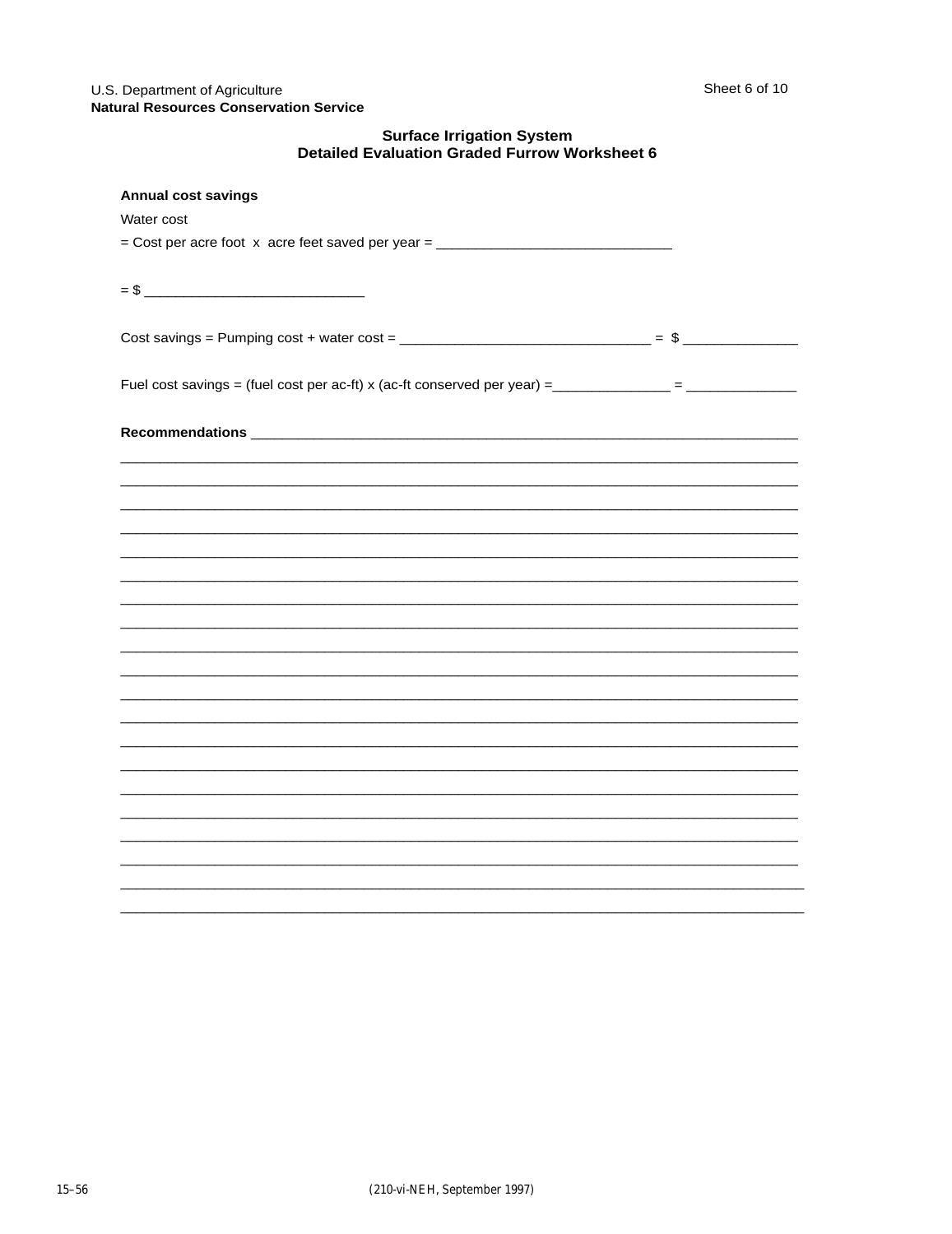## **Surface Irrigation System Detailed Evaluation Furrow Worksheet 7-8**

Data: Furrow number \_\_\_\_\_\_\_\_\_\_\_\_\_\_\_\_\_\_\_\_ Inflow \_\_\_\_\_\_\_\_\_ Outflow \_\_\_\_\_\_\_\_\_\_

Type of measuring device \_\_\_\_\_\_\_\_\_\_\_\_\_\_\_\_\_\_\_\_\_\_\_\_\_\_\_\_\_\_\_\_\_\_\_\_\_\_\_\_\_\_\_\_\_\_\_\_\_\_\_\_\_\_\_\_\_\_\_\_\_\_\_\_\_\_\_\_\_\_

| Clock $1/$<br>time | Elapsed<br>time<br>(min) | $\Delta$ T<br>(min) | Gage<br>$\boldsymbol{\mathsf{H}}$<br>(f <sup>t</sup> ) | Flow<br>rate<br>(gpm) | Average<br>flow rate<br>(gpm) | Volume 2/<br>(gal) | Cum.<br>volume<br>(gal) |
|--------------------|--------------------------|---------------------|--------------------------------------------------------|-----------------------|-------------------------------|--------------------|-------------------------|
| Turn on            |                          |                     |                                                        |                       |                               |                    |                         |
|                    |                          |                     |                                                        |                       |                               |                    |                         |
|                    |                          |                     |                                                        |                       |                               |                    |                         |
|                    |                          |                     |                                                        |                       |                               |                    |                         |
|                    |                          |                     |                                                        |                       |                               |                    |                         |
|                    |                          |                     |                                                        |                       |                               |                    |                         |
|                    |                          |                     |                                                        |                       |                               |                    |                         |
|                    |                          |                     |                                                        |                       |                               |                    |                         |

Total volume substantial gallon

1/ Use a 24-hour clock reading; i.e., 1:30 p.m. is recorded as 1330 hours. 2/ Volume =  $\Delta T$  x average flow rate

Average flow rate = Total irrigation volume, gallon =  $\frac{1}{2}$  \_\_\_\_\_\_\_\_\_\_\_\_\_\_\_\_\_ =  $\frac{1}{2}$  gpm Elapsed time, minute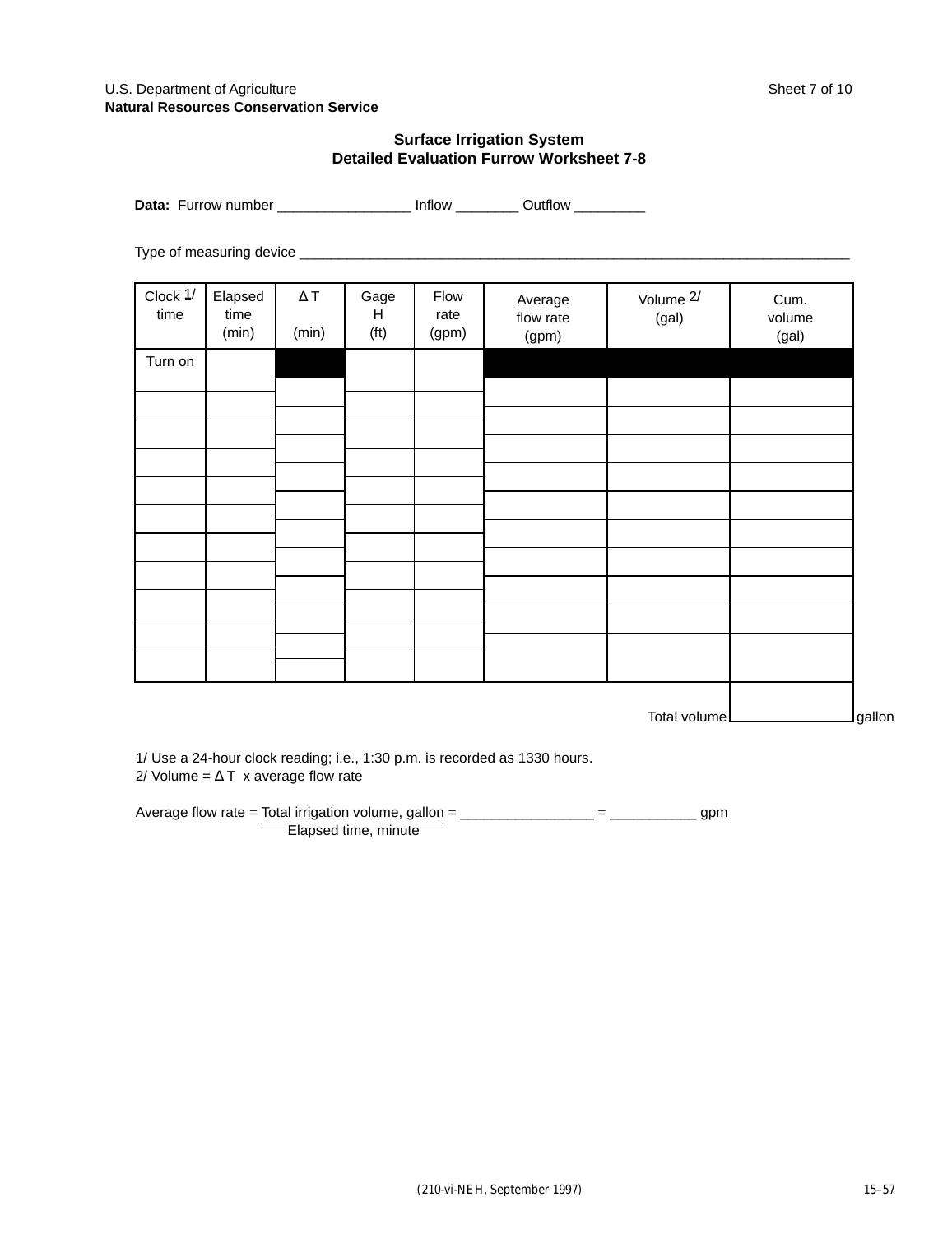## **Surface Irrigation System Detailed Evaluation Furrow Worksheet 9**

### **Intake Curve Plotting Data**

| Opportunity time at time "T" |            |             |         |              | Intake at time "T" |                  |                                            |                                                  |                         |
|------------------------------|------------|-------------|---------|--------------|--------------------|------------------|--------------------------------------------|--------------------------------------------------|-------------------------|
|                              | Clock time | Inflow time |         | Outflow time |                    | Opportunity      | Cumulative                                 | Cumulative                                       | Intake                  |
|                              | Τ          | Start $2/$  | T1 $3/$ | Start $2/$   | T2 $4/$            | time<br>$T_0$ 5/ | inflow<br>volume <sup>6/</sup><br>$V_{in}$ | Outflow<br>volume <sup>6/</sup><br>$\rm V_{out}$ | $F_{0-1}$ $\mathbb{Z}/$ |
| $(hr-min)$ <sup>1/</sup>     | (hr)       | (hr)        | (hr)    | (hr)         | (hr)               | (min)            | (gal)                                      | (gal)                                            | (in)                    |
|                              |            |             |         |              |                    |                  |                                            |                                                  |                         |
|                              |            |             |         |              |                    |                  |                                            |                                                  |                         |
|                              |            |             |         |              |                    |                  |                                            |                                                  |                         |
|                              |            |             |         |              |                    |                  |                                            |                                                  |                         |
|                              |            |             |         |              |                    |                  |                                            |                                                  |                         |
|                              |            |             |         |              |                    |                  |                                            |                                                  |                         |
|                              |            |             |         |              |                    |                  |                                            |                                                  |                         |
|                              |            |             |         |              |                    |                  |                                            |                                                  |                         |
|                              |            |             |         |              |                    |                  |                                            |                                                  |                         |
|                              |            |             |         |              |                    |                  |                                            |                                                  |                         |
|                              |            |             |         |              |                    |                  |                                            |                                                  |                         |
|                              |            |             |         |              |                    |                  |                                            |                                                  |                         |

1/ Use a 24-hour clock reading for collection of field data; i.e., 1:30 p.m. is 1330 hours. Use decimal hours for inflow and outflow times.

2/ Time at which inflow or outflow starts in decimal hours (worksheet 7-8)

3/ Inflow time:  $T1 = "T" - inflow start time (worksheet 7)$ 

4/ Outflow time:  $T2 = "T" - outflow start time (worksheet 8)$ 

5/ Opportunity time (minutes):  $T_0$  - 30 (T1 + T2)

6/ Cumulative inflow and outflow volumes (worksheet 7-8). If data were not recorded for time T, interpolate the inflow or outflow.

Surface storage and wetted perimeter for length of furrow with water in it.

| <b>Canado diding and motiod pointfolior for idirger or ration matter in the</b>                              |  |
|--------------------------------------------------------------------------------------------------------------|--|
| $L =$ length of furrow with water in it, ft (worksheet 3)                                                    |  |
| $S = average$ furrow slope, ft/ft (worksheet 3)                                                              |  |
| $n =$ Mannings "n" (usually 0.04 for furrows, 0.10 for corrugations                                          |  |
| $Q_{av}$ = average inflow rate, gpm (worksheet 7)                                                            |  |
| Surface storage: $V_s = L \left[ 0.0973 \left( \frac{Q_{av} \times n}{S^5} \right)^{7567} + 0.00574 \right]$ |  |
| Wetted perimeter: $P = 0.2686 \left( \frac{Q_{av} \times n}{S^5} \right)^{4247} + 0.7462$                    |  |

7/ Intake plotting point:  $V_{in} =$  Cumulative inflow (gal) from worksheet 7

$$
V_{\text{out}} = \text{Cumulative outflow (gal) from worksheet 8}
$$
\n
$$
V_{0ut} = \text{Cumulative outflow (gal) from worksheet 8}
$$
\n
$$
V_{\text{S}} = \text{Surface storage (gal) in length of furrow with water in it}
$$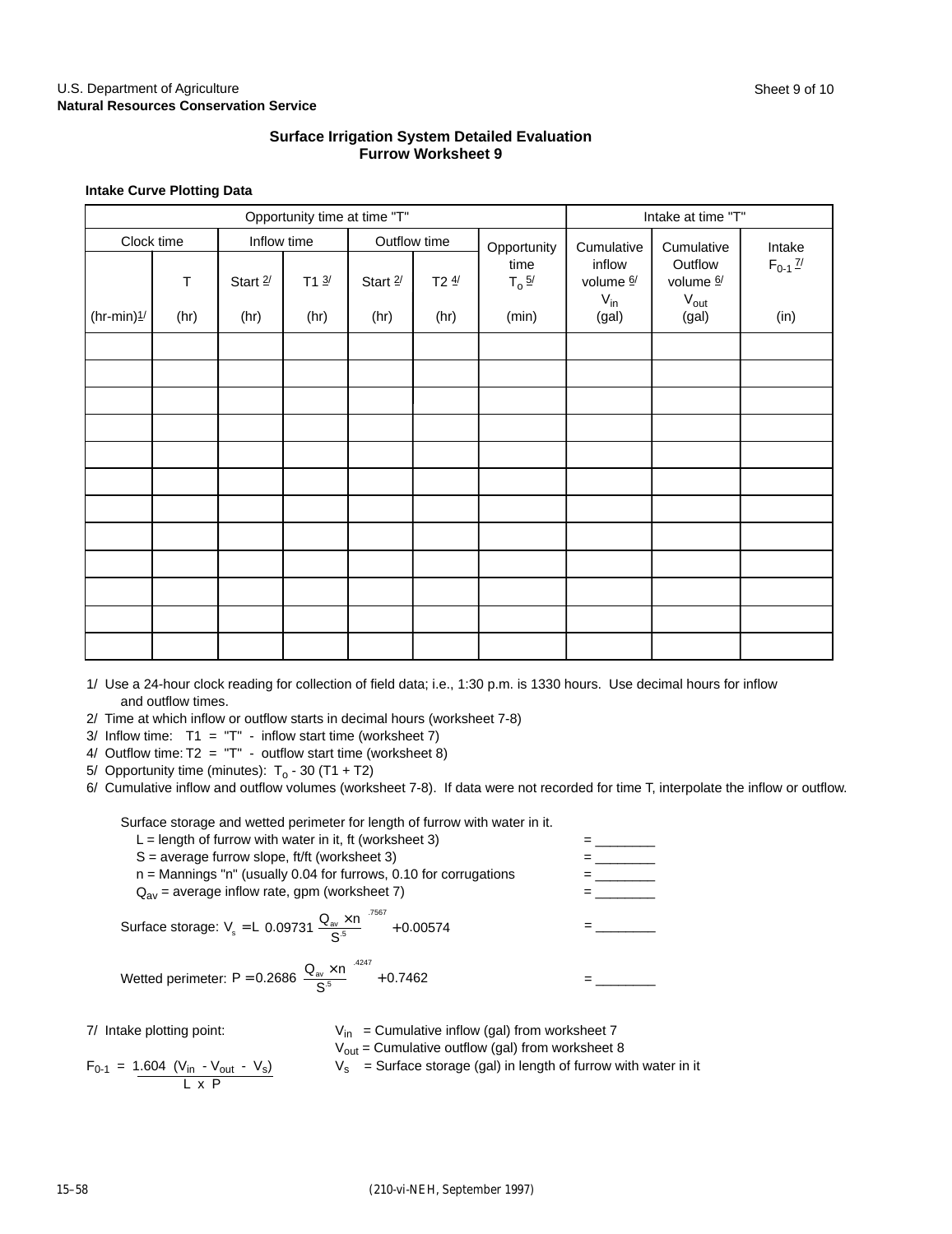### **Surface Irrigation System Detailed Evaluation Furrow Worksheet 10**

### **Furrow advance/recession data**

|                              |                    | Advance time        |                                | Recession time         |                     |                                |                               |                                           |                                                        |                                      |
|------------------------------|--------------------|---------------------|--------------------------------|------------------------|---------------------|--------------------------------|-------------------------------|-------------------------------------------|--------------------------------------------------------|--------------------------------------|
| Station<br>(f <sup>t</sup> ) | Clock<br>time $1/$ | $\Delta$ T<br>(min) | Elapsed<br>time $T_t$<br>(min) | Clock<br>time $1\!/\!$ | $\Delta$ T<br>(min) | Elapsed<br>time $T_r$<br>(min) | Total<br>elapsed<br>time $3/$ | Opportunity<br>time $(T_0)$ $2/$<br>(min) | Intake in<br>wetted<br>perimeter<br>(in) $\frac{4}{ }$ | Intake in<br>furrow<br>width<br>(in) |
|                              |                    |                     |                                | Turn off               | Lag                 |                                |                               | Inflow T                                  |                                                        |                                      |
|                              | Turn on            |                     |                                |                        |                     |                                |                               |                                           |                                                        |                                      |
|                              |                    |                     |                                |                        |                     |                                |                               |                                           |                                                        |                                      |
|                              |                    |                     |                                |                        |                     |                                |                               |                                           |                                                        |                                      |
|                              |                    |                     |                                |                        |                     |                                |                               |                                           |                                                        |                                      |
|                              |                    |                     |                                |                        |                     |                                |                               |                                           |                                                        |                                      |
|                              |                    |                     |                                |                        |                     |                                |                               |                                           |                                                        |                                      |
|                              |                    |                     |                                |                        |                     |                                |                               |                                           |                                                        |                                      |
|                              |                    |                     |                                |                        |                     |                                |                               |                                           |                                                        |                                      |
|                              |                    |                     |                                |                        |                     |                                |                               |                                           |                                                        |                                      |
|                              |                    |                     |                                |                        |                     |                                |                               |                                           |                                                        |                                      |
|                              |                    |                     |                                |                        |                     |                                |                               |                                           |                                                        |                                      |
|                              |                    |                     |                                |                        |                     |                                |                               |                                           |                                                        |                                      |
|                              |                    |                     |                                |                        |                     |                                |                               |                                           |                                                        |                                      |
|                              |                    |                     |                                |                        |                     |                                |                               |                                           |                                                        |                                      |
|                              |                    |                     |                                |                        |                     |                                | <b>Totals</b>                 |                                           |                                                        |                                      |

1/ Use a 24-hour clock reading; i.e., 1:30 p.m. is 1330 hours.<br>3/ Time since water was turned on.

 $-T_t + T_r$ 4/ Interpolated from graph, furrows volume curve

| Average opportunity time $=$ total opportunity time $=$ |  | minutes |
|---------------------------------------------------------|--|---------|
| number of stations                                      |  |         |

Average depth infiltrated in wetted perimeter, F<sub>wp</sub>:

Fwp = total intake in wetted perimeter = \_\_\_\_\_\_\_\_\_\_\_\_\_\_\_\_\_\_\_\_\_ = \_\_\_\_\_\_\_\_\_\_\_\_\_\_\_\_\_\_\_\_\_\_ inches

number of stations

Average depth infiltrated in tested length of furrow,  $F_{0-1}$ :

F0-1 = Fwp x P = \_\_\_\_\_\_\_\_\_\_\_\_\_\_\_\_\_\_\_\_\_\_\_ = \_\_\_\_\_\_\_\_\_\_\_\_\_\_\_\_\_\_\_\_\_\_ inches

W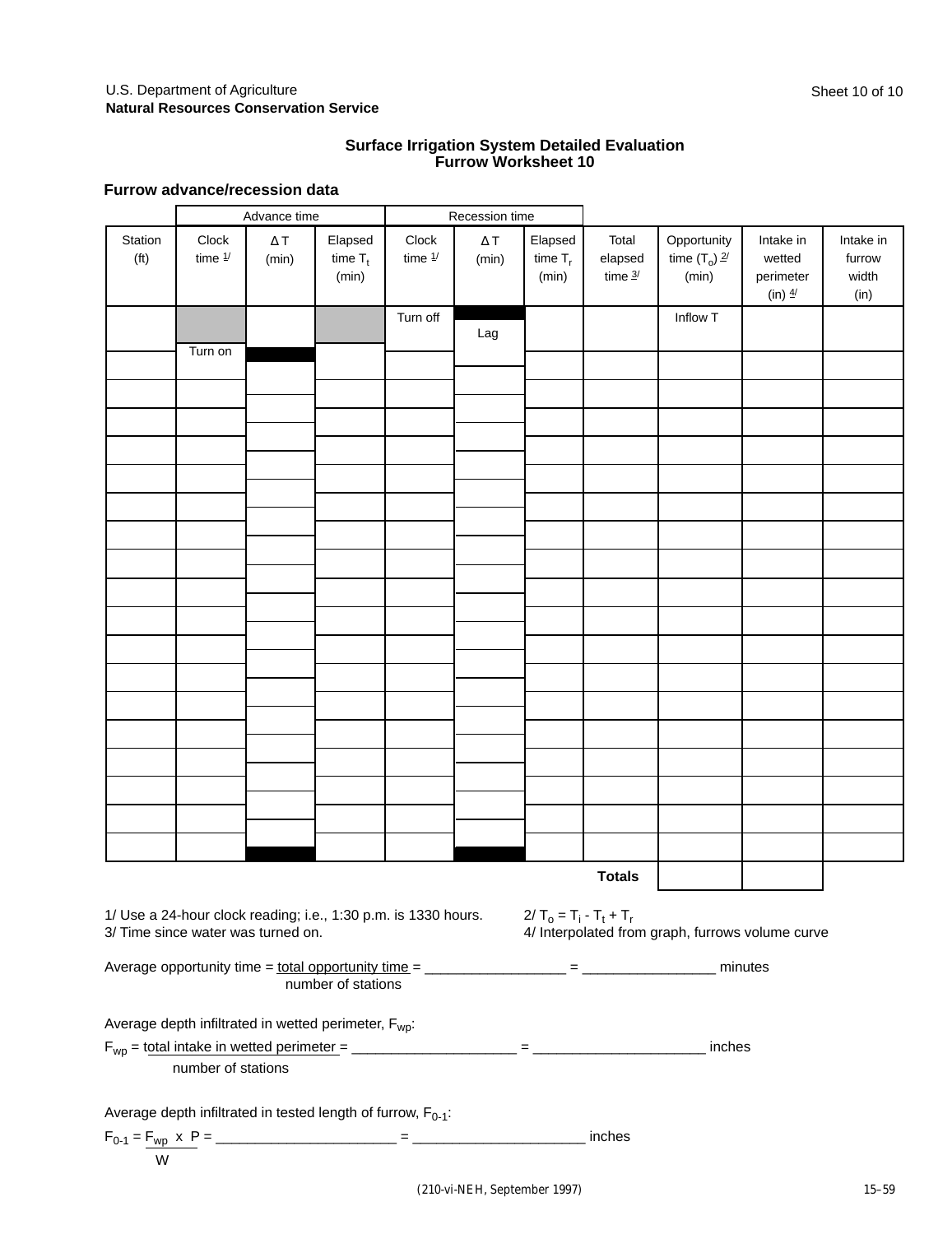### **Surface Irrigation System Detailed Evaluation Furrow Worksheet 11**

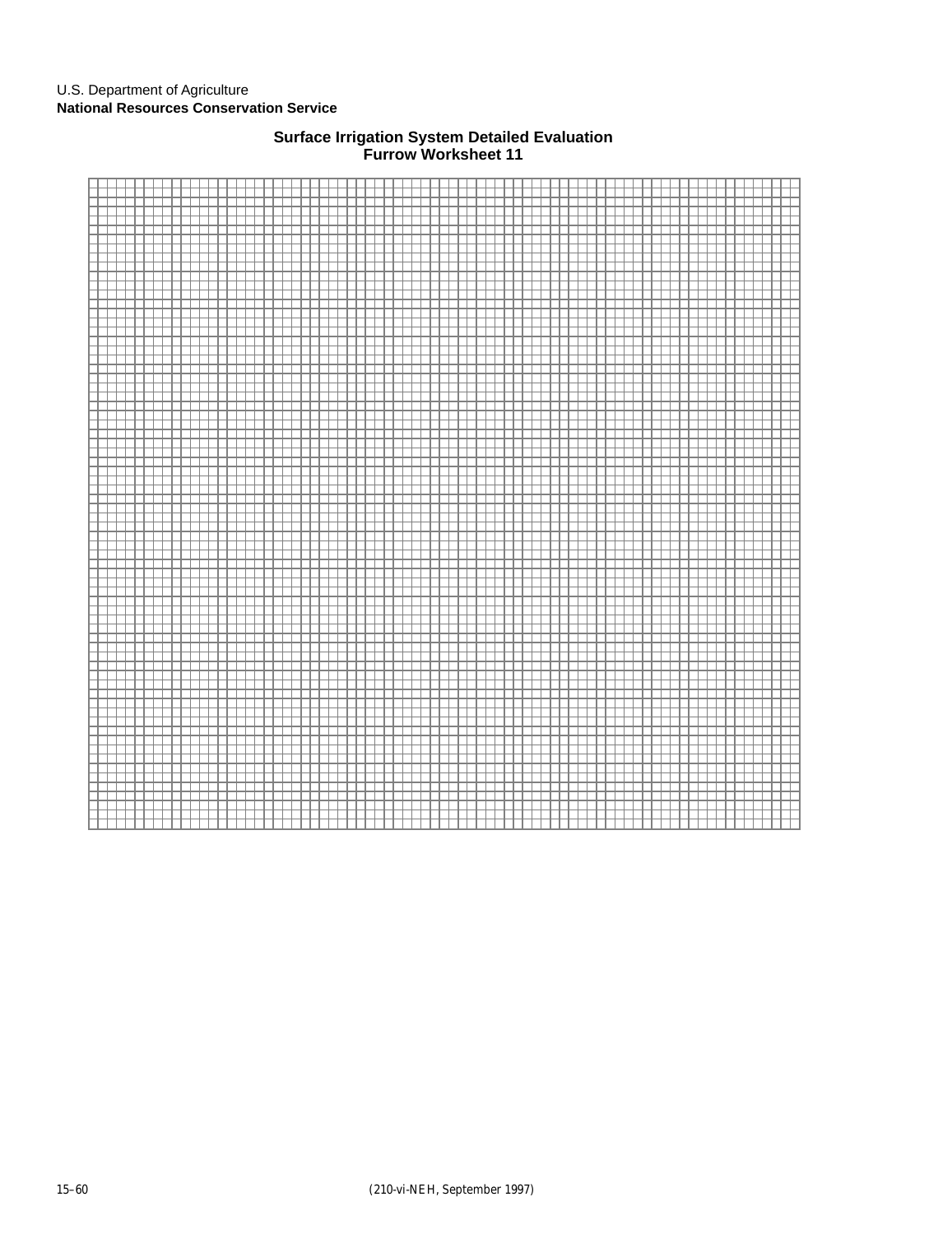Land user \_\_\_\_\_\_\_\_\_\_\_\_\_\_\_\_\_\_\_\_

Date \_\_\_\_\_\_\_\_\_\_\_\_\_\_\_\_\_\_\_\_\_\_\_\_

Field office \_\_\_\_\_\_\_\_\_\_\_\_\_\_\_\_\_\_\_



Time - minutes **Time - minutes**

**Advance and recession curves**

**Distance (stations) - feet x 100**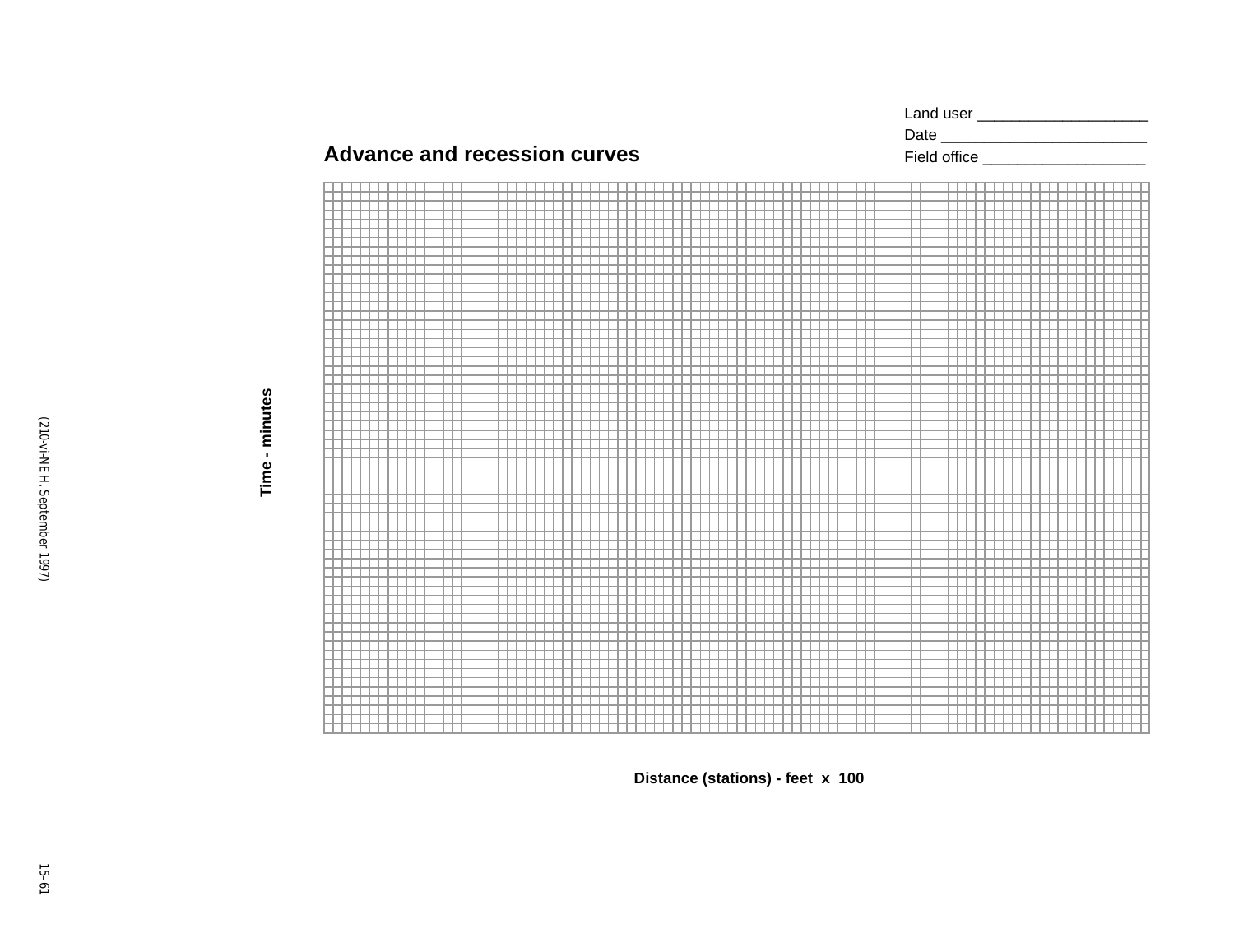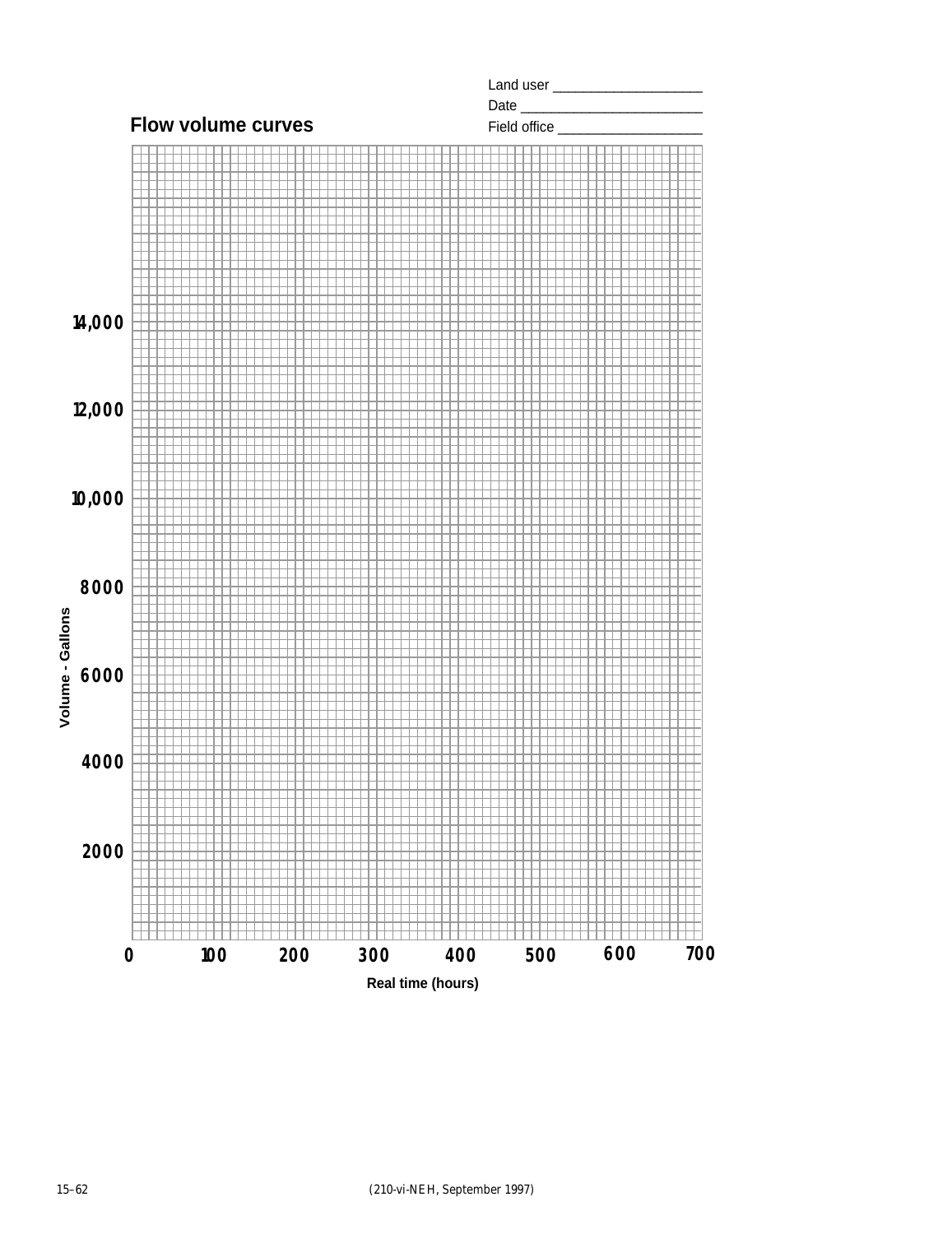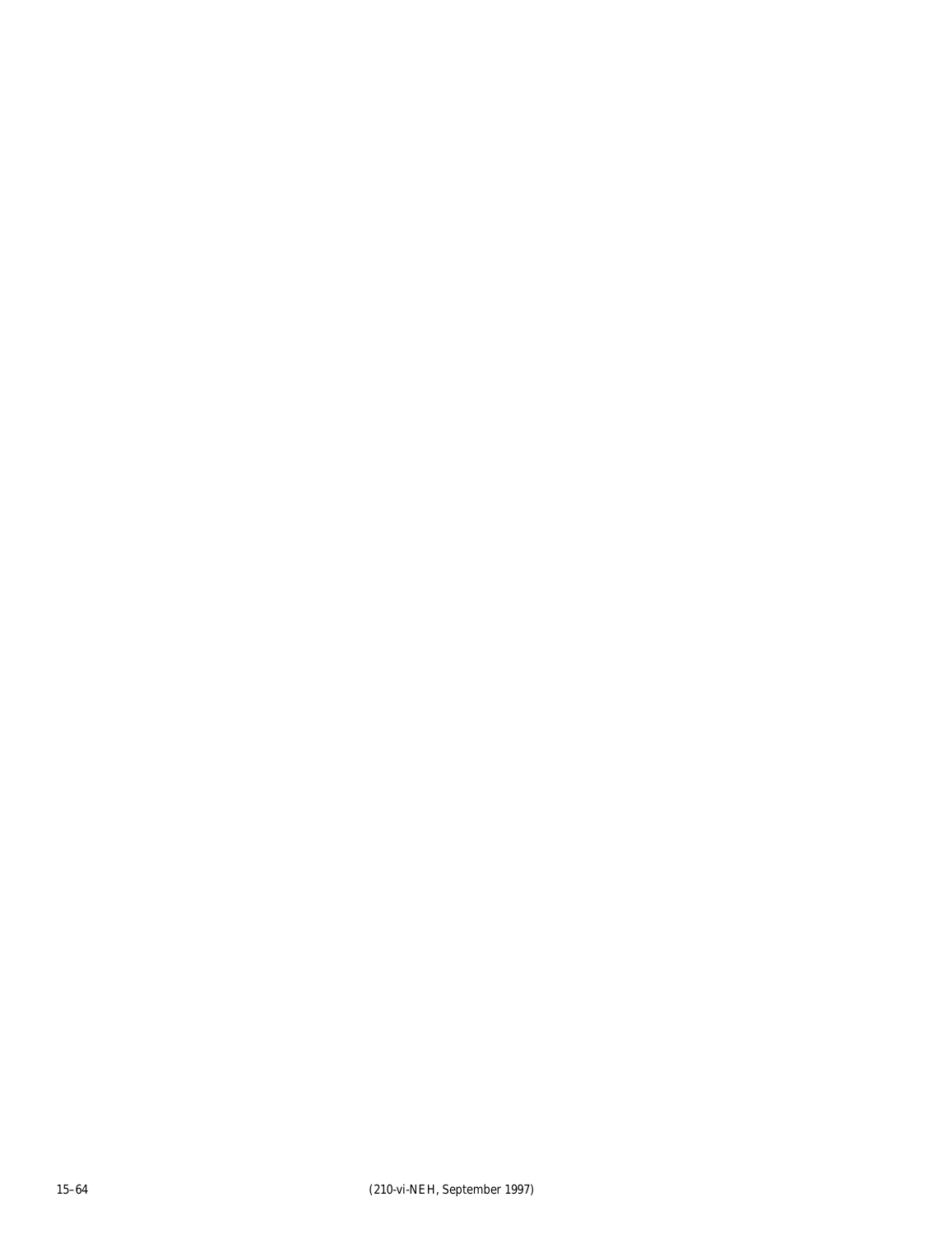### **Surface Irrigation System Detailed Evaluation Contour Ditch Irrigation System Worksheet**

| <b>Field Data Inventory:</b> |                                                                                                      |                         |                                  |                        |  |
|------------------------------|------------------------------------------------------------------------------------------------------|-------------------------|----------------------------------|------------------------|--|
|                              |                                                                                                      |                         |                                  |                        |  |
|                              |                                                                                                      |                         |                                  |                        |  |
|                              |                                                                                                      |                         |                                  |                        |  |
| Soil-water data:             |                                                                                                      |                         |                                  |                        |  |
|                              | (Show locacation of sample on grid map of irrigated area.)                                           |                         |                                  |                        |  |
| <b>Depth</b>                 | <b>Texture</b>                                                                                       |                         | AWC $2^{j}$ (in) SWD $3^{j}$ (%) | SWD $\frac{3}{2}$ (in) |  |
|                              |                                                                                                      |                         |                                  |                        |  |
|                              | the control of the control of the control of the control of the control of                           |                         |                                  |                        |  |
|                              |                                                                                                      |                         |                                  |                        |  |
|                              |                                                                                                      | Total _________________ |                                  |                        |  |
|                              |                                                                                                      |                         |                                  |                        |  |
|                              | Typical irrigation duration _______________________hr, irrigation frequency ____________________days |                         |                                  |                        |  |
|                              |                                                                                                      |                         |                                  |                        |  |
|                              | Type of delivery system, (earth ditch, concrete ditch, pipeline) ___________________________________ |                         |                                  |                        |  |
|                              | Method used to turn water out (shoveled opening, wood box turnout, siphon tubes, portable dams,      |                         |                                  |                        |  |
|                              | 1/ MAD = Management allowable depletion<br>2/ AWC = Available water capacity                         |                         |                                  |                        |  |

3/ SWD = Soil water deficit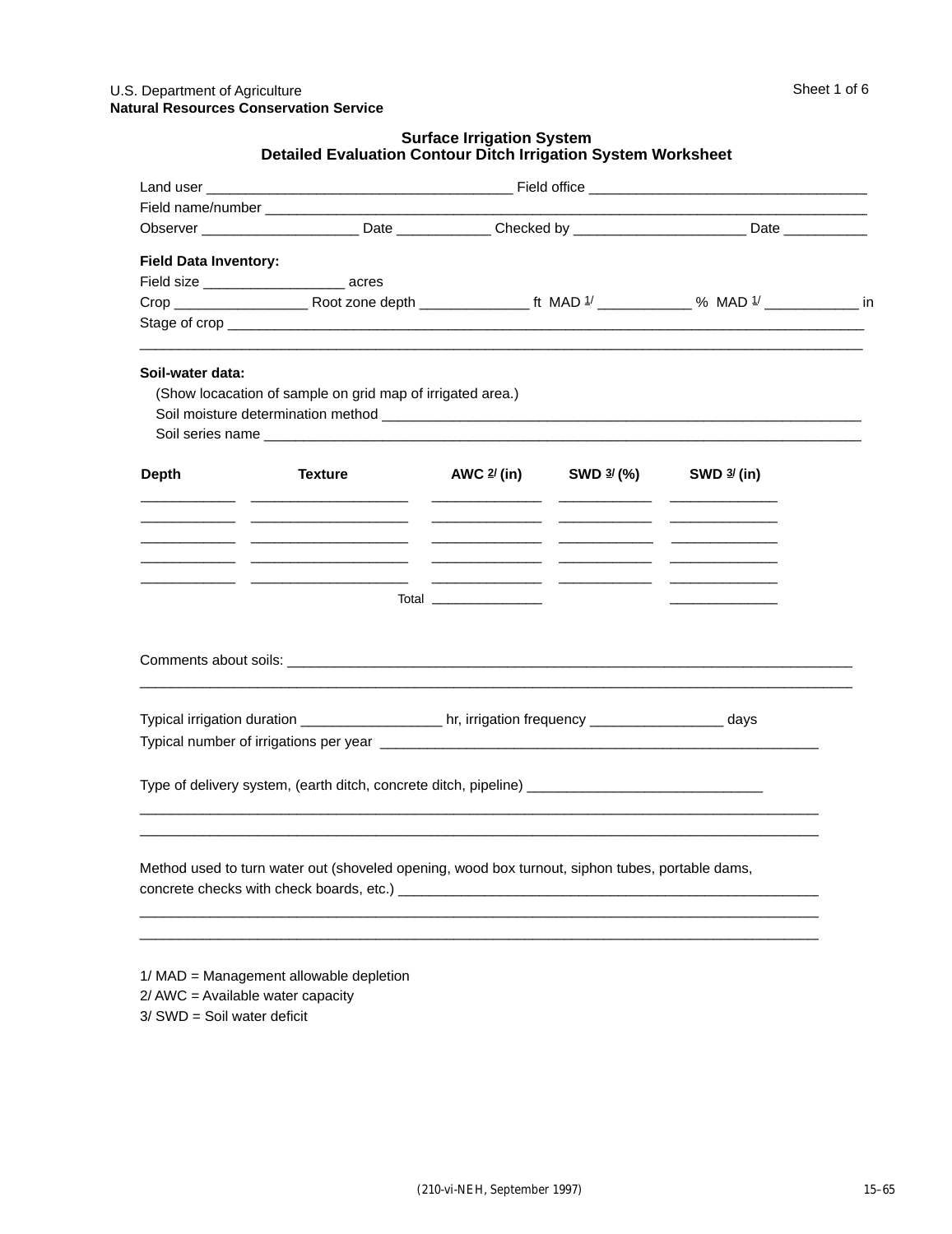|                                                                                                                                                                                                                                                                                                                                                                                                                                                                                                                                                                         | <b>Contour Ditch Irrigation System</b><br><b>Detailed Evaluation Worksheet</b> |  |    |
|-------------------------------------------------------------------------------------------------------------------------------------------------------------------------------------------------------------------------------------------------------------------------------------------------------------------------------------------------------------------------------------------------------------------------------------------------------------------------------------------------------------------------------------------------------------------------|--------------------------------------------------------------------------------|--|----|
| <b>Field observations</b>                                                                                                                                                                                                                                                                                                                                                                                                                                                                                                                                               |                                                                                |  |    |
|                                                                                                                                                                                                                                                                                                                                                                                                                                                                                                                                                                         |                                                                                |  |    |
| Wet and/or dry area problems experience and the state of the state of the state of the state of the state of the state of the state of the state of the state of the state of the state of the state of the state of the state                                                                                                                                                                                                                                                                                                                                          |                                                                                |  |    |
|                                                                                                                                                                                                                                                                                                                                                                                                                                                                                                                                                                         |                                                                                |  |    |
|                                                                                                                                                                                                                                                                                                                                                                                                                                                                                                                                                                         |                                                                                |  |    |
| <b>Evaluation computations</b>                                                                                                                                                                                                                                                                                                                                                                                                                                                                                                                                          |                                                                                |  |    |
| Irrigated test area (from gird map) = $(\underline{\hspace{1cm}} \underline{\hspace{1cm}} \underline{\hspace{1cm}} \underline{\hspace{1cm}} \underline{\hspace{1cm}} \underline{\hspace{1cm}} \underline{\hspace{1cm}} \underline{\hspace{1cm}} \underline{\hspace{1cm}} \underline{\hspace{1cm}} \underline{\hspace{1cm}} \underline{\hspace{1cm}} \underline{\hspace{1cm}} \underline{\hspace{1cm}} \underline{\hspace{1cm}} \underline{\hspace{1cm}} \underline{\hspace{1cm}} \underline{\hspace{1cm}} \underline{\hspace{1cm}} \underline{\hspace{1cm}} \underline$ |                                                                                |  | ac |
| Actual total depth infiltrated, inches:                                                                                                                                                                                                                                                                                                                                                                                                                                                                                                                                 |                                                                                |  |    |
| Depth, inches - (Irrigated volume, ac-in) - (Runoff volume, ac-in)<br>(Irrigated area, acres)                                                                                                                                                                                                                                                                                                                                                                                                                                                                           |                                                                                |  |    |
| Depth, inches = $\frac{1}{2}$ in                                                                                                                                                                                                                                                                                                                                                                                                                                                                                                                                        |                                                                                |  |    |
| Gross application, $F_q$ , inches:                                                                                                                                                                                                                                                                                                                                                                                                                                                                                                                                      |                                                                                |  |    |
| (Irrigated area, acres)                                                                                                                                                                                                                                                                                                                                                                                                                                                                                                                                                 |                                                                                |  |    |
| Distribution uniformity low 1/4 (DU):                                                                                                                                                                                                                                                                                                                                                                                                                                                                                                                                   |                                                                                |  |    |
| $DU = (Average depth initiated (adjusted) low 1/4, inches)$<br>(Average depth infiltrated (adjusted), inches)                                                                                                                                                                                                                                                                                                                                                                                                                                                           |                                                                                |  |    |
|                                                                                                                                                                                                                                                                                                                                                                                                                                                                                                                                                                         |                                                                                |  |    |
| Runoff, RO, inches:                                                                                                                                                                                                                                                                                                                                                                                                                                                                                                                                                     |                                                                                |  |    |
| RO, inches = (Runoff volume, ac-in) = $\frac{1}{2}$ = $\frac{1}{2}$ = $\frac{1}{2}$ = $\frac{1}{2}$ = $\frac{1}{2}$ = $\frac{1}{2}$ = $\frac{1}{2}$ = $\frac{1}{2}$ = $\frac{1}{2}$ = $\frac{1}{2}$ = $\frac{1}{2}$ = $\frac{1}{2}$ = $\frac{1}{2}$ = $\frac{1}{2}$ = $\frac{1}{2}$ = $\frac$<br>(Irrigated area, ac)                                                                                                                                                                                                                                                   |                                                                                |  | in |
| $RO, % =$<br>(Gross application, $F_q$ , inches)                                                                                                                                                                                                                                                                                                                                                                                                                                                                                                                        |                                                                                |  |    |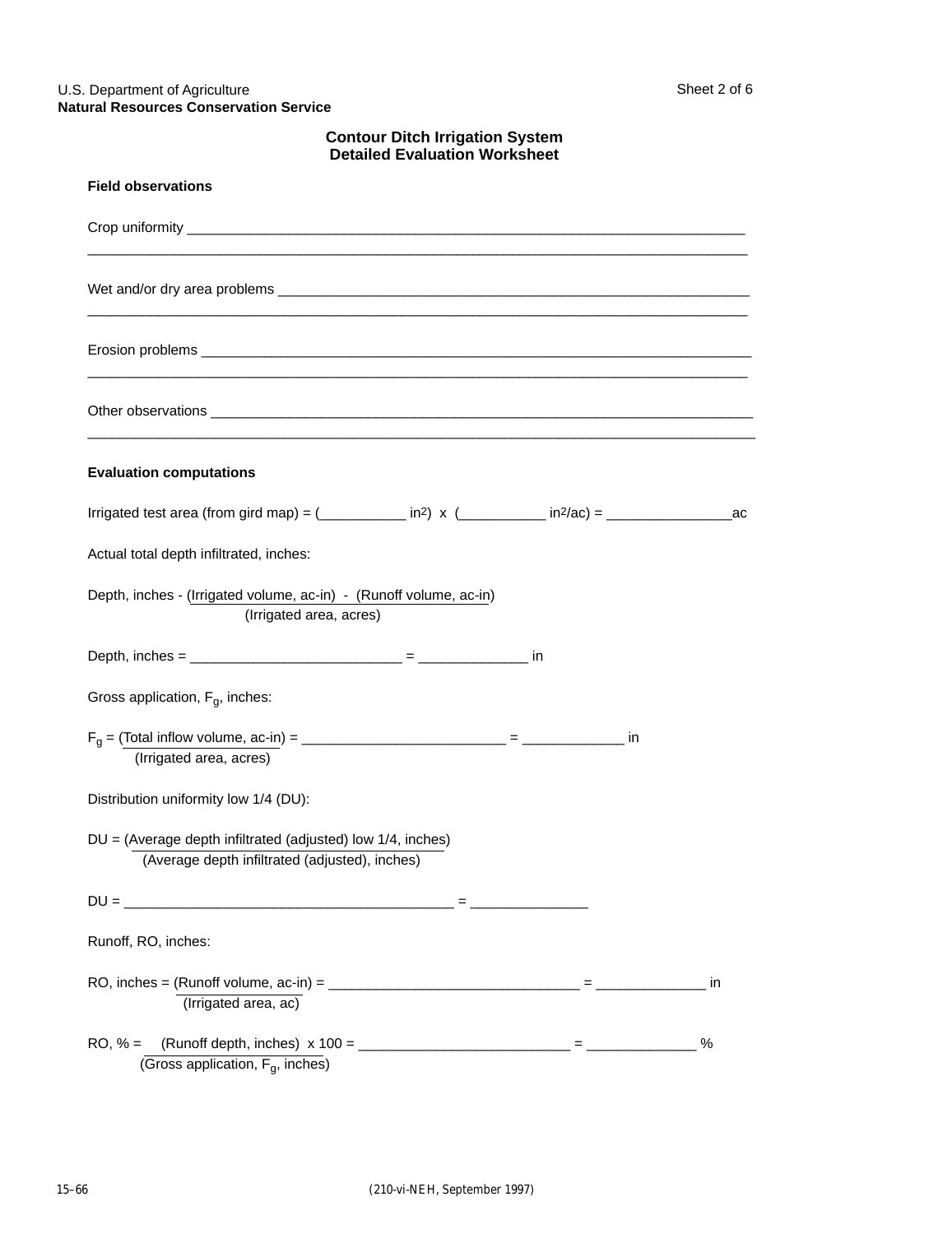### U.S. Department of Agriculture **Natural Resources Conservation Service**

### **Contour Ditch Irrigation System Detailed Evaluation Worksheet**

| Deep percolation, DP, inches:                                                                                                                                |
|--------------------------------------------------------------------------------------------------------------------------------------------------------------|
| DP, inches = (Gross applic. $F_g$ , inches) - (Runoff depth, RO, inches) - (Soil water deficit, SWD, inches)                                                 |
|                                                                                                                                                              |
| DP, % = (Deep percolation, DP, inches) $x 100 =$ _____________________ = ________%<br>(Gross application, $F_q$ , inches)                                    |
| Application efficiency $(E_a)$ :                                                                                                                             |
| (Average depth replaced in root zone = Soil water deficit, SWD, inches)                                                                                      |
| $E_a$ % = (Average depth replaced in root zone, inches) x 100 = _____________ = _________ %<br>(Gross application, $F_q$ , inches)                           |
| Potential water and cost savings                                                                                                                             |
| Present management:                                                                                                                                          |
| Estimated present average net application per irrigation = __________________ inches                                                                         |
| Present gross applied per year = (Net applied per irrigation, inches) $x$ (no. of irrigations) $x$ 100<br>(Application efficiency, E <sub>a</sub> , percent) |
| Present gross applied per year = $\frac{1}{2}$ = $\frac{1}{2}$ = $\frac{1}{2}$ = $\frac{1}{2}$ inches                                                        |
| <b>Potential management</b><br>Annual net irrigation requirement: __________________ inches, for _____________(crop)                                         |
| Potential application efficiency, E <sub>pa</sub> : _____________ % (from irrigation guide or other source)                                                  |
| Potential annual gross applied = (annual net irrigation requirement, inches) x 100<br>(Potential application efficiency, E <sub>pa</sub> , percent)          |
|                                                                                                                                                              |
| Total annual water conserved:                                                                                                                                |
| = (Present gross applied, inches) - (Potential gross applied, inches) x Area irrigated, ac)<br>12                                                            |
| 12 <sup>7</sup>                                                                                                                                              |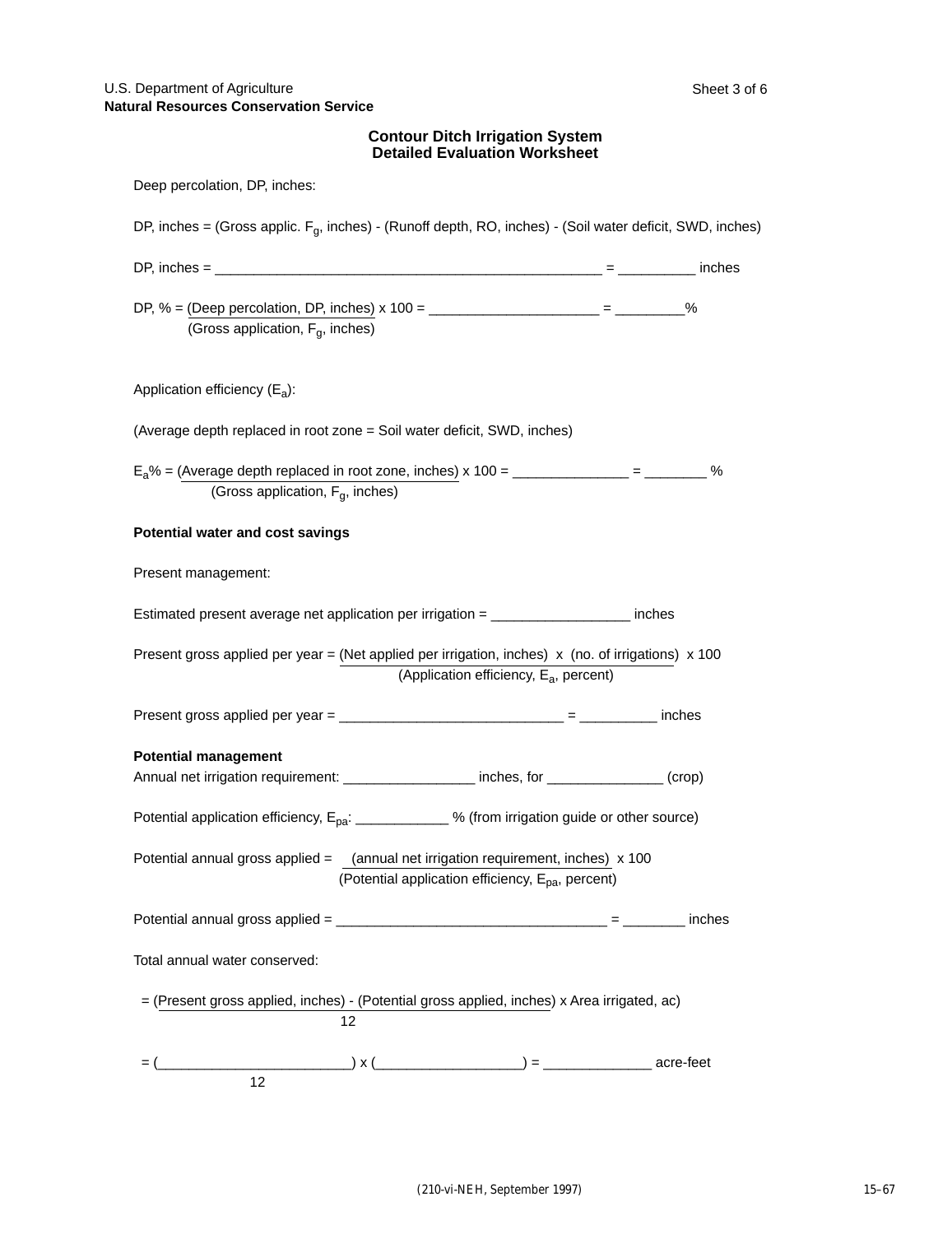## U.S. Department of Agriculture **Natural Resources Conservation Service**

|                                                                                                                     | <b>Contour Ditch Irrigation System</b><br><b>Detailed Evaluation Worksheet</b>                                                                                                                                                        |  |
|---------------------------------------------------------------------------------------------------------------------|---------------------------------------------------------------------------------------------------------------------------------------------------------------------------------------------------------------------------------------|--|
| <b>Cost savings:</b>                                                                                                |                                                                                                                                                                                                                                       |  |
| Pumping plant efficiency _________________ percent, Kind of energy ________________________________                 |                                                                                                                                                                                                                                       |  |
|                                                                                                                     |                                                                                                                                                                                                                                       |  |
| Cost savings = (Fuel cost per acre foot) $x$ (Acre inches conserved per year)                                       |                                                                                                                                                                                                                                       |  |
|                                                                                                                     | $\equiv$ $\frac{1}{2}$ . The contract of the contract of the contract of the contract of the contract of the contract of the contract of the contract of the contract of the contract of the contract of the contract of the contract |  |
| Water purchase cost:                                                                                                |                                                                                                                                                                                                                                       |  |
| $=$ (Cost per acre foot) x (Acre feet saved per year) =                                                             |                                                                                                                                                                                                                                       |  |
|                                                                                                                     |                                                                                                                                                                                                                                       |  |
| Cost savings = (Pumping cost) + (Water cost) = $(\_ \_ \_ \_ )$ + $(\_ \_ \_ )$ = $( \_ \_ \_ )$ = $( \_ \_ \_ )$ = |                                                                                                                                                                                                                                       |  |
| <b>Recommendations</b>                                                                                              |                                                                                                                                                                                                                                       |  |
|                                                                                                                     |                                                                                                                                                                                                                                       |  |
|                                                                                                                     |                                                                                                                                                                                                                                       |  |
|                                                                                                                     |                                                                                                                                                                                                                                       |  |
|                                                                                                                     |                                                                                                                                                                                                                                       |  |
|                                                                                                                     |                                                                                                                                                                                                                                       |  |
|                                                                                                                     |                                                                                                                                                                                                                                       |  |
|                                                                                                                     |                                                                                                                                                                                                                                       |  |
|                                                                                                                     |                                                                                                                                                                                                                                       |  |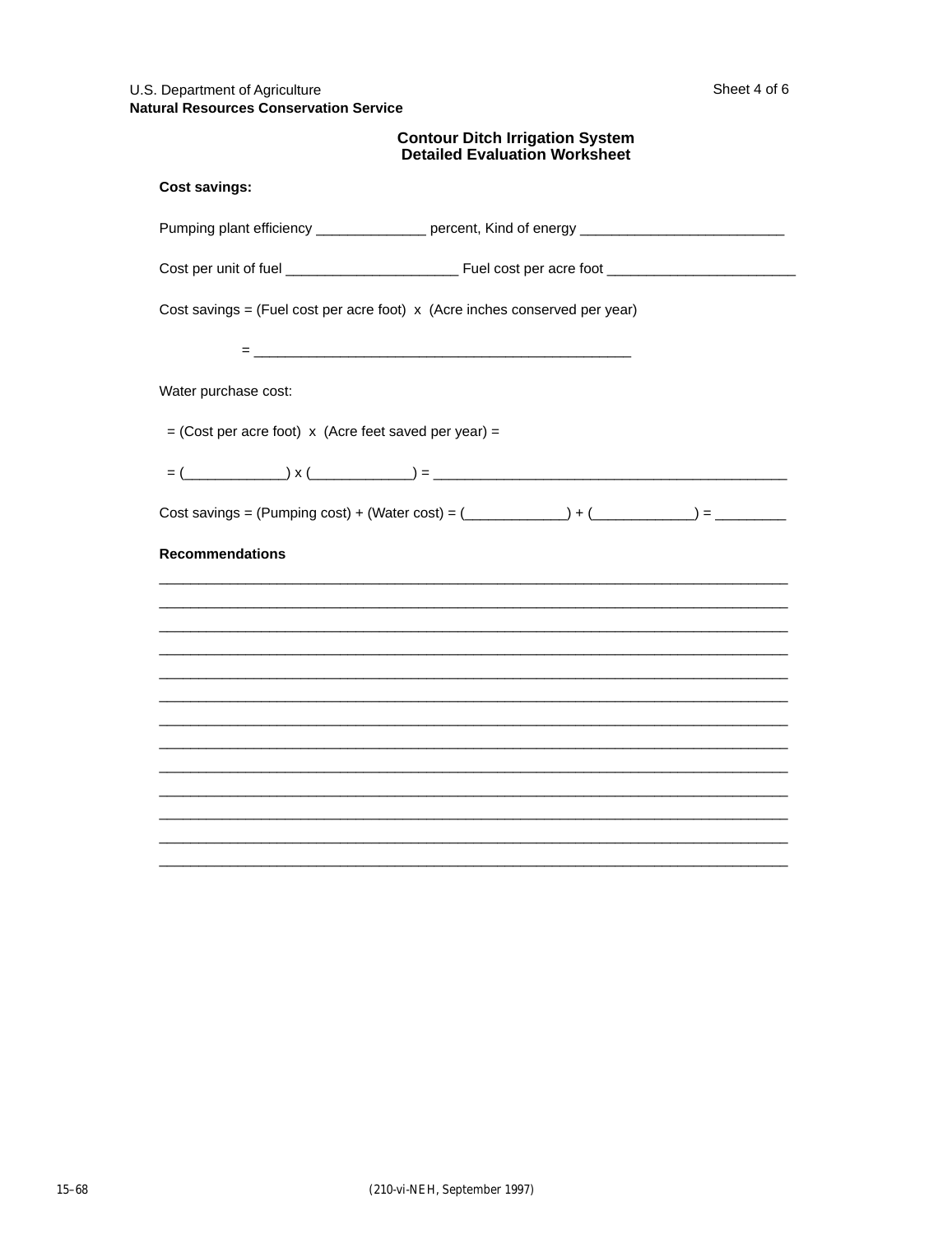### **Contour Ditch Irrigation System Detailed Evaluation Worksheet**

Inflow \_\_\_\_\_\_\_\_ Outflow \_\_\_\_\_\_\_\_\_

Type of measuring device \_\_\_\_\_\_\_\_\_\_\_\_\_\_\_\_\_\_\_\_\_\_\_\_\_\_\_\_\_\_\_\_\_\_\_\_\_\_\_\_\_\_\_\_\_\_\_\_\_\_\_\_\_\_\_\_\_\_\_\_\_\_\_\_\_\_\_\_\_\_

| Clock $1/$<br>time | Elapsed<br>time<br>(min) | $\Delta$ T<br>(min) | Gauge<br>H<br>(f <sup>t</sup> ) | Flow<br>rate<br>$(\text{ft}^3/\text{s})$ | Average<br>flow rate<br>$(tt^3/s)$ | Volume 2/<br>$(ac-in)$ | Cum.<br>volume<br>$(ac-in)$ |
|--------------------|--------------------------|---------------------|---------------------------------|------------------------------------------|------------------------------------|------------------------|-----------------------------|
| Turn on            |                          |                     |                                 |                                          |                                    |                        |                             |
|                    |                          |                     |                                 |                                          |                                    |                        |                             |
|                    |                          |                     |                                 |                                          |                                    |                        |                             |
|                    |                          |                     |                                 |                                          |                                    |                        |                             |
|                    |                          |                     |                                 |                                          |                                    |                        |                             |
|                    |                          |                     |                                 |                                          |                                    |                        |                             |
|                    |                          |                     |                                 |                                          |                                    |                        |                             |
|                    |                          |                     |                                 |                                          |                                    |                        |                             |

Total volume (ac-in) \_\_\_\_\_\_\_\_\_\_\_\_\_\_\_

Average flow = Total irrigation volume in (ac-in) = \_\_\_\_\_\_\_\_\_\_\_\_\_\_\_\_\_\_\_\_\_\_\_\_\_\_\_ = \_\_\_\_\_\_\_\_\_\_\_\_\_\_\_ ft3/s Flow factor x elapsed time (min)

1/ Use a 24-hour clock reading; i.e., 1:30 p.m. is recorded as 1330 hours.

2/ Flow rate to volume factors:

To find volume using  $ft^3/s$ :

Volume (ac-in) = .01653 x time (min) x flow (ft $3$ /s)

To find volume using gpm:

Volume (ac-in) = .00003683 x time (min) x flow (gpm)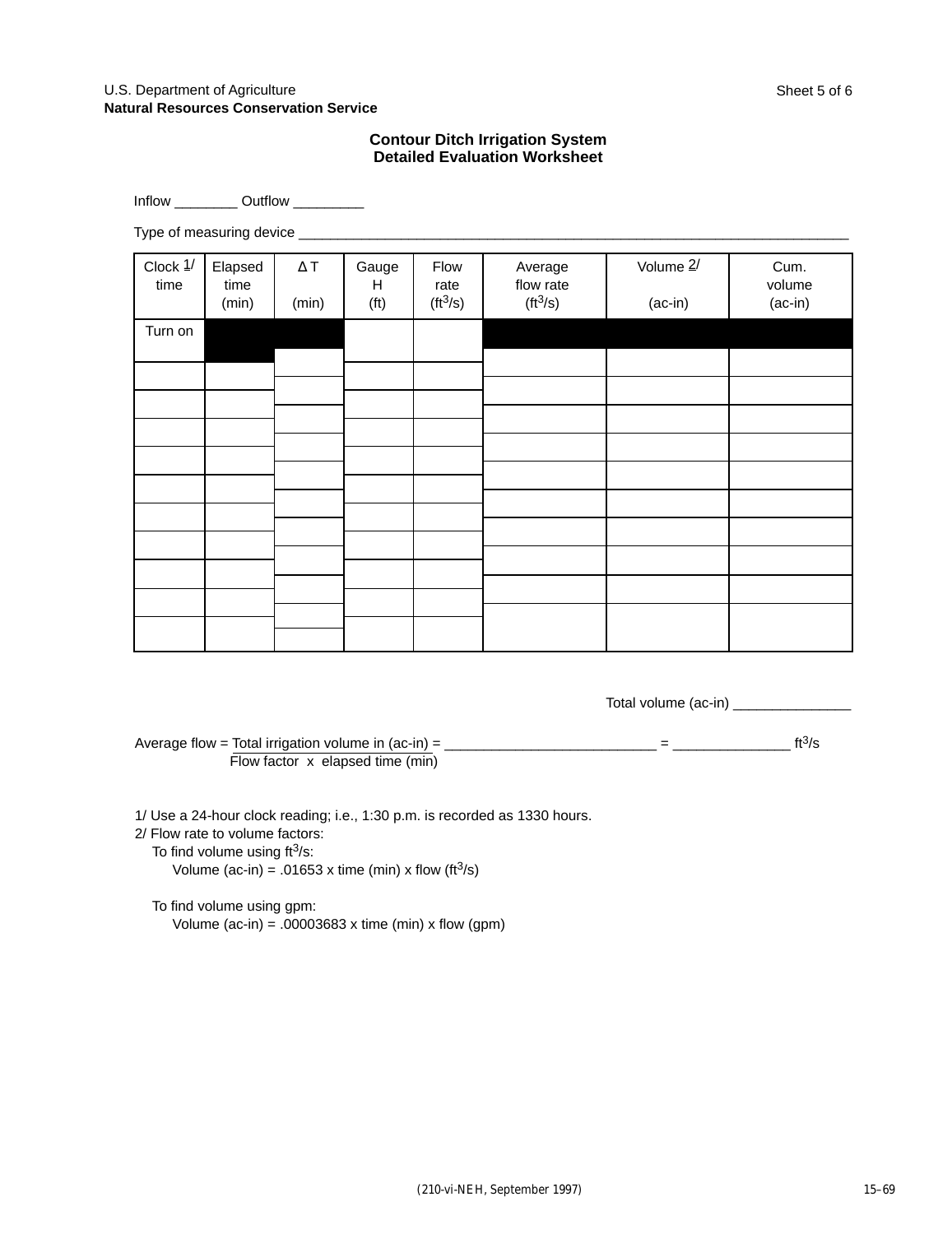## **Surface System Detailed Evaluation Contour Ditch Irrigation Systems Worksheet**

### **Grid Data**

| Grid<br>point | Advance<br>time $1/$<br>(hr:min) | time $1/$<br>(hr: min) | Recession Opportunity<br>time<br>" $T_o$ "<br>(min) | Typical<br>depth<br>infil. $2/$<br>(in) | Adjusted<br>depth<br>infil. $2/$<br>(in) | Low 1/4<br>adjusted<br>intake $4/$<br>(in) |
|---------------|----------------------------------|------------------------|-----------------------------------------------------|-----------------------------------------|------------------------------------------|--------------------------------------------|
|               |                                  |                        |                                                     |                                         |                                          |                                            |
|               |                                  |                        |                                                     |                                         |                                          |                                            |
|               |                                  |                        |                                                     |                                         |                                          |                                            |
|               |                                  |                        |                                                     |                                         |                                          |                                            |
|               |                                  |                        |                                                     |                                         |                                          |                                            |
|               |                                  |                        |                                                     |                                         |                                          |                                            |
|               |                                  |                        |                                                     |                                         |                                          |                                            |
|               |                                  |                        |                                                     |                                         |                                          |                                            |
|               |                                  |                        |                                                     |                                         |                                          |                                            |
|               |                                  |                        |                                                     |                                         |                                          |                                            |
|               |                                  |                        |                                                     |                                         |                                          |                                            |
|               |                                  |                        |                                                     |                                         |                                          |                                            |
|               |                                  |                        |                                                     |                                         |                                          |                                            |
|               |                                  |                        |                                                     |                                         |                                          |                                            |
|               |                                  |                        |                                                     |                                         |                                          |                                            |
|               |                                  |                        |                                                     |                                         |                                          |                                            |
|               |                                  |                        |                                                     |                                         |                                          |                                            |
|               |                                  |                        |                                                     |                                         |                                          |                                            |
|               |                                  |                        |                                                     |                                         |                                          |                                            |
|               |                                  |                        | Total                                               |                                         |                                          |                                            |

2/ From "typical" cumulative intake curve.

3/ From "adjusted" cumulative intake curve.

4/ Adjusted intake for lowest intake 1/4 of points (total number of points divided by 4).

Average depth infiltrated (typical):

 $=$  Total depth typical  $=$  \_\_\_\_\_\_\_\_\_\_\_\_\_\_\_\_\_ = \_\_\_\_\_\_\_\_\_\_\_\_\_\_ in Number of grid points

Average depth infliltrated (adjusted):

(Should be close to actural depth infiltrated)

 $=$  Total depth adjusted  $=$   $=$   $\frac{1}{2}$ Number of grid points

Average depth infiltrated (adjusted), low 1/4:

 $=$  Total depth adjusted, low  $1/4 =$  \_\_\_\_\_\_\_\_\_\_\_\_\_\_\_\_\_\_\_\_ = \_\_\_\_\_\_\_\_\_\_\_\_\_ in Number grid points, low 1/4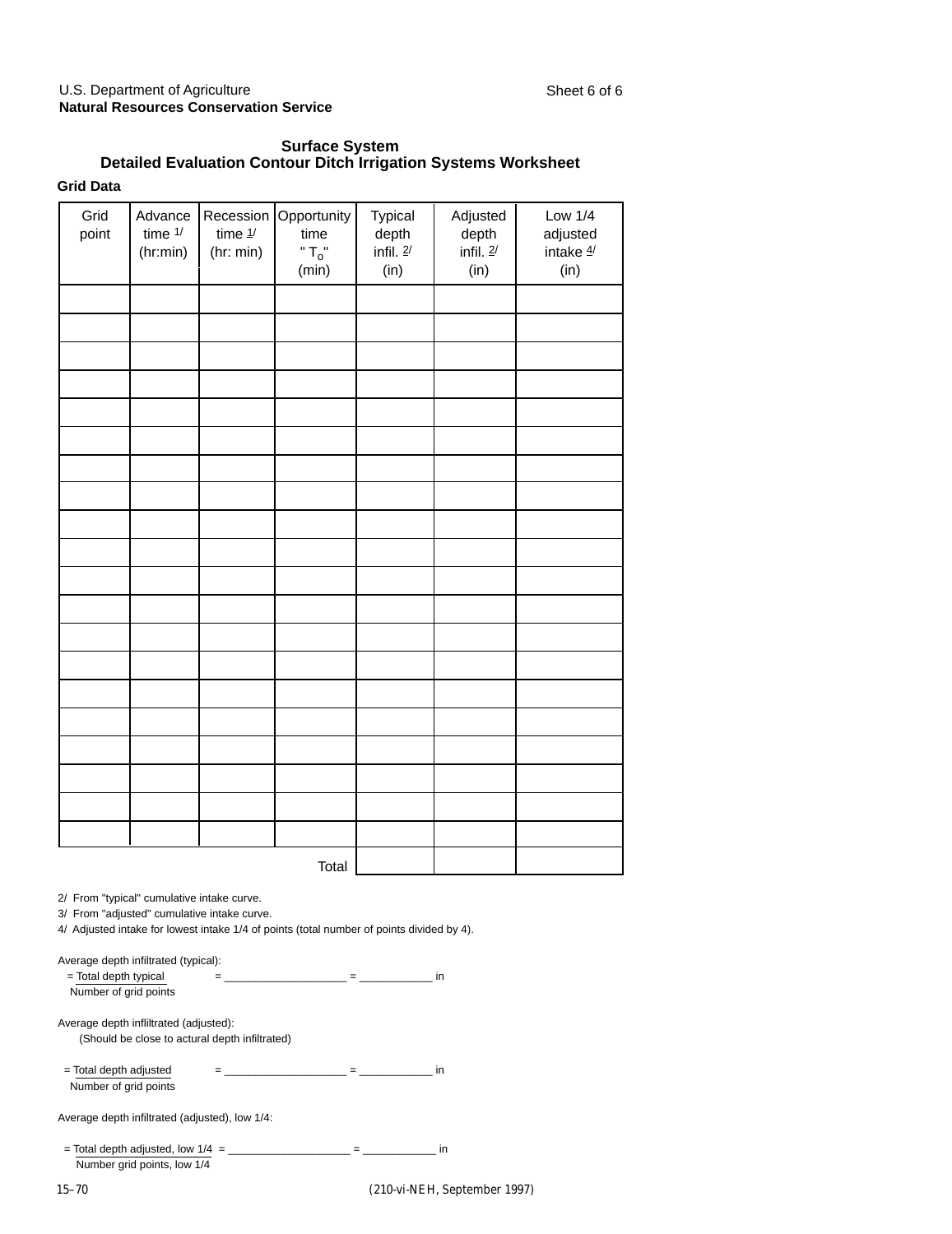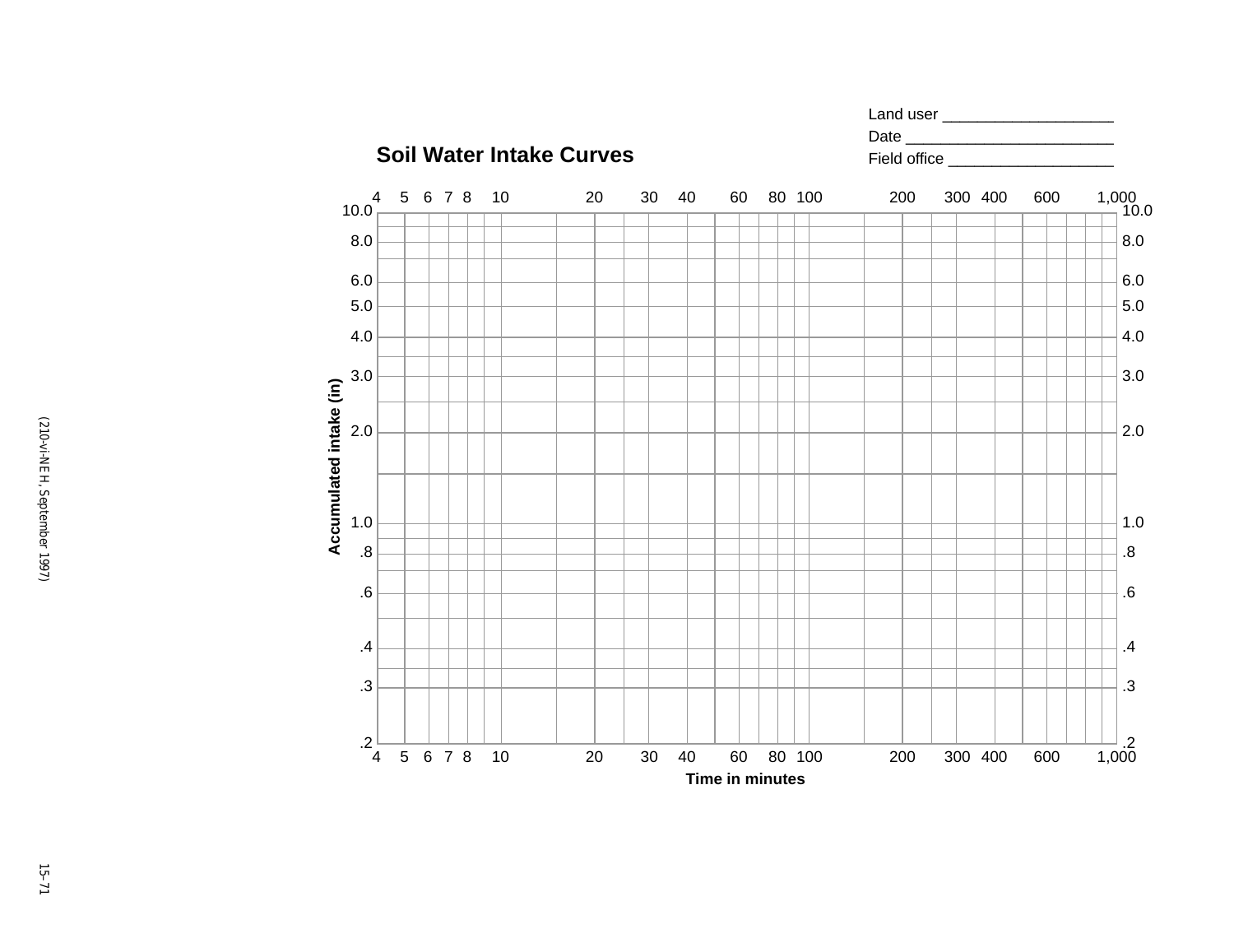# **Chapter 15Cylinder Infiltrometer Test Data** U.S. Department of Agriculture **Natural Resources Conservation Service**

NRCS-ENG-322 02-96

| <b>FARM</b>         | <b>COUNTY</b>          | <b>STATE</b> | <b>LEGAL DESCRIPTION</b> | <b>DATE</b> |  |  |
|---------------------|------------------------|--------------|--------------------------|-------------|--|--|
| SOIL MAPPING SYMBOL | <b>SOIL TYPE</b>       |              | SOIL MOISTURE:           |             |  |  |
| <b>CROP</b>         | <b>STAGE OF GROWTH</b> |              |                          |             |  |  |

GENERAL COMMENTS

|              |                       | Cylinder No. 1          |                  |                       | Cylinder No. 2          |                  |                       | Cylinder No. 3          |                  |                       | Cylinder No. 4          |                  |                       | Cylinder No. 5          |                  |                          |
|--------------|-----------------------|-------------------------|------------------|-----------------------|-------------------------|------------------|-----------------------|-------------------------|------------------|-----------------------|-------------------------|------------------|-----------------------|-------------------------|------------------|--------------------------|
| Elapsed time | Time<br>of<br>reading | Hook<br>gage<br>reading | Accum.<br>intake | Time<br>of<br>reading | Hook<br>gage<br>reading | Accum.<br>intake | Time<br>of<br>reading | Hook<br>gage<br>reading | Accum.<br>intake | Time<br>of<br>reading | Hook<br>gage<br>reading | Accum.<br>intake | Time<br>οf<br>reading | Hook<br>gage<br>reading | Accum.<br>intake | Average accum.<br>intake |
| Min.         |                       |                         | Inches           |                       |                         | Inches           |                       |                         | Inches           |                       |                         | Inches           |                       |                         | Inches           |                          |
|              |                       |                         |                  |                       |                         |                  |                       |                         |                  |                       |                         |                  |                       |                         |                  |                          |
|              |                       |                         |                  |                       |                         |                  |                       |                         |                  |                       |                         |                  |                       |                         |                  |                          |
|              |                       |                         |                  |                       |                         |                  |                       |                         |                  |                       |                         |                  |                       |                         |                  |                          |
|              |                       |                         |                  |                       |                         |                  |                       |                         |                  |                       |                         |                  |                       |                         |                  |                          |
|              |                       |                         |                  |                       |                         |                  |                       |                         |                  |                       |                         |                  |                       |                         |                  |                          |
|              |                       |                         |                  |                       |                         |                  |                       |                         |                  |                       |                         |                  |                       |                         |                  |                          |
|              |                       |                         |                  |                       |                         |                  |                       |                         |                  |                       |                         |                  |                       |                         |                  |                          |
|              |                       |                         |                  |                       |                         |                  |                       |                         |                  |                       |                         |                  |                       |                         |                  |                          |
|              |                       |                         |                  |                       |                         |                  |                       |                         |                  |                       |                         |                  |                       |                         |                  |                          |
|              |                       |                         |                  |                       |                         |                  |                       |                         |                  |                       |                         |                  |                       |                         |                  |                          |
|              |                       |                         |                  |                       |                         |                  |                       |                         |                  |                       |                         |                  |                       |                         |                  |                          |

 $15 - 72$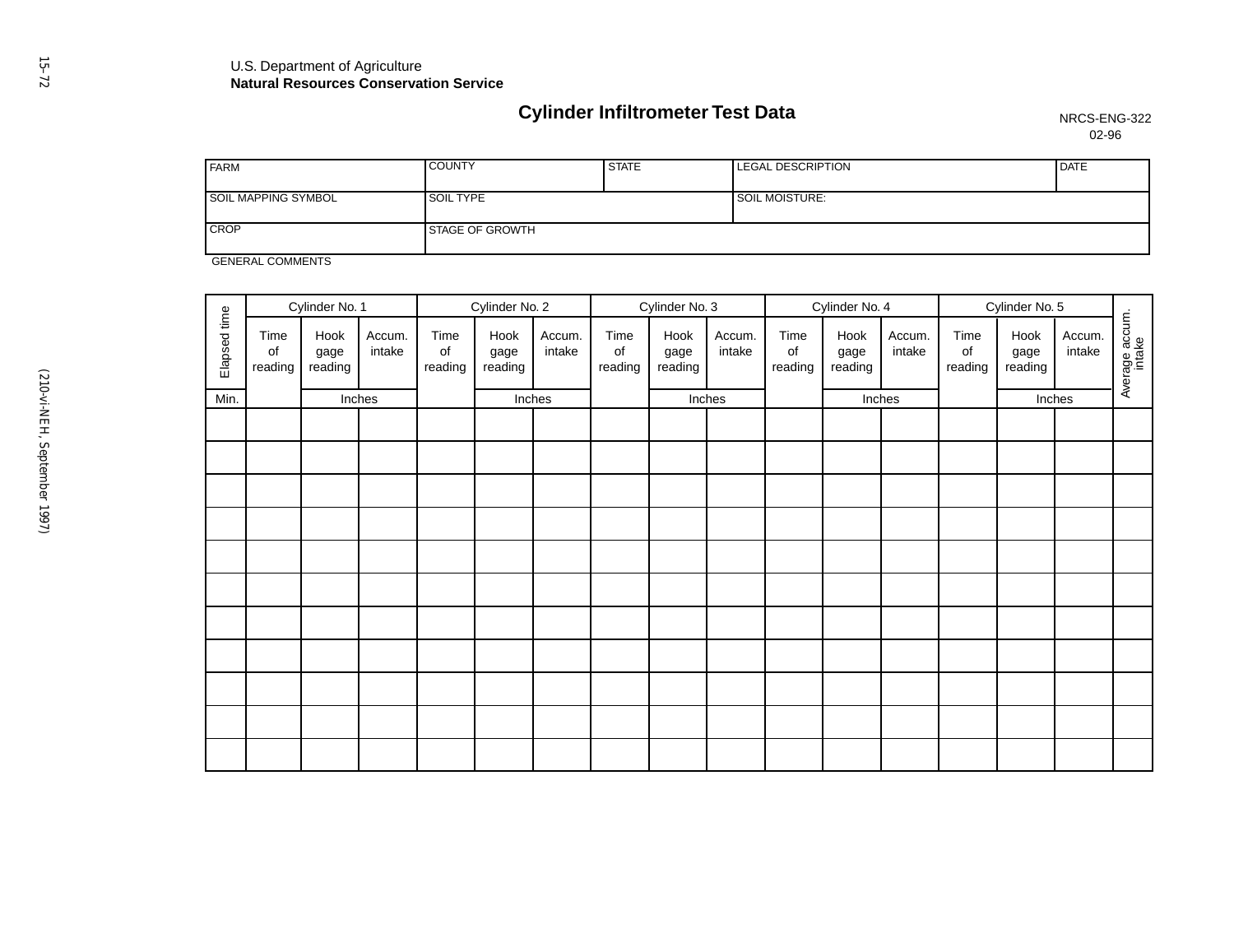U.S. Department of Agriculture **Natural Resources Conservation Service**

#### **Sprinkler Irrigation System Detailed Evaluation Periodic Move and Fixed Set Sprinkler System**

| Irrigation system hardware inventory:<br>Type of system (check one): Side-roll ________ Handmove ________ Lateral tow _______ Fixed set ________                                                                                   |                        |            |               |  |  |  |  |
|------------------------------------------------------------------------------------------------------------------------------------------------------------------------------------------------------------------------------------|------------------------|------------|---------------|--|--|--|--|
| Sprinkler head: make _________, model ____________, nozzle size(s) ________ by _______ inches                                                                                                                                      |                        |            |               |  |  |  |  |
| Spacing of sprinkler heads on lateral, $S_1$ _________________ feet                                                                                                                                                                |                        |            |               |  |  |  |  |
|                                                                                                                                                                                                                                    |                        |            |               |  |  |  |  |
|                                                                                                                                                                                                                                    |                        |            |               |  |  |  |  |
| Lateral diameter: _______________feet of __________inches, _____________feet of ___________inches                                                                                                                                  |                        |            |               |  |  |  |  |
| Manufacturer rated sprinkler discharge, __________ gpm at _________ psi giving ________ feet wetted diameter                                                                                                                       |                        |            |               |  |  |  |  |
| Total number sprinkler heads per lateral __________, lateral diameter ______ inches                                                                                                                                                |                        |            |               |  |  |  |  |
| Elevation difference between first and last sprinkler on lateral $(=/-)$ ________________ feet                                                                                                                                     |                        |            |               |  |  |  |  |
| Sprinkler riser height _____________ feet, mainline material ___________________________                                                                                                                                           |                        |            |               |  |  |  |  |
| Spray type: _______ fine (>30psi), ________ coarse (<30psi)                                                                                                                                                                        |                        |            |               |  |  |  |  |
|                                                                                                                                                                                                                                    |                        |            |               |  |  |  |  |
| <b>Field observations:</b>                                                                                                                                                                                                         |                        |            |               |  |  |  |  |
|                                                                                                                                                                                                                                    |                        |            |               |  |  |  |  |
|                                                                                                                                                                                                                                    |                        |            |               |  |  |  |  |
|                                                                                                                                                                                                                                    |                        |            |               |  |  |  |  |
|                                                                                                                                                                                                                                    |                        |            |               |  |  |  |  |
| Fouled nozzles and the contract of the contract of the contract of the contract of the contract of the contract of the contract of the contract of the contract of the contract of the contract of the contract of the contrac     |                        |            |               |  |  |  |  |
|                                                                                                                                                                                                                                    |                        |            |               |  |  |  |  |
|                                                                                                                                                                                                                                    |                        |            |               |  |  |  |  |
| Field data inventory & Computations:                                                                                                                                                                                               |                        |            |               |  |  |  |  |
|                                                                                                                                                                                                                                    |                        |            |               |  |  |  |  |
| Soil-water data (typical):                                                                                                                                                                                                         |                        |            |               |  |  |  |  |
| (Show locations of sample on soil map or sketch of field)                                                                                                                                                                          |                        |            |               |  |  |  |  |
| Moisture determination <b>Example 2018</b> The control of the control of the control of the control of the control of the control of the control of the control of the control of the control of the control of the control of the |                        |            |               |  |  |  |  |
| Soil series and surface texture ___________________                                                                                                                                                                                |                        |            |               |  |  |  |  |
| Depth<br><b>Texture</b>                                                                                                                                                                                                            | AWC <sup>1/</sup> (in) | SWD 1/ (%) | SWD $1/$ (in) |  |  |  |  |
|                                                                                                                                                                                                                                    |                        |            |               |  |  |  |  |
|                                                                                                                                                                                                                                    |                        |            |               |  |  |  |  |
|                                                                                                                                                                                                                                    |                        |            |               |  |  |  |  |
|                                                                                                                                                                                                                                    |                        |            |               |  |  |  |  |
|                                                                                                                                                                                                                                    |                        |            |               |  |  |  |  |
|                                                                                                                                                                                                                                    | Totals __________      |            |               |  |  |  |  |

1/ MAD = Management allowable depletion, AWC = Available water capacity, SWD = Soil water deficit

Sheet 1 of 6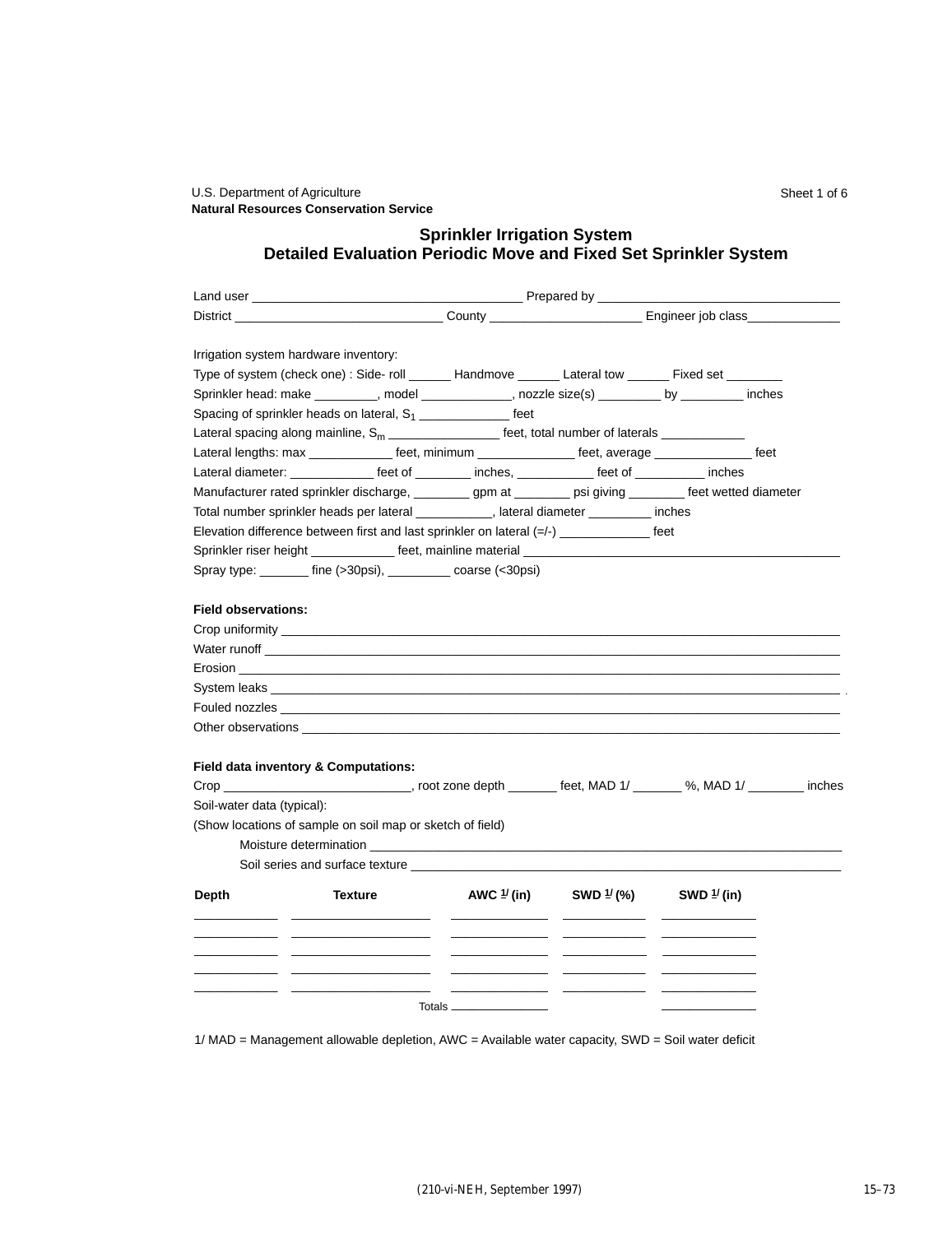\_\_\_\_\_\_\_\_\_\_\_\_\_\_\_\_\_\_\_\_\_\_\_\_\_\_\_\_\_\_\_\_\_\_\_\_\_\_\_\_\_\_\_\_\_\_\_\_\_\_\_\_\_\_\_\_\_\_\_\_\_\_\_\_\_\_\_\_\_\_\_\_\_\_\_\_\_\_\_\_\_\_\_\_\_\_\_\_\_\_\_\_\_

Comments about soils (including restrictions to root development and water movement):

 $\_$  ,  $\_$  ,  $\_$  ,  $\_$  ,  $\_$  ,  $\_$  ,  $\_$  ,  $\_$  ,  $\_$  ,  $\_$  ,  $\_$  ,  $\_$  ,  $\_$  ,  $\_$  ,  $\_$  ,  $\_$  ,  $\_$  ,  $\_$  ,  $\_$  ,  $\_$  ,  $\_$  ,  $\_$  ,  $\_$  ,  $\_$  ,  $\_$  ,  $\_$  ,  $\_$  ,  $\_$  ,  $\_$  ,  $\_$  ,  $\_$  ,  $\_$  ,  $\_$  ,  $\_$  ,  $\_$  ,  $\_$  ,  $\_$  ,  $\_$  ,  $\_$  ,  $\_$  ,  $\_$  ,  $\_$  ,  $\_$  ,  $\_$  ,  $\_$  ,  $\_$  ,  $\_$  ,  $\_$  ,  $\_$  ,  $\_$  ,  $\_$  ,  $\_$  ,  $\_$  ,  $\_$  ,  $\_$  ,  $\_$  ,  $\_$  ,  $\_$  ,  $\_$  ,  $\_$  ,  $\_$  ,  $\_$  ,  $\_$  ,  $\_$  ,  $\_$  ,  $\_$  ,  $\_$  ,  $\_$  ,  $\_$  ,  $\_$  ,  $\_$  ,  $\_$  ,  $\_$  ,  $\_$  , \_\_\_\_\_\_\_\_\_\_\_\_\_\_\_\_\_\_\_\_\_\_\_\_\_\_\_\_\_\_\_\_\_\_\_\_\_\_\_\_\_\_\_\_\_\_\_\_\_\_\_\_\_\_\_\_\_\_\_\_\_\_\_\_\_\_\_\_\_\_\_\_\_\_\_\_\_\_\_\_\_\_\_\_\_\_\_\_\_\_\_\_\_  $\_$  ,  $\_$  ,  $\_$  ,  $\_$  ,  $\_$  ,  $\_$  ,  $\_$  ,  $\_$  ,  $\_$  ,  $\_$  ,  $\_$  ,  $\_$  ,  $\_$  ,  $\_$  ,  $\_$  ,  $\_$  ,  $\_$  ,  $\_$  ,  $\_$  ,  $\_$  ,  $\_$  ,  $\_$  ,  $\_$  ,  $\_$  ,  $\_$  ,  $\_$  ,  $\_$  ,  $\_$  ,  $\_$  ,  $\_$  ,  $\_$  ,  $\_$  ,  $\_$  ,  $\_$  ,  $\_$  ,  $\_$  ,  $\_$  ,  $\_$  ,  $\_$  ,  $\_$  ,  $\_$  ,  $\_$  ,  $\_$  ,  $\_$  ,  $\_$  ,  $\_$  ,  $\_$  ,  $\_$  ,  $\_$  ,  $\_$  ,  $\_$  ,  $\_$  ,  $\_$  ,  $\_$  ,  $\_$  ,  $\_$  ,  $\_$  ,  $\_$  ,  $\_$  ,  $\_$  ,  $\_$  ,  $\_$  ,  $\_$  ,  $\_$  ,  $\_$  ,  $\_$  ,  $\_$  ,  $\_$  ,  $\_$  ,  $\_$  ,  $\_$  ,  $\_$  ,  $\_$  ,  $\_$  , **Present irrigation practices:** Typical irrigation duration \_\_\_\_\_\_\_\_\_\_\_\_\_ hr, irrigation frequency \_\_\_\_\_\_\_\_\_\_\_\_ days Typical number irrigations per year \_\_\_\_\_\_\_\_\_\_\_\_\_\_\_\_\_\_ Distance moved per set \_\_\_\_\_\_\_\_\_\_\_\_\_\_ ft, Alternate sets? \_\_\_\_\_\_\_\_\_\_\_\_\_\_\_\_ Measured nozzle diameters (using shank of high speed drill bit) Sprinkler no. \_\_\_\_\_\_\_\_\_\_\_\_\_\_\_\_\_\_\_\_\_\_\_\_\_\_\_\_\_\_\_\_\_\_\_\_\_\_\_\_\_\_\_\_\_\_\_\_\_\_\_\_\_\_\_\_\_\_\_\_\_ Diameter \_\_\_\_\_\_\_\_\_\_\_\_\_\_\_\_\_\_\_\_\_\_\_\_\_\_\_\_\_\_\_\_\_\_\_\_\_\_\_\_\_\_\_\_\_\_\_\_\_\_\_\_\_\_\_\_\_\_\_\_\_ Size check \_\_\_\_\_\_\_\_\_\_\_\_\_\_\_\_\_\_\_\_\_\_\_\_\_\_\_\_\_\_\_\_\_\_\_\_\_\_\_\_\_\_\_\_\_\_\_\_\_\_\_\_\_\_\_\_\_\_\_\_\_ (state whether  $t = tight$ ,  $m = medium$ ,  $l = loose$ ) **Actual sprinkler pressure and discharge data:** Sprinkler number on test lateral 1st end Initial pressure (psi) \_\_\_\_\_\_\_\_\_\_\_\_\_\_\_\_\_\_\_\_\_\_\_\_\_\_\_\_\_\_\_\_\_\_\_\_\_\_\_\_\_\_\_\_\_\_\_\_ Final pressure (psi) \_\_\_\_\_\_\_\_\_\_\_\_\_\_\_\_\_\_\_\_\_\_\_\_\_\_\_\_\_\_\_\_\_\_\_\_\_\_\_\_\_\_\_\_\_\_\_\_ Catch volume (gal) \_\_\_\_\_\_\_\_\_\_\_\_\_\_\_\_\_\_\_\_\_\_\_\_\_\_\_\_\_\_\_\_\_\_\_\_\_\_\_\_\_\_\_\_\_\_\_\_ Catch time (sec) \_\_\_\_\_\_\_\_\_\_\_\_\_\_\_\_\_\_\_\_\_\_\_\_\_\_\_\_\_\_\_\_\_\_\_\_\_\_\_\_\_\_\_\_\_\_\_\_ Discharge (gpm) \_\_\_\_\_\_\_\_\_\_\_\_\_\_\_\_\_\_\_\_\_\_\_\_\_\_\_\_\_\_\_\_\_\_\_\_\_\_\_\_\_\_\_\_\_\_\_\_ **Test:** Start \_\_\_\_\_\_\_\_\_\_\_\_\_\_\_\_ stop \_\_\_\_\_\_\_\_\_\_\_\_\_ duration \_\_\_\_\_\_\_\_\_\_\_\_ = \_\_\_\_\_\_\_\_\_\_\_\_\_\_\_ hours Atmospheric data: Wind: Direction: Initial \_\_\_\_\_\_\_\_\_\_\_\_ during \_\_\_\_\_\_\_\_\_\_\_\_ final \_\_\_\_\_\_\_\_\_\_\_\_\_\_\_\_ Speed (mph): initial \_\_\_\_\_\_\_\_\_\_\_\_\_ during \_\_\_\_\_\_\_\_\_\_\_\_ final \_\_\_\_\_\_\_\_\_\_\_\_\_\_\_\_\_\_\_ Temperature: initial \_\_\_\_\_\_\_\_ final \_\_\_\_\_\_\_ Humidity: \_\_\_\_\_ low \_\_\_\_\_ med \_\_\_\_\_ high Evaporation container: initial \_\_\_\_\_\_\_\_\_\_\_\_ final \_\_\_\_\_\_\_\_\_\_\_\_\_ loss \_\_\_\_\_\_\_\_\_\_\_ inch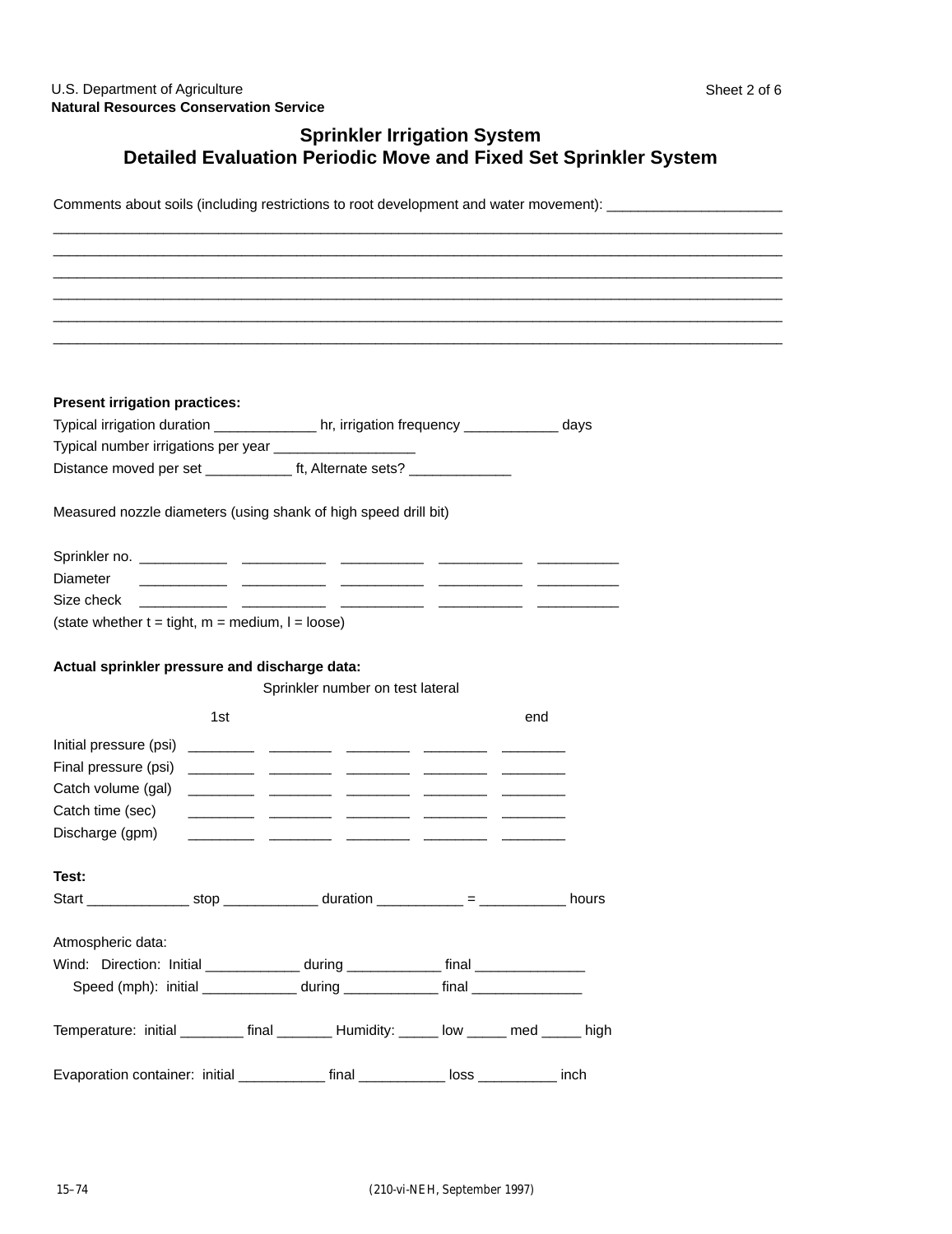| Lateral flow data:                                                                                                                       |              |
|------------------------------------------------------------------------------------------------------------------------------------------|--------------|
|                                                                                                                                          |              |
| Average discharge of lateral based on sprinkler head discharge<br>$=$ [1st gpm - .75 times (1st gpm - last gpm)] times (number of heads) |              |
|                                                                                                                                          |              |
| $=$ ________ heads x _________ gpm/head = _________________ gpm                                                                          |              |
| <b>Calculations:</b>                                                                                                                     |              |
| Gross application per test = $(flow, gpm) x (time, hr) x 96.3$<br>(lateral length) x (lateral spacing)                                   |              |
|                                                                                                                                          |              |
| Gross application per irrigation = (gross application per test, in) $x$ (set time, hour)                                                 | (time, hour) |
| $=$ ( $\qquad \qquad$ inches) x ( $\qquad \qquad$ hour) = ________________ inches<br>$(5.95$ hour)                                       |              |
|                                                                                                                                          |              |
| cc (mL) or in, measuring container = _________ inches in container                                                                       |              |
| Total number of containers __________                                                                                                    |              |
| Composite number of containers = Total number of containers = ________ = _______                                                         | 2            |
| Total catch, all containers = $\frac{1}{2}$ cc (mL)= $\frac{1}{2}$ cc (mL)=<br>cc/in                                                     |              |
| Average total catch = Total catch $=$ __________ = __________ inches<br>composite no. containers                                         |              |
| Number of composite containers in low $1/4$ = composite no. containers = $\frac{1}{2}$ = $\frac{1}{2}$                                   | 4            |
| Total catch in low 1/4 composite containers = $\frac{\text{c}}{\text{c}}$ cc(mL) = $\frac{\text{c}}{\text{c}}$ inches                    | cc/in        |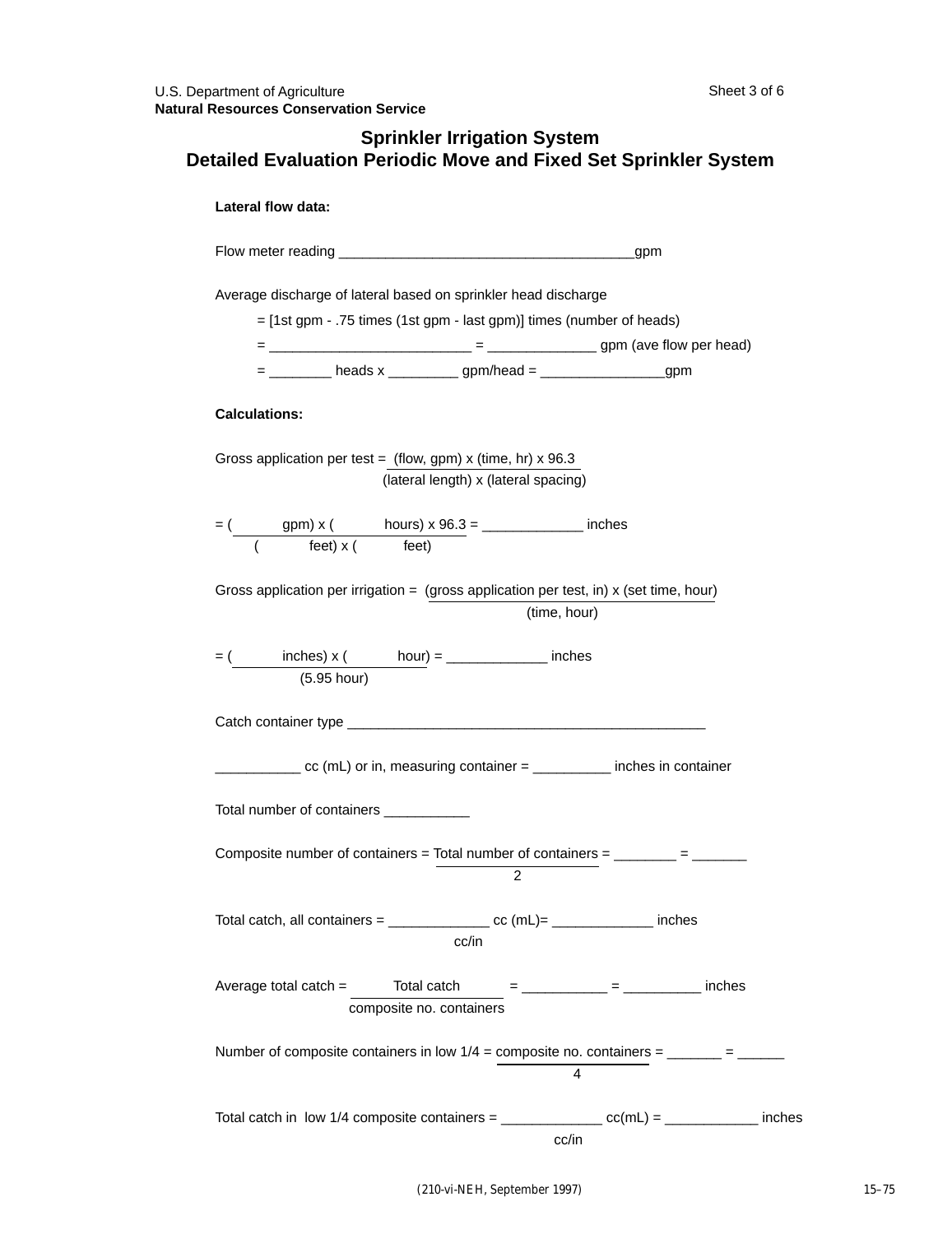| Average catch of low 1/4 composite containers = total catch in low 1/4                                  |        | no. composite low 1/4 containers |   |
|---------------------------------------------------------------------------------------------------------|--------|----------------------------------|---|
|                                                                                                         |        |                                  |   |
|                                                                                                         |        |                                  |   |
| Test time, hour                                                                                         |        | hour                             |   |
| NOTE: Average catch rate is application rate at plant canopy height.                                    |        |                                  |   |
| Distribution uniformity low 1/4 (DU):                                                                   |        |                                  |   |
| DU = (Average catch low 1/4 composite containers) $x$ 100 = ______________ inches $x$ 100 = __________% |        |                                  |   |
| Average total catch                                                                                     |        | inches                           |   |
| Approximate Christiansen Uniformity (CU):                                                               |        |                                  |   |
| $CU = 100 - [0.63 \times (100 - DU)] = 100 [0.63 \times (100 - 200 - 200)] = 200$                       |        |                                  | % |
| Effective portion of applied water $(R_e)$ :                                                            |        |                                  |   |
| $R_e$ = Average total catch, inch = _______________________ inches = ______________ inches              |        |                                  |   |
| Gross applications/test, inches                                                                         | inches |                                  |   |
| Application efficiency of low 1/4 ( $E_q$ ):                                                            |        |                                  |   |
|                                                                                                         |        |                                  |   |
| NOTE: Use for medium to high value crops.                                                               |        |                                  |   |
| Approximate application efficiency low $1/2$ ( $E_h$ ):                                                 |        |                                  |   |
|                                                                                                         |        |                                  |   |

NOTE: Use for lower value field and forage crops.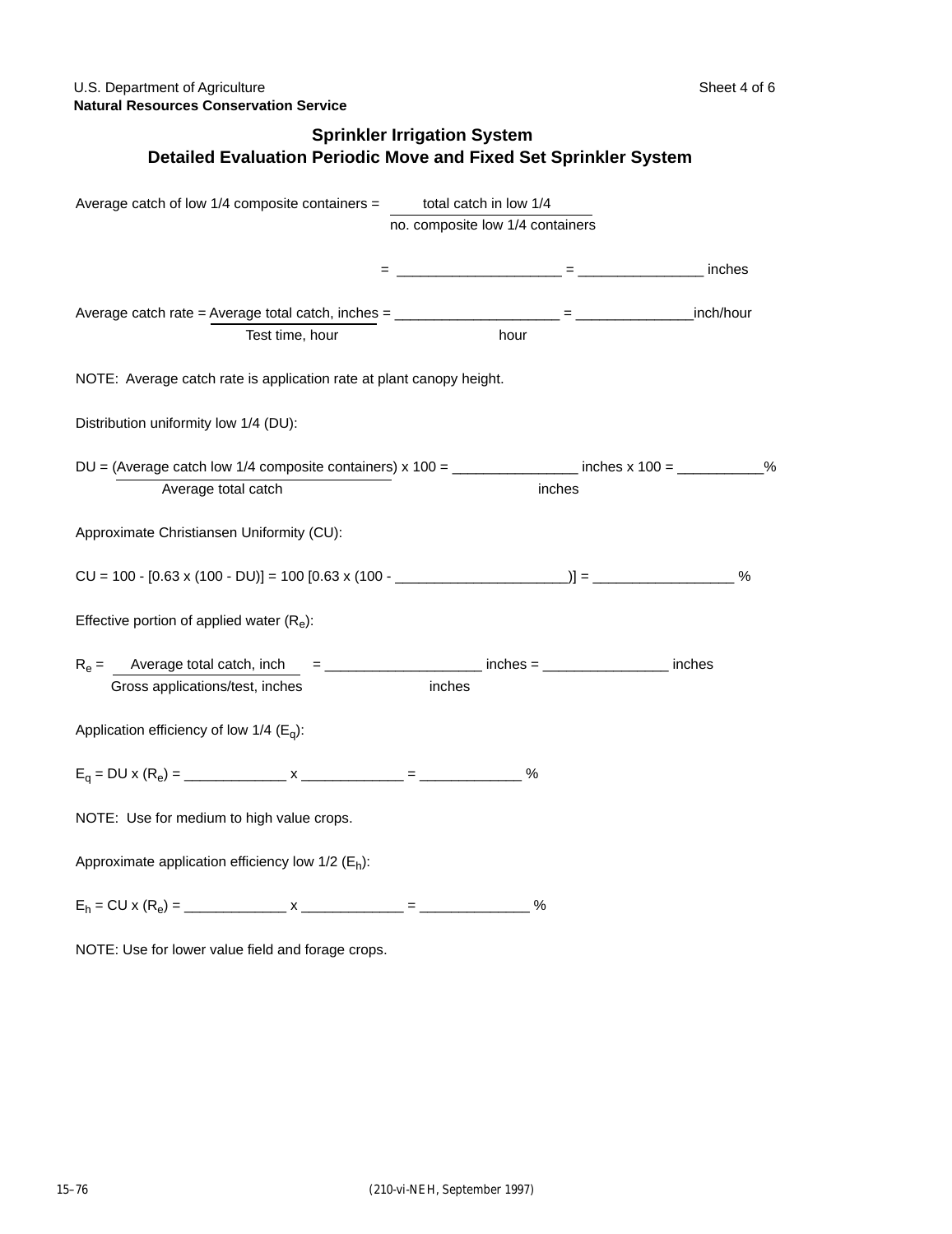| Application efficiency, $(E_a)$ :                                                                                    |                          |                              |  |  |
|----------------------------------------------------------------------------------------------------------------------|--------------------------|------------------------------|--|--|
|                                                                                                                      |                          |                              |  |  |
| 100                                                                                                                  |                          | $\overline{100}$             |  |  |
| $E_a =$ (water stored in root zone) x 100 = (nones) x 100 = 100 = 200 %<br>(gross application per irrigation)        |                          |                              |  |  |
|                                                                                                                      |                          |                              |  |  |
| Losses = (runoff, deep percolation) = gross application per irrigation minus SWD                                     |                          |                              |  |  |
|                                                                                                                      |                          | $=$ ( $\qquad \qquad$ inches |  |  |
| <b>Potential Water and Cost Savings:</b>                                                                             |                          |                              |  |  |
| <b>Present management:</b>                                                                                           |                          |                              |  |  |
| Gross applied per year = (gross applied per irrigation) x (number of irrigations) =                                  |                          |                              |  |  |
|                                                                                                                      |                          |                              |  |  |
| <b>Potential management:</b>                                                                                         |                          |                              |  |  |
| Annual net irrigation requirement ____________________ inches/year, for _______________________(crop)                |                          |                              |  |  |
| Potential application efficiency $(E_q \text{ or } E_h)$ _____________% (from NEH, Part 623, Ch 11)                  |                          |                              |  |  |
| Potential annual gross applied = (annual net irrigation requirement) $x$ 100                                         | Potential $E_q$ or $E_H$ |                              |  |  |
|                                                                                                                      |                          |                              |  |  |
| Total annual water conserved                                                                                         |                          |                              |  |  |
| = (Present gross applied - potential gross applied) x (area irrig. (ac)) = _________________________ acre/feet<br>12 |                          |                              |  |  |
|                                                                                                                      |                          |                              |  |  |
| 12                                                                                                                   |                          |                              |  |  |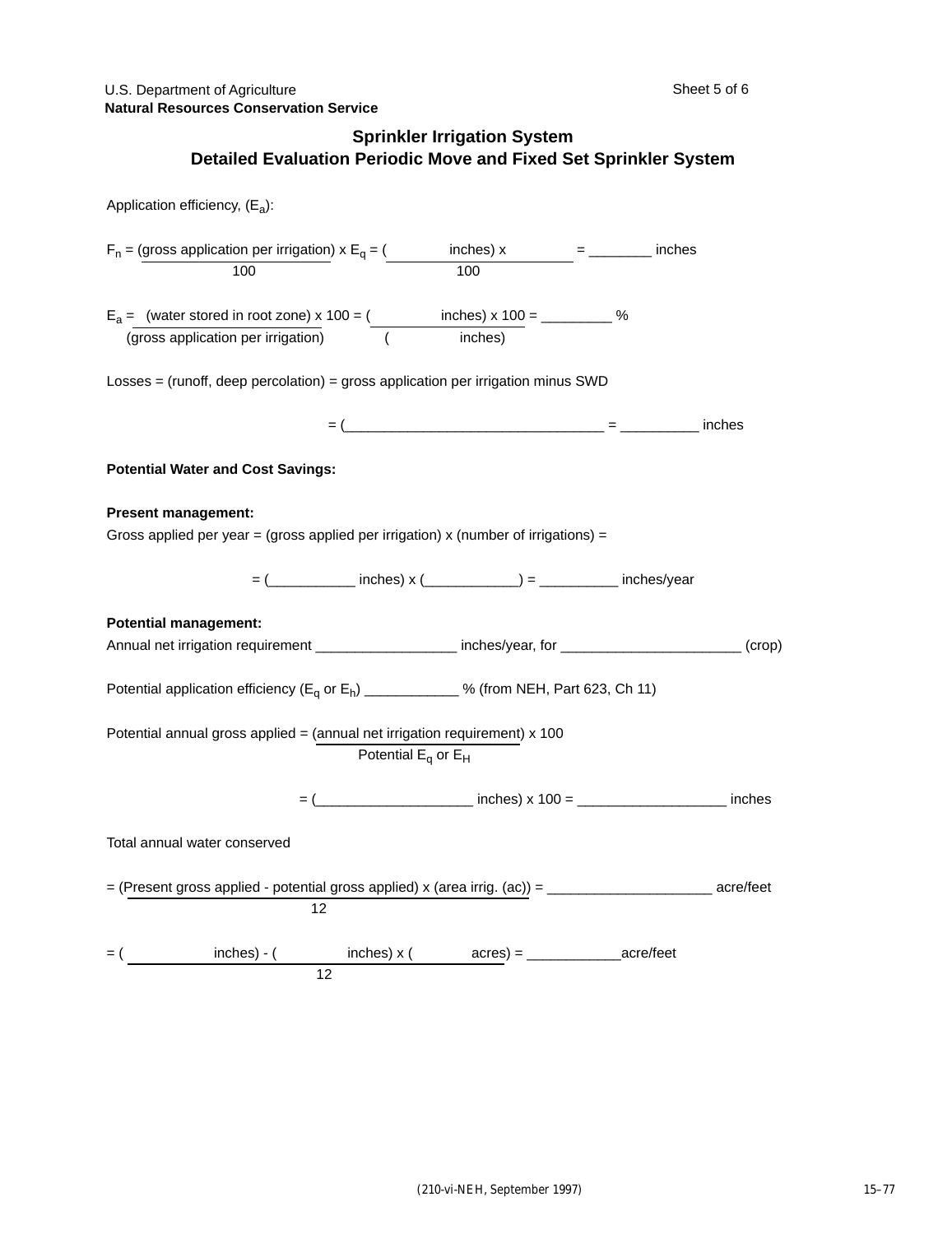#### **Cost savings:**

| Cost per unit of fuel \$                                                                  |  |
|-------------------------------------------------------------------------------------------|--|
| Cost savings = (fuel cost per acre-foot) x (acre-feet conserved per year) = $\frac{1}{2}$ |  |
|                                                                                           |  |
| Water purchase cost:                                                                      |  |
|                                                                                           |  |
| <b>Cost Savings:</b>                                                                      |  |
|                                                                                           |  |
|                                                                                           |  |
|                                                                                           |  |
|                                                                                           |  |
|                                                                                           |  |
|                                                                                           |  |
| ,我们也不会有什么。""我们的人,我们也不会有什么?""我们的人,我们也不会有什么?""我们的人,我们也不会有什么?""我们的人,我们也不会有什么?""我们的人          |  |
|                                                                                           |  |
|                                                                                           |  |
|                                                                                           |  |
|                                                                                           |  |
|                                                                                           |  |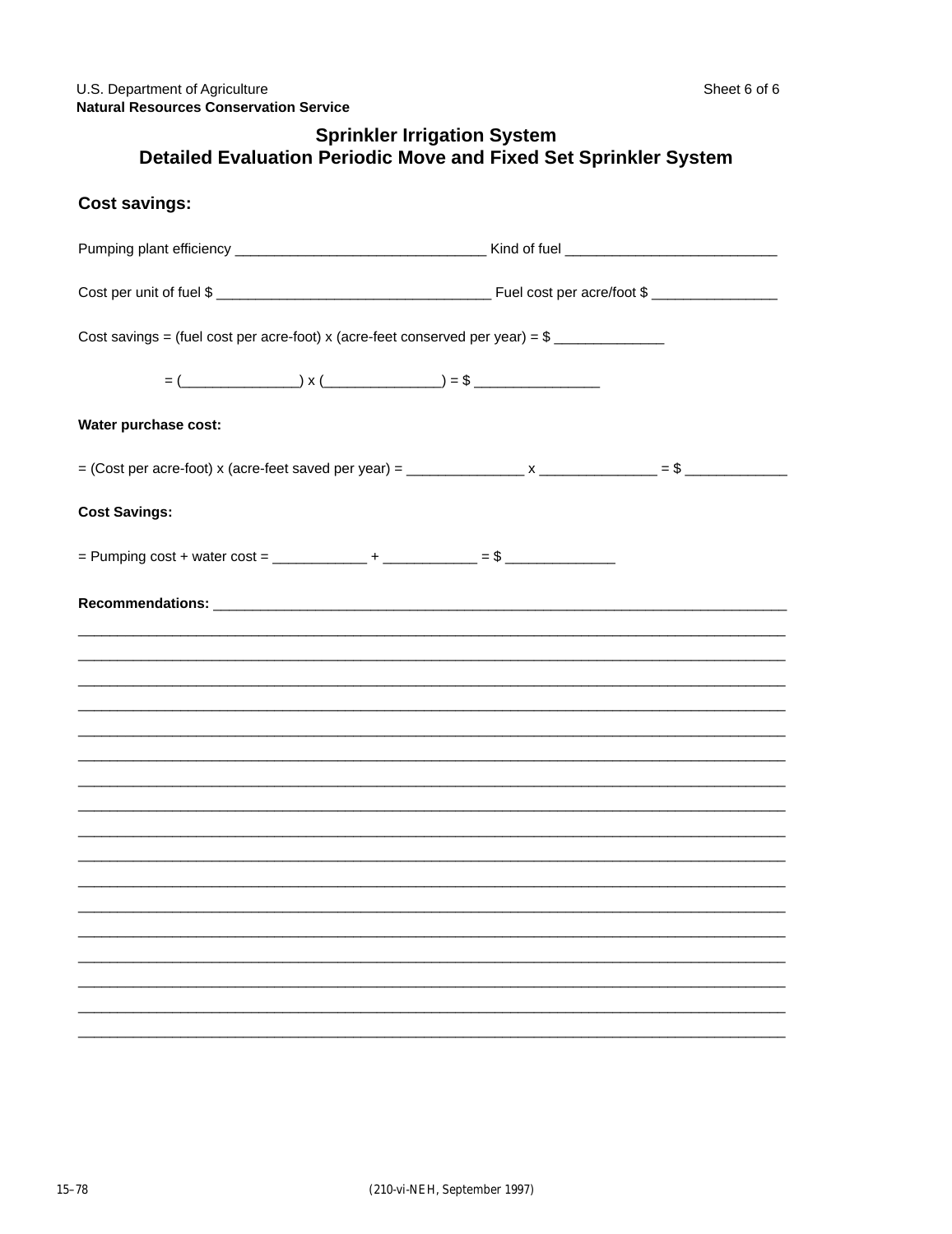# **Lateral move system catch can data**

| Land user |
|-----------|
|           |

Irrigation Guide Date \_\_\_\_\_\_\_\_\_\_\_\_\_\_\_\_\_\_\_\_\_\_\_\_

# Field office \_\_\_\_\_\_\_\_\_\_\_\_\_\_\_\_\_\_\_

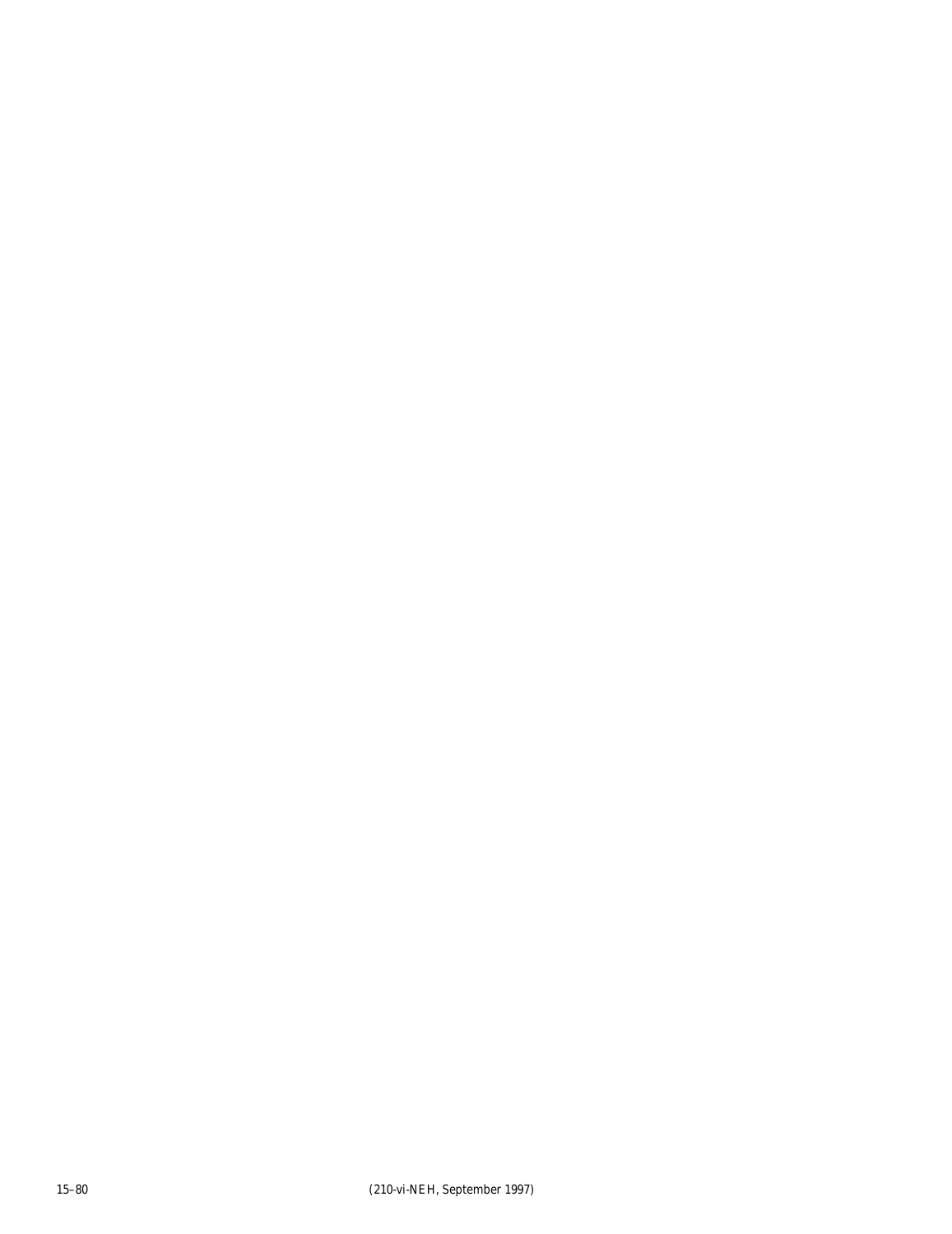|                            | Field office <b>the contract of the contract of the contract of the contract of the contract of the contract of the contract of the contract of the contract of the contract of the contract of the contract of the contract of </b><br>Land user and the contract of the contract of the contract of the contract of the contract of the contract of the contract of the contract of the contract of the contract of the contract of the contract of the contract of |                                                                                                                                                                                                                                           |  |     |  |  |
|----------------------------|-----------------------------------------------------------------------------------------------------------------------------------------------------------------------------------------------------------------------------------------------------------------------------------------------------------------------------------------------------------------------------------------------------------------------------------------------------------------------|-------------------------------------------------------------------------------------------------------------------------------------------------------------------------------------------------------------------------------------------|--|-----|--|--|
|                            |                                                                                                                                                                                                                                                                                                                                                                                                                                                                       | Observer _______________________Date _____________________Checked by _________________________Date _________________                                                                                                                      |  |     |  |  |
|                            |                                                                                                                                                                                                                                                                                                                                                                                                                                                                       |                                                                                                                                                                                                                                           |  |     |  |  |
|                            |                                                                                                                                                                                                                                                                                                                                                                                                                                                                       |                                                                                                                                                                                                                                           |  |     |  |  |
|                            |                                                                                                                                                                                                                                                                                                                                                                                                                                                                       |                                                                                                                                                                                                                                           |  |     |  |  |
| Hardware inventory:        |                                                                                                                                                                                                                                                                                                                                                                                                                                                                       |                                                                                                                                                                                                                                           |  |     |  |  |
|                            |                                                                                                                                                                                                                                                                                                                                                                                                                                                                       |                                                                                                                                                                                                                                           |  |     |  |  |
|                            |                                                                                                                                                                                                                                                                                                                                                                                                                                                                       | Is design available? _____________(attach copy) Number of towers ________________ Spacing of towers _____________                                                                                                                         |  |     |  |  |
|                            |                                                                                                                                                                                                                                                                                                                                                                                                                                                                       | Lateral: Material _______________________________, Inside diameter _____________________ inches                                                                                                                                           |  |     |  |  |
|                            |                                                                                                                                                                                                                                                                                                                                                                                                                                                                       |                                                                                                                                                                                                                                           |  |     |  |  |
|                            |                                                                                                                                                                                                                                                                                                                                                                                                                                                                       |                                                                                                                                                                                                                                           |  |     |  |  |
|                            |                                                                                                                                                                                                                                                                                                                                                                                                                                                                       | Spacing <b>Example 2008</b> Spacing <b>Contract Contract Contract Contract Contract Contract Contract Contract Contract Contract Contract Contract Contract Contract Contract Contract Contract Contract Contract Contract Contract C</b> |  |     |  |  |
|                            |                                                                                                                                                                                                                                                                                                                                                                                                                                                                       | Is pressure regulated at each nozzle? _________ operating pressure range __________________________                                                                                                                                       |  |     |  |  |
|                            |                                                                                                                                                                                                                                                                                                                                                                                                                                                                       |                                                                                                                                                                                                                                           |  |     |  |  |
|                            |                                                                                                                                                                                                                                                                                                                                                                                                                                                                       | System design capacity ________________________gpm, system operating pressure ______________________ psi                                                                                                                                  |  |     |  |  |
|                            |                                                                                                                                                                                                                                                                                                                                                                                                                                                                       |                                                                                                                                                                                                                                           |  |     |  |  |
| Nozzle data, design:       | Pivot                                                                                                                                                                                                                                                                                                                                                                                                                                                                 |                                                                                                                                                                                                                                           |  | end |  |  |
|                            |                                                                                                                                                                                                                                                                                                                                                                                                                                                                       |                                                                                                                                                                                                                                           |  |     |  |  |
| Manufacturer               |                                                                                                                                                                                                                                                                                                                                                                                                                                                                       |                                                                                                                                                                                                                                           |  |     |  |  |
| Model                      |                                                                                                                                                                                                                                                                                                                                                                                                                                                                       |                                                                                                                                                                                                                                           |  |     |  |  |
|                            |                                                                                                                                                                                                                                                                                                                                                                                                                                                                       |                                                                                                                                                                                                                                           |  |     |  |  |
| Nozzle or orifice size     |                                                                                                                                                                                                                                                                                                                                                                                                                                                                       |                                                                                                                                                                                                                                           |  |     |  |  |
| Location                   |                                                                                                                                                                                                                                                                                                                                                                                                                                                                       |                                                                                                                                                                                                                                           |  |     |  |  |
| Wetted diameter (ft)       |                                                                                                                                                                                                                                                                                                                                                                                                                                                                       |                                                                                                                                                                                                                                           |  |     |  |  |
| Nozzle discharge (gpm)     |                                                                                                                                                                                                                                                                                                                                                                                                                                                                       | <u> 1999 - Jan James Alexandro (1999), president (h. 1999)</u>                                                                                                                                                                            |  |     |  |  |
| Design pressure (psi)      |                                                                                                                                                                                                                                                                                                                                                                                                                                                                       |                                                                                                                                                                                                                                           |  |     |  |  |
| Operating pressure         |                                                                                                                                                                                                                                                                                                                                                                                                                                                                       |                                                                                                                                                                                                                                           |  |     |  |  |
|                            |                                                                                                                                                                                                                                                                                                                                                                                                                                                                       |                                                                                                                                                                                                                                           |  |     |  |  |
|                            |                                                                                                                                                                                                                                                                                                                                                                                                                                                                       |                                                                                                                                                                                                                                           |  |     |  |  |
|                            |                                                                                                                                                                                                                                                                                                                                                                                                                                                                       |                                                                                                                                                                                                                                           |  |     |  |  |
|                            |                                                                                                                                                                                                                                                                                                                                                                                                                                                                       | End swing lateral capacity __________________________________gpm, pressure ___________________________________                                                                                                                            |  | psi |  |  |
|                            |                                                                                                                                                                                                                                                                                                                                                                                                                                                                       |                                                                                                                                                                                                                                           |  |     |  |  |
| <b>Field observations:</b> |                                                                                                                                                                                                                                                                                                                                                                                                                                                                       |                                                                                                                                                                                                                                           |  |     |  |  |
|                            |                                                                                                                                                                                                                                                                                                                                                                                                                                                                       |                                                                                                                                                                                                                                           |  |     |  |  |
|                            |                                                                                                                                                                                                                                                                                                                                                                                                                                                                       |                                                                                                                                                                                                                                           |  |     |  |  |
|                            |                                                                                                                                                                                                                                                                                                                                                                                                                                                                       |                                                                                                                                                                                                                                           |  |     |  |  |
|                            |                                                                                                                                                                                                                                                                                                                                                                                                                                                                       |                                                                                                                                                                                                                                           |  |     |  |  |
|                            |                                                                                                                                                                                                                                                                                                                                                                                                                                                                       |                                                                                                                                                                                                                                           |  |     |  |  |
|                            |                                                                                                                                                                                                                                                                                                                                                                                                                                                                       | Elevation change between pivot and end tower ___________________________________                                                                                                                                                          |  |     |  |  |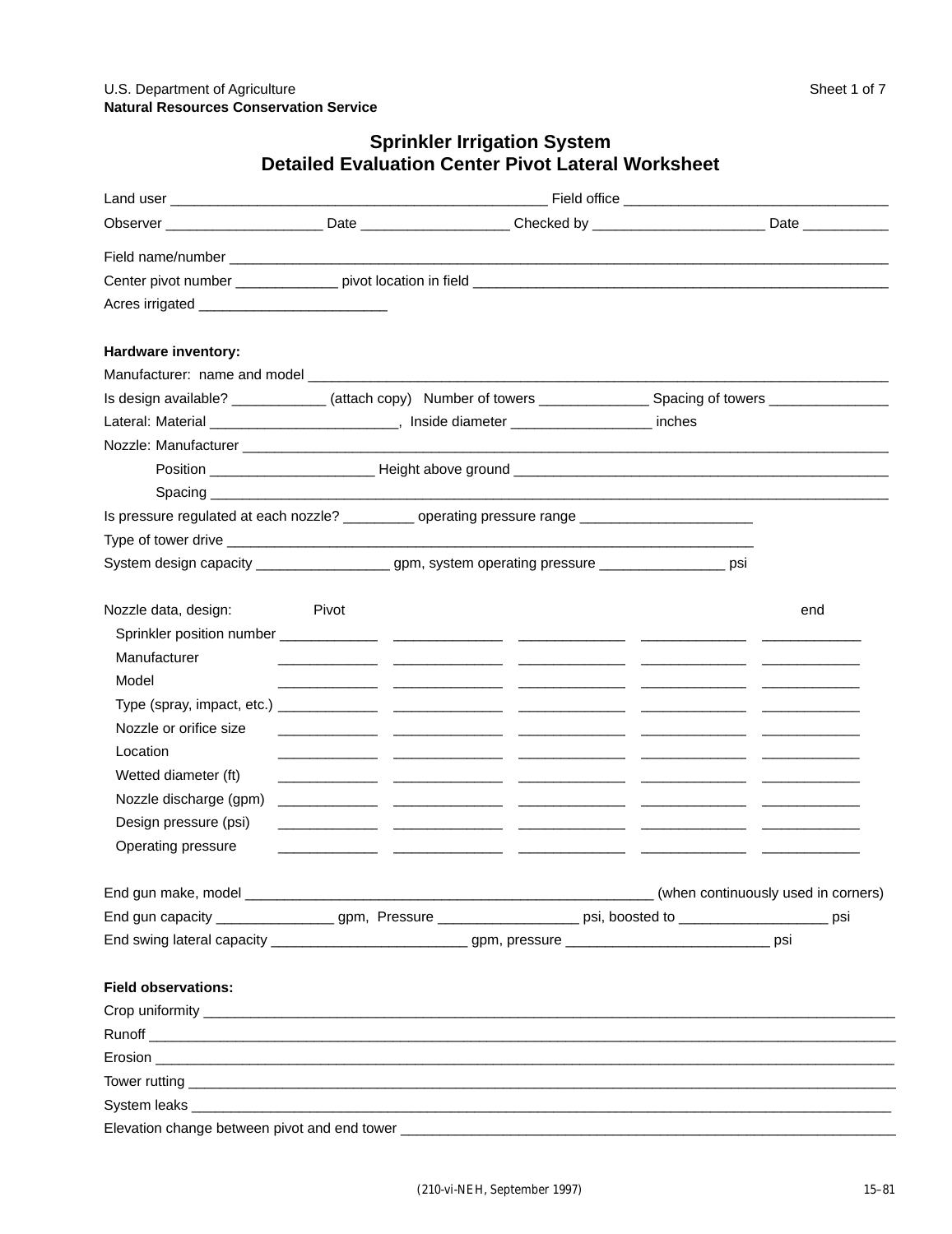|       |                                      |                                                                                                                                     |                               |             | Time of day _________________, Humidity: __________ low _______ med ________ high, Air temp _________________ |  |
|-------|--------------------------------------|-------------------------------------------------------------------------------------------------------------------------------------|-------------------------------|-------------|---------------------------------------------------------------------------------------------------------------|--|
|       |                                      |                                                                                                                                     |                               |             | Evaporation: start depth ____________ inches, end depth ____________ inches, Evaporation __________ inches    |  |
|       |                                      |                                                                                                                                     |                               |             |                                                                                                               |  |
|       |                                      | Soil-water data (typical): (show location of sample site on soil map or sketch of field)                                            |                               |             |                                                                                                               |  |
|       |                                      |                                                                                                                                     |                               |             |                                                                                                               |  |
|       |                                      |                                                                                                                                     |                               |             |                                                                                                               |  |
| Depth |                                      | Texture                                                                                                                             |                               |             | *AWC (in) $1/$ *SWD (%) $1/$ *SWD (in) $1/$                                                                   |  |
|       |                                      |                                                                                                                                     |                               |             |                                                                                                               |  |
|       |                                      |                                                                                                                                     |                               |             |                                                                                                               |  |
|       |                                      |                                                                                                                                     |                               |             |                                                                                                               |  |
|       |                                      |                                                                                                                                     | Totals ______________________ |             |                                                                                                               |  |
|       | <b>Comments about soils:</b>         |                                                                                                                                     |                               |             |                                                                                                               |  |
|       |                                      |                                                                                                                                     |                               |             |                                                                                                               |  |
|       |                                      |                                                                                                                                     |                               |             |                                                                                                               |  |
|       |                                      |                                                                                                                                     |                               |             |                                                                                                               |  |
|       |                                      |                                                                                                                                     |                               |             |                                                                                                               |  |
|       |                                      |                                                                                                                                     |                               |             |                                                                                                               |  |
|       |                                      |                                                                                                                                     |                               |             |                                                                                                               |  |
|       | <b>Present irrigation practices:</b> |                                                                                                                                     |                               |             |                                                                                                               |  |
|       | Typical system application:          |                                                                                                                                     |                               |             |                                                                                                               |  |
| Crop  | Stage                                | Hours per $\frac{2}{ }$ Speed                                                                                                       |                               | <b>Net</b>  |                                                                                                               |  |
|       | of growth                            | revolution                                                                                                                          | setting                       | application |                                                                                                               |  |
|       | percent                              |                                                                                                                                     |                               | (in)        |                                                                                                               |  |
|       |                                      |                                                                                                                                     |                               |             |                                                                                                               |  |
|       |                                      |                                                                                                                                     |                               |             |                                                                                                               |  |
|       |                                      |                                                                                                                                     |                               |             |                                                                                                               |  |
|       |                                      | Hours operated per day ________________________ hours<br>Approximate number of pivot revolutions per season _______________________ |                               |             |                                                                                                               |  |

per cycle (start to start) = distance in feet divided by time in seconds.

15–82 (210-vi-NEH, September 1997) Then: hours per revolution =  $2$  (distance to end tower in feet)  $x \pi$ (end tower speed in ft/s) x 3,600 seconds per hour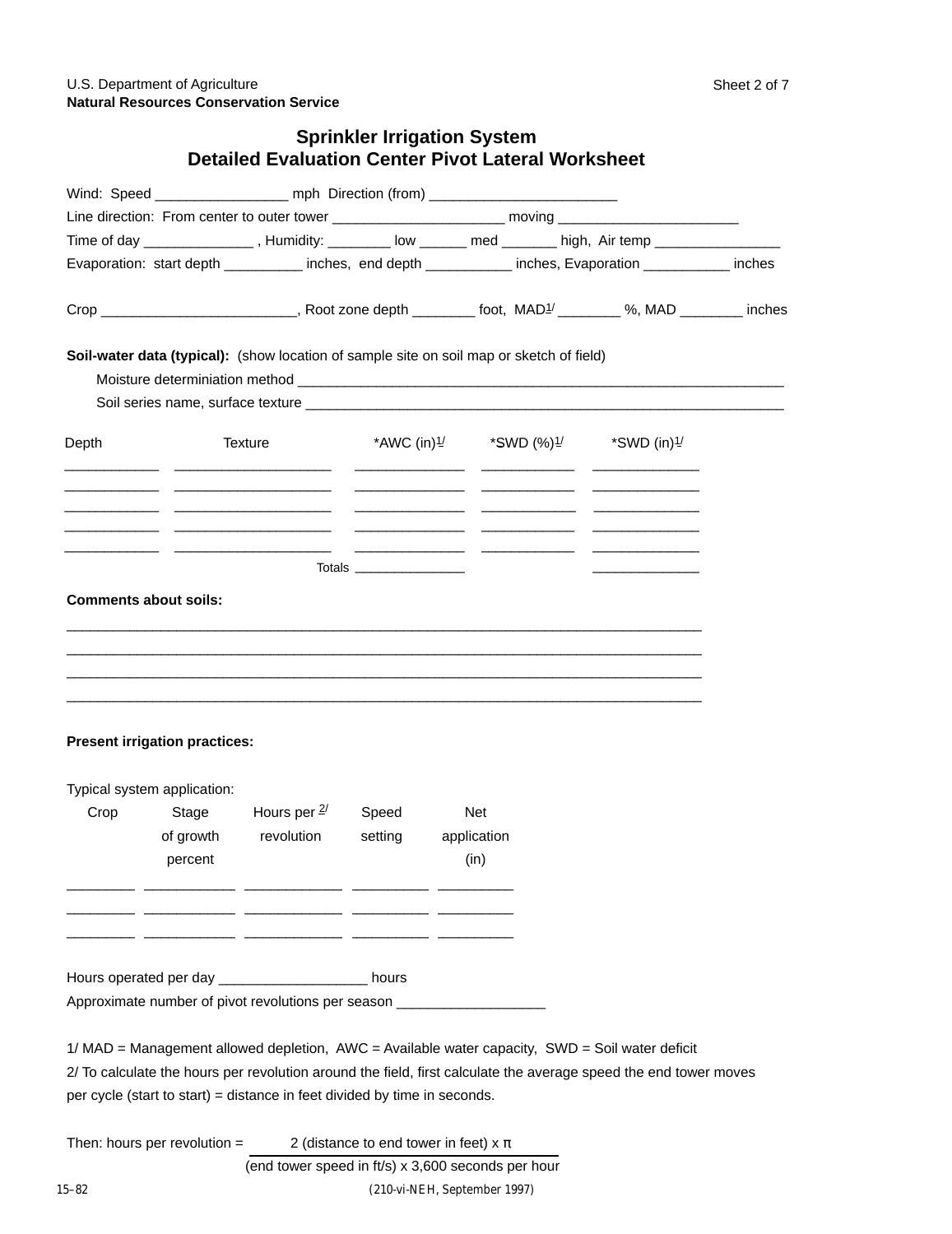| System data:                                                                                                                                                                                                                                                                                                          |
|-----------------------------------------------------------------------------------------------------------------------------------------------------------------------------------------------------------------------------------------------------------------------------------------------------------------------|
| Distance from pivot point to: end tower ______________ft, wetted edge _____________ft                                                                                                                                                                                                                                 |
| * End tower speed: Distance between stakes __________________                                                                                                                                                                                                                                                         |
|                                                                                                                                                                                                                                                                                                                       |
| Time to travel between stakes min                                                                                                                                                                                                                                                                                     |
| * This method is satisfactory for a continuous moving system, but need to allow for moving in start-stop cycles.<br>Recommend using end tower move distance and from start to star. Typically, percent speed setting for<br>end tower represents, 60% = 36 seconds of each minute, 72 seconds of each 2 minutes, etc. |
| Measured system flow rate _________________gpm, method _________________________                                                                                                                                                                                                                                      |
| <b>Evaluation computations:</b>                                                                                                                                                                                                                                                                                       |
| Circumference of end tower:                                                                                                                                                                                                                                                                                           |
| (6.2832)                                                                                                                                                                                                                                                                                                              |
| End tower speed:                                                                                                                                                                                                                                                                                                      |
| Distance traveled (ft) $x 60 =$ _________________ $x 60 =$ ______________________ ft/hr<br>Time in minutes                                                                                                                                                                                                            |
| Hours per revolution:                                                                                                                                                                                                                                                                                                 |
| Circumference at end tower (ft) = $\frac{1}{2}$ = $\frac{1}{2}$ = $\frac{1}{2}$ = $\frac{1}{2}$ = $\frac{1}{2}$ hr<br>End tower speed (ft/hr)                                                                                                                                                                         |
| Area irrigated:                                                                                                                                                                                                                                                                                                       |
| (3.1416)<br>(Distance to wetted edge) <sup>2</sup> x $\pi =$ _______________ x 3.1416 = ________________ ac<br>$-$ 43,560<br>43,560 square feet/acre                                                                                                                                                                  |
| Gross application per irrigation:                                                                                                                                                                                                                                                                                     |
| Hours per revolution x gpm = $\frac{1}{2}$ = $\frac{1}{2}$ = $\frac{1}{2}$ = $\frac{1}{2}$ = $\frac{1}{2}$ in                                                                                                                                                                                                         |
| 435 x acres irrigated<br>453 x<br>ac                                                                                                                                                                                                                                                                                  |
| Weighted system average application:                                                                                                                                                                                                                                                                                  |
| Sum of: catch x factors<br>$=$ ______________ = ________ cc (ml)                                                                                                                                                                                                                                                      |
| (Sum of: factors) x number of containers                                                                                                                                                                                                                                                                              |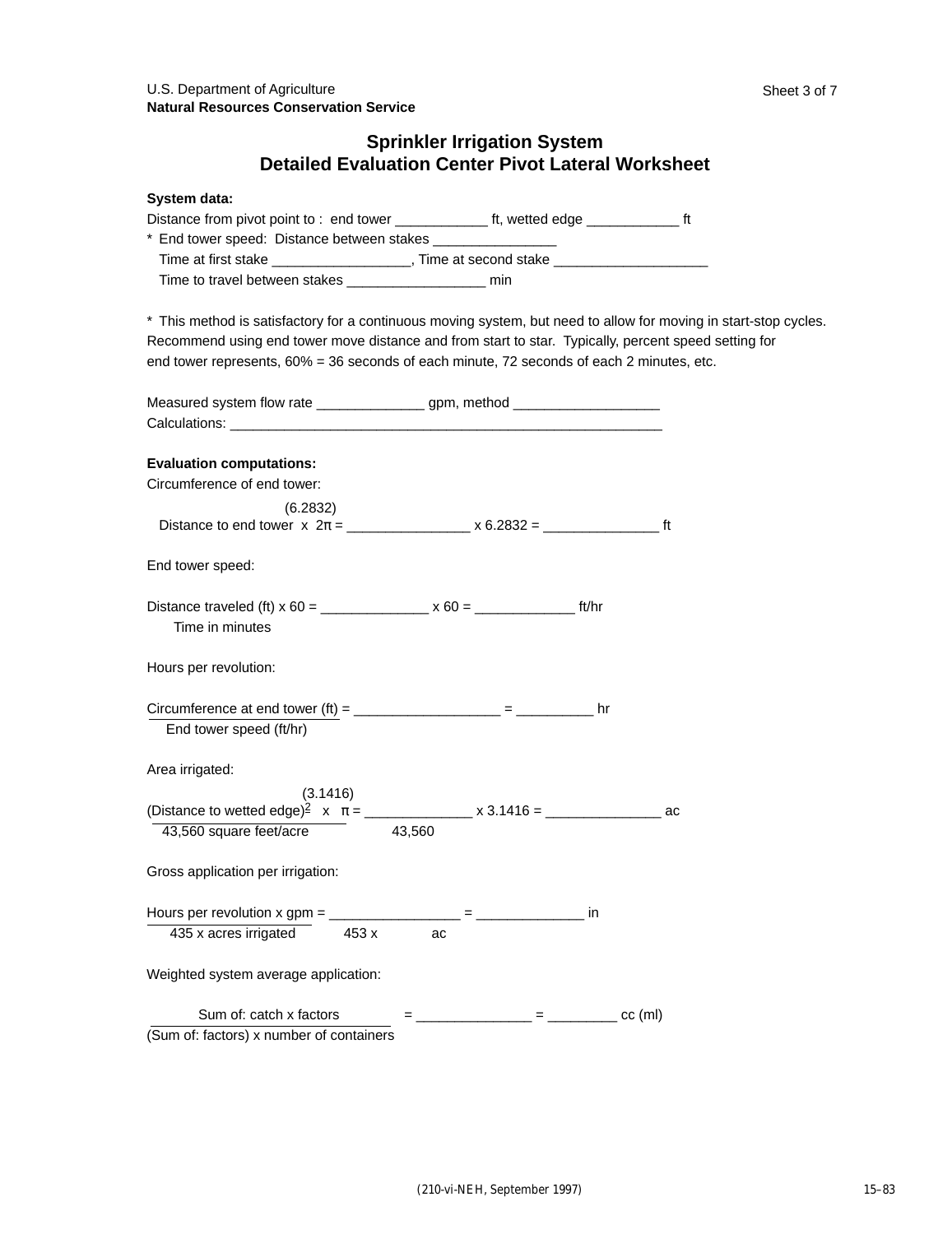Convert cc (ml) in measuring cylinder to inches depth in catch container:

| $\frac{1}{\sqrt{1-\frac{1}{\sqrt{1-\frac{1}{\sqrt{1-\frac{1}{\sqrt{1-\frac{1}{\sqrt{1-\frac{1}{\sqrt{1-\frac{1}{\sqrt{1-\frac{1}{\sqrt{1-\frac{1}{\sqrt{1-\frac{1}{\sqrt{1-\frac{1}{\sqrt{1-\frac{1}{\sqrt{1-\frac{1}{\sqrt{1-\frac{1}{\sqrt{1-\frac{1}{\sqrt{1-\frac{1}{\sqrt{1-\frac{1}{\sqrt{1-\frac{1}{\sqrt{1-\frac{1}{\sqrt{1-\frac{1}{\sqrt{1-\frac{1}{\sqrt{1-\frac{1}{\sqrt{1-\frac{1}{\sqrt{1-\frac{1}{\sqrt{1-\frac{1$ |  |  |
|-----------------------------------------------------------------------------------------------------------------------------------------------------------------------------------------------------------------------------------------------------------------------------------------------------------------------------------------------------------------------------------------------------------------------------------|--|--|
| Average application = Average catch (cc) = $\frac{1}{2}$ = $\frac{1}{2}$ = $\frac{1}{2}$ = $\frac{1}{2}$ = $\frac{1}{2}$ in<br>cc/inch                                                                                                                                                                                                                                                                                            |  |  |
| Weighted low 1/4 average application:                                                                                                                                                                                                                                                                                                                                                                                             |  |  |
| Sum of low 1/4 catch x factors<br>$=$ _____________ = _________ cc (ml)                                                                                                                                                                                                                                                                                                                                                           |  |  |
| (Sum of low 1/4 factors) x number of low 1/4 containers                                                                                                                                                                                                                                                                                                                                                                           |  |  |
| Low 1/4 average application = Average low 1/4 (cc) = $\frac{1}{2}$ = $\frac{1}{2}$ = $\frac{1}{2}$ = $\frac{1}{2}$ in<br>cc/inch                                                                                                                                                                                                                                                                                                  |  |  |
| Distribution uniformity low 1/4 a (DU):                                                                                                                                                                                                                                                                                                                                                                                           |  |  |
| Weighted low 1/4 average applic. $=$ ________________ = ____________ %<br>$DU =$<br>Weighted system average application                                                                                                                                                                                                                                                                                                           |  |  |
| Approximate Christiansen uniformity (CU):                                                                                                                                                                                                                                                                                                                                                                                         |  |  |
|                                                                                                                                                                                                                                                                                                                                                                                                                                   |  |  |
| Effective portion of water applied $(R_e)$ :                                                                                                                                                                                                                                                                                                                                                                                      |  |  |
| $R_e$ = Weighted system average application (in) = _____________ = ______________<br>Gross applicaiton (in)                                                                                                                                                                                                                                                                                                                       |  |  |
| Application efficiency of low $1/4$ (E <sub>q</sub> ):                                                                                                                                                                                                                                                                                                                                                                            |  |  |
|                                                                                                                                                                                                                                                                                                                                                                                                                                   |  |  |
| (Use for medium to high value crops)                                                                                                                                                                                                                                                                                                                                                                                              |  |  |
| Approximate application efficiency low $1/2$ ( $E_h$ ):                                                                                                                                                                                                                                                                                                                                                                           |  |  |
|                                                                                                                                                                                                                                                                                                                                                                                                                                   |  |  |

(Use for low value field and forage crops)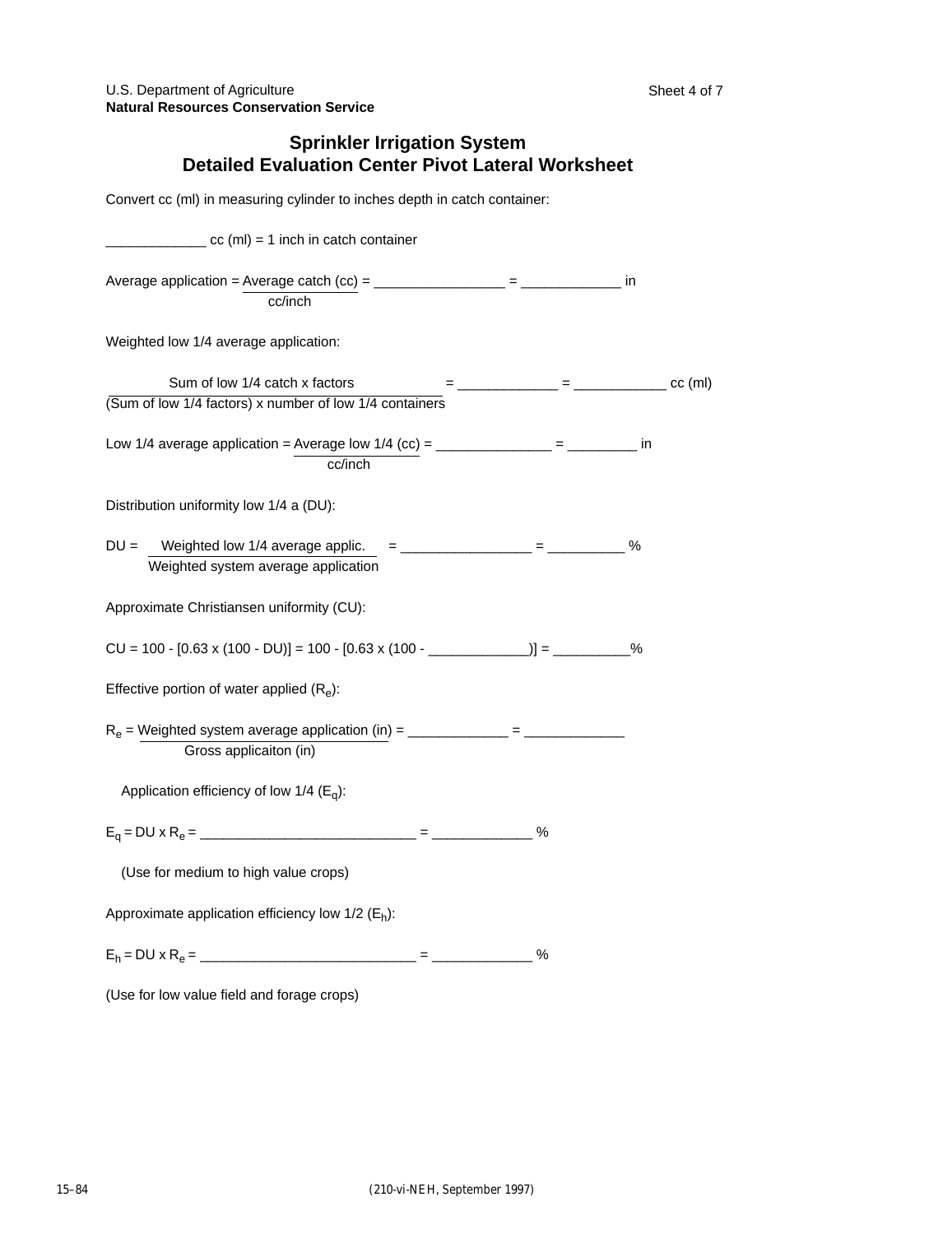Application:

| Gross application x hours operated per day x ( $E_q$ or $E_h$ )<br>Hours per revolution x 100                                                                                         |                                |        |  |
|---------------------------------------------------------------------------------------------------------------------------------------------------------------------------------------|--------------------------------|--------|--|
|                                                                                                                                                                                       |                                |        |  |
| Maximum average application rate:                                                                                                                                                     |                                |        |  |
| Maximum catch inches x 60 $=$ _____________ = ______________ in/hr<br>Time containers are uncovered in minutes                                                                        |                                |        |  |
| Pivot revolutions required t replace typical annual moisture deficit:                                                                                                                 |                                |        |  |
| (Based on existing management procedures)                                                                                                                                             |                                |        |  |
| Annual net irrig. requirement _______________ in, for _________________________(crop)                                                                                                 |                                |        |  |
| Pivot revolutions required:                                                                                                                                                           |                                |        |  |
| $(E_q$ or $E_h$ ) x gross applic. per irrig.                                                                                                                                          |                                |        |  |
| Potential water and cost savings                                                                                                                                                      |                                |        |  |
| Present management::<br>Gross applied per year = gross applied per irrig $x$ number of irrig                                                                                          |                                |        |  |
|                                                                                                                                                                                       |                                |        |  |
| Potential management:<br>Potential application efficiency (E <sub>pq</sub> or E <sub>ph</sub> ) ______________ percent (from<br>irrigation guide, NEH Sec 15, Ch 11, or other source) |                                |        |  |
| Potential annual gross applied = Annual net irrig. requirement x 100                                                                                                                  | Potential $E_{pq}$ or $E_{ph}$ |        |  |
| $=$                                                                                                                                                                                   |                                | inches |  |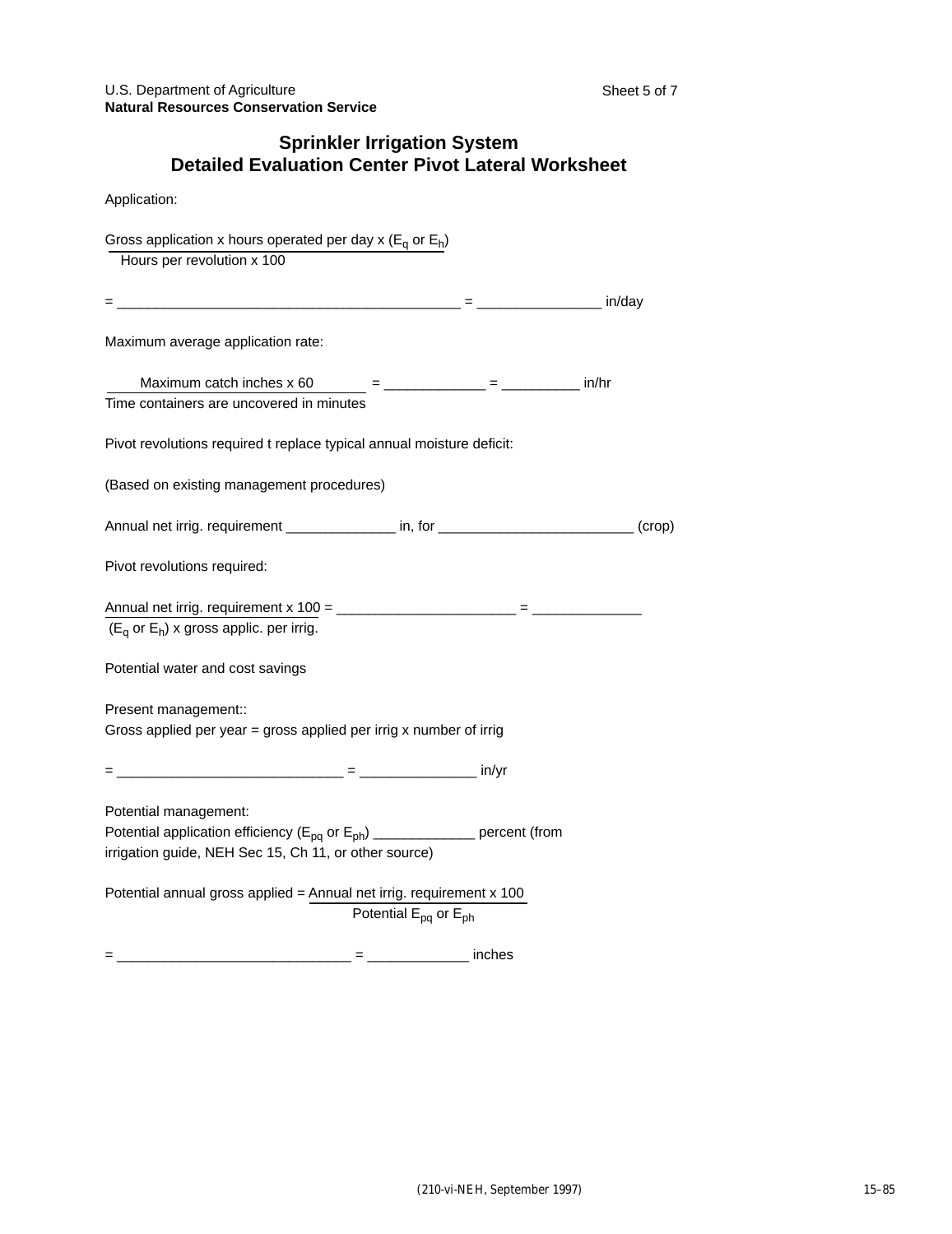#### **Sprinkler Irrigation System** Detailed Evaluation Center Pivot Lateral Worksheet

#### Total annual water conserved:

|                         | = (Present gross applied - potential gross applied) x area irrig. (acre)                                                                                                                                                                                                                     |  |
|-------------------------|----------------------------------------------------------------------------------------------------------------------------------------------------------------------------------------------------------------------------------------------------------------------------------------------|--|
| 12                      |                                                                                                                                                                                                                                                                                              |  |
|                         |                                                                                                                                                                                                                                                                                              |  |
|                         |                                                                                                                                                                                                                                                                                              |  |
| 12                      |                                                                                                                                                                                                                                                                                              |  |
| <b>Cost savings:</b>    |                                                                                                                                                                                                                                                                                              |  |
|                         | Pumping plant efficiency ______________ kind of fuel ___________________________                                                                                                                                                                                                             |  |
|                         | Cost per unit of fuel _________________ fuel cost per acre foot \$ ______________                                                                                                                                                                                                            |  |
|                         | Cost savings $=$ fuel cost per acre foot x acre foot conserved per year                                                                                                                                                                                                                      |  |
|                         |                                                                                                                                                                                                                                                                                              |  |
|                         |                                                                                                                                                                                                                                                                                              |  |
| Water purchase cost:    |                                                                                                                                                                                                                                                                                              |  |
|                         |                                                                                                                                                                                                                                                                                              |  |
|                         | = Cost per acre foot x acre feet saved per year = ______________________________                                                                                                                                                                                                             |  |
|                         |                                                                                                                                                                                                                                                                                              |  |
|                         | Cost savings = pumping cost + water cost = $\frac{1}{2}$ = \$ $\frac{1}{2}$ = \$ $\frac{1}{2}$ = $\frac{1}{2}$ = $\frac{1}{2}$ = $\frac{1}{2}$ = $\frac{1}{2}$ = $\frac{1}{2}$ = $\frac{1}{2}$ = $\frac{1}{2}$ = $\frac{1}{2}$ = $\frac{1}{2}$ = $\frac{1}{2}$ = $\frac{1}{2}$ = $\frac{1}{$ |  |
|                         |                                                                                                                                                                                                                                                                                              |  |
| <b>Recommendations:</b> |                                                                                                                                                                                                                                                                                              |  |
|                         |                                                                                                                                                                                                                                                                                              |  |
|                         |                                                                                                                                                                                                                                                                                              |  |
|                         |                                                                                                                                                                                                                                                                                              |  |
|                         |                                                                                                                                                                                                                                                                                              |  |
|                         |                                                                                                                                                                                                                                                                                              |  |
|                         |                                                                                                                                                                                                                                                                                              |  |
|                         |                                                                                                                                                                                                                                                                                              |  |
|                         |                                                                                                                                                                                                                                                                                              |  |
|                         |                                                                                                                                                                                                                                                                                              |  |
|                         |                                                                                                                                                                                                                                                                                              |  |
|                         |                                                                                                                                                                                                                                                                                              |  |
|                         |                                                                                                                                                                                                                                                                                              |  |
|                         |                                                                                                                                                                                                                                                                                              |  |
|                         |                                                                                                                                                                                                                                                                                              |  |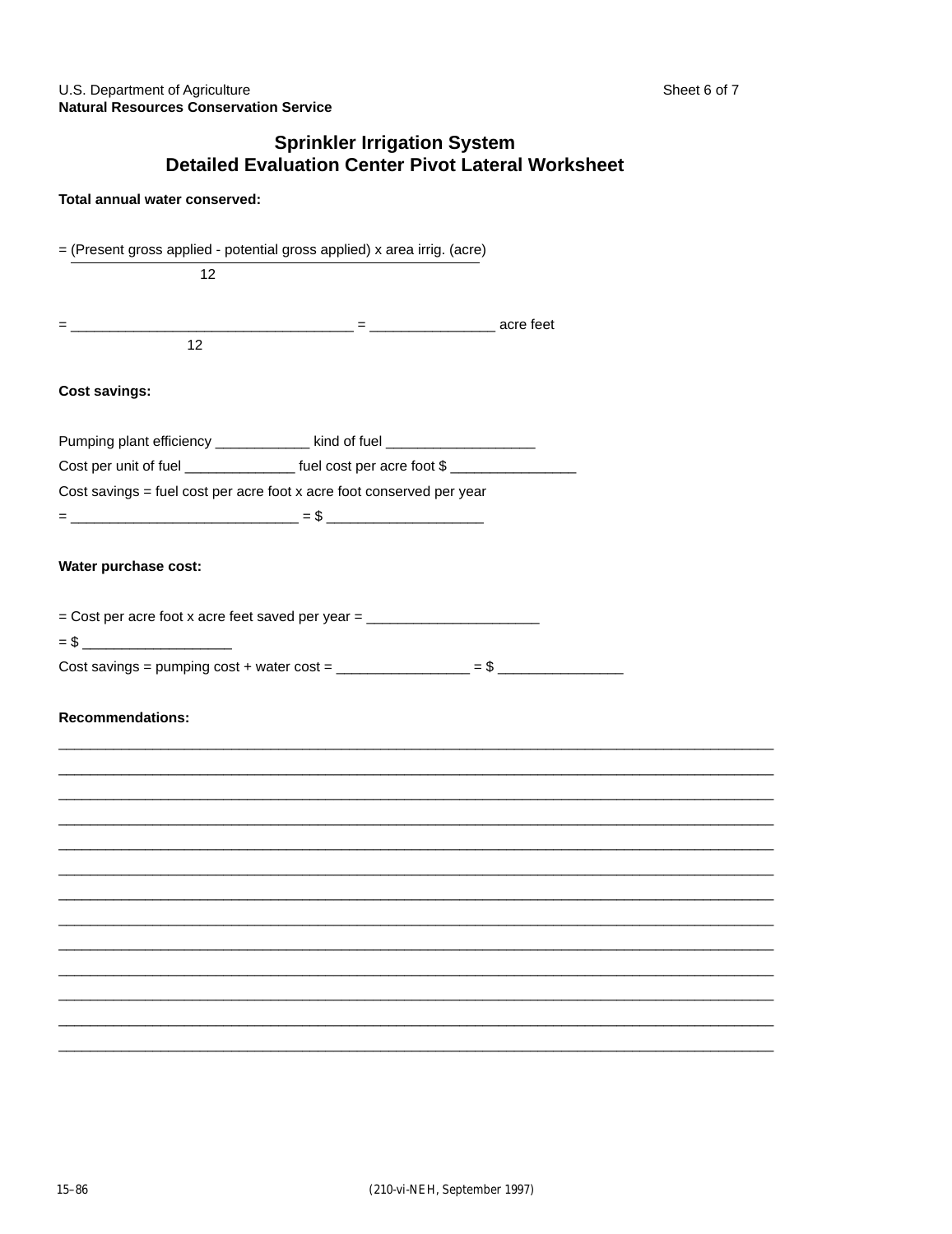| Container spacing |                 |      |                    | feet  |
|-------------------|-----------------|------|--------------------|-------|
| Container         |                 |      | Catch   Catch (cc) | Catch |
| No.               | Factor          | (cc) | x Factor           | (in)  |
| 1                 | 1               |      |                    |       |
| $\overline{2}$    | $\overline{2}$  |      |                    |       |
| $\overline{3}$    | $\overline{3}$  |      |                    |       |
| $\overline{4}$    | $\overline{4}$  |      |                    |       |
| 5                 | 5               |      |                    |       |
| 6                 | 6               |      |                    |       |
| 7                 | 7               |      |                    |       |
| 8                 | 8               |      |                    |       |
| 9                 | 9               |      |                    |       |
| 10                | 10              |      |                    |       |
| 11                | 11              |      |                    |       |
| 12                | 12              |      |                    |       |
| 13                | 13              |      |                    |       |
| 14                | 14              |      |                    |       |
| 15                | 15              |      |                    |       |
| 16                | 16              |      |                    |       |
| 17                | 17              |      |                    |       |
| 18                | 18              |      |                    |       |
| 19                | 19              |      |                    |       |
| $\overline{20}$   | 20              |      |                    |       |
| $\overline{21}$   | $\overline{21}$ |      |                    |       |
| 22                | 22              |      |                    |       |
| 23                | 23              |      |                    |       |
| 24                | 24              |      |                    |       |
| 25                | 25              |      |                    |       |
| 26                | 26              |      |                    |       |
| 27                | 27              |      |                    |       |
| 28                | 28              |      |                    |       |
| 29                | 29              |      |                    |       |
| 30                | 30              |      |                    |       |
| $\overline{31}$   | $\overline{31}$ |      |                    |       |
| 32                | 32              |      |                    |       |
| $\overline{33}$   | $\overline{33}$ |      |                    |       |
| 34                | 34              |      |                    |       |
| 35                | 35              |      |                    |       |
| 36                | $\overline{36}$ |      |                    |       |
| 37                | 37              |      |                    |       |
| 38                | 38              |      |                    |       |
| 39                | 39              |      |                    |       |
| 40                | 40              |      |                    |       |
| 41                | 41              |      |                    |       |
| 42                | $\overline{42}$ |      |                    |       |
| 43                | 43              |      |                    |       |
| $\overline{44}$   | 44              |      |                    |       |
| 45                | 45              |      |                    |       |
| $\overline{46}$   | $\overline{46}$ |      |                    |       |
| $\overline{47}$   | $\overline{47}$ |      |                    |       |

|                 | Container<br>Catch |      | Catch (cc) | Catch |
|-----------------|--------------------|------|------------|-------|
| No.             | Factor             | (cc) | x Factor   | (in)  |
| 48              | 48                 |      |            |       |
| 49              | 49                 |      |            |       |
| $\overline{50}$ | $\overline{50}$    |      |            |       |
| $\overline{51}$ | $\overline{51}$    |      |            |       |
| $\overline{52}$ | $\overline{52}$    |      |            |       |
| 53              | 53                 |      |            |       |
| 54              | 54                 |      |            |       |
| 55              | 55                 |      |            |       |
| 56              | 56                 |      |            |       |
| 57              | 57                 |      |            |       |
| 58              | 58                 |      |            |       |
| 59              | 59                 |      |            |       |
| 60              | 60                 |      |            |       |
| 61              | 61                 |      |            |       |
| 62              | 62                 |      |            |       |
| 63              | 63                 |      |            |       |
| 64              | 64                 |      |            |       |
| 65              | 65                 |      |            |       |
| 66              | 66                 |      |            |       |
| 67              | 67                 |      |            |       |
| 68              | 68                 |      |            |       |
| 69              | 69                 |      |            |       |
| 70              | 70                 |      |            |       |

Sum \_\_\_\_\_\_\_\_  $\frac{1}{2}$ 

Low 1/4 summation:

Sum \_\_\_\_\_\_\_\_ \_\_\_\_\_\_\_\_\_\_

Max application rate data (5 minute catch)

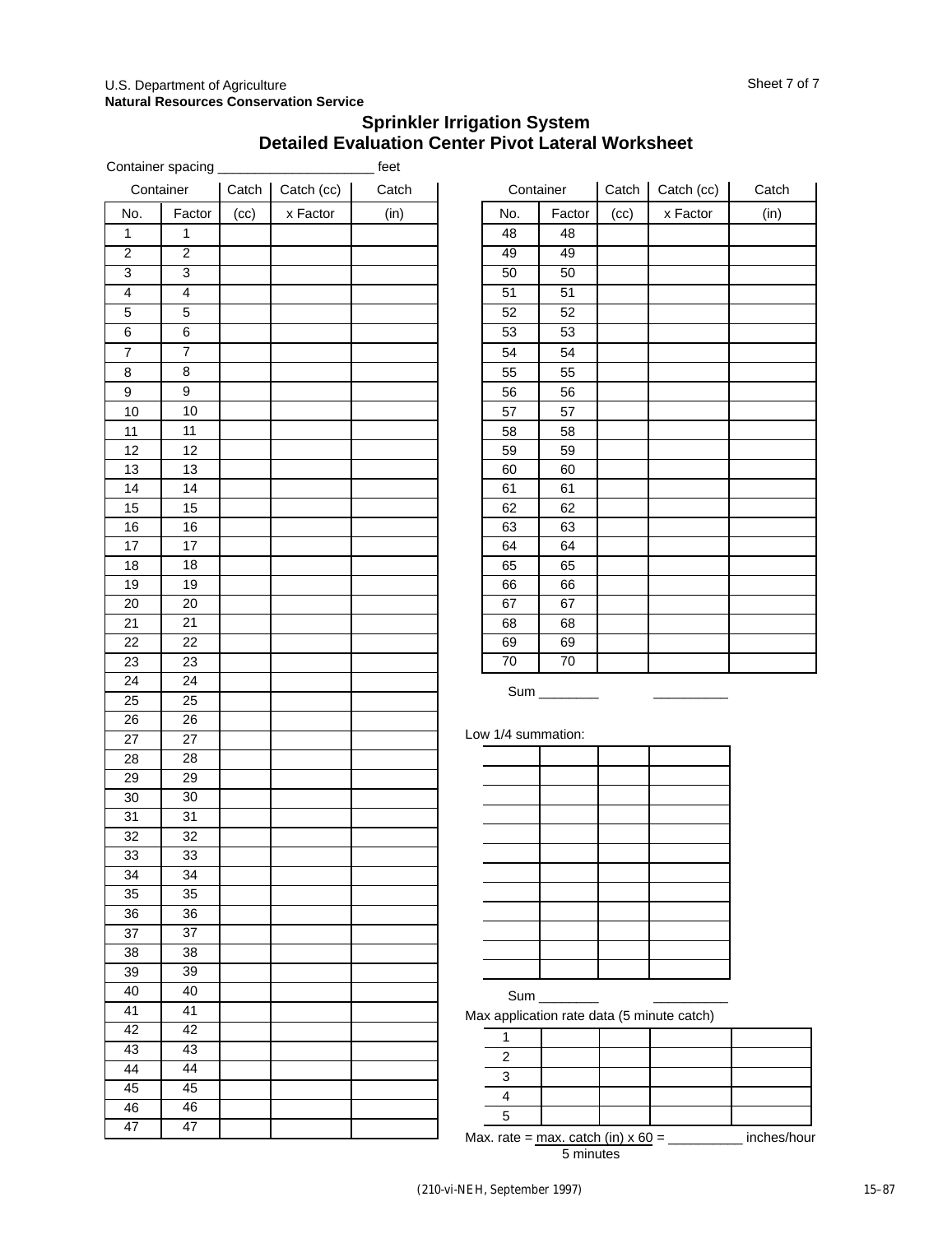

**Container number**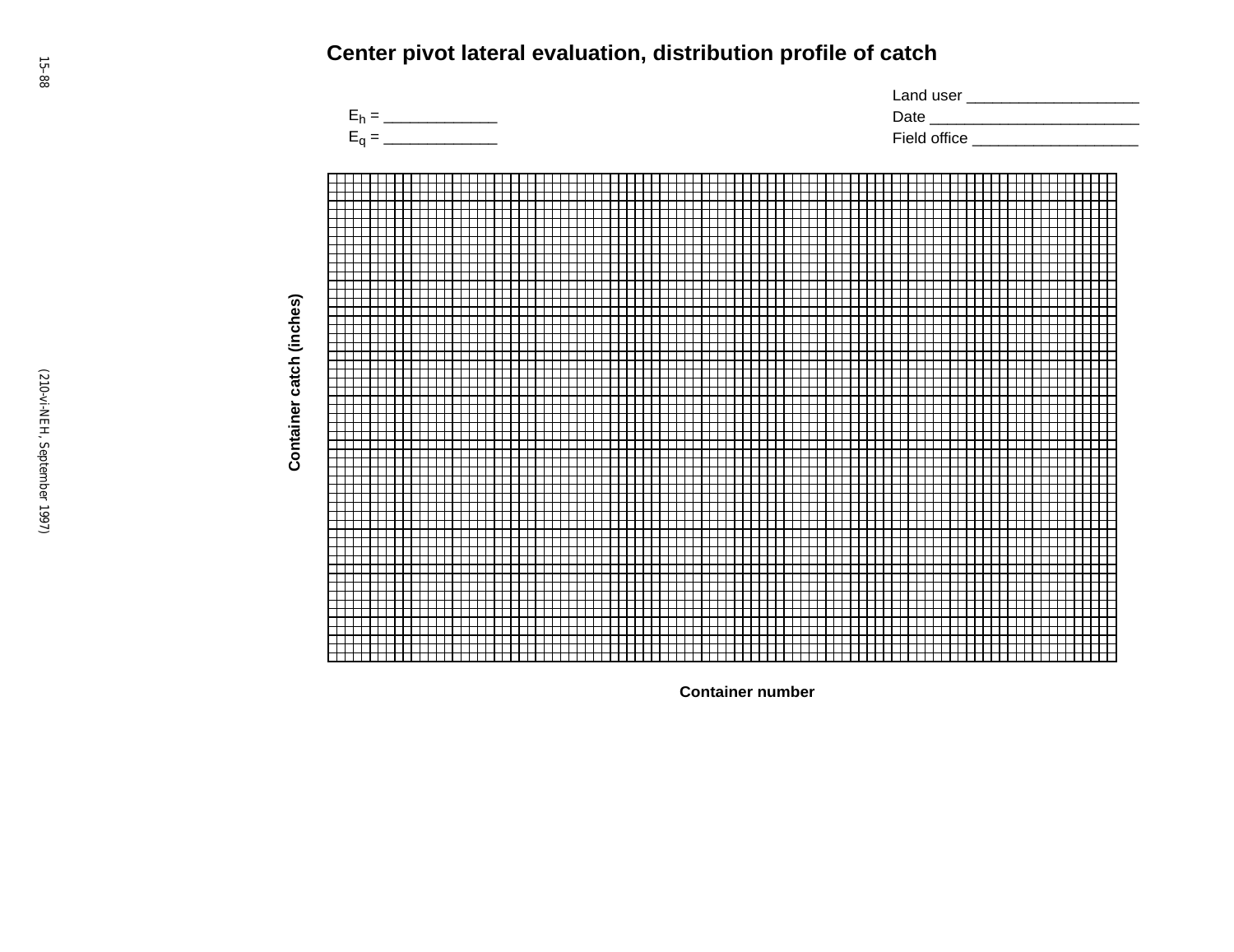|                            | Irrigation system hardware inventory:                                                                                                                                                                                                |                                                                                  |            |             |        |
|----------------------------|--------------------------------------------------------------------------------------------------------------------------------------------------------------------------------------------------------------------------------------|----------------------------------------------------------------------------------|------------|-------------|--------|
|                            | Sprinkler gun make __________________________, model ___________________, nozzle type ________________________                                                                                                                       |                                                                                  |            |             |        |
| Nozzle:                    |                                                                                                                                                                                                                                      |                                                                                  |            |             |        |
|                            | Manufacturer rated discharge, __________________gpm at _________________psi giving ________________ft wetted diameter                                                                                                                |                                                                                  |            |             |        |
| Hose:                      |                                                                                                                                                                                                                                      |                                                                                  |            |             |        |
| Towpath:                   |                                                                                                                                                                                                                                      |                                                                                  |            |             |        |
|                            |                                                                                                                                                                                                                                      |                                                                                  |            |             |        |
| Gun:                       |                                                                                                                                                                                                                                      |                                                                                  |            |             |        |
| Mainline:                  |                                                                                                                                                                                                                                      |                                                                                  |            |             | inches |
| <b>Field observations:</b> |                                                                                                                                                                                                                                      |                                                                                  |            |             |        |
|                            | Crop uniformity experience of the contract of the contract of the contract of the contract of the contract of the contract of the contract of the contract of the contract of the contract of the contract of the contract of        |                                                                                  |            |             |        |
|                            | Water runoff <b>with a strategie of the contract of the contract of the contract of the contract of the contract of the contract of the contract of the contract of the contract of the contract of the contract of the contract</b> |                                                                                  |            |             |        |
|                            |                                                                                                                                                                                                                                      |                                                                                  |            |             |        |
|                            | System leaks <b>the contract of the contract of the contract of the contract of the contract of the contract of the contract of the contract of the contract of the contract of the contract of the contract of the contract of </b> |                                                                                  |            |             |        |
|                            |                                                                                                                                                                                                                                      |                                                                                  |            |             |        |
|                            | Other observations experience of the contract of the contract of the contract of the contract of the contract of the contract of the contract of the contract of the contract of the contract of the contract of the contract        |                                                                                  |            |             |        |
|                            | Field data inventory and computations:<br>Crop ___________________________, root zone depth ___________ ft, MAD $\frac{1}{2}$ _________%, MAD $\frac{1}{2}$ __________________ inches<br>Soil-water data (typical):                  |                                                                                  |            |             |        |
|                            | (Show locations of sample on soil map or sketch of field)                                                                                                                                                                            |                                                                                  |            |             |        |
|                            |                                                                                                                                                                                                                                      |                                                                                  |            |             |        |
|                            | Soil series and surface texture ________                                                                                                                                                                                             |                                                                                  |            |             |        |
| Depth                      | Texture                                                                                                                                                                                                                              | AWC (in) 1/<br><u> 1999 - Jan James James, martin amerikan (h. 1989).</u><br>- - | SWD (%) 1/ | SWD (in) 1/ |        |
|                            |                                                                                                                                                                                                                                      |                                                                                  |            |             |        |
|                            | Totals                                                                                                                                                                                                                               |                                                                                  |            |             |        |
|                            |                                                                                                                                                                                                                                      |                                                                                  |            |             |        |
|                            |                                                                                                                                                                                                                                      |                                                                                  |            |             |        |

1/ MAD = Management Allowable depletion, AWC = Available water capacity, SWD = Soil water deficit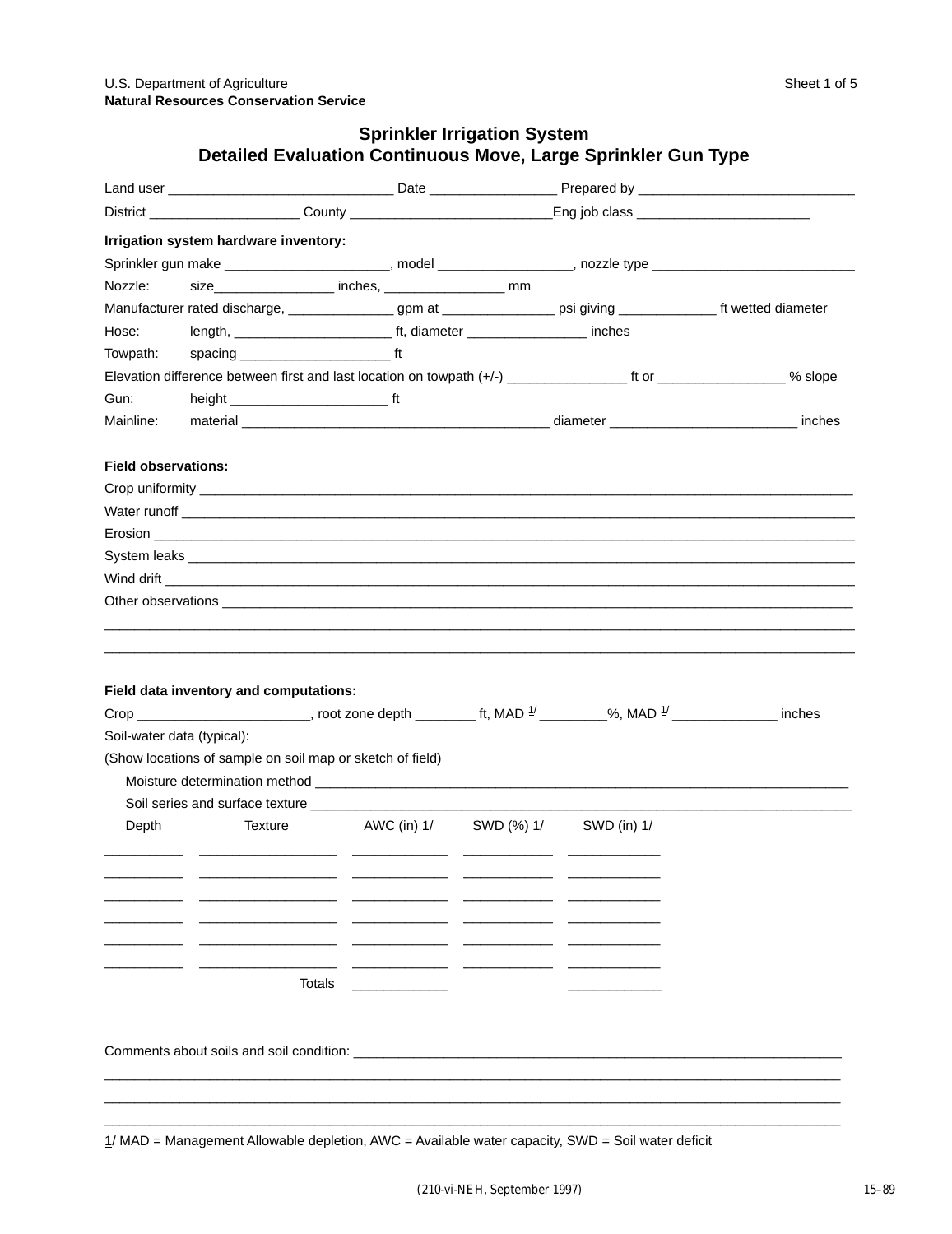| <b>Present irrigation practices:</b>                                                                   |                                                                                   |               |  |
|--------------------------------------------------------------------------------------------------------|-----------------------------------------------------------------------------------|---------------|--|
| Typical irrigation duration __________________hr, irrigation frequency _____________________days       |                                                                                   |               |  |
|                                                                                                        |                                                                                   |               |  |
|                                                                                                        |                                                                                   |               |  |
| Test:                                                                                                  |                                                                                   |               |  |
| Start _________________, Stop ________________, Duration ________________ = ____________ hour          |                                                                                   |               |  |
| Atmospheric data;                                                                                      |                                                                                   |               |  |
| Wind: Direction: Initial _______________, during _______________, final _______________                |                                                                                   |               |  |
| Speed (mph): Initial ________________, during ______________, final _____________                      |                                                                                   |               |  |
|                                                                                                        |                                                                                   |               |  |
| Temperature: initial _____________ final ___________, humidity: ___________ low ______ med ______ high |                                                                                   |               |  |
| Evaporation container: initial ______________, final ______________, loss _____________ inches         |                                                                                   |               |  |
|                                                                                                        |                                                                                   |               |  |
| Pressure:<br>psi, at start of test                                                                     |                                                                                   |               |  |
| psi, at end of test                                                                                    |                                                                                   |               |  |
| Measured flow into the system _______________________________gpm                                       |                                                                                   |               |  |
|                                                                                                        |                                                                                   |               |  |
| Sprinkler travel speed:                                                                                |                                                                                   |               |  |
| at beginning                                                                                           |                                                                                   |               |  |
| at test site                                                                                           |                                                                                   |               |  |
| at terminal end                                                                                        |                                                                                   |               |  |
| average                                                                                                |                                                                                   | <u>ft/min</u> |  |
|                                                                                                        |                                                                                   |               |  |
| Calculations:                                                                                          |                                                                                   |               |  |
| Gross average depth of water applied $=$                                                               | (gun discharge, gpm) x (1.605)<br>(tow path spacing, ft) x (travel speed, ft/min) |               |  |
|                                                                                                        |                                                                                   |               |  |
|                                                                                                        |                                                                                   |               |  |
|                                                                                                        |                                                                                   |               |  |
|                                                                                                        |                                                                                   |               |  |
| Average overlapped catches                                                                             |                                                                                   |               |  |
| System = $(\text{sum all catch totals} \text{in}) = \underline{\hspace{1cm}} \text{in}$                |                                                                                   |               |  |
|                                                                                                        |                                                                                   |               |  |
|                                                                                                        |                                                                                   |               |  |
|                                                                                                        |                                                                                   |               |  |
|                                                                                                        |                                                                                   |               |  |
| Average application rate $=$                                                                           | (Flow, gpm) x (13,624)                                                            |               |  |
|                                                                                                        | (tow path spacing, ft) $x$ (wet sector, deg.)                                     |               |  |
|                                                                                                        |                                                                                   |               |  |
| $=$ $\frac{2 \text{ (gpm)} \times (13,624)}{10 \text{ (hpm)} \times (13,624)} =$ in/hr                 |                                                                                   |               |  |
| Maximum application rate = (average application rate, in/hr) $x(1.5)$                                  |                                                                                   |               |  |
|                                                                                                        |                                                                                   |               |  |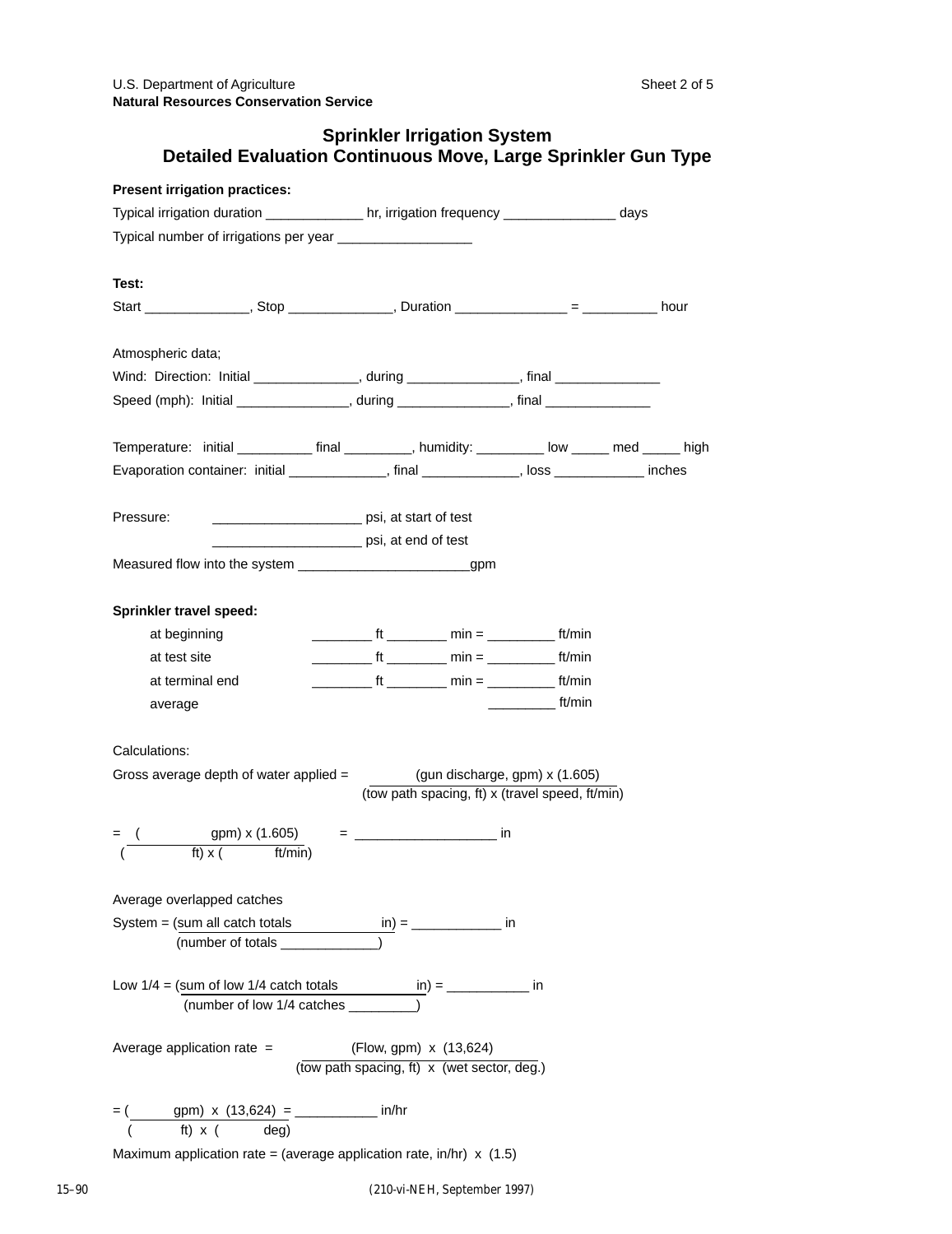#### **Container test data**



| Path                         |                          | <b>Container catch volume</b><br>Left side of path | <b>Right plus left</b><br>side catch totals |            |    |        |
|------------------------------|--------------------------|----------------------------------------------------|---------------------------------------------|------------|----|--------|
| spacing<br>(f <sup>t</sup> ) | Catch no.                | Catch (mL)                                         | Catch no.                                   | Catch (mL) | mL | inches |
| 330                          | $\mathbf{1}$             |                                                    | 33                                          |            |    |        |
| 320                          | $\overline{c}$           |                                                    | 32                                          |            |    |        |
| 310                          | 3                        |                                                    | 31                                          |            |    |        |
| 300                          | 4                        |                                                    | 30                                          |            |    |        |
| 290                          | 5                        |                                                    | 29                                          |            |    |        |
| 280                          | $\overline{6}$           |                                                    | $\overline{28}$                             |            |    |        |
| 270                          | $\overline{\mathcal{I}}$ |                                                    | 27                                          |            |    |        |
| 260                          | 8                        |                                                    | 26                                          |            |    |        |
| 250                          | 9                        |                                                    | 25                                          |            |    |        |
| 240                          | 10                       |                                                    | 24                                          |            |    |        |
| 230                          | $\overline{11}$          |                                                    | $\overline{23}$                             |            |    |        |
| 220                          | 12                       |                                                    | 22                                          |            |    |        |
| 210                          | 13                       |                                                    | 21                                          |            |    |        |
| 200                          | 14                       |                                                    | 20                                          |            |    |        |
| 190                          | 15                       |                                                    | 19                                          |            |    |        |
| 180                          | 16                       |                                                    | 18                                          |            |    |        |
| 170                          | 17                       |                                                    | 17                                          |            |    |        |
| 160                          | 18                       |                                                    | 16                                          |            |    |        |
| 150                          | 19                       |                                                    | 15                                          |            |    |        |
| 140                          | 20                       |                                                    | 14                                          |            |    |        |
| 130                          | $\overline{21}$          |                                                    | 13                                          |            |    |        |
| 120                          | 22                       |                                                    | 12                                          |            |    |        |
| 110                          | 23                       |                                                    | 11                                          |            |    |        |
| 100                          | 24                       |                                                    | 10                                          |            |    |        |
| 90                           | 25                       |                                                    | 9                                           |            |    |        |
| 80                           | $\overline{26}$          |                                                    | $\overline{8}$                              |            |    |        |
| 70                           | 27                       |                                                    | $\overline{7}$                              |            |    |        |
| 60                           | 28                       |                                                    | 6                                           |            |    |        |
| 50                           | 29                       |                                                    | 5                                           |            |    |        |
| 40                           | 30                       |                                                    | $\overline{\mathbf{4}}$                     |            |    |        |
| 30                           | 31                       |                                                    | $\overline{3}$                              |            |    |        |
| 20                           | 32                       |                                                    | $\overline{c}$                              |            |    |        |
| 10                           | 33                       |                                                    | $\mathbf 1$                                 |            |    |        |

Sum of all catch totals \_\_\_\_\_\_\_\_\_\_\_\_\_\_\_\_\_\_\_

Sum of low 1/4 catch totals \_\_\_\_\_\_\_\_\_\_\_\_\_\_\_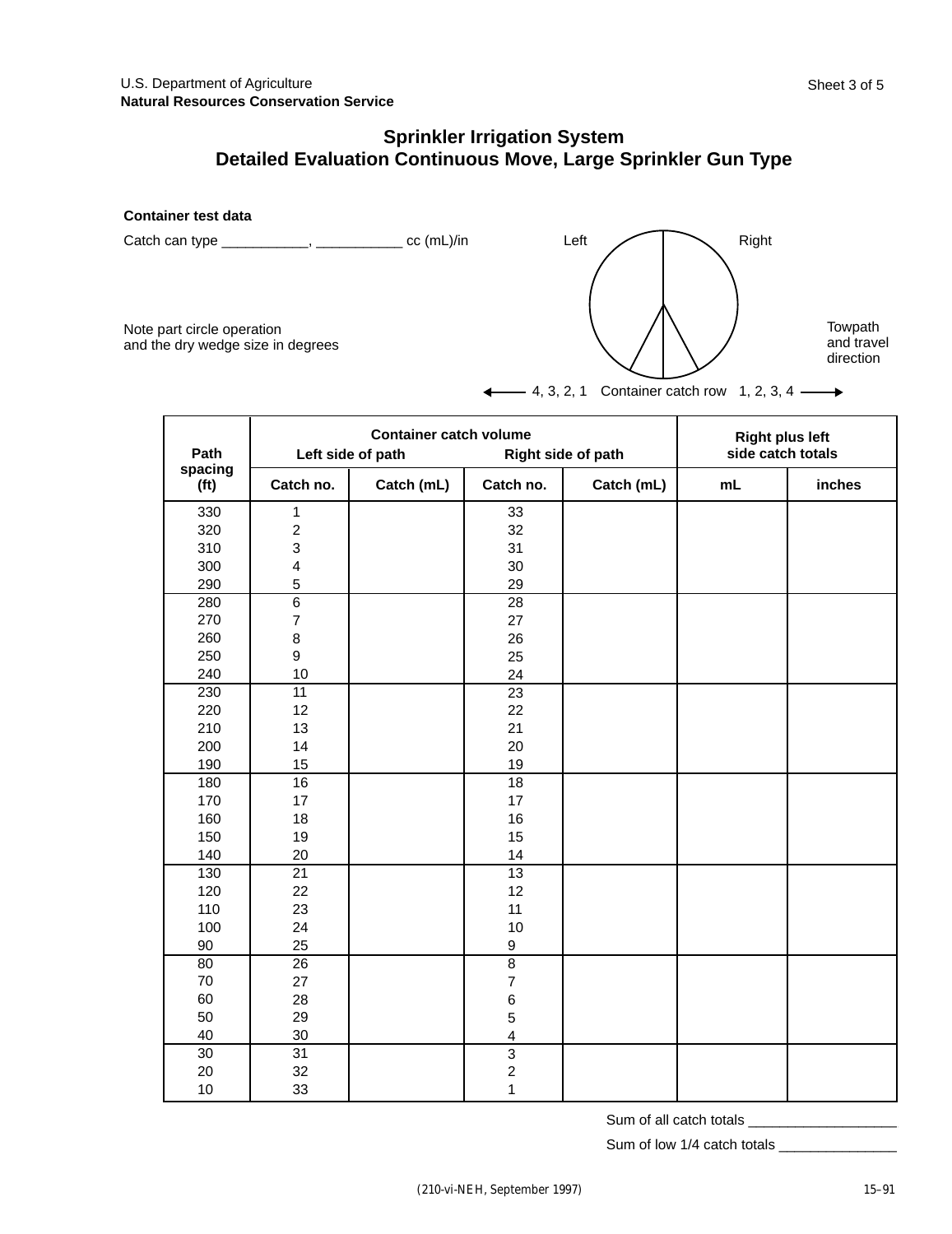#### **Potential water and cost savings:**

#### **Present management:**

| Gross applied per year = (Gross applied per irrigation) x (number of irrigation) = $\frac{ }{ }$ = $\frac{ }{ }$ in/yr    |    |                          |  |  |
|---------------------------------------------------------------------------------------------------------------------------|----|--------------------------|--|--|
|                                                                                                                           |    |                          |  |  |
| <b>Potential management:</b>                                                                                              |    |                          |  |  |
| Annual net irrigation requirement ________________________ in/yr, for _______________________(crop)                       |    |                          |  |  |
| Potential application efficiency $(E_q \text{ or } E_h)$ _____________% (estimated at 55 - 65%)                           |    |                          |  |  |
| Potential annual gross applied = (annual net irrigation requirement) $x 100 =$ ______________ in                          |    |                          |  |  |
|                                                                                                                           |    | Potential $E_q$ or $E_h$ |  |  |
| $=$ ( $\frac{in}{}$ ) x 100 = _______                                                                                     |    |                          |  |  |
| Total annual water conserved                                                                                              |    |                          |  |  |
| = (Present gross applied, inches - potential gross applied, inches) x (area irrigated, ac) = $\frac{1}{2}$ ac/ft          |    |                          |  |  |
|                                                                                                                           | 12 |                          |  |  |
|                                                                                                                           |    |                          |  |  |
|                                                                                                                           | 12 |                          |  |  |
| <b>Cost savings:</b>                                                                                                      |    |                          |  |  |
| Pumping plant efficiency _______________________ kind of energy ________________                                          |    |                          |  |  |
| Cost per unit of energy \$ _______________________ energy cost per ac-ft \$ ____________                                  |    |                          |  |  |
| Cost savings = (energy cost per ac-ft) x (ac-ft conserved per year) = $\frac{1}{2}$ __________                            |    |                          |  |  |
|                                                                                                                           |    |                          |  |  |
| Water purchase cost:                                                                                                      |    |                          |  |  |
| = (Cost per ac-ft) x (ac-ft saved per year) = $\frac{1}{2}$ x ___________________________ = $\frac{1}{2}$ = $\frac{1}{2}$ |    |                          |  |  |
| <b>Cost savings:</b>                                                                                                      |    |                          |  |  |

= Pumping cost + water cost = \_\_\_\_\_\_\_\_\_\_ + \_\_\_\_\_\_\_\_\_\_ = \$ \_\_\_\_\_\_\_\_\_\_\_\_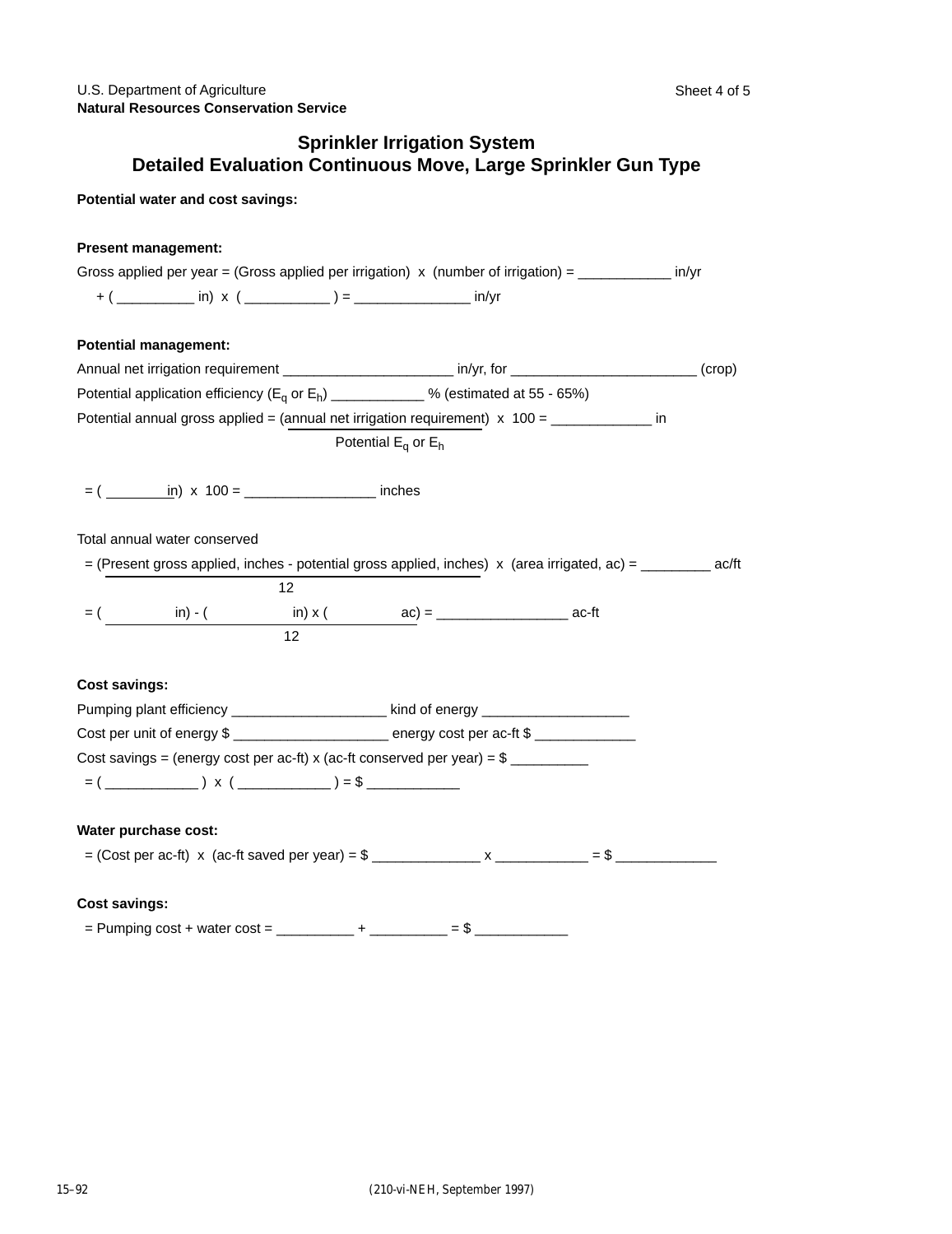#### **Recommendations:**

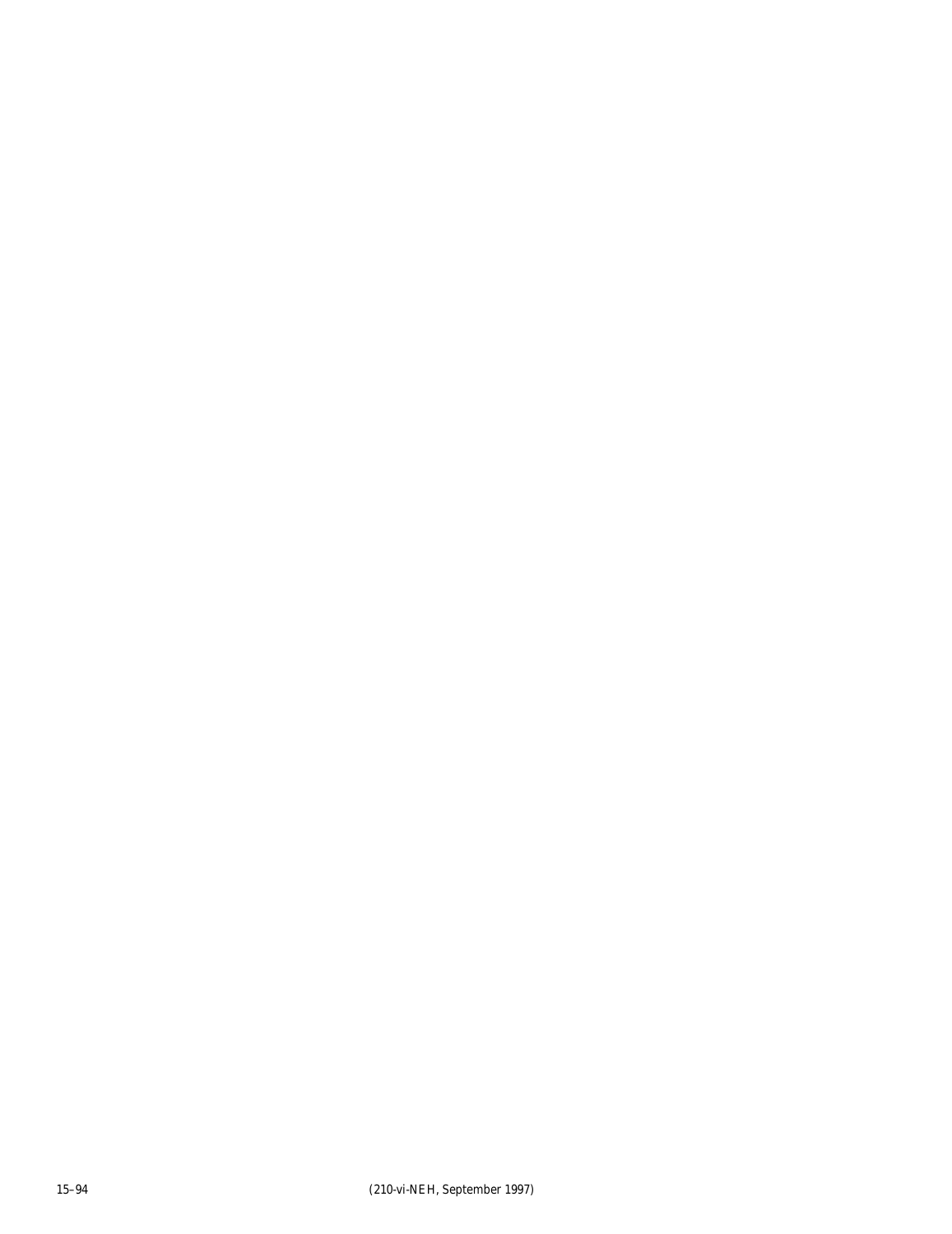#### **Micro Irrigation System Detailed Evaluation Worksheet**

| Soil:                                                                                                             |        |  |
|-------------------------------------------------------------------------------------------------------------------|--------|--|
|                                                                                                                   |        |  |
| Irrigation: duration _______________frequency _______________MAD __________% ______________ inches/feet           |        |  |
| Irrigation system hardware:                                                                                       |        |  |
| Filter: pressure at: inlet ____________ psi, outlet _____________ psi, loss _____________ psi                     |        |  |
| Emitter: manufacturer _________________type __________________________spacing ______________________              |        |  |
| Rated discharge per emitter (emission point): __________________________________pph at _______________________psi |        |  |
| Emission points per plant _________________ giving ____________________ gallons per plant per day                 |        |  |
|                                                                                                                   |        |  |
| Sketch of micro irrigation system layout:                                                                         |        |  |
|                                                                                                                   |        |  |
| 0                                                                                                                 | $+15'$ |  |

|       |  |  |  |  | . –   |  |  |  |  |
|-------|--|--|--|--|-------|--|--|--|--|
|       |  |  |  |  |       |  |  |  |  |
|       |  |  |  |  |       |  |  |  |  |
|       |  |  |  |  |       |  |  |  |  |
|       |  |  |  |  |       |  |  |  |  |
|       |  |  |  |  |       |  |  |  |  |
|       |  |  |  |  |       |  |  |  |  |
|       |  |  |  |  |       |  |  |  |  |
|       |  |  |  |  |       |  |  |  |  |
| $-5'$ |  |  |  |  | $+5'$ |  |  |  |  |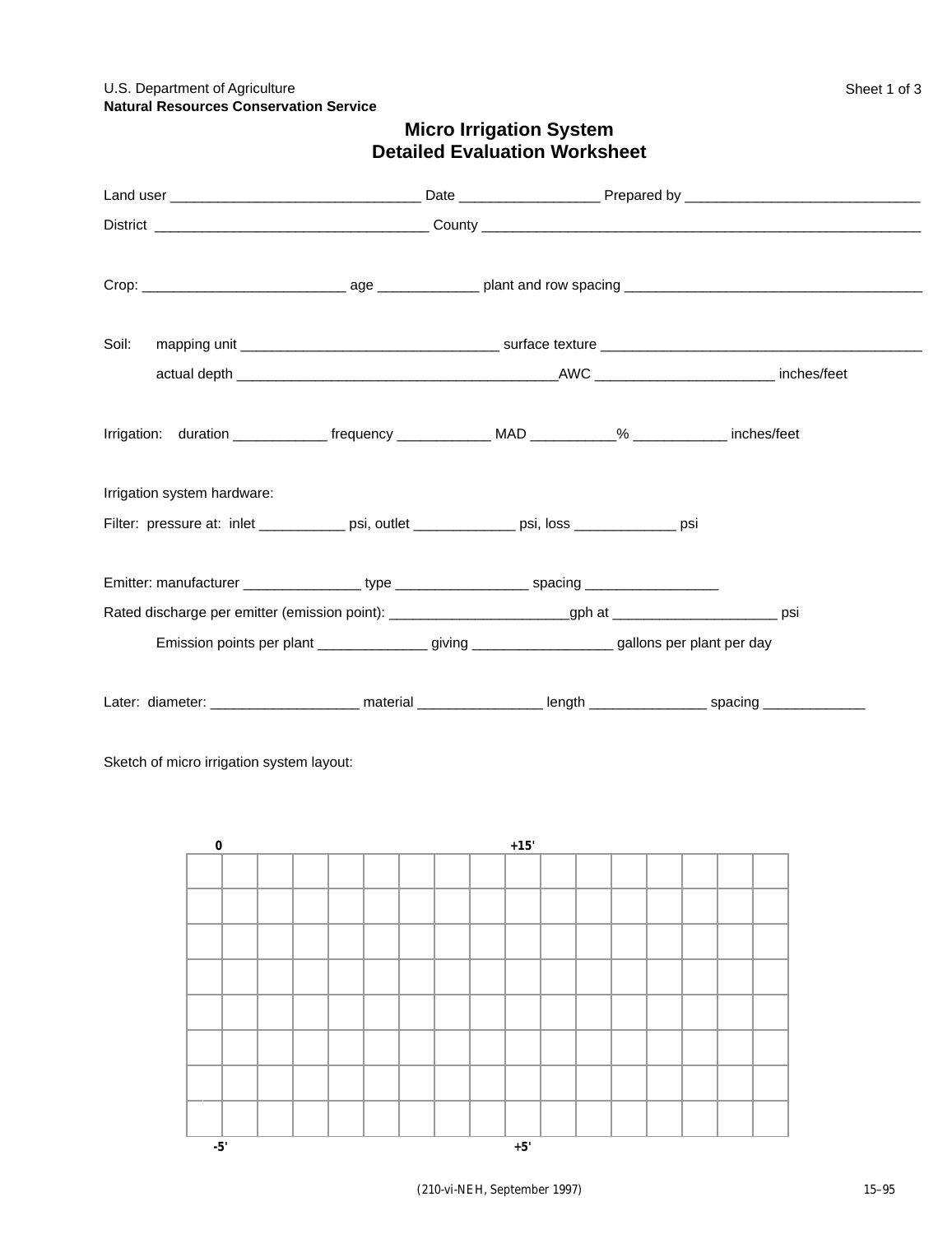#### **Micro Irrigation System Detailed Evaluation Worksheet**

|                               |                                                                                                                                      | System discharge: _________________gpm, number of manifolds _____________ and blocks _____________ |  |
|-------------------------------|--------------------------------------------------------------------------------------------------------------------------------------|----------------------------------------------------------------------------------------------------|--|
|                               | Average test manifold emission point discharges at ________________________ psi                                                      |                                                                                                    |  |
|                               | Manifold = $\frac{(\text{sum of all averages} \quad \text{gph})}{(\text{number of averages} \quad)} = \frac{\text{gph}}{\text{gph}}$ |                                                                                                    |  |
|                               |                                                                                                                                      |                                                                                                    |  |
|                               |                                                                                                                                      |                                                                                                    |  |
| (number of low 1/4 averages ) |                                                                                                                                      |                                                                                                    |  |
|                               | Adjusted average emission point discharges at _______________________ psi                                                            |                                                                                                    |  |
|                               |                                                                                                                                      | System = $(DCF \_$ x (manifold average $) =$ $) =$ $) =$ $)$                                       |  |
|                               |                                                                                                                                      |                                                                                                    |  |
|                               | Discharge test volume collected in _______________ minutes (1.0 gph = 63 ML/min)                                                     |                                                                                                    |  |

| Outlet<br>location<br>on lateral |               | Lateral location on the manifold |           |            |     |          |     |         |     |  |
|----------------------------------|---------------|----------------------------------|-----------|------------|-----|----------|-----|---------|-----|--|
|                                  |               |                                  | inlet end | $1/3$ down |     | 2/3 down |     | far end |     |  |
|                                  |               | mL                               | gph       | mL         | gph | mL       | gph | mL      | gph |  |
| inlet<br>end                     | A<br>B<br>ave |                                  |           |            |     |          |     |         |     |  |
| 1/3<br>down                      | Α<br>B<br>ave |                                  |           |            |     |          |     |         |     |  |
| 2/3<br>down                      | A<br>B<br>ave |                                  |           |            |     |          |     |         |     |  |
| far<br>end                       | A<br>B<br>ave |                                  |           |            |     |          |     |         |     |  |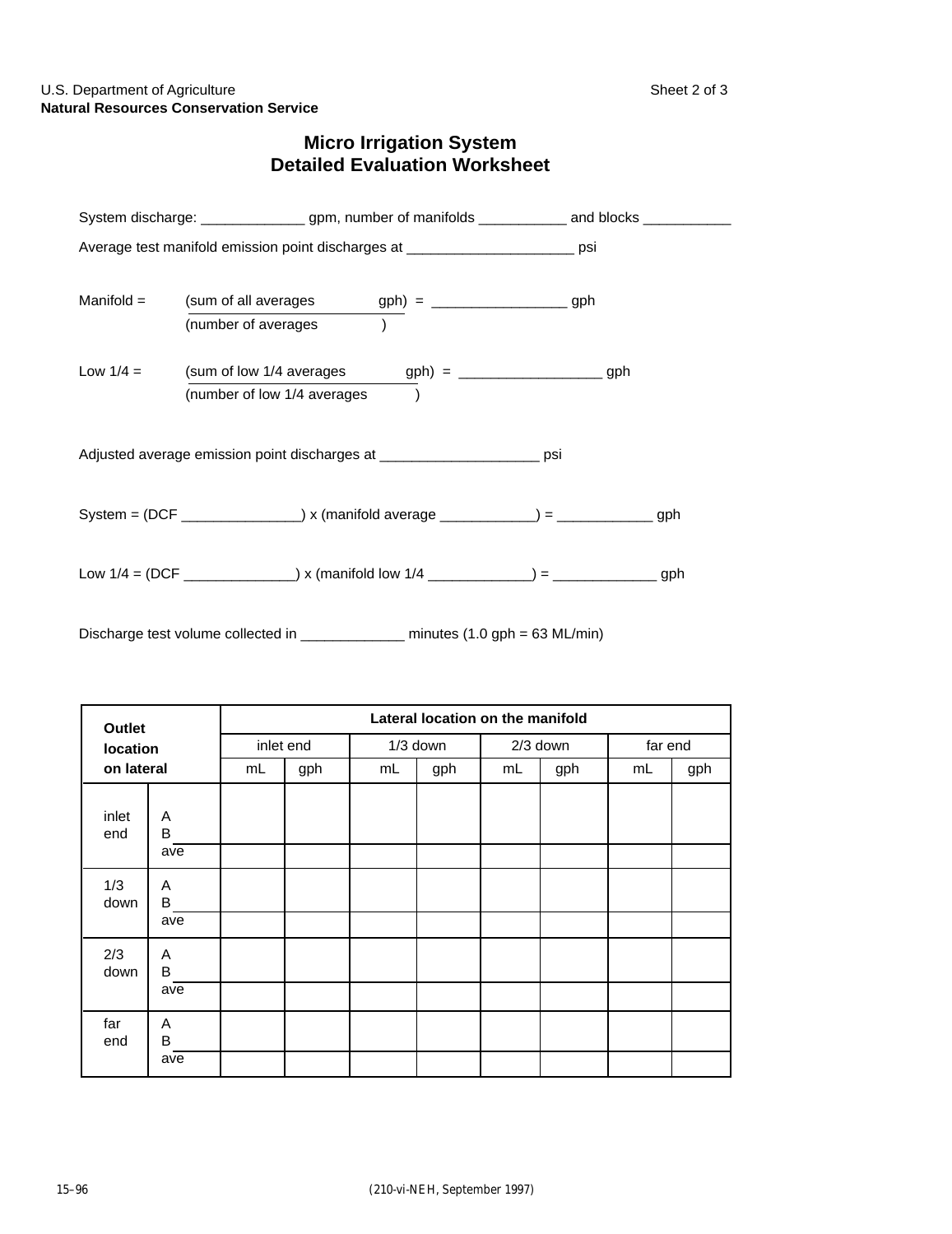#### U.S. Department of Agriculture **Natural Resources Conservation Service**

# **Micro Irrigation System** Detailed Evaluation Worksheet (cont.)

| Lateral: | inlet pressure<br>far end pressure                                        | ________ psi _______ psi _______ psi _______ psi<br>________ psi _______ psi _______ psi _______ psi                                                                                                   |  |  |
|----------|---------------------------------------------------------------------------|--------------------------------------------------------------------------------------------------------------------------------------------------------------------------------------------------------|--|--|
|          | Wetted area per plant                                                     | $\frac{1}{2}$ ft <sup>2</sup> $\frac{1}{2}$ ft <sup>2</sup> $\frac{1}{2}$ ft <sup>2</sup> $\frac{1}{2}$ ft <sup>2</sup><br>$\frac{1}{1000}$ % $\frac{1}{1000}$ % $\frac{1}{1000}$ % $\frac{1}{1000}$ % |  |  |
|          |                                                                           |                                                                                                                                                                                                        |  |  |
|          | Minimum lateral inlet pressures, MLIP, on all operating, manifolds:       |                                                                                                                                                                                                        |  |  |
|          | Manifold ID: Test                                                         |                                                                                                                                                                                                        |  |  |
|          |                                                                           |                                                                                                                                                                                                        |  |  |
|          | Discharge correction factor, DCF, for the system is:                      |                                                                                                                                                                                                        |  |  |
| $DCF =$  | (average MLIP ______________ psi + (1.5 x test MLIP ______________ psi)   |                                                                                                                                                                                                        |  |  |
|          | or if the emitter discharge exponent, $x =$ _______________ is known,     |                                                                                                                                                                                                        |  |  |
|          | DCF = (average MLIP $psi)$ x ------- = ________________ psi<br>(test MLIP | psi)                                                                                                                                                                                                   |  |  |
|          |                                                                           |                                                                                                                                                                                                        |  |  |
|          |                                                                           |                                                                                                                                                                                                        |  |  |
|          |                                                                           |                                                                                                                                                                                                        |  |  |
|          |                                                                           |                                                                                                                                                                                                        |  |  |
|          |                                                                           |                                                                                                                                                                                                        |  |  |
|          |                                                                           |                                                                                                                                                                                                        |  |  |
|          |                                                                           |                                                                                                                                                                                                        |  |  |
|          |                                                                           |                                                                                                                                                                                                        |  |  |
|          |                                                                           |                                                                                                                                                                                                        |  |  |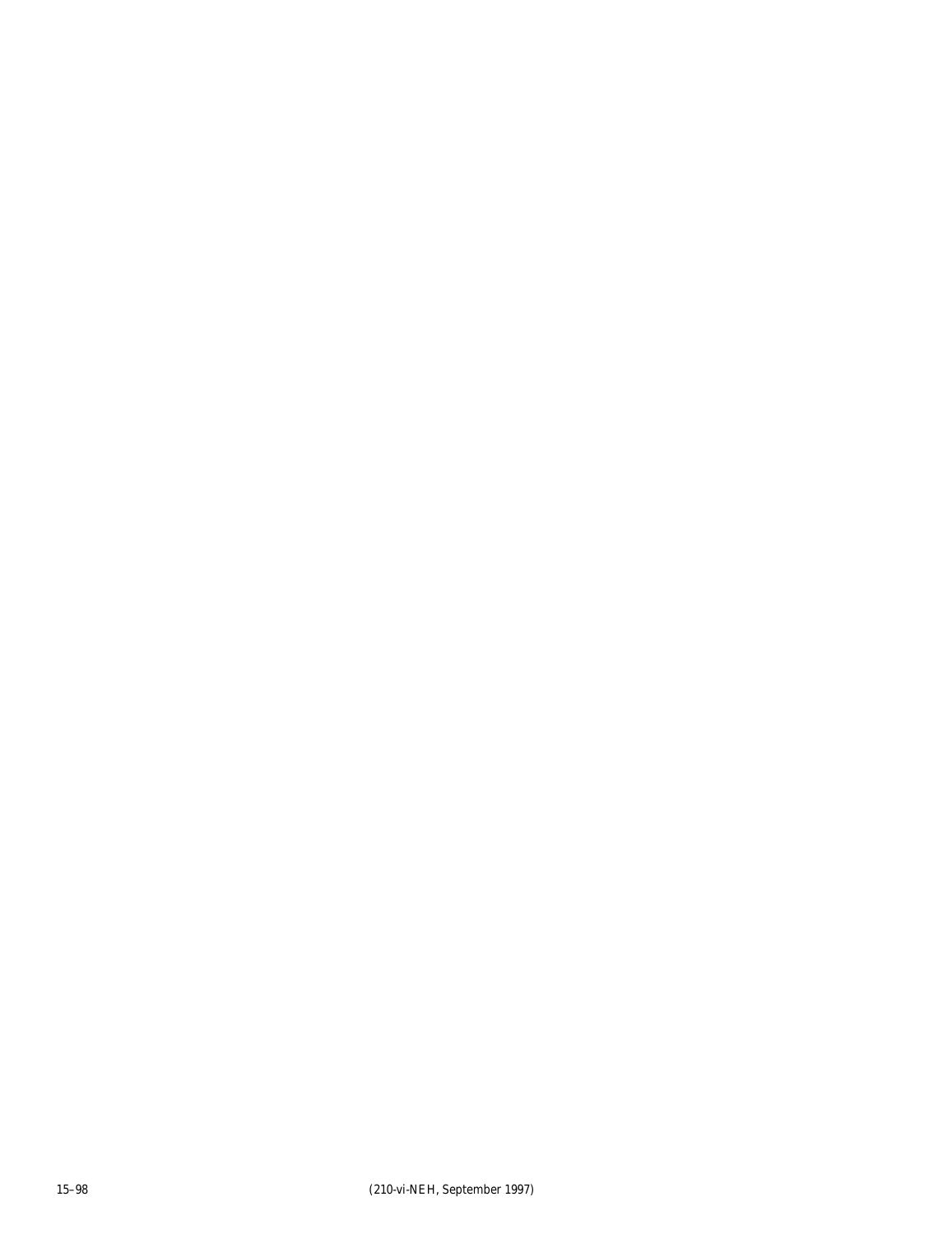| <b>Pumping Plant Detailed Evaluation Worksheet</b> |  |  |  |
|----------------------------------------------------|--|--|--|
|----------------------------------------------------|--|--|--|

|                                                                                                                                      |                                                                                           |                                                                                                                                                                                                                               | Observer ________________________________Date _________________Checked by _________________Date ______________ |
|--------------------------------------------------------------------------------------------------------------------------------------|-------------------------------------------------------------------------------------------|-------------------------------------------------------------------------------------------------------------------------------------------------------------------------------------------------------------------------------|----------------------------------------------------------------------------------------------------------------|
|                                                                                                                                      |                                                                                           |                                                                                                                                                                                                                               |                                                                                                                |
| Hardware Inventory:                                                                                                                  |                                                                                           |                                                                                                                                                                                                                               |                                                                                                                |
| Power plant:                                                                                                                         |                                                                                           |                                                                                                                                                                                                                               |                                                                                                                |
| Electric motor(s):                                                                                                                   | Main pump                                                                                 | Booster (if used)                                                                                                                                                                                                             |                                                                                                                |
| Make                                                                                                                                 |                                                                                           |                                                                                                                                                                                                                               |                                                                                                                |
| Model                                                                                                                                | the control of the control of the control of the control of the control of                |                                                                                                                                                                                                                               |                                                                                                                |
| Rated rpm                                                                                                                            | the control of the control of the control of the control of the control of                |                                                                                                                                                                                                                               |                                                                                                                |
| Rated hp                                                                                                                             | the control of the control of the control of the control of the control of the control of | the control of the control of the control of the control of the control of the control of the control of the control of the control of the control of the control of the control of the control of the control of the control |                                                                                                                |
| Internal combustion engine:                                                                                                          |                                                                                           |                                                                                                                                                                                                                               |                                                                                                                |
|                                                                                                                                      |                                                                                           |                                                                                                                                                                                                                               |                                                                                                                |
|                                                                                                                                      |                                                                                           |                                                                                                                                                                                                                               |                                                                                                                |
|                                                                                                                                      |                                                                                           |                                                                                                                                                                                                                               |                                                                                                                |
|                                                                                                                                      |                                                                                           |                                                                                                                                                                                                                               |                                                                                                                |
| Gear or belt drive mechanism:<br>Type: (check one) direct drive _____________ gear drive ______________ belt drive _________________ |                                                                                           |                                                                                                                                                                                                                               |                                                                                                                |
|                                                                                                                                      |                                                                                           |                                                                                                                                                                                                                               |                                                                                                                |
| Pumps                                                                                                                                |                                                                                           |                                                                                                                                                                                                                               |                                                                                                                |
| Type: (centrifugal,                                                                                                                  |                                                                                           |                                                                                                                                                                                                                               |                                                                                                                |
| turbine, submers.)                                                                                                                   |                                                                                           |                                                                                                                                                                                                                               |                                                                                                                |
| Make<br>Model                                                                                                                        |                                                                                           |                                                                                                                                                                                                                               |                                                                                                                |
|                                                                                                                                      |                                                                                           |                                                                                                                                                                                                                               |                                                                                                                |
| Impeller diameter<br>Number of impellers                                                                                             |                                                                                           |                                                                                                                                                                                                                               |                                                                                                                |
| Rated flow rate (gpm)                                                                                                                |                                                                                           |                                                                                                                                                                                                                               |                                                                                                                |
| at head of (ft)                                                                                                                      |                                                                                           |                                                                                                                                                                                                                               |                                                                                                                |
| at rpm                                                                                                                               |                                                                                           |                                                                                                                                                                                                                               |                                                                                                                |
| Pump curves: Attached ________________________(yes or no)                                                                            |                                                                                           |                                                                                                                                                                                                                               |                                                                                                                |
|                                                                                                                                      |                                                                                           |                                                                                                                                                                                                                               |                                                                                                                |
|                                                                                                                                      |                                                                                           |                                                                                                                                                                                                                               |                                                                                                                |
|                                                                                                                                      |                                                                                           |                                                                                                                                                                                                                               |                                                                                                                |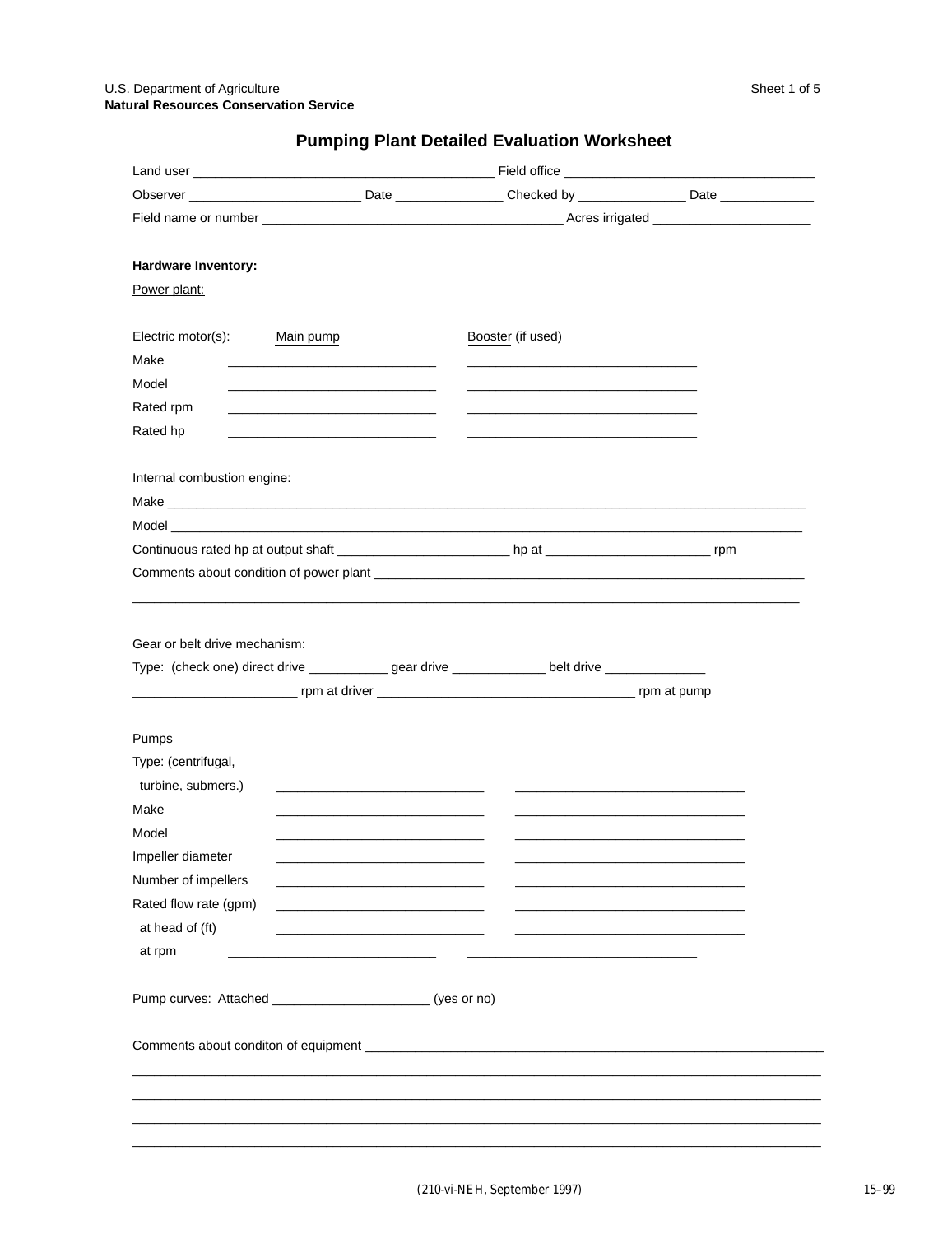Land user \_\_\_\_\_\_\_\_\_\_\_\_\_\_\_\_\_\_\_\_\_\_\_\_\_\_\_\_\_\_\_\_\_\_\_\_\_\_\_\_\_\_ Field office \_\_\_\_\_\_\_\_\_\_\_\_\_\_\_\_\_\_\_\_\_\_\_\_\_\_\_\_\_\_\_\_\_\_\_

| Existing suction or turbine column set-up (sketch showing dimensions) |  |  |
|-----------------------------------------------------------------------|--|--|
|                                                                       |  |  |

Existing discharge set-up (sketch showing dimensions)

|  | Data and computations: |
|--|------------------------|
|--|------------------------|

Total Dynamic Head (TDH):

Elevation difference - water surface to pump outlet \_\_\_\_\_\_\_\_\_\_\_\_\_\_\_\_ feet

Pressure reading at pump outlet \_\_\_\_\_\_\_\_\_\_\_\_\_\_\_\_\_\_\_\_\_\_\_\_\_ psi

Pressure at pump inlet (where supply is pressurized) \_\_\_\_\_\_\_\_\_\_\_\_\_\_\_\_\_\_\_\_\_\_ psi

Estimated friction loss in suction pipe or pump column \_\_\_\_\_\_\_\_\_\_\_\_\_\_\_ feet

Miscellaneous friction loss \_\_\_\_\_\_\_\_\_\_\_\_\_\_\_\_\_ feet

TDH = (elevation difference between water source and pump discharge) + (discharge pressure - pressure at inlet) times 2.31 + (estimated suction pipe friction loss) + miscellaneous =

|                                                                             |        | $=$ | feet |
|-----------------------------------------------------------------------------|--------|-----|------|
|                                                                             |        |     |      |
| Flow rate:                                                                  |        |     |      |
| Flow meter:                                                                 |        |     |      |
| Flow rate $=$                                                               | gpm    |     |      |
| Velocity meter:                                                             |        |     |      |
| Pipe ID                                                                     | inches |     |      |
|                                                                             |        |     |      |
| Flow rate, Q, in gpm = (Velocity, in feet/second) x (2.45) x (pipe $ID^2$ ) |        | $=$ |      |
|                                                                             |        | $=$ | gpm  |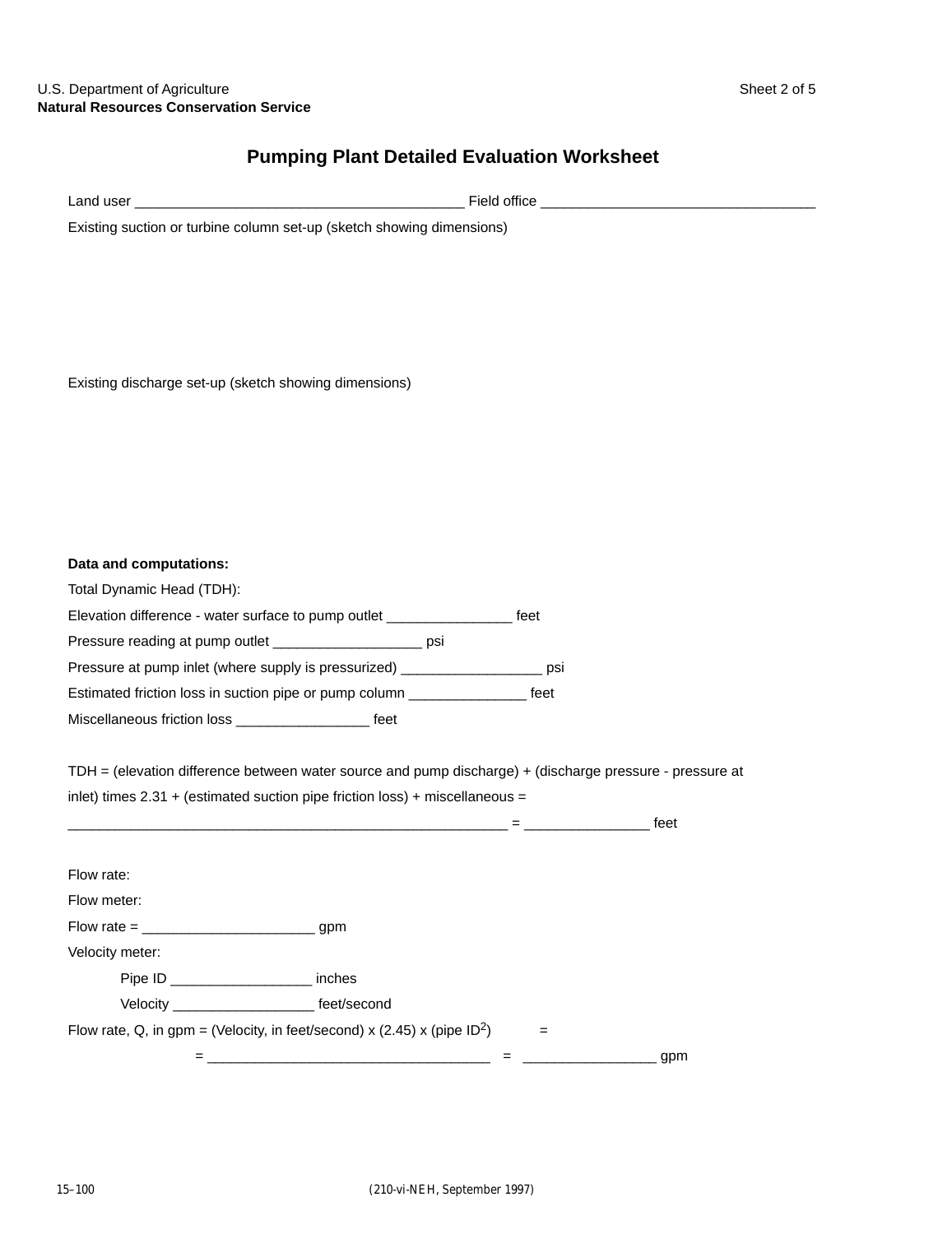| Water horsepower:<br>3960                                                                                                                                                                                                                                      |         |
|----------------------------------------------------------------------------------------------------------------------------------------------------------------------------------------------------------------------------------------------------------------|---------|
| <b>Energy input</b>                                                                                                                                                                                                                                            |         |
| Electric:<br>Disk revolutions ____________________________<br>Time: min _______________ sec _____________ = _________________ sec                                                                                                                              |         |
| $KW = (3.6) \times (disk rev) \times (Kh) \times (PTR) \times (CTR) =$<br>(time, in seconds)                                                                                                                                                                   | (kwh/h) |
| Diesel or gasoline:<br>Evaluation time: hours _______________ minutes____________ = ___________________ hours<br>Fuel use ________________ gallons (a small quantity of fuel may also be weighed, at 7.05 lb/gal for diesel and 6.0 lb/gallon<br>for gasoline) |         |
| (time, in hours)                                                                                                                                                                                                                                               |         |
| Propane:<br>Evaluation time: hours $\frac{1}{2}$ minutes $\frac{1}{2}$ = $\frac{1}{2}$ = $\frac{1}{2}$ hours<br>Fuel use ______________________ Ib (weigh fuel used from small portable tank)                                                                  |         |
| $(4.25 \text{ lb/gal}) \times (\text{time}, \text{ in hr})$                                                                                                                                                                                                    |         |
| Natural gas:<br>Evaluation time: hours $\frac{\ }{\ }$ minutes $\frac{\ }{\ }$ minutes $\frac{\ }{\ }$ = $\frac{\ }{\ }$ = $\frac{\ }{\ }$ hours                                                                                                               | mcf     |
| (time, in hr)                                                                                                                                                                                                                                                  |         |

**Pumping Plant Detailed Evaluation Worksheet**

1/ Some power companies use a type of meter that requires a PTR or CTR correction factor. Check with local power company.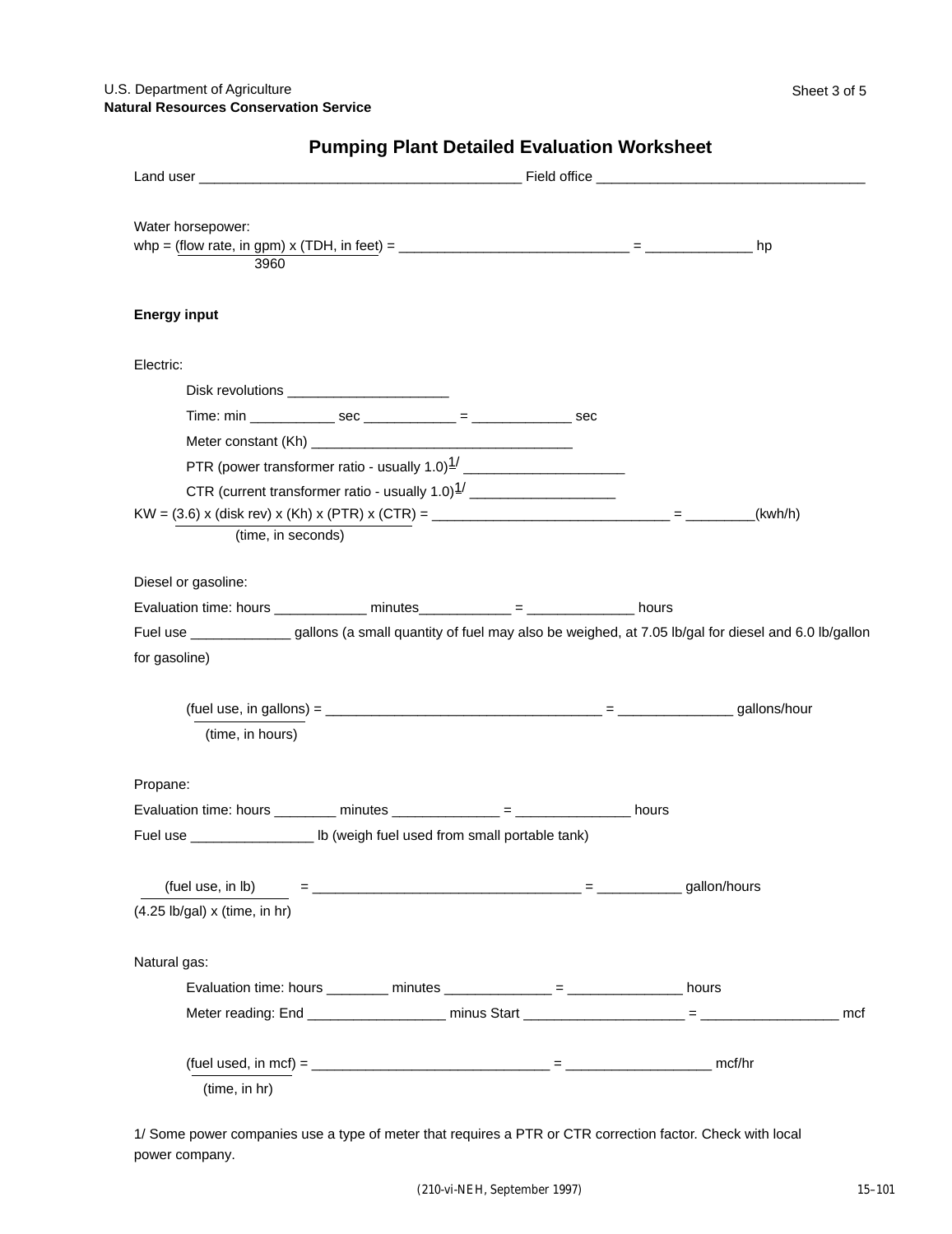#### **Pumping Plant Detailed Evaluation Worksheet**

Land user \_\_\_\_\_\_\_\_\_\_\_\_\_\_\_\_\_\_\_\_\_\_\_\_\_\_\_\_\_\_\_\_\_\_\_\_\_\_\_\_\_\_ Field office \_\_\_\_\_\_\_\_\_\_\_\_\_\_\_\_\_\_\_\_\_\_\_\_\_\_\_\_\_\_\_

In the next step, the efficiency of the power plant and pump, as a unit, is compared to the Nebraska Standards for irrigation pumping plants. The Nebraska standard for a good condition, properly operated plant. If the comparison comes out less than 100%, there is room for improvement.

#### **Nebraska performance rating:**

Nebraska pumping plant performance criteria \_\_\_\_\_\_\_\_\_\_\_\_\_\_\_\_\_\_\_\_\_\_\_\_\_\_\_\_\_\_\_\_\_\_\_\_\_\_\_\_\_\_\_\_\_\_\_\_\_\_\_\_\_\_

| <b>Pump and Power Plant</b> |                      |                    |  |  |  |  |  |  |
|-----------------------------|----------------------|--------------------|--|--|--|--|--|--|
| <b>Energy source</b>        | Whp-h/unit of energy | <b>Energy unit</b> |  |  |  |  |  |  |
| Diesel                      | 12.5                 | gallon             |  |  |  |  |  |  |
| Propane                     | 6.89                 | gallon             |  |  |  |  |  |  |
| Natural gas                 | 61.7                 | mcf                |  |  |  |  |  |  |
| Electricity                 | 0.885                | kW=kwh/hr          |  |  |  |  |  |  |
| Gasoline                    | 8.66                 | gallon             |  |  |  |  |  |  |

The Nebraska standards assume 75% pump and 88% electric motor efficiency.

Percent of Nebraska performance rating

= (whp) x (100) = (energy input) x (Nebraska criteria, in whp-h/unit) = \_\_\_\_\_\_\_\_\_\_\_\_\_\_\_\_\_\_\_\_\_\_\_\_\_\_\_\_\_\_\_\_\_\_\_\_\_\_\_ = \_\_\_\_\_\_\_\_\_\_\_\_\_\_\_ % Horsepower input: Electric: (input kW) = \_\_\_\_\_\_\_\_\_\_\_\_\_\_\_\_\_\_\_\_\_\_\_ = \_\_\_\_\_\_\_\_\_\_\_ bhp (0.746 kW/bhp) Diesel: (16.66) x (energy input, in gal/hr) = \_\_\_\_\_\_\_\_\_\_\_\_\_\_\_\_\_\_\_\_\_\_\_\_\_ = \_\_\_\_\_\_\_\_\_\_\_\_ bhp Propane: (9.20) x (energy input, in gal/hr) = \_\_\_\_\_\_\_\_\_\_\_\_\_\_\_\_\_\_\_\_\_\_\_\_\_\_ = \_\_\_\_\_\_\_\_\_\_\_\_ bhp Natural gas: (82.20) x (energy input, in mcf/hr) = \_\_\_\_\_\_\_\_\_\_\_\_\_\_\_\_\_\_\_\_\_\_\_\_\_ = \_\_\_\_\_\_\_\_\_\_\_\_ bhp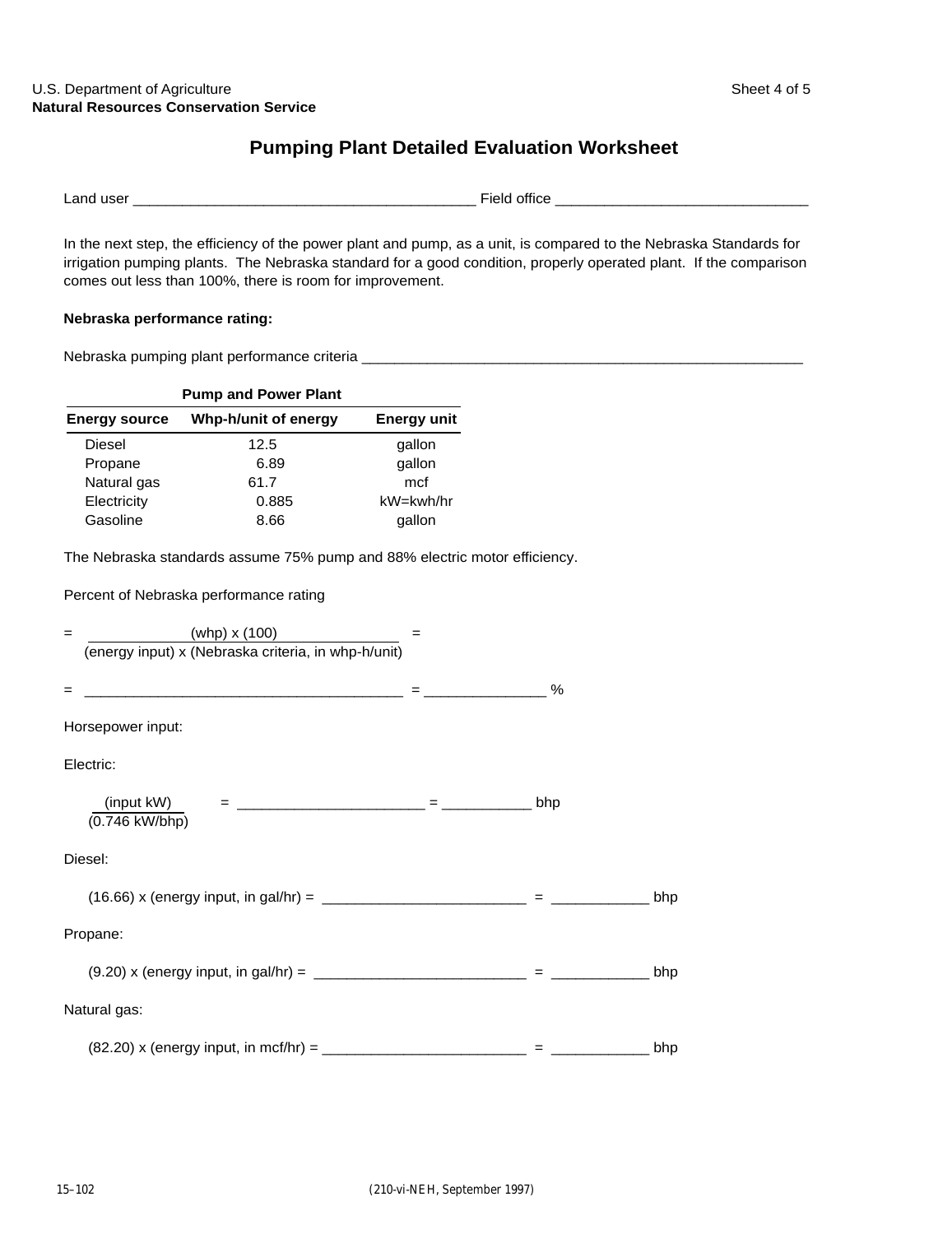# **Pumping Plant Detailed Evaluation Worksheet**

| Pumping plant efficiency:                                                                                              |  |  |
|------------------------------------------------------------------------------------------------------------------------|--|--|
| (brake horsepower input, bhp)                                                                                          |  |  |
| Energy cost per acre-foot:                                                                                             |  |  |
|                                                                                                                        |  |  |
|                                                                                                                        |  |  |
| Cost, in \$/ac-ft = (5431) x (fuel cost, in \$/unit) x (energy input, in kW, gal/hr, or mcf/hr)<br>(flow rate, in gpm) |  |  |
|                                                                                                                        |  |  |
|                                                                                                                        |  |  |
| <b>Recommendations:</b>                                                                                                |  |  |
|                                                                                                                        |  |  |
|                                                                                                                        |  |  |
|                                                                                                                        |  |  |
| <u> 1980 - Johann Stoff, fransk politik (f. 1980)</u>                                                                  |  |  |
|                                                                                                                        |  |  |
|                                                                                                                        |  |  |
|                                                                                                                        |  |  |
|                                                                                                                        |  |  |
|                                                                                                                        |  |  |
|                                                                                                                        |  |  |
|                                                                                                                        |  |  |
|                                                                                                                        |  |  |
|                                                                                                                        |  |  |
|                                                                                                                        |  |  |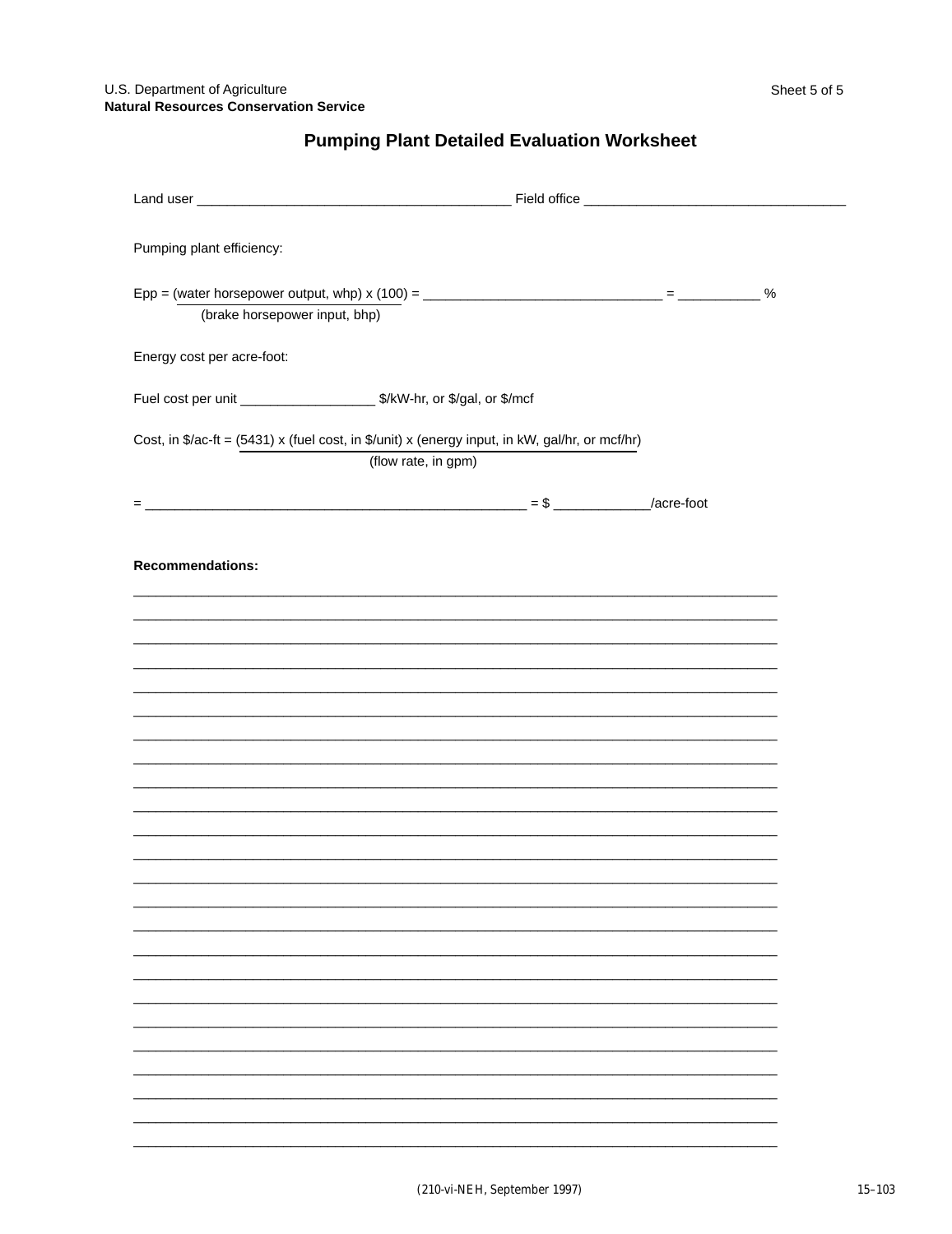#### **Resource Planning and Evaluation Pump performance curve**

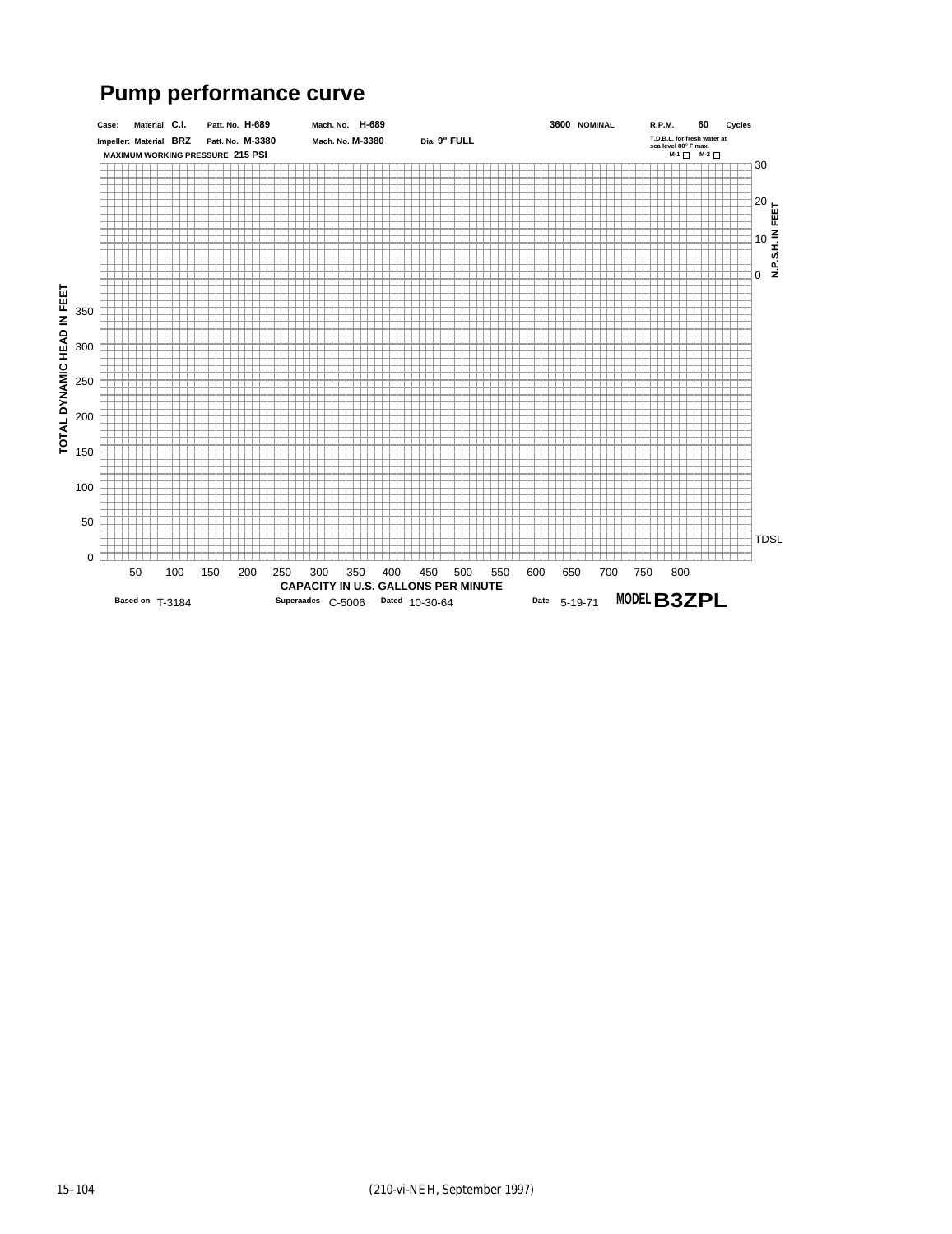U.S. Department of Agriculture

**Natural Resources Conservation Service** 

# **Soil Description**

NRCS-SOILS-2328 Rev. 5-96 File Code Soils-11

| Soil                    |                 |                     |                  | File No.               |
|-------------------------|-----------------|---------------------|------------------|------------------------|
| Area                    |                 |                     | Date             | Stop No.               |
| <b>Classification</b>   |                 |                     |                  |                        |
| Location                |                 |                     |                  |                        |
| N. veg. (or crop)       |                 |                     |                  | <b>Climate</b>         |
| <b>Parent material</b>  |                 |                     |                  |                        |
| Physiography            |                 |                     |                  |                        |
| Relief                  | <b>Drainage</b> |                     |                  | Salt or alkali         |
| Elevation               | Gr. water       |                     | <b>Stoniness</b> |                        |
| Slope                   | <b>Moisture</b> |                     |                  |                        |
| Aspect                  | Root distrib.   |                     |                  | % Clay*                |
| Erosion                 |                 | % Coarse fragments* |                  | % Coarser than V.F.S.* |
| Permeability            |                 |                     |                  |                        |
| <b>Additional notes</b> |                 |                     |                  |                        |

|       | *Control section average |            |              |                |        |       |           |  |  |                                                        |      |      |  |
|-------|--------------------------|------------|--------------|----------------|--------|-------|-----------|--|--|--------------------------------------------------------|------|------|--|
| Hori- | Depth                    | Color      |              | <b>Texture</b> | Struc- | Color |           |  |  | Reac- Boun- Effer- Roots<br>  tion   dary  vesc- Roots | Pore | Line |  |
| zon   |                          | <b>Dry</b> | <b>Moist</b> |                | ture   | Dry   | Moist Wet |  |  | ence                                                   |      |      |  |
|       |                          |            |              |                |        |       |           |  |  |                                                        |      |      |  |
|       |                          |            |              |                |        |       |           |  |  |                                                        |      |      |  |
|       |                          |            |              |                |        |       |           |  |  |                                                        |      |      |  |
|       |                          |            |              |                |        |       |           |  |  |                                                        |      |      |  |
|       |                          |            |              |                |        |       |           |  |  |                                                        |      |      |  |
|       |                          |            |              |                |        |       |           |  |  |                                                        |      |      |  |
|       |                          |            |              |                |        |       |           |  |  |                                                        |      |      |  |
|       |                          |            |              |                |        |       |           |  |  |                                                        |      |      |  |
|       |                          |            |              |                |        |       |           |  |  |                                                        |      |      |  |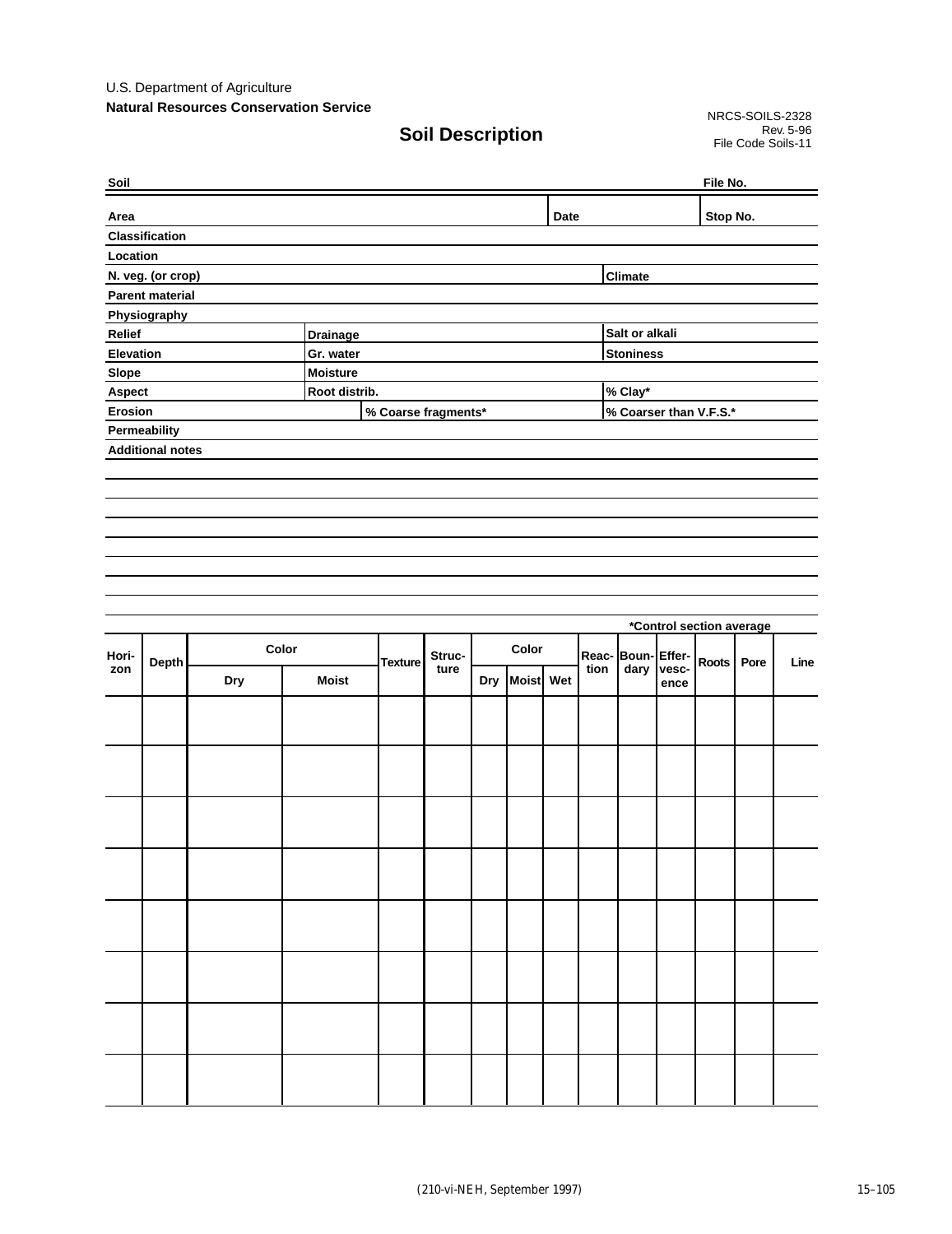#### U.S. Department of Agriculture **Natural Resources Conservation Service**

# **Chapter 15 Cylinder Infiltrometer Test Data**

NRCS-ENG-322 05-96

| <b>FARM</b>                  | <b>COUNTY</b>          | <b>STATE</b> | <b>LEGAL DESCRIPTION</b> | DATE |
|------------------------------|------------------------|--------------|--------------------------|------|
| <b>I SOIL MAPPING SYMBOL</b> | <b>SOIL TYPE</b>       |              | <b>SOIL MOISTURE:</b>    |      |
| <b>CROP</b>                  | <b>STAGE OF GROWTH</b> |              |                          |      |

GENERAL COMMENTS

|              | Cylinder No. 1        |                          | Cylinder No. 2   |                       | Cylinder No. 3           |                  | Cylinder No. 4        |                          |                  | Cylinder No. 5        |                          |                  |                       |                          |                  |                          |
|--------------|-----------------------|--------------------------|------------------|-----------------------|--------------------------|------------------|-----------------------|--------------------------|------------------|-----------------------|--------------------------|------------------|-----------------------|--------------------------|------------------|--------------------------|
| Elapsed time | Time<br>of<br>reading | Hook<br>gauge<br>reading | Accum.<br>intake | Time<br>of<br>reading | Hook<br>gauge<br>reading | Accum.<br>intake | Time<br>of<br>reading | Hook<br>gauge<br>reading | Accum.<br>intake | Time<br>of<br>reading | Hook<br>gauge<br>reading | Accum.<br>intake | Time<br>of<br>reading | Hook<br>gauge<br>reading | Accum.<br>intake | Average accum.<br>intake |
| Min.         |                       | Inches                   |                  |                       |                          | Inches           | Inches                |                          |                  | Inches                |                          |                  | Inches                |                          |                  |                          |
|              |                       |                          |                  |                       |                          |                  |                       |                          |                  |                       |                          |                  |                       |                          |                  |                          |
|              |                       |                          |                  |                       |                          |                  |                       |                          |                  |                       |                          |                  |                       |                          |                  |                          |
|              |                       |                          |                  |                       |                          |                  |                       |                          |                  |                       |                          |                  |                       |                          |                  |                          |
|              |                       |                          |                  |                       |                          |                  |                       |                          |                  |                       |                          |                  |                       |                          |                  |                          |
|              |                       |                          |                  |                       |                          |                  |                       |                          |                  |                       |                          |                  |                       |                          |                  |                          |
|              |                       |                          |                  |                       |                          |                  |                       |                          |                  |                       |                          |                  |                       |                          |                  |                          |
|              |                       |                          |                  |                       |                          |                  |                       |                          |                  |                       |                          |                  |                       |                          |                  |                          |
|              |                       |                          |                  |                       |                          |                  |                       |                          |                  |                       |                          |                  |                       |                          |                  |                          |
|              |                       |                          |                  |                       |                          |                  |                       |                          |                  |                       |                          |                  |                       |                          |                  |                          |
|              |                       |                          |                  |                       |                          |                  |                       |                          |                  |                       |                          |                  |                       |                          |                  |                          |
|              |                       |                          |                  |                       |                          |                  |                       |                          |                  |                       |                          |                  |                       |                          |                  |                          |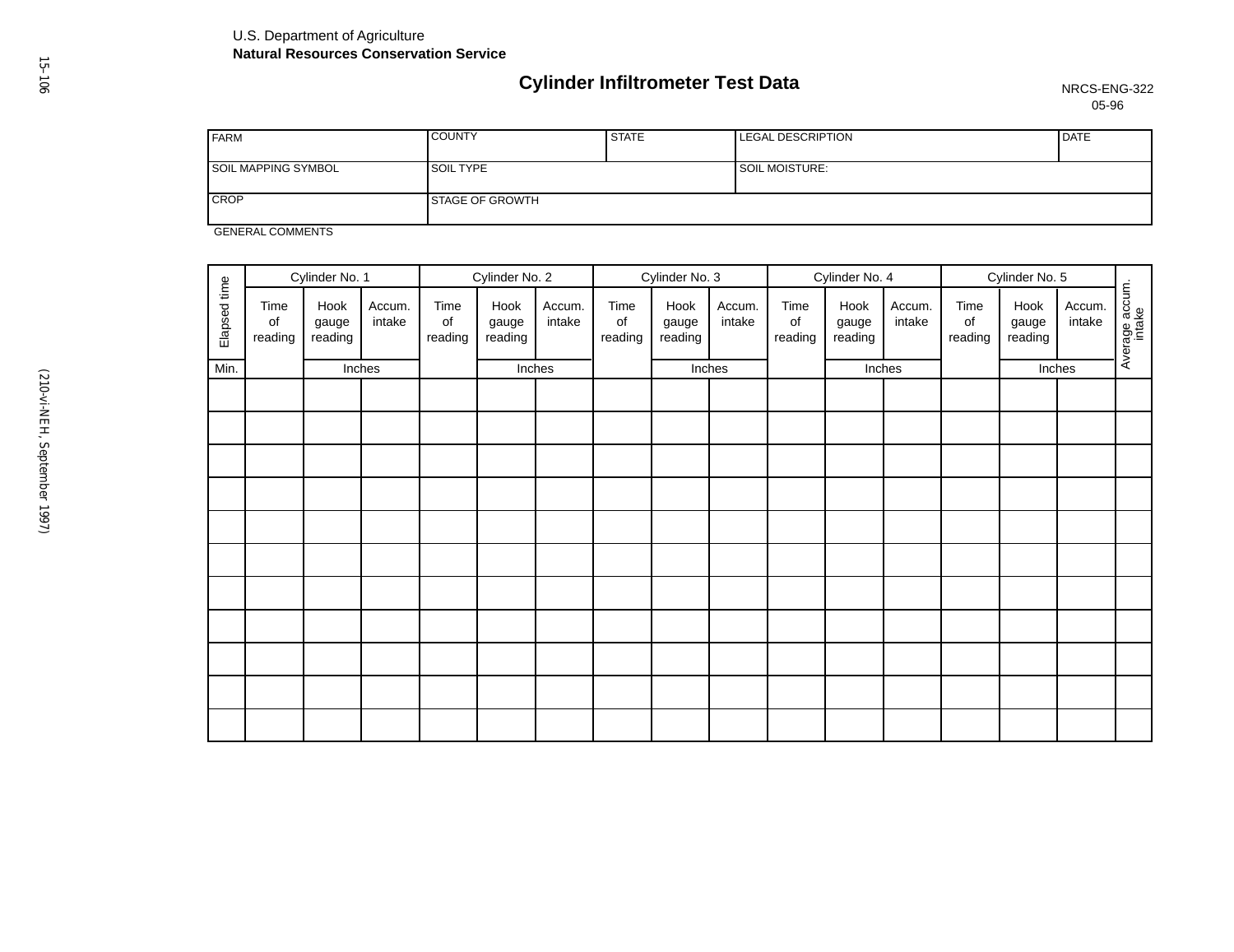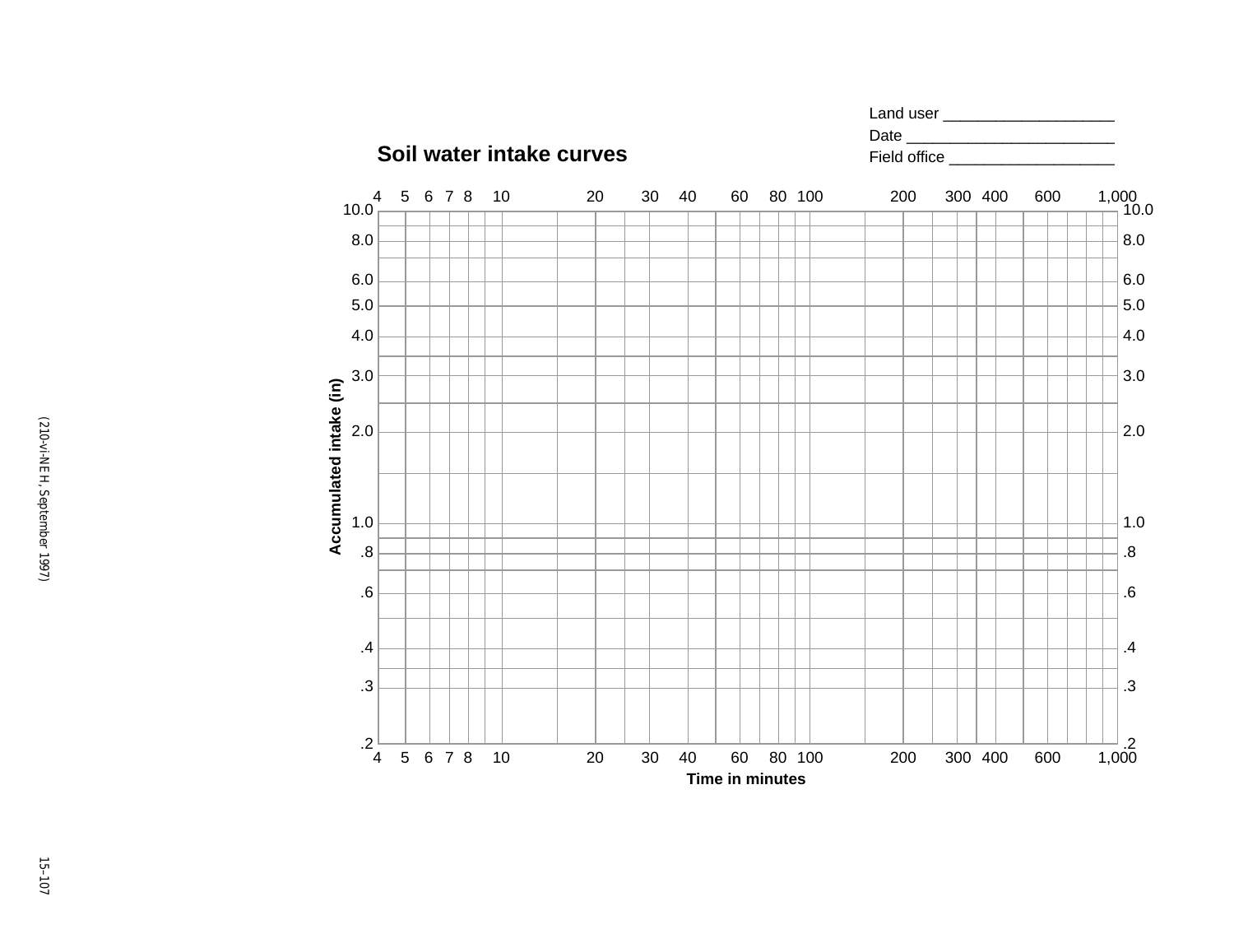

### **Intake Grouping for Border Irrigation Design**

#### **Instructions**

- 1. Plot data from cylinder intake test on matching logarithmic paper using accumulated intake (inches) as ordinates and elapsed time (minutes) as abscissas. Draw line representing test results.
- 2. Place overlay over plotted curve, matching the intersection of the lines for 10 minutes time and 1 inch intake. Select the intake family that best represents the plotted curve within the normal irrigation range.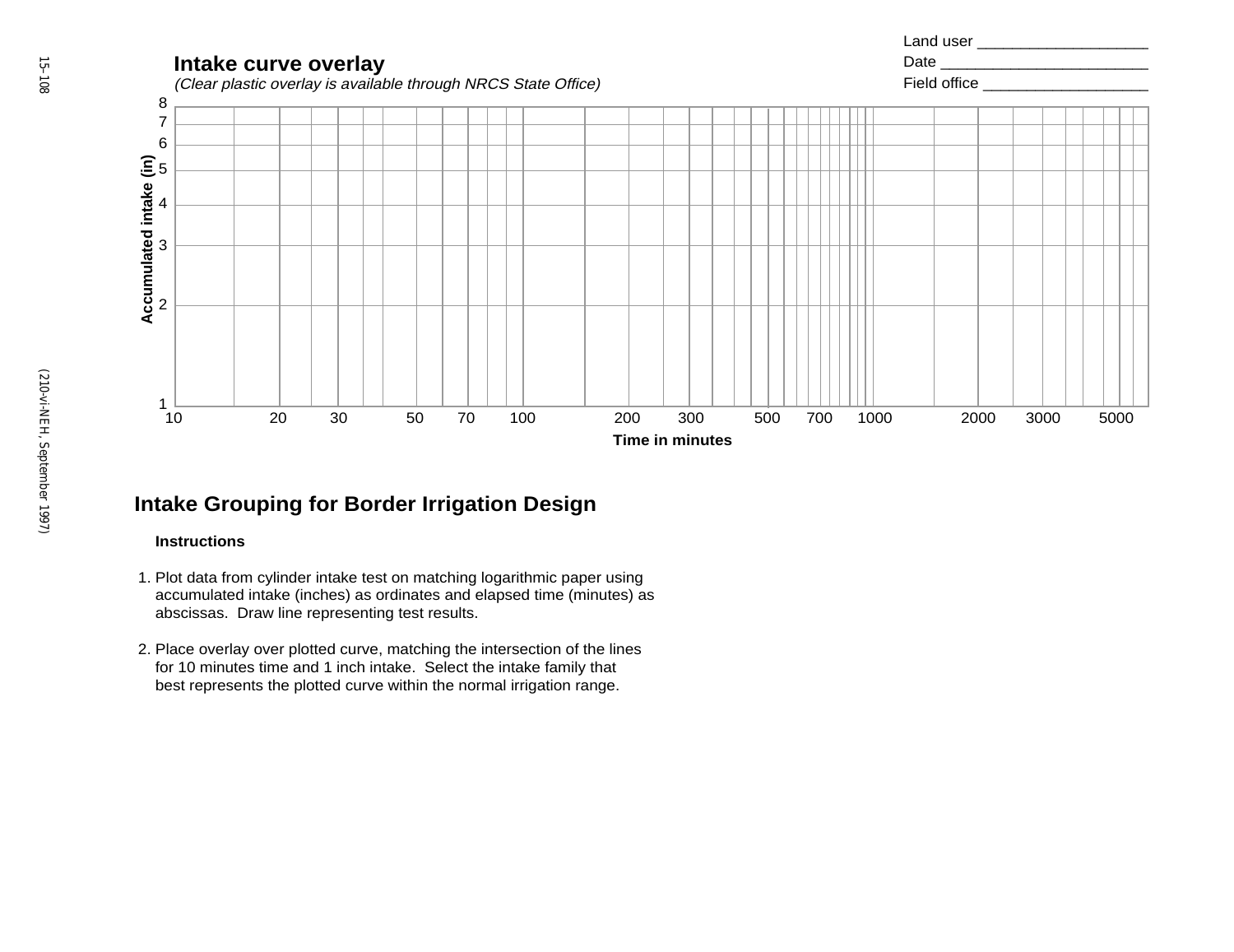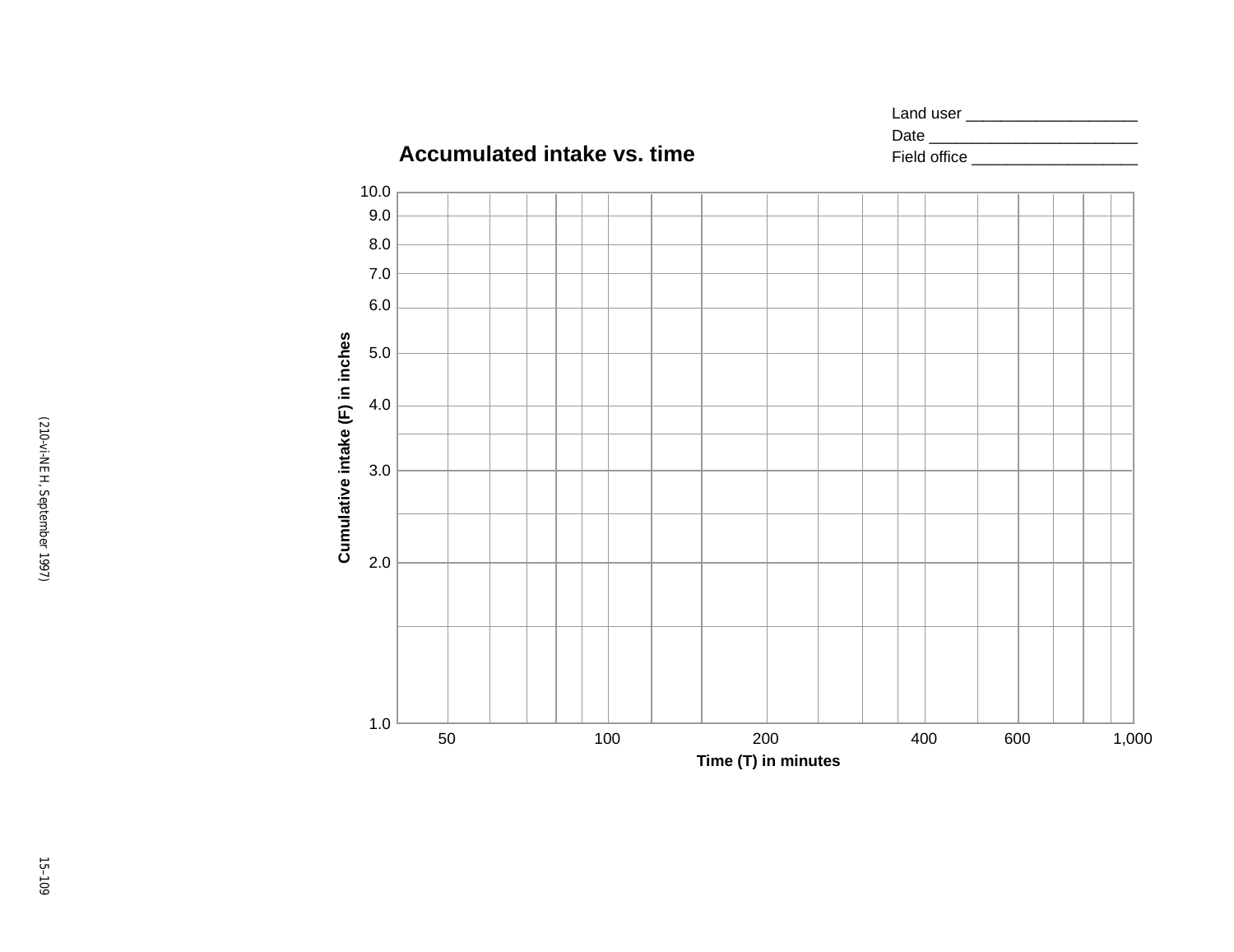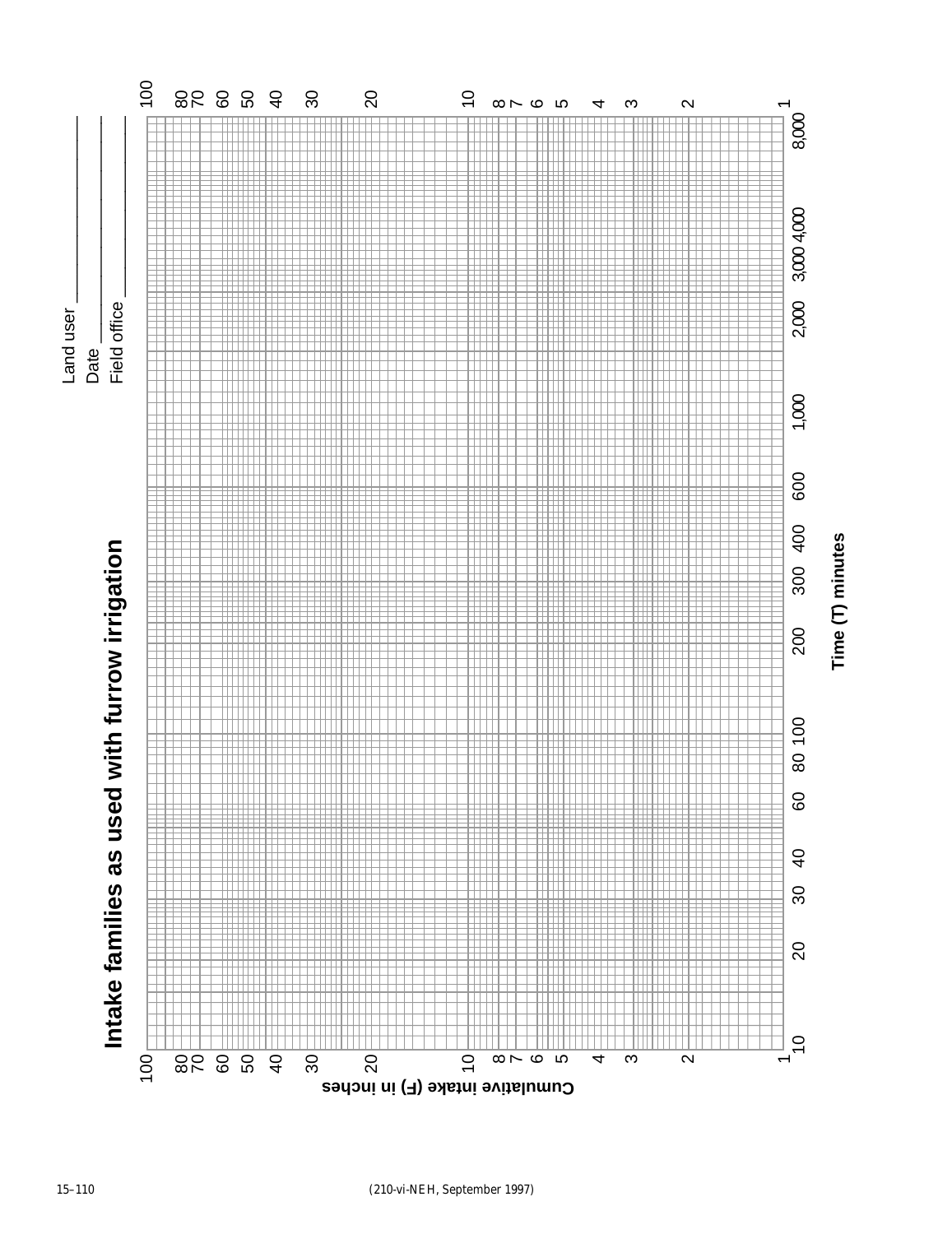

**Natural Resources Conservation Service**

# **Estimating Soil Moisture by Feel and Appearance**

Irrigation Water Management (IWM) is applying water according to crop needs in an amount that can be stored in the plant zone of the soil.

The feel and appearance method is one of several irrigation scheduling methods used in IWM. It is a way of monitoring soil moisture to determine when to irrigate and how much water to apply. Applying too much water may cause excessive runoff and/or deep percolation. As a result, nutrients and chemicals may be lost or leached into the ground water.

In applying this method, you determine the amount of irrigation water needed by subtracting water in soil storage (estimated using the feel and appearance method) from the available water capacity (AWC) of the soil. (See the example computation below.)

The feel and appearance of soil varies with texture and moisture content. Water available for plant use can be estimated, with experience, to an accuracy of about 5 percent. Soil moisture is typically sampled in 1-foot increments to the root depth of the crop at three or more sites per field. You vary the number of sample sites and depths according to: crop, field size, soil texture, and soil stratification. For each sample the feel and appearance method involves:

- 1. Obtaining a soil sample at the selected depth using a probe, auger, or shovel;
- 2. Squeezing the soil sample firmly in your hand several times to form an irregularly shaped ball;
- 3. Observing soil texture, ability to ribbon, firmness and surface roughness of ball, water glistening, loose soil particles, soil/water staining on fingers, and soil color;
- 4. Comparing observations with photographs and/or chart to estimate percent water available. (Note: A very weak ball disintegrates with one bounce of the hand. A weak ball disintegrates with 2 to 3 bounces.)

| Sample<br>depth<br>(inches) | Zone<br>(inches) | <b>USDA</b><br>texture | Field<br>capacity*<br>(percent) | AWC for<br>layer<br>(inches) | Water<br>available<br>(inches) | Water<br>need<br>(inches) |
|-----------------------------|------------------|------------------------|---------------------------------|------------------------------|--------------------------------|---------------------------|
| 6                           | $0 - 12$         | sandy loam             | 30                              | 1.4                          | .42                            | .98                       |
| 18                          | 12-24            | sandy loam             | 45                              | 1.4                          | .63                            | .77                       |
| 30                          | 24-36            | loam                   | 60                              | 2.0                          | 1.20                           | .80                       |
| 42                          | 36-48            | loam                   | 75                              | 2.0                          | 1.50                           | .50                       |
|                             |                  |                        |                                 | 6.8                          | 3.75                           | 3.05                      |

### **Example for a uniform soil**

\* Determined by feel and appearance method

#### **Summary of estimation**

| (inches) |
|----------|
|          |
|          |
|          |

 $\overline{a}$  in  $\overline{b}$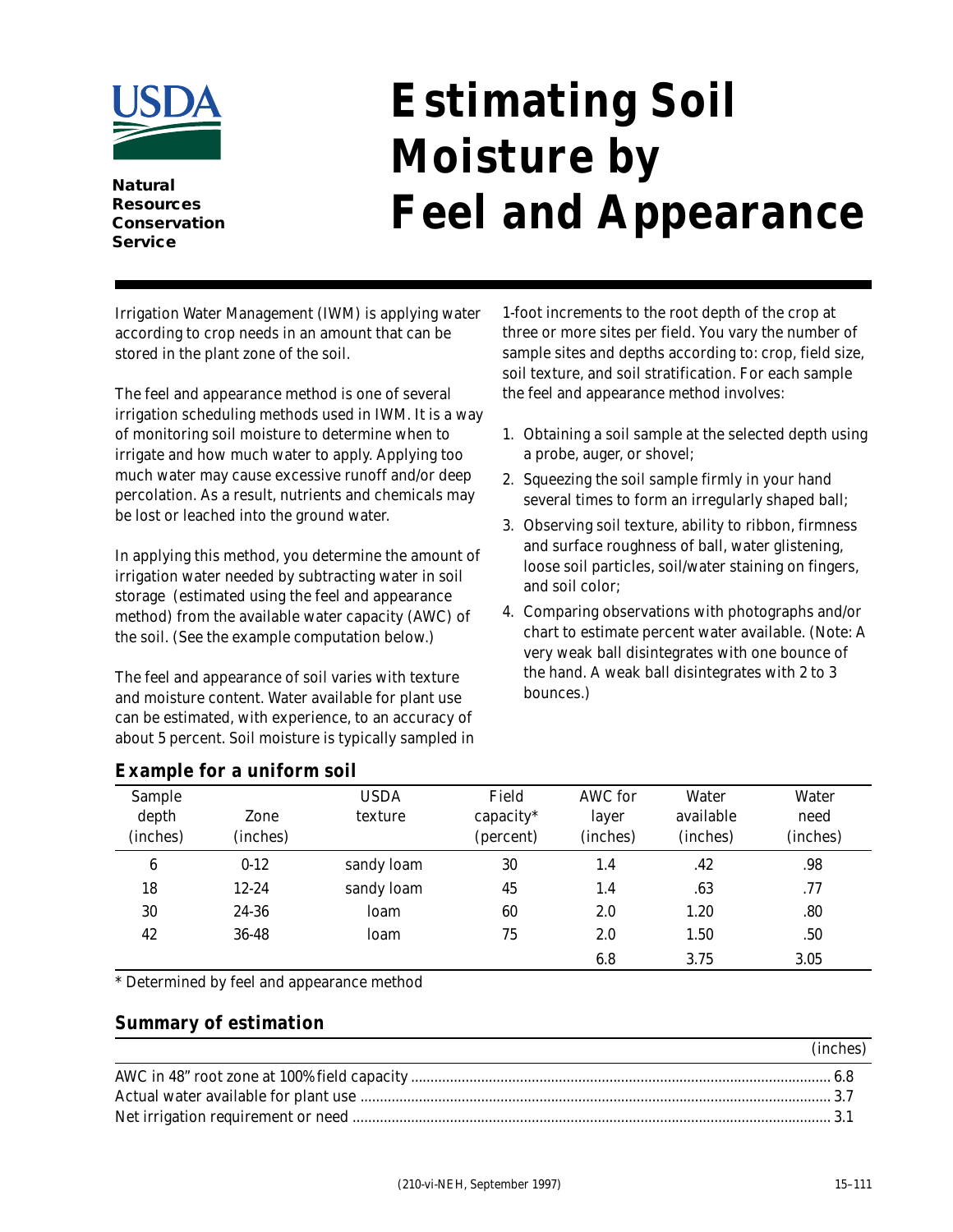### **Fine sand and loamy fine sand soils**

Appearance of fine sand and loamy fine sand soils at various soil moisture conditions. Available water capacity ...................................................................0.6–1.2 inches/foot

| <b>Available Soil Moisture</b> | <b>Description</b>                                                                                                                                        | <b>Illustration</b> |
|--------------------------------|-----------------------------------------------------------------------------------------------------------------------------------------------------------|---------------------|
| $0 - 25$                       | Appears dry, will hold together<br>if not disturbed, loose sand<br>grains on fingers.                                                                     |                     |
| $25 - 50$                      | Slightly moist, forms a very<br>weak ball with well-defined<br>finger marks, light coating of<br>loose and aggregated sand<br>grains remain on fingers.   |                     |
| $50 - 75$                      | Moist, forms a weak ball with<br>loose and aggregated sand<br>grains on fingers, darkened<br>color, light uneven water<br>staining on fingers.            |                     |
| 75-100                         | Wet, forms a weak ball, loose<br>and aggregated sand grains<br>remain on fingers, darkened<br>color, heavy water staining on<br>fingers, will not ribbon. |                     |
| 100<br>(field capacity)        | Wet, forms a weak ball, light<br>to heavy soil/water coating on<br>fingers, wet outline of soft ball<br>remains on hand.                                  |                     |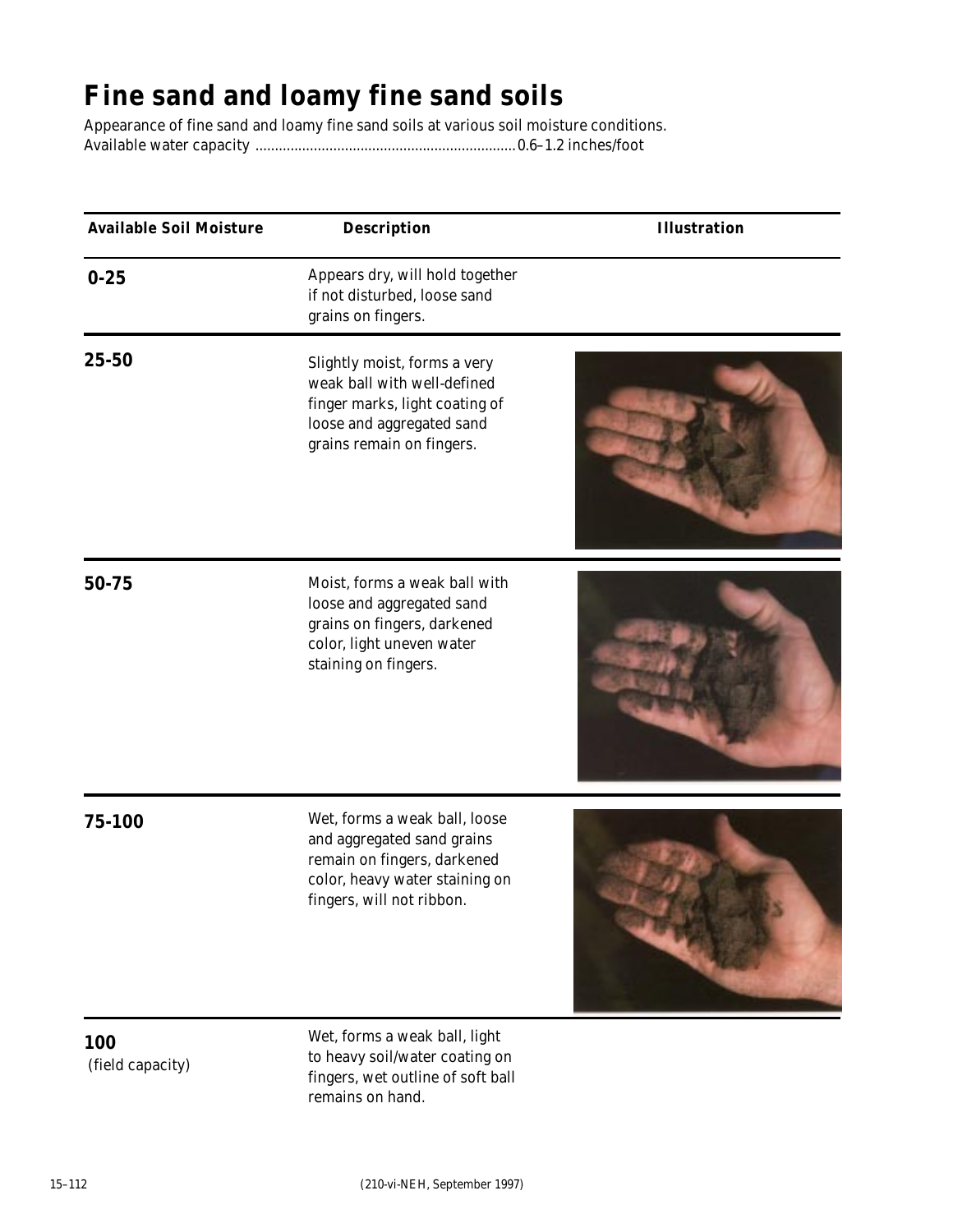## **Sandy loam and fine sandy loam soils**

Appearance of sandy loam and fine sandy loam soils at various soil moisture conditions. Available Water Capacity...................................................................1.3–1.7 inches/foot

| <b>Available Soil Moisture</b> | <b>Description</b>                                                                                                                    | <b>Illustration</b> |
|--------------------------------|---------------------------------------------------------------------------------------------------------------------------------------|---------------------|
| $0 - 25$                       | Appears dry, forms a very weak<br>ball, aggregated soil grains<br>break away easily from ball.                                        |                     |
| $25 - 50$                      | Slightly moist, forms a weak<br>ball with defined finger marks,<br>darkened color, no water<br>staining on fingers.                   |                     |
| $50 - 75$                      | Moist, forms a ball with<br>defined finger marks, very<br>light soil/water staining on<br>fingers, darkened color, will<br>not slick. |                     |
| 75-100                         | Wet, forms a ball with wet<br>outline left on hand, light to<br>medium staining on fingers,<br>makes a weak ribbon.                   |                     |
| 100<br>(field capacity)        | Wet, forms a soft ball, free water<br>appears briefly on soil surface after<br>squeezing or shaking, medium to                        |                     |

heavy soil/water coating on fingers.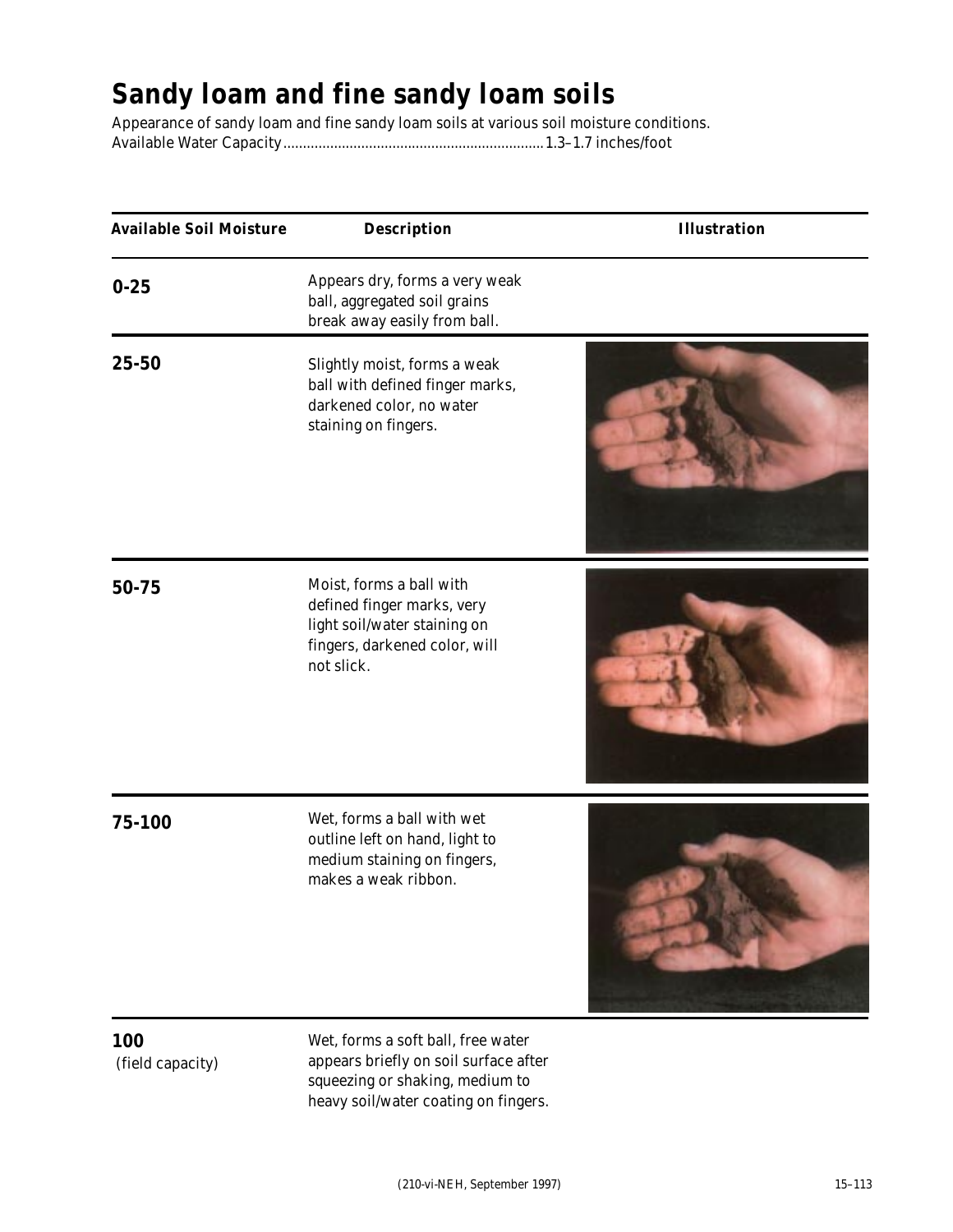### **Sandy clay loam and loam soils**

Appearance of sandy clay loam and loam soils at various soil moisture conditions. Available Water Capacity...................................................................1.5–2.1 inches/foot

| <b>Available Soil Moisture</b> | <b>Description</b>                                                                                                                                | <b>Illustration</b> |
|--------------------------------|---------------------------------------------------------------------------------------------------------------------------------------------------|---------------------|
| $0 - 25$                       | Appears dry, soil aggregations break<br>away easily, no staining on fingers,<br>clods crumble with applied pressure.                              |                     |
| $25 - 50$                      | Slightly moist, forms a weak<br>ball with rough surfaces, no<br>water staining on fingers, few<br>aggregated soil grains break<br>away.           |                     |
| 50-75                          | Moist, forms a ball, very<br>light staining on fingers,<br>darkened color, pliable,<br>forms a weak ribbon.                                       |                     |
| 75-100                         | Wet, forms a ball with well<br>defined finger marks, light to<br>heavy soil/water coating on<br>fingers, ribbons between thumb<br>and forefinger. |                     |
| 100                            | Wet, forms a soft ball, free water                                                                                                                |                     |

(field capacity)

appears briefly on soil surface after squeezing or shaking, thick soil/ water coating on fingers.